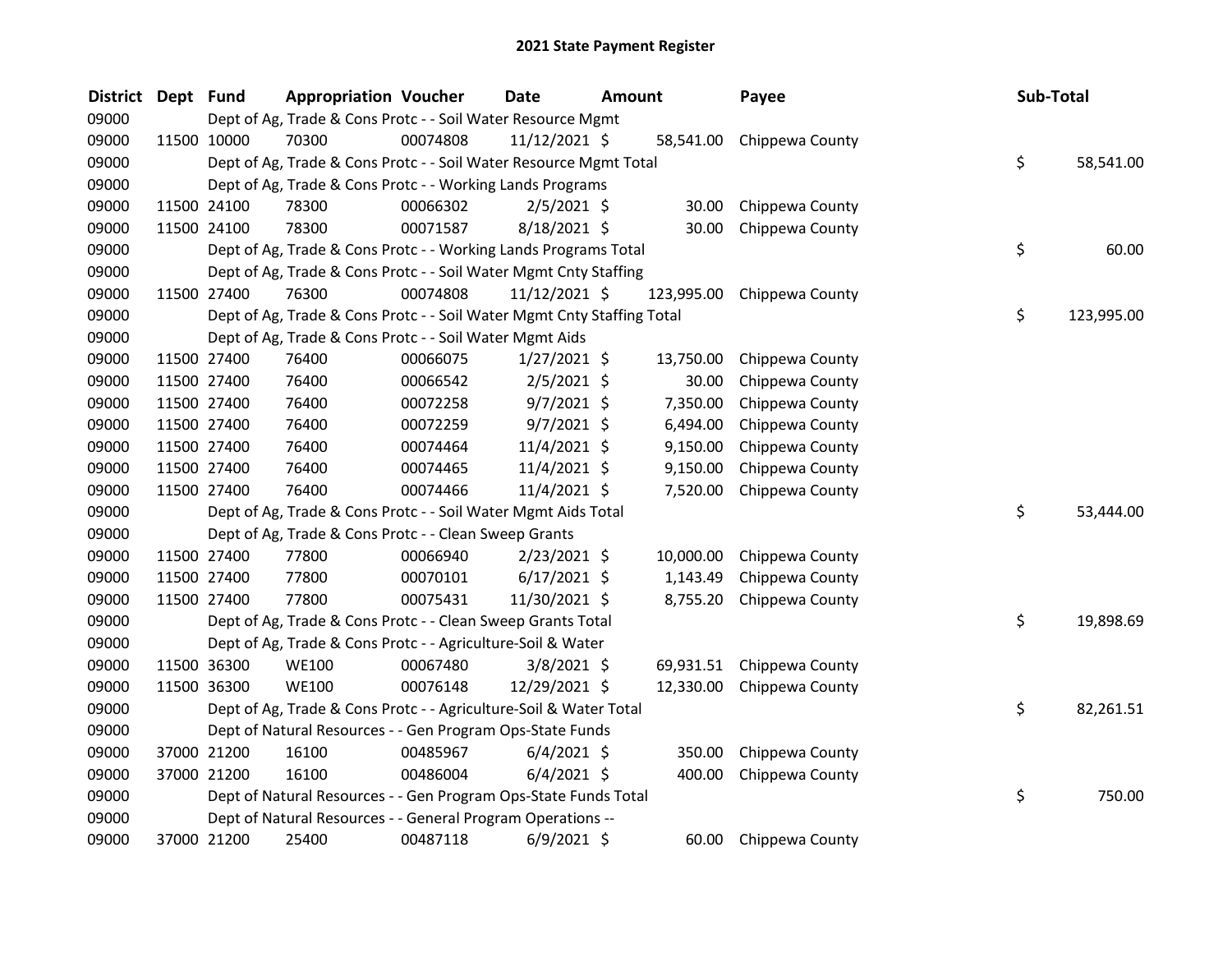| <b>District</b> | Dept Fund |             | <b>Appropriation Voucher</b>                                      |          | <b>Date</b>    | <b>Amount</b> |           | Payee                     | Sub-Total |           |
|-----------------|-----------|-------------|-------------------------------------------------------------------|----------|----------------|---------------|-----------|---------------------------|-----------|-----------|
| 09000           |           | 37000 21200 | 25400                                                             | 00515650 | 10/21/2021 \$  |               |           | 3.00 Chippewa County      |           |           |
| 09000           |           |             | Dept of Natural Resources - - General Program Operations -- Total |          |                |               |           |                           | \$        | 63.00     |
| 09000           |           |             | Dept of Natural Resources - - GPO -Federal Funds                  |          |                |               |           |                           |           |           |
| 09000           |           | 37000 21200 | 38100                                                             | 00466819 | $3/12/2021$ \$ |               |           | 8,547.03 Chippewa County  |           |           |
| 09000           |           |             | Dept of Natural Resources - - GPO -Federal Funds Total            |          |                |               |           |                           | \$        | 8,547.03  |
| 09000           |           |             | Dept of Natural Resources - - Venison Processing                  |          |                |               |           |                           |           |           |
| 09000           |           | 37000 21200 | 54900                                                             | 00468673 | 3/18/2021 \$   |               | 1,040.00  | Chippewa County           |           |           |
| 09000           |           | 37000 21200 | 54900                                                             | 00496024 | $7/7/2021$ \$  |               | 673.00    | Chippewa County           |           |           |
| 09000           |           |             | Dept of Natural Resources - - Venison Processing Total            |          |                |               |           |                           | \$        | 1,713.00  |
| 09000           |           |             | Dept of Natural Resources - - Enf A - Boating Enforcement         |          |                |               |           |                           |           |           |
| 09000           |           | 37000 21200 | 55000                                                             | 00466819 | 3/12/2021 \$   |               |           | 17,607.32 Chippewa County |           |           |
| 09000           |           |             | Dept of Natural Resources - - Enf A - Boating Enforcement Total   |          |                |               |           |                           | \$        | 17,607.32 |
| 09000           |           |             | Dept of Natural Resources - - Enf A - Atv & Utv Enforcement       |          |                |               |           |                           |           |           |
| 09000           |           | 37000 21200 | 55100                                                             | 00509146 | $9/16/2021$ \$ |               |           | 23,668.63 Chippewa County |           |           |
| 09000           |           |             | Dept of Natural Resources - - Enf A - Atv & Utv Enforcement Total |          |                |               |           |                           | \$        | 23,668.63 |
| 09000           |           |             | Dept of Natural Resources - - Enf A - Snow Enforcement            |          |                |               |           |                           |           |           |
| 09000           |           | 37000 21200 | 55200                                                             | 00509608 | $9/20/2021$ \$ |               |           | 15,009.55 Chippewa County |           |           |
| 09000           |           |             | Dept of Natural Resources - - Enf A - Snow Enforcement Total      |          |                |               |           |                           | \$        | 15,009.55 |
| 09000           |           |             | Dept of Natural Resources - - Wildlife Damage Claims & Abat       |          |                |               |           |                           |           |           |
| 09000           |           | 37000 21200 | 55300                                                             | 00474697 | $4/22/2021$ \$ |               | 492.13    | Chippewa County           |           |           |
| 09000           |           | 37000 21200 | 55300                                                             | 00496024 | $7/7/2021$ \$  |               | 3,697.85  | Chippewa County           |           |           |
| 09000           |           | 37000 21200 | 55300                                                             | 00505998 | $9/8/2021$ \$  |               | 6,996.36  | Chippewa County           |           |           |
| 09000           |           | 37000 21200 | 55300                                                             | 00521761 | 12/9/2021 \$   |               | 5,920.19  | Chippewa County           |           |           |
| 09000           |           |             | Dept of Natural Resources - - Wildlife Damage Claims & Abat Total |          |                |               |           |                           | \$        | 17,106.53 |
| 09000           |           |             | Dept of Natural Resources - - Resaids - County Cons Aids          |          |                |               |           |                           |           |           |
| 09000           |           | 37000 21200 | 56300                                                             | 00466007 | $3/5/2021$ \$  |               | 2,806.00  | Chippewa County           |           |           |
| 09000           |           | 37000 21200 | 56300                                                             | 00486010 | $6/7/2021$ \$  |               | 2,806.00  | Chippewa County           |           |           |
| 09000           |           |             | Dept of Natural Resources - - Resaids - County Cons Aids Total    |          |                |               |           |                           | \$        | 5,612.00  |
| 09000           |           |             | Dept of Natural Resources - - Ra- Fish, WI & Forestry             |          |                |               |           |                           |           |           |
| 09000           |           | 37000 21200 | 56400                                                             | 00469766 | $3/25/2021$ \$ |               |           | 1,618.63 Chippewa County  |           |           |
| 09000           |           |             | Dept of Natural Resources - - Ra- Fish, WI & Forestry Total       |          |                |               |           |                           | \$        | 1,618.63  |
| 09000           |           |             | Dept of Natural Resources - - Ra- Suppl Snow Trail Aids           |          |                |               |           |                           |           |           |
| 09000           |           | 37000 21200 | 56900                                                             | 00455045 | $1/7/2021$ \$  |               | 49,905.96 | Chippewa County           |           |           |
| 09000           |           |             | Dept of Natural Resources - - Ra- Suppl Snow Trail Aids Total     |          |                |               |           |                           | \$        | 49,905.96 |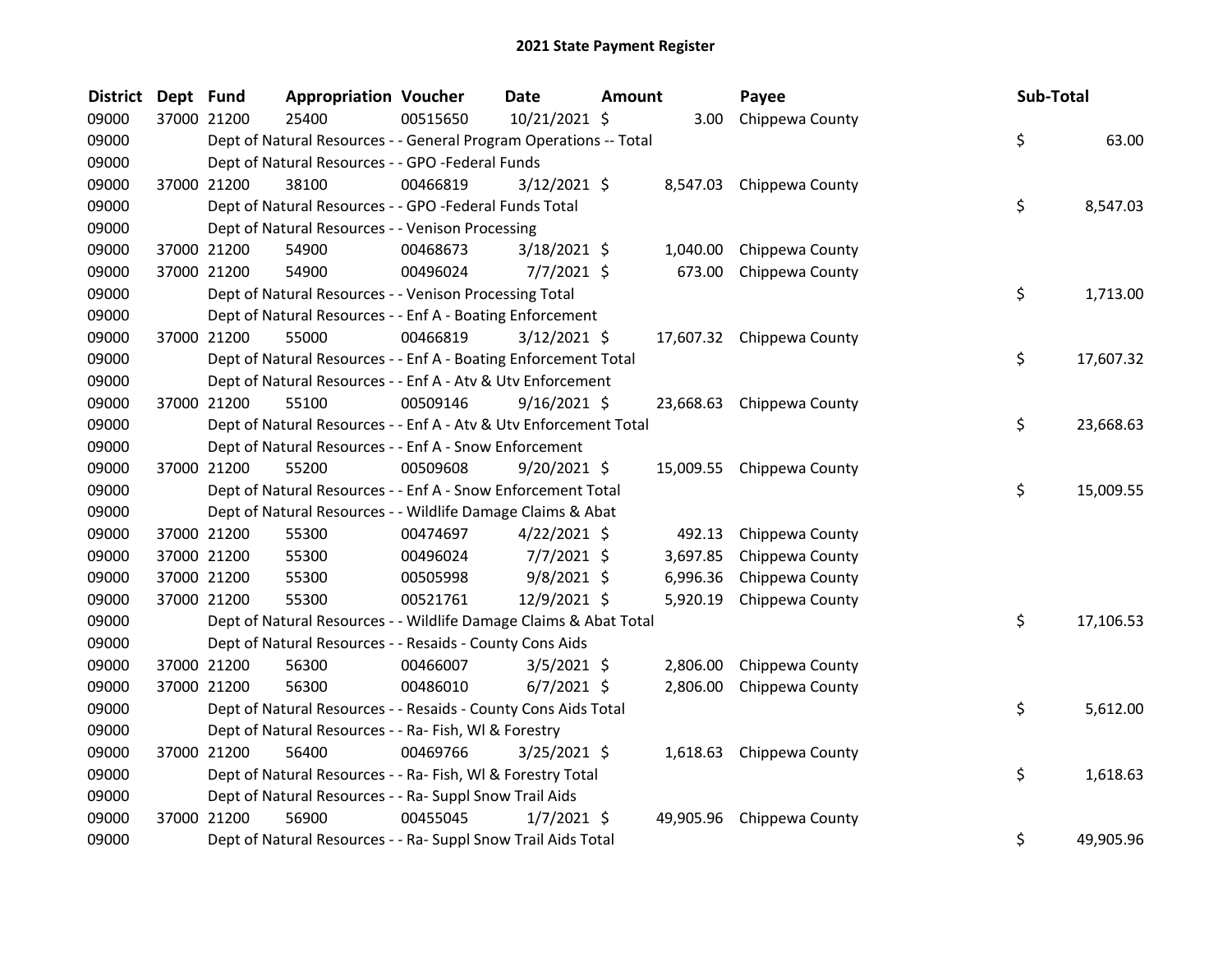| <b>District</b> | Dept Fund |             | <b>Appropriation Voucher</b>                                       |          | <b>Date</b>    | <b>Amount</b> |          | Payee                      | Sub-Total |            |
|-----------------|-----------|-------------|--------------------------------------------------------------------|----------|----------------|---------------|----------|----------------------------|-----------|------------|
| 09000           |           |             | Dept of Natural Resources - - Resaids - Cnty Forst & Admin         |          |                |               |          |                            |           |            |
| 09000           |           | 37000 21200 | 57200                                                              | 00462946 | $2/18/2021$ \$ |               |          | 54,606.35 Chippewa County  |           |            |
| 09000           |           |             | Dept of Natural Resources - - Resaids - Cnty Forst & Admin Total   |          |                |               |          |                            | \$        | 54,606.35  |
| 09000           |           |             | Dept of Natural Resources - - Ra- Cnty Snow Trail & Area Aid       |          |                |               |          |                            |           |            |
| 09000           |           | 37000 21200 | 57400                                                              | 00515071 | 10/18/2021 \$  |               |          | 60,045.00 Chippewa County  |           |            |
| 09000           |           |             | Dept of Natural Resources - - Ra- Cnty Snow Trail & Area Aid Total |          |                |               |          |                            | \$        | 60,045.00  |
| 09000           |           |             | Dept of Natural Resources - - Ra- Snowmobile Trail Areas           |          |                |               |          |                            |           |            |
| 09000           |           | 37000 21200 | 57500                                                              | 00524424 | 12/15/2021 \$  |               |          | 64,425.00 Chippewa County  |           |            |
| 09000           |           |             | Dept of Natural Resources - - Ra- Snowmobile Trail Areas Total     |          |                |               |          |                            | \$        | 64,425.00  |
| 09000           |           |             | Dept of Natural Resources - - Ra- Atv Prj Aids, Gas Tax Pymt       |          |                |               |          |                            |           |            |
| 09000           |           | 37000 21200 | 57600                                                              | 00466033 | $3/5/2021$ \$  |               | 2,041.80 | Chippewa County            |           |            |
| 09000           |           | 37000 21200 | 57600                                                              | 00514778 | 10/15/2021 \$  |               | 9,240.00 | Chippewa County            |           |            |
| 09000           |           | 37000 21200 | 57600                                                              | 00515069 | 10/18/2021 \$  |               |          | 1,022.95 Chippewa County   |           |            |
| 09000           |           |             | Dept of Natural Resources - - Ra- Atv Prj Aids, Gas Tax Pymt Total |          |                |               |          |                            | \$        | 12,304.75  |
| 09000           |           |             | Dept of Natural Resources - - Ea - River Protect, Cons Fund        |          |                |               |          |                            |           |            |
| 09000           |           | 37000 21200 | 67500                                                              | 00524419 | 12/14/2021 \$  |               |          | 3,981.91 Chippewa County   |           |            |
| 09000           |           |             | Dept of Natural Resources - - Ea - River Protect, Cons Fund Total  |          |                |               |          |                            | \$        | 3,981.91   |
| 09000           |           |             | Dept of Natural Resources - - Ea - Invasive Aqu & Lake Mon         |          |                |               |          |                            |           |            |
| 09000           |           | 37000 21200 | 67800                                                              | 00472240 | $4/8/2021$ \$  |               |          | 13,293.17 Chippewa County  |           |            |
| 09000           |           |             | Dept of Natural Resources - - Ea - Invasive Aqu & Lake Mon Total   |          |                |               |          |                            | \$        | 13,293.17  |
| 09000           |           |             | Dept of Natural Resources - - GPO--State Funds                     |          |                |               |          |                            |           |            |
| 09000           |           | 37000 21200 | 86100                                                              | 00471828 | $4/21/2021$ \$ |               | 2.00     | Chippewa County            |           |            |
| 09000           |           |             | Dept of Natural Resources - - GPO--State Funds Total               |          |                |               |          |                            | \$        | 2.00       |
| 09000           |           |             | Dept of Natural Resources - - GPO-Environmental Fund               |          |                |               |          |                            |           |            |
| 09000           |           | 37000 27400 | 46100                                                              | 00480845 | $5/13/2021$ \$ |               | 30.00    | Chippewa County            |           |            |
| 09000           |           | 37000 27400 | 46100                                                              | 00490037 | $6/15/2021$ \$ |               | 30.00    | Chippewa County            |           |            |
| 09000           |           |             | Dept of Natural Resources - - GPO-Environmental Fund Total         |          |                |               |          |                            | \$        | 60.00      |
| 09000           |           |             | Dept of Natural Resources - - Fin Asst For Responsible Units       |          |                |               |          |                            |           |            |
| 09000           |           | 37000 27400 | 67000                                                              | 00483250 | $5/21/2021$ \$ |               |          | 204,927.24 Chippewa County |           |            |
| 09000           |           |             | Dept of Natural Resources - - Fin Asst For Responsible Units Total |          |                |               |          |                            | \$        | 204,927.24 |
| 09000           |           |             | Dept of Natural Resources - - Recycling Consolidation Grants       |          |                |               |          |                            |           |            |
| 09000           |           | 37000 27400 | 67300                                                              | 00483250 | $5/21/2021$ \$ |               |          | 15,517.03 Chippewa County  |           |            |
| 09000           |           |             | Dept of Natural Resources - - Recycling Consolidation Grants Total |          |                |               |          |                            | \$        | 15,517.03  |
| 09000           |           |             | Dept of Natural Resources - - Land Acquisition                     |          |                |               |          |                            |           |            |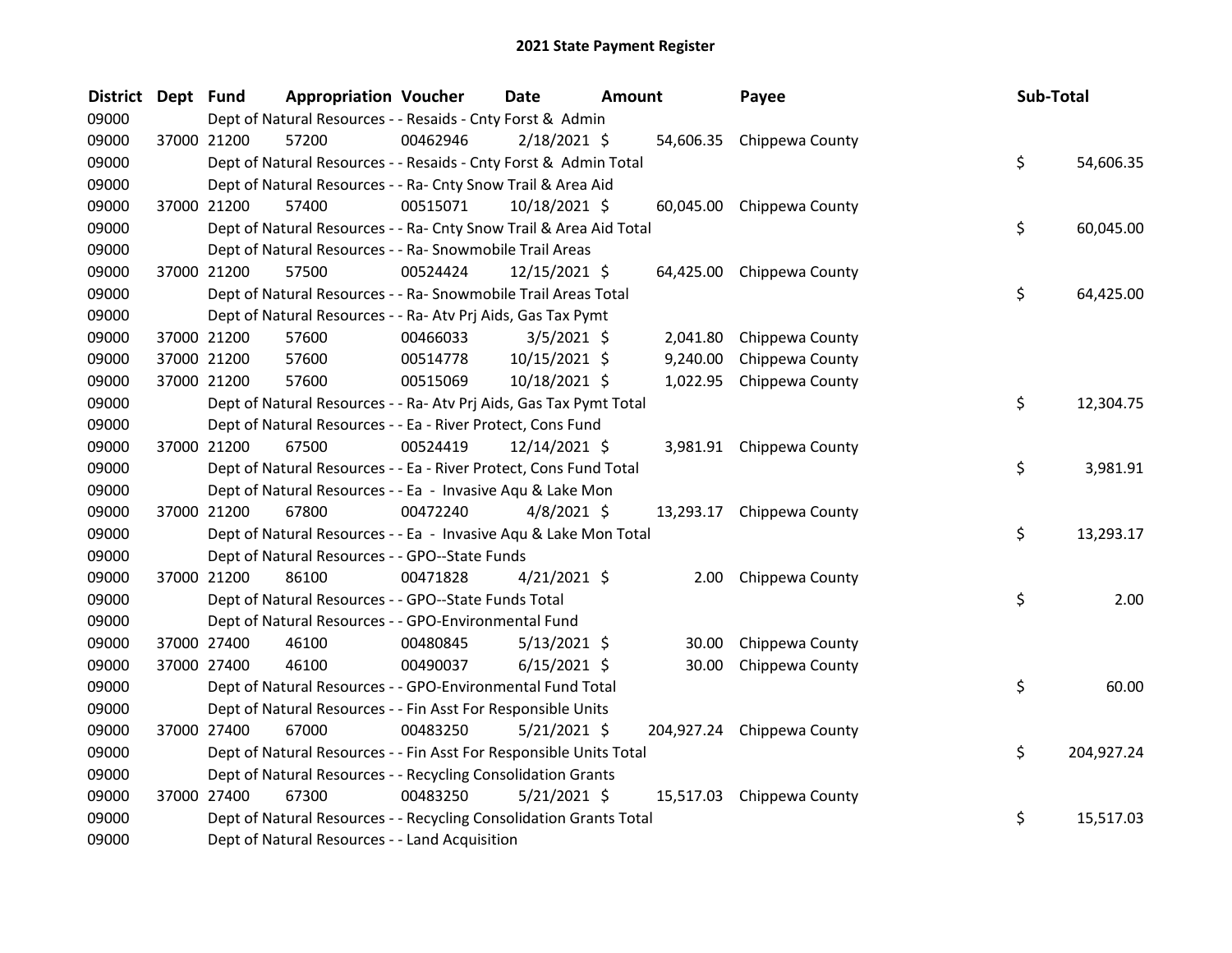| <b>District</b> | Dept Fund |             | <b>Appropriation Voucher</b>                                      |          | <b>Date</b>    | <b>Amount</b> |            | Payee                      | Sub-Total          |
|-----------------|-----------|-------------|-------------------------------------------------------------------|----------|----------------|---------------|------------|----------------------------|--------------------|
| 09000           |           | 37000 36300 | TA100                                                             | 00519186 | 12/8/2021 \$   |               | 3.00       | Chippewa County            |                    |
| 09000           |           |             | Dept of Natural Resources - - Land Acquisition Total              |          |                |               |            |                            | \$<br>3.00         |
| 09000           |           |             | Dept of Natural Resources - - GPO - Sd Water Loan Prog, Fed       |          |                |               |            |                            |                    |
| 09000           |           | 37000 57300 | 48200                                                             | 00456374 | $1/15/2021$ \$ |               | 8,089.50   | Chippewa County            |                    |
| 09000           |           | 37000 57300 | 48200                                                             | 00468805 | 3/31/2021 \$   |               | 7,960.00   | Chippewa County            |                    |
| 09000           |           | 37000 57300 | 48200                                                             | 00492023 | 7/16/2021 \$   |               | 7,960.00   | Chippewa County            |                    |
| 09000           |           | 37000 57300 | 48200                                                             | 00515522 | 11/12/2021 \$  |               | 7,960.00   | Chippewa County            |                    |
| 09000           |           |             | Dept of Natural Resources - - GPO - Sd Water Loan Prog, Fed Total |          |                |               |            |                            | \$<br>31,969.50    |
| 09000           |           |             | WI Dept of Transportation - - Eldly&Disa Co/Aid Sf                |          |                |               |            |                            |                    |
| 09000           |           | 39500 21100 | 16800                                                             | 00661742 | $3/5/2021$ \$  |               | 174,490.00 | Chippewa County            |                    |
| 09000           |           |             | WI Dept of Transportation - - Eldly&Disa Co/Aid Sf Total          |          |                |               |            |                            | \$<br>174,490.00   |
| 09000           |           |             | WI Dept of Transportation - - County Forest Aids                  |          |                |               |            |                            |                    |
| 09000           |           | 39500 21100 | 17000                                                             | 00658040 | $3/9/2021$ \$  |               |            | 6,351.08 Chippewa County   |                    |
| 09000           |           |             | WI Dept of Transportation - - County Forest Aids Total            |          |                |               |            |                            | \$<br>6,351.08     |
| 09000           |           |             | WI Dept of Transportation - - Hwy Sfty Loc Aid Ffd                |          |                |               |            |                            |                    |
| 09000           |           | 39500 21100 | 18500                                                             | 00693622 | $5/14/2021$ \$ |               | 539.24     | Chippewa County            |                    |
| 09000           |           | 39500 21100 | 18500                                                             | 00702909 | $6/7/2021$ \$  |               | 1,860.76   | Chippewa County            |                    |
| 09000           |           | 39500 21100 | 18500                                                             | 00782030 | 12/9/2021 \$   |               | 828.00     | Chippewa County            |                    |
| 09000           |           |             | WI Dept of Transportation - - Hwy Sfty Loc Aid Ffd Total          |          |                |               |            |                            | \$<br>3,228.00     |
| 09000           |           |             | WI Dept of Transportation - - Trans Aids To Co.-Sf                |          |                |               |            |                            |                    |
| 09000           |           | 39500 21100 | 19000                                                             | 00631608 | $1/4/2021$ \$  |               | 472,916.04 | Chippewa County            |                    |
| 09000           |           | 39500 21100 | 19000                                                             | 00710703 | $7/6/2021$ \$  |               | 945,832.08 | Chippewa County            |                    |
| 09000           |           | 39500 21100 | 19000                                                             | 00751262 | 10/4/2021 \$   |               | 472,916.04 | Chippewa County            |                    |
| 09000           |           |             | WI Dept of Transportation - - Trans Aids To Co.-Sf Total          |          |                |               |            |                            | \$<br>1,891,664.16 |
| 09000           |           |             | WI Dept of Transportation - - Trnsprt Alternats Lf                |          |                |               |            |                            |                    |
| 09000           |           | 39500 21100 | 22600                                                             | 00740994 | $8/31/2021$ \$ |               | 202.96     | Chippewa County            |                    |
| 09000           |           | 39500 21100 | 22600                                                             | 00791451 | 12/27/2021 \$  |               |            | (0.01) Chippewa County     |                    |
| 09000           |           |             | WI Dept of Transportation - - Trnsprt Alternats Lf Total          |          |                |               |            |                            | \$<br>202.95       |
| 09000           |           |             | WI Dept of Transportation - - Trnsprt Alternats Ff                |          |                |               |            |                            |                    |
| 09000           |           | 39500 21100 | 22700                                                             | 00740994 | 8/31/2021 \$   |               | 811.84     | Chippewa County            |                    |
| 09000           |           | 39500 21100 | 22700                                                             | 00791451 | 12/27/2021 \$  |               | 28,333.58  | Chippewa County            |                    |
| 09000           |           |             | WI Dept of Transportation - - Trnsprt Alternats Ff Total          |          |                |               |            |                            | \$<br>29,145.42    |
| 09000           |           |             | WI Dept of Transportation - - Local Rds, Grants Sf                |          |                |               |            |                            |                    |
| 09000           |           | 39500 21100 | 27000                                                             | 00646103 | 1/27/2021 \$   |               |            | 176,659.04 Chippewa County |                    |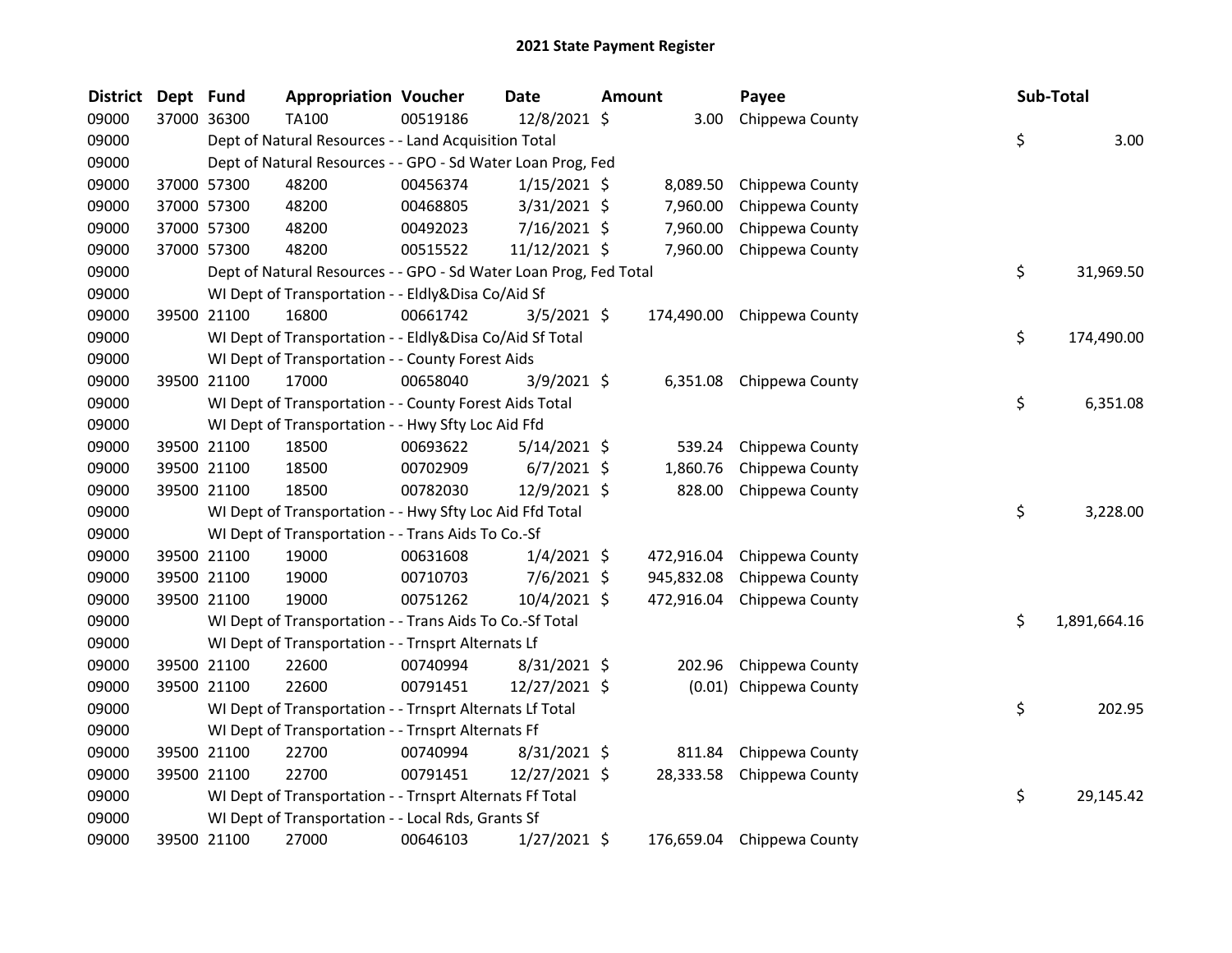| \$<br>09000<br>WI Dept of Transportation - - Local Rds, Grants Sf Total<br>176,659.04<br>WI Dept of Transportation - - Loc Rd Imp Prg St Fd<br>09000<br>09000<br>27800<br>00646108<br>$1/27/2021$ \$<br>39500 21100<br>275,572.07<br>Chippewa County<br>09000<br>27800<br>7,192.78<br>39500 21100<br>00776857<br>$12/1/2021$ \$<br>Chippewa County<br>\$<br>09000<br>WI Dept of Transportation - - Loc Rd Imp Prg St Fd Total<br>282,764.85<br>09000<br>WI Dept of Transportation - - St Hwy Rehab, Sf<br>09000<br>36300<br>$6/14/2021$ \$<br>39500 21100<br>00706634<br>2.00<br>Chippewa County<br>197,913.70<br>09000<br>39500 21100<br>36300<br>00773574<br>11/15/2021 \$<br>Chippewa County<br>09000<br>39500 21100<br>36300<br>00783612<br>12/14/2021 \$<br>1,677.78<br>Chippewa County<br>\$<br>09000<br>WI Dept of Transportation - - St Hwy Rehab, Sf Total<br>199,593.48<br>09000<br>WI Dept of Transportation - - Hwy Mgmt & Opers Sf<br>2/2/2021 \$<br>09000<br>39500 21100<br>36500<br>00648648<br>783.00<br>Chippewa County<br>$3/2/2021$ \$<br>09000<br>39500 21100<br>36500<br>00660746<br>810.00<br>Chippewa County<br>09000<br>39500 21100<br>36500<br>00673544<br>$4/2/2021$ \$<br>783.00<br>Chippewa County<br>5/3/2021 \$<br>09000<br>39500 21100<br>36500<br>00687642<br>783.00<br>Chippewa County<br>09000<br>39500 21100<br>36500<br>00708249<br>$6/18/2021$ \$<br>1,566.00<br>Chippewa County<br>09000<br>39500 21100<br>36500<br>00718930<br>7/12/2021 \$<br>756.00<br>Chippewa County<br>9/24/2021 \$<br>09000<br>39500 21100<br>36500<br>00742308<br>1,512.00<br>Chippewa County<br>39500 21100<br>11/15/2021 \$<br>09000<br>36500<br>00773574<br>3,059.48<br>Chippewa County<br>09000<br>39500 21100<br>36500<br>00783612<br>12/14/2021 \$<br>1,481.88<br>Chippewa County<br>\$<br>11,534.36<br>09000<br>WI Dept of Transportation - - Hwy Mgmt & Opers Sf Total<br>09000<br>WI Dept of Transportation - - Routine Maint Sf<br>09000<br>39500 21100<br>36800<br>00641400<br>$1/20/2021$ \$<br>145,565.33<br>Chippewa County<br>09000<br>36800<br>$1/20/2021$ \$<br>39500 21100<br>00641401<br>23,755.78<br>Chippewa County<br>09000<br>39500 21100<br>36800<br>00641402<br>$1/20/2021$ \$<br>5,153.59<br>Chippewa County<br>09000<br>36800<br>$1/20/2021$ \$<br>60,471.47<br>39500 21100<br>00641403<br>Chippewa County<br>$2/2/2021$ \$<br>44,406.00<br>09000<br>39500 21100<br>36800<br>00647542<br>Chippewa County<br>09000<br>39500 21100<br>36800<br>00648648<br>$2/2/2021$ \$<br>12,311.89<br>Chippewa County<br>2,551.96<br>09000<br>39500 21100<br>36800<br>00650706<br>2/8/2021 \$<br>Chippewa County<br>09000<br>39500 21100<br>36800<br>2/10/2021 \$<br>297,019.56<br>00652123<br>Chippewa County<br>09000<br>39500 21100<br>36800<br>00659178<br>$3/1/2021$ \$<br>191,046.28<br>Chippewa County<br>39500 21100<br>36800<br>$3/2/2021$ \$<br>12,850.60<br>Chippewa County<br>09000<br>00660746<br>09000<br>39500 21100<br>36800<br>00671074<br>3/26/2021 \$<br>301,786.38<br>Chippewa County<br>09000<br>39500 21100<br>$4/2/2021$ \$<br>23,208.79<br>36800<br>00673544<br>Chippewa County | <b>District</b> | Dept Fund | <b>Appropriation Voucher</b> | <b>Date</b> | <b>Amount</b> | Payee | Sub-Total |  |
|-----------------------------------------------------------------------------------------------------------------------------------------------------------------------------------------------------------------------------------------------------------------------------------------------------------------------------------------------------------------------------------------------------------------------------------------------------------------------------------------------------------------------------------------------------------------------------------------------------------------------------------------------------------------------------------------------------------------------------------------------------------------------------------------------------------------------------------------------------------------------------------------------------------------------------------------------------------------------------------------------------------------------------------------------------------------------------------------------------------------------------------------------------------------------------------------------------------------------------------------------------------------------------------------------------------------------------------------------------------------------------------------------------------------------------------------------------------------------------------------------------------------------------------------------------------------------------------------------------------------------------------------------------------------------------------------------------------------------------------------------------------------------------------------------------------------------------------------------------------------------------------------------------------------------------------------------------------------------------------------------------------------------------------------------------------------------------------------------------------------------------------------------------------------------------------------------------------------------------------------------------------------------------------------------------------------------------------------------------------------------------------------------------------------------------------------------------------------------------------------------------------------------------------------------------------------------------------------------------------------------------------------------------------------------------------------------------------------------------------------------------------------------------------------------------------------------------------------------------------------------------------------------------------------------------------------------------------------------------------------------------------------------------------------------------------------------------------------------------------------------------------|-----------------|-----------|------------------------------|-------------|---------------|-------|-----------|--|
|                                                                                                                                                                                                                                                                                                                                                                                                                                                                                                                                                                                                                                                                                                                                                                                                                                                                                                                                                                                                                                                                                                                                                                                                                                                                                                                                                                                                                                                                                                                                                                                                                                                                                                                                                                                                                                                                                                                                                                                                                                                                                                                                                                                                                                                                                                                                                                                                                                                                                                                                                                                                                                                                                                                                                                                                                                                                                                                                                                                                                                                                                                                                   |                 |           |                              |             |               |       |           |  |
|                                                                                                                                                                                                                                                                                                                                                                                                                                                                                                                                                                                                                                                                                                                                                                                                                                                                                                                                                                                                                                                                                                                                                                                                                                                                                                                                                                                                                                                                                                                                                                                                                                                                                                                                                                                                                                                                                                                                                                                                                                                                                                                                                                                                                                                                                                                                                                                                                                                                                                                                                                                                                                                                                                                                                                                                                                                                                                                                                                                                                                                                                                                                   |                 |           |                              |             |               |       |           |  |
|                                                                                                                                                                                                                                                                                                                                                                                                                                                                                                                                                                                                                                                                                                                                                                                                                                                                                                                                                                                                                                                                                                                                                                                                                                                                                                                                                                                                                                                                                                                                                                                                                                                                                                                                                                                                                                                                                                                                                                                                                                                                                                                                                                                                                                                                                                                                                                                                                                                                                                                                                                                                                                                                                                                                                                                                                                                                                                                                                                                                                                                                                                                                   |                 |           |                              |             |               |       |           |  |
|                                                                                                                                                                                                                                                                                                                                                                                                                                                                                                                                                                                                                                                                                                                                                                                                                                                                                                                                                                                                                                                                                                                                                                                                                                                                                                                                                                                                                                                                                                                                                                                                                                                                                                                                                                                                                                                                                                                                                                                                                                                                                                                                                                                                                                                                                                                                                                                                                                                                                                                                                                                                                                                                                                                                                                                                                                                                                                                                                                                                                                                                                                                                   |                 |           |                              |             |               |       |           |  |
|                                                                                                                                                                                                                                                                                                                                                                                                                                                                                                                                                                                                                                                                                                                                                                                                                                                                                                                                                                                                                                                                                                                                                                                                                                                                                                                                                                                                                                                                                                                                                                                                                                                                                                                                                                                                                                                                                                                                                                                                                                                                                                                                                                                                                                                                                                                                                                                                                                                                                                                                                                                                                                                                                                                                                                                                                                                                                                                                                                                                                                                                                                                                   |                 |           |                              |             |               |       |           |  |
|                                                                                                                                                                                                                                                                                                                                                                                                                                                                                                                                                                                                                                                                                                                                                                                                                                                                                                                                                                                                                                                                                                                                                                                                                                                                                                                                                                                                                                                                                                                                                                                                                                                                                                                                                                                                                                                                                                                                                                                                                                                                                                                                                                                                                                                                                                                                                                                                                                                                                                                                                                                                                                                                                                                                                                                                                                                                                                                                                                                                                                                                                                                                   |                 |           |                              |             |               |       |           |  |
|                                                                                                                                                                                                                                                                                                                                                                                                                                                                                                                                                                                                                                                                                                                                                                                                                                                                                                                                                                                                                                                                                                                                                                                                                                                                                                                                                                                                                                                                                                                                                                                                                                                                                                                                                                                                                                                                                                                                                                                                                                                                                                                                                                                                                                                                                                                                                                                                                                                                                                                                                                                                                                                                                                                                                                                                                                                                                                                                                                                                                                                                                                                                   |                 |           |                              |             |               |       |           |  |
|                                                                                                                                                                                                                                                                                                                                                                                                                                                                                                                                                                                                                                                                                                                                                                                                                                                                                                                                                                                                                                                                                                                                                                                                                                                                                                                                                                                                                                                                                                                                                                                                                                                                                                                                                                                                                                                                                                                                                                                                                                                                                                                                                                                                                                                                                                                                                                                                                                                                                                                                                                                                                                                                                                                                                                                                                                                                                                                                                                                                                                                                                                                                   |                 |           |                              |             |               |       |           |  |
|                                                                                                                                                                                                                                                                                                                                                                                                                                                                                                                                                                                                                                                                                                                                                                                                                                                                                                                                                                                                                                                                                                                                                                                                                                                                                                                                                                                                                                                                                                                                                                                                                                                                                                                                                                                                                                                                                                                                                                                                                                                                                                                                                                                                                                                                                                                                                                                                                                                                                                                                                                                                                                                                                                                                                                                                                                                                                                                                                                                                                                                                                                                                   |                 |           |                              |             |               |       |           |  |
|                                                                                                                                                                                                                                                                                                                                                                                                                                                                                                                                                                                                                                                                                                                                                                                                                                                                                                                                                                                                                                                                                                                                                                                                                                                                                                                                                                                                                                                                                                                                                                                                                                                                                                                                                                                                                                                                                                                                                                                                                                                                                                                                                                                                                                                                                                                                                                                                                                                                                                                                                                                                                                                                                                                                                                                                                                                                                                                                                                                                                                                                                                                                   |                 |           |                              |             |               |       |           |  |
|                                                                                                                                                                                                                                                                                                                                                                                                                                                                                                                                                                                                                                                                                                                                                                                                                                                                                                                                                                                                                                                                                                                                                                                                                                                                                                                                                                                                                                                                                                                                                                                                                                                                                                                                                                                                                                                                                                                                                                                                                                                                                                                                                                                                                                                                                                                                                                                                                                                                                                                                                                                                                                                                                                                                                                                                                                                                                                                                                                                                                                                                                                                                   |                 |           |                              |             |               |       |           |  |
|                                                                                                                                                                                                                                                                                                                                                                                                                                                                                                                                                                                                                                                                                                                                                                                                                                                                                                                                                                                                                                                                                                                                                                                                                                                                                                                                                                                                                                                                                                                                                                                                                                                                                                                                                                                                                                                                                                                                                                                                                                                                                                                                                                                                                                                                                                                                                                                                                                                                                                                                                                                                                                                                                                                                                                                                                                                                                                                                                                                                                                                                                                                                   |                 |           |                              |             |               |       |           |  |
|                                                                                                                                                                                                                                                                                                                                                                                                                                                                                                                                                                                                                                                                                                                                                                                                                                                                                                                                                                                                                                                                                                                                                                                                                                                                                                                                                                                                                                                                                                                                                                                                                                                                                                                                                                                                                                                                                                                                                                                                                                                                                                                                                                                                                                                                                                                                                                                                                                                                                                                                                                                                                                                                                                                                                                                                                                                                                                                                                                                                                                                                                                                                   |                 |           |                              |             |               |       |           |  |
|                                                                                                                                                                                                                                                                                                                                                                                                                                                                                                                                                                                                                                                                                                                                                                                                                                                                                                                                                                                                                                                                                                                                                                                                                                                                                                                                                                                                                                                                                                                                                                                                                                                                                                                                                                                                                                                                                                                                                                                                                                                                                                                                                                                                                                                                                                                                                                                                                                                                                                                                                                                                                                                                                                                                                                                                                                                                                                                                                                                                                                                                                                                                   |                 |           |                              |             |               |       |           |  |
|                                                                                                                                                                                                                                                                                                                                                                                                                                                                                                                                                                                                                                                                                                                                                                                                                                                                                                                                                                                                                                                                                                                                                                                                                                                                                                                                                                                                                                                                                                                                                                                                                                                                                                                                                                                                                                                                                                                                                                                                                                                                                                                                                                                                                                                                                                                                                                                                                                                                                                                                                                                                                                                                                                                                                                                                                                                                                                                                                                                                                                                                                                                                   |                 |           |                              |             |               |       |           |  |
|                                                                                                                                                                                                                                                                                                                                                                                                                                                                                                                                                                                                                                                                                                                                                                                                                                                                                                                                                                                                                                                                                                                                                                                                                                                                                                                                                                                                                                                                                                                                                                                                                                                                                                                                                                                                                                                                                                                                                                                                                                                                                                                                                                                                                                                                                                                                                                                                                                                                                                                                                                                                                                                                                                                                                                                                                                                                                                                                                                                                                                                                                                                                   |                 |           |                              |             |               |       |           |  |
|                                                                                                                                                                                                                                                                                                                                                                                                                                                                                                                                                                                                                                                                                                                                                                                                                                                                                                                                                                                                                                                                                                                                                                                                                                                                                                                                                                                                                                                                                                                                                                                                                                                                                                                                                                                                                                                                                                                                                                                                                                                                                                                                                                                                                                                                                                                                                                                                                                                                                                                                                                                                                                                                                                                                                                                                                                                                                                                                                                                                                                                                                                                                   |                 |           |                              |             |               |       |           |  |
|                                                                                                                                                                                                                                                                                                                                                                                                                                                                                                                                                                                                                                                                                                                                                                                                                                                                                                                                                                                                                                                                                                                                                                                                                                                                                                                                                                                                                                                                                                                                                                                                                                                                                                                                                                                                                                                                                                                                                                                                                                                                                                                                                                                                                                                                                                                                                                                                                                                                                                                                                                                                                                                                                                                                                                                                                                                                                                                                                                                                                                                                                                                                   |                 |           |                              |             |               |       |           |  |
|                                                                                                                                                                                                                                                                                                                                                                                                                                                                                                                                                                                                                                                                                                                                                                                                                                                                                                                                                                                                                                                                                                                                                                                                                                                                                                                                                                                                                                                                                                                                                                                                                                                                                                                                                                                                                                                                                                                                                                                                                                                                                                                                                                                                                                                                                                                                                                                                                                                                                                                                                                                                                                                                                                                                                                                                                                                                                                                                                                                                                                                                                                                                   |                 |           |                              |             |               |       |           |  |
|                                                                                                                                                                                                                                                                                                                                                                                                                                                                                                                                                                                                                                                                                                                                                                                                                                                                                                                                                                                                                                                                                                                                                                                                                                                                                                                                                                                                                                                                                                                                                                                                                                                                                                                                                                                                                                                                                                                                                                                                                                                                                                                                                                                                                                                                                                                                                                                                                                                                                                                                                                                                                                                                                                                                                                                                                                                                                                                                                                                                                                                                                                                                   |                 |           |                              |             |               |       |           |  |
|                                                                                                                                                                                                                                                                                                                                                                                                                                                                                                                                                                                                                                                                                                                                                                                                                                                                                                                                                                                                                                                                                                                                                                                                                                                                                                                                                                                                                                                                                                                                                                                                                                                                                                                                                                                                                                                                                                                                                                                                                                                                                                                                                                                                                                                                                                                                                                                                                                                                                                                                                                                                                                                                                                                                                                                                                                                                                                                                                                                                                                                                                                                                   |                 |           |                              |             |               |       |           |  |
|                                                                                                                                                                                                                                                                                                                                                                                                                                                                                                                                                                                                                                                                                                                                                                                                                                                                                                                                                                                                                                                                                                                                                                                                                                                                                                                                                                                                                                                                                                                                                                                                                                                                                                                                                                                                                                                                                                                                                                                                                                                                                                                                                                                                                                                                                                                                                                                                                                                                                                                                                                                                                                                                                                                                                                                                                                                                                                                                                                                                                                                                                                                                   |                 |           |                              |             |               |       |           |  |
|                                                                                                                                                                                                                                                                                                                                                                                                                                                                                                                                                                                                                                                                                                                                                                                                                                                                                                                                                                                                                                                                                                                                                                                                                                                                                                                                                                                                                                                                                                                                                                                                                                                                                                                                                                                                                                                                                                                                                                                                                                                                                                                                                                                                                                                                                                                                                                                                                                                                                                                                                                                                                                                                                                                                                                                                                                                                                                                                                                                                                                                                                                                                   |                 |           |                              |             |               |       |           |  |
|                                                                                                                                                                                                                                                                                                                                                                                                                                                                                                                                                                                                                                                                                                                                                                                                                                                                                                                                                                                                                                                                                                                                                                                                                                                                                                                                                                                                                                                                                                                                                                                                                                                                                                                                                                                                                                                                                                                                                                                                                                                                                                                                                                                                                                                                                                                                                                                                                                                                                                                                                                                                                                                                                                                                                                                                                                                                                                                                                                                                                                                                                                                                   |                 |           |                              |             |               |       |           |  |
|                                                                                                                                                                                                                                                                                                                                                                                                                                                                                                                                                                                                                                                                                                                                                                                                                                                                                                                                                                                                                                                                                                                                                                                                                                                                                                                                                                                                                                                                                                                                                                                                                                                                                                                                                                                                                                                                                                                                                                                                                                                                                                                                                                                                                                                                                                                                                                                                                                                                                                                                                                                                                                                                                                                                                                                                                                                                                                                                                                                                                                                                                                                                   |                 |           |                              |             |               |       |           |  |
|                                                                                                                                                                                                                                                                                                                                                                                                                                                                                                                                                                                                                                                                                                                                                                                                                                                                                                                                                                                                                                                                                                                                                                                                                                                                                                                                                                                                                                                                                                                                                                                                                                                                                                                                                                                                                                                                                                                                                                                                                                                                                                                                                                                                                                                                                                                                                                                                                                                                                                                                                                                                                                                                                                                                                                                                                                                                                                                                                                                                                                                                                                                                   |                 |           |                              |             |               |       |           |  |
|                                                                                                                                                                                                                                                                                                                                                                                                                                                                                                                                                                                                                                                                                                                                                                                                                                                                                                                                                                                                                                                                                                                                                                                                                                                                                                                                                                                                                                                                                                                                                                                                                                                                                                                                                                                                                                                                                                                                                                                                                                                                                                                                                                                                                                                                                                                                                                                                                                                                                                                                                                                                                                                                                                                                                                                                                                                                                                                                                                                                                                                                                                                                   |                 |           |                              |             |               |       |           |  |
|                                                                                                                                                                                                                                                                                                                                                                                                                                                                                                                                                                                                                                                                                                                                                                                                                                                                                                                                                                                                                                                                                                                                                                                                                                                                                                                                                                                                                                                                                                                                                                                                                                                                                                                                                                                                                                                                                                                                                                                                                                                                                                                                                                                                                                                                                                                                                                                                                                                                                                                                                                                                                                                                                                                                                                                                                                                                                                                                                                                                                                                                                                                                   |                 |           |                              |             |               |       |           |  |
|                                                                                                                                                                                                                                                                                                                                                                                                                                                                                                                                                                                                                                                                                                                                                                                                                                                                                                                                                                                                                                                                                                                                                                                                                                                                                                                                                                                                                                                                                                                                                                                                                                                                                                                                                                                                                                                                                                                                                                                                                                                                                                                                                                                                                                                                                                                                                                                                                                                                                                                                                                                                                                                                                                                                                                                                                                                                                                                                                                                                                                                                                                                                   |                 |           |                              |             |               |       |           |  |
|                                                                                                                                                                                                                                                                                                                                                                                                                                                                                                                                                                                                                                                                                                                                                                                                                                                                                                                                                                                                                                                                                                                                                                                                                                                                                                                                                                                                                                                                                                                                                                                                                                                                                                                                                                                                                                                                                                                                                                                                                                                                                                                                                                                                                                                                                                                                                                                                                                                                                                                                                                                                                                                                                                                                                                                                                                                                                                                                                                                                                                                                                                                                   |                 |           |                              |             |               |       |           |  |
|                                                                                                                                                                                                                                                                                                                                                                                                                                                                                                                                                                                                                                                                                                                                                                                                                                                                                                                                                                                                                                                                                                                                                                                                                                                                                                                                                                                                                                                                                                                                                                                                                                                                                                                                                                                                                                                                                                                                                                                                                                                                                                                                                                                                                                                                                                                                                                                                                                                                                                                                                                                                                                                                                                                                                                                                                                                                                                                                                                                                                                                                                                                                   |                 |           |                              |             |               |       |           |  |
|                                                                                                                                                                                                                                                                                                                                                                                                                                                                                                                                                                                                                                                                                                                                                                                                                                                                                                                                                                                                                                                                                                                                                                                                                                                                                                                                                                                                                                                                                                                                                                                                                                                                                                                                                                                                                                                                                                                                                                                                                                                                                                                                                                                                                                                                                                                                                                                                                                                                                                                                                                                                                                                                                                                                                                                                                                                                                                                                                                                                                                                                                                                                   |                 |           |                              |             |               |       |           |  |
|                                                                                                                                                                                                                                                                                                                                                                                                                                                                                                                                                                                                                                                                                                                                                                                                                                                                                                                                                                                                                                                                                                                                                                                                                                                                                                                                                                                                                                                                                                                                                                                                                                                                                                                                                                                                                                                                                                                                                                                                                                                                                                                                                                                                                                                                                                                                                                                                                                                                                                                                                                                                                                                                                                                                                                                                                                                                                                                                                                                                                                                                                                                                   |                 |           |                              |             |               |       |           |  |
|                                                                                                                                                                                                                                                                                                                                                                                                                                                                                                                                                                                                                                                                                                                                                                                                                                                                                                                                                                                                                                                                                                                                                                                                                                                                                                                                                                                                                                                                                                                                                                                                                                                                                                                                                                                                                                                                                                                                                                                                                                                                                                                                                                                                                                                                                                                                                                                                                                                                                                                                                                                                                                                                                                                                                                                                                                                                                                                                                                                                                                                                                                                                   |                 |           |                              |             |               |       |           |  |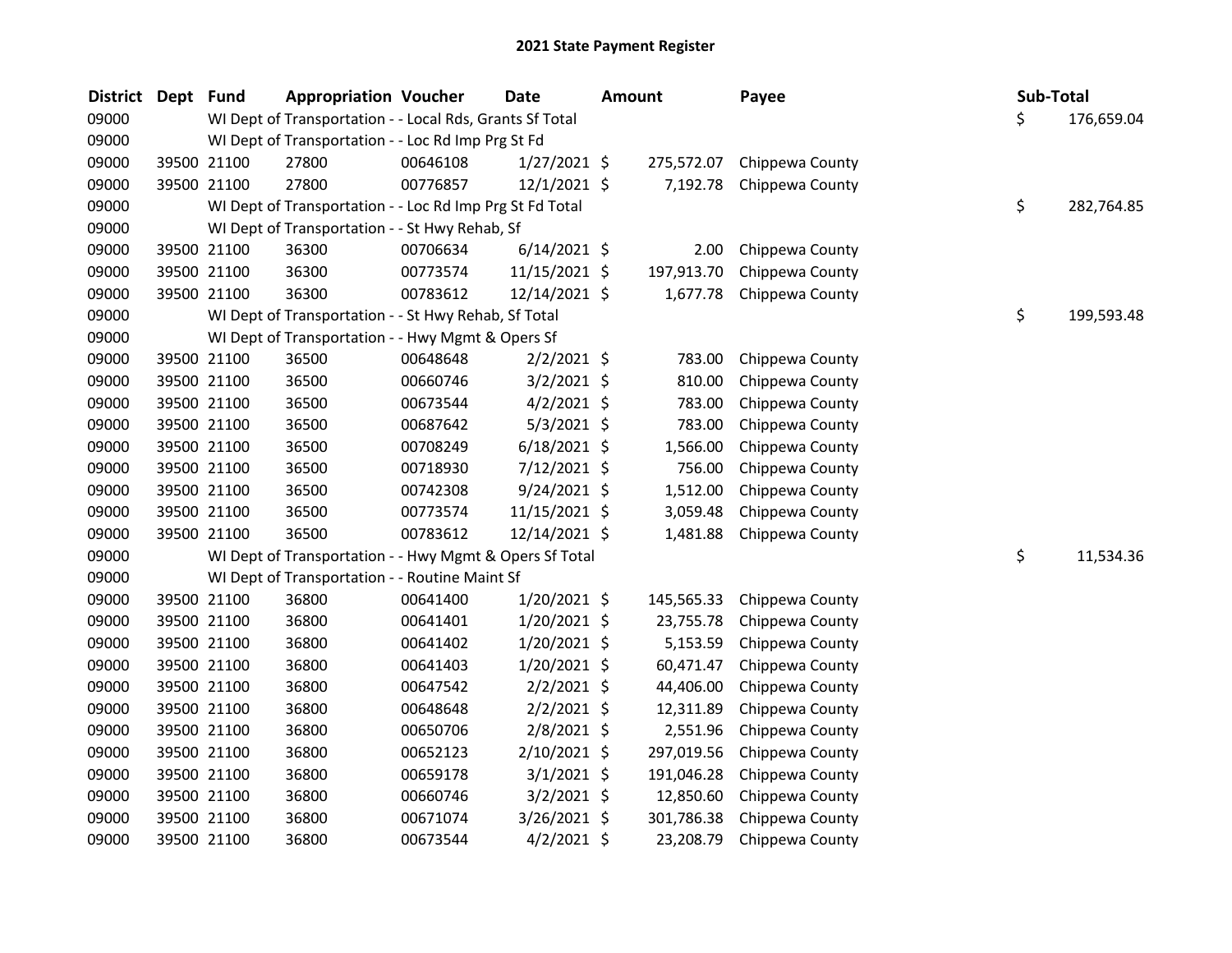| <b>District</b> | Dept Fund |             | <b>Appropriation Voucher</b>                                   |          | <b>Date</b>    | <b>Amount</b> | Payee           |    | Sub-Total    |
|-----------------|-----------|-------------|----------------------------------------------------------------|----------|----------------|---------------|-----------------|----|--------------|
| 09000           |           | 39500 21100 | 36800                                                          | 00687642 | $5/3/2021$ \$  | 11,855.04     | Chippewa County |    |              |
| 09000           |           | 39500 21100 | 36800                                                          | 00687745 | $5/3/2021$ \$  | 256,493.48    | Chippewa County |    |              |
| 09000           |           | 39500 21100 | 36800                                                          | 00690467 | 5/10/2021 \$   | 172,353.50    | Chippewa County |    |              |
| 09000           |           | 39500 21100 | 36800                                                          | 00705010 | $6/24/2021$ \$ | 13,360.01     | Chippewa County |    |              |
| 09000           |           | 39500 21100 | 36800                                                          | 00706747 | $6/15/2021$ \$ | 181,117.98    | Chippewa County |    |              |
| 09000           |           | 39500 21100 | 36800                                                          | 00708249 | $6/18/2021$ \$ | 11,004.15     | Chippewa County |    |              |
| 09000           |           | 39500 21100 | 36800                                                          | 00718536 | 7/9/2021 \$    | 6,600.61      | Chippewa County |    |              |
| 09000           |           | 39500 21100 | 36800                                                          | 00718930 | 7/12/2021 \$   | 8,478.77      | Chippewa County |    |              |
| 09000           |           | 39500 21100 | 36800                                                          | 00726752 | 7/28/2021 \$   | 125,666.66    | Chippewa County |    |              |
| 09000           |           | 39500 21100 | 36800                                                          | 00729564 | $8/4/2021$ \$  | 133.70        | Chippewa County |    |              |
| 09000           |           | 39500 21100 | 36800                                                          | 00733289 | $8/11/2021$ \$ | 14,046.09     | Chippewa County |    |              |
| 09000           |           | 39500 21100 | 36800                                                          | 00736973 | 8/19/2021 \$   | 99,624.80     | Chippewa County |    |              |
| 09000           |           | 39500 21100 | 36800                                                          | 00737395 | $8/20/2021$ \$ | 194,485.32    | Chippewa County |    |              |
| 09000           |           | 39500 21100 | 36800                                                          | 00737566 | 8/24/2021 \$   | 72,572.35     | Chippewa County |    |              |
| 09000           |           | 39500 21100 | 36800                                                          | 00740732 | 8/31/2021 \$   | 1,681.57      | Chippewa County |    |              |
| 09000           |           | 39500 21100 | 36800                                                          | 00742308 | $9/24/2021$ \$ | 5,453.77      | Chippewa County |    |              |
| 09000           |           | 39500 21100 | 36800                                                          | 00742837 | $9/7/2021$ \$  | 45,689.42     | Chippewa County |    |              |
| 09000           |           | 39500 21100 | 36800                                                          | 00742838 | $9/7/2021$ \$  | 181,630.19    | Chippewa County |    |              |
| 09000           |           | 39500 21100 | 36800                                                          | 00756082 | 9/30/2021 \$   | 3,751.00      | Chippewa County |    |              |
| 09000           |           | 39500 21100 | 36800                                                          | 00758259 | $10/6/2021$ \$ | 165,202.00    | Chippewa County |    |              |
| 09000           |           | 39500 21100 | 36800                                                          | 00760736 | 10/12/2021 \$  | 44,295.95     | Chippewa County |    |              |
| 09000           |           | 39500 21100 | 36800                                                          | 00772440 | 11/12/2021 \$  | 89.14         | Chippewa County |    |              |
| 09000           |           | 39500 21100 | 36800                                                          | 00773193 | 11/12/2021 \$  | 157,090.76    | Chippewa County |    |              |
| 09000           |           | 39500 21100 | 36800                                                          | 00773574 | 11/15/2021 \$  | 2,662.74      | Chippewa County |    |              |
| 09000           |           | 39500 21100 | 36800                                                          | 00783612 | 12/14/2021 \$  | 6,962.61      | Chippewa County |    |              |
| 09000           |           | 39500 21100 | 36800                                                          | 00784170 | 12/15/2021 \$  | 175,469.41    | Chippewa County |    |              |
| 09000           |           | 39500 21100 | 36800                                                          | 00784626 | 12/16/2021 \$  | 267,862.96    | Chippewa County |    |              |
| 09000           |           |             | WI Dept of Transportation - - Routine Maint Sf Total           |          |                |               |                 | \$ | 3,345,761.61 |
| 09000           |           |             | Department of Corrections - - General Program Operations       |          |                |               |                 |    |              |
| 09000           |           | 41000 10000 | 10100                                                          | 00465041 | 12/13/2021 \$  | 387.00        | Chippewa County |    |              |
| 09000           |           |             | Department of Corrections - - General Program Operations Total |          |                |               |                 | \$ | 387.00       |
| 09000           |           |             | Department of Corrections - - Institutional Repair And Maint   |          |                |               |                 |    |              |
| 09000           |           | 41000 10000 | 11000                                                          | 00410664 | $3/8/2021$ \$  | 539.27        | Chippewa County |    |              |
| 09000           |           | 41000 10000 | 11000                                                          | 00425764 | $6/1/2021$ \$  | 1,481.60      | Chippewa County |    |              |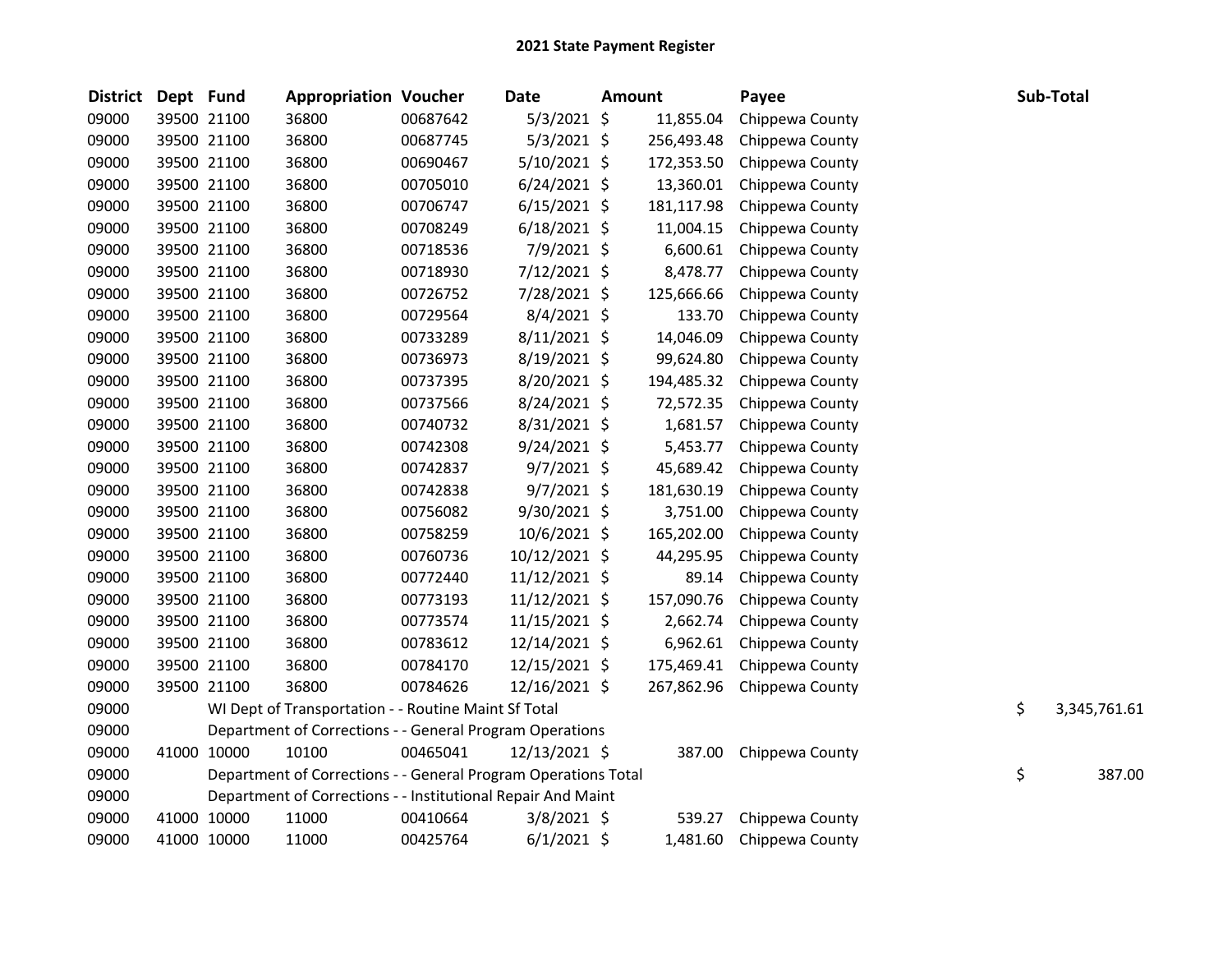| District | Dept Fund |             | <b>Appropriation Voucher</b>                                       |          | <b>Date</b>    | Amount |           | Payee           | Sub-Total |           |
|----------|-----------|-------------|--------------------------------------------------------------------|----------|----------------|--------|-----------|-----------------|-----------|-----------|
| 09000    |           | 41000 10000 | 11000                                                              | 00464669 | 12/13/2021 \$  |        | 491.25    | Chippewa County |           |           |
| 09000    |           |             | Department of Corrections - - Institutional Repair And Maint Total |          |                |        |           |                 | \$        | 2,512.12  |
| 09000    |           |             | Department of Corrections - - Purchased Services For Offende       |          |                |        |           |                 |           |           |
| 09000    |           | 41000 10000 | 11100                                                              | 00405169 | $1/19/2021$ \$ |        | 2,123.42  | Chippewa County |           |           |
| 09000    |           | 41000 10000 | 11100                                                              | 00411947 | $2/24/2021$ \$ |        | 1,927.62  | Chippewa County |           |           |
| 09000    |           | 41000 10000 | 11100                                                              | 00416168 | $3/16/2021$ \$ |        | 1,887.40  | Chippewa County |           |           |
| 09000    |           | 41000 10000 | 11100                                                              | 00427384 | $5/19/2021$ \$ |        | 180.00    | Chippewa County |           |           |
| 09000    |           | 41000 10000 | 11100                                                              | 00430136 | $6/4/2021$ \$  |        | 2,709.68  | Chippewa County |           |           |
| 09000    |           | 41000 10000 | 11100                                                              | 00430144 | $6/4/2021$ \$  |        | 1,812.44  | Chippewa County |           |           |
| 09000    |           | 41000 10000 | 11100                                                              | 00433390 | $6/18/2021$ \$ |        | 1,739.54  | Chippewa County |           |           |
| 09000    |           | 41000 10000 | 11100                                                              | 00437859 | 7/9/2021 \$    |        | 1,376.18  | Chippewa County |           |           |
| 09000    |           | 41000 10000 | 11100                                                              | 00468144 | 12/16/2021 \$  |        | 4,428.92  | Chippewa County |           |           |
| 09000    |           | 41000 10000 | 11100                                                              | 00468145 | 12/16/2021 \$  |        | 4,503.24  | Chippewa County |           |           |
| 09000    |           | 41000 10000 | 11100                                                              | 00469157 | 12/20/2021 \$  |        | 2,697.36  | Chippewa County |           |           |
| 09000    |           |             | Department of Corrections - - Purchased Services For Offende Total |          |                |        |           |                 | \$        | 25,385.80 |
| 09000    |           |             | Department of Corrections - - Corrections Contracts And Agre       |          |                |        |           |                 |           |           |
| 09000    |           | 41000 10000 | 11400                                                              | 00402774 | $1/6/2021$ \$  |        | 4,013.88  | Chippewa County |           |           |
| 09000    |           | 41000 10000 | 11400                                                              | 00405406 | $1/21/2021$ \$ |        | 1,286.50  | Chippewa County |           |           |
| 09000    |           | 41000 10000 | 11400                                                              | 00407963 | $2/2/2021$ \$  |        | 5,300.38  | Chippewa County |           |           |
| 09000    |           | 41000 10000 | 11400                                                              | 00410570 | $2/18/2021$ \$ |        | 1,080.66  | Chippewa County |           |           |
| 09000    |           | 41000 10000 | 11400                                                              | 00412398 | 2/26/2021 \$   |        | 7,461.70  | Chippewa County |           |           |
| 09000    |           | 41000 10000 | 11400                                                              | 00414531 | $3/9/2021$ \$  |        | 24,906.64 | Chippewa County |           |           |
| 09000    |           | 41000 10000 | 11400                                                              | 00417008 | 3/22/2021 \$   |        | 1,749.64  | Chippewa County |           |           |
| 09000    |           | 41000 10000 | 11400                                                              | 00421100 | $4/14/2021$ \$ |        | 10,240.54 | Chippewa County |           |           |
| 09000    |           | 41000 10000 | 11400                                                              | 00422690 | $4/26/2021$ \$ |        | 3,087.60  | Chippewa County |           |           |
| 09000    |           | 41000 10000 | 11400                                                              | 00428218 | $5/21/2021$ \$ |        | 15,232.16 | Chippewa County |           |           |
| 09000    |           | 41000 10000 | 11400                                                              | 00429331 | $5/28/2021$ \$ |        | 2,727.38  | Chippewa County |           |           |
| 09000    |           | 41000 10000 | 11400                                                              | 00431095 | $6/8/2021$ \$  |        | 20,172.32 | Chippewa County |           |           |
| 09000    |           | 41000 10000 | 11400                                                              | 00433896 | $6/21/2021$ \$ |        | 17,084.72 | Chippewa County |           |           |
| 09000    |           | 41000 10000 | 11400                                                              | 00434318 | $6/24/2021$ \$ |        | 5,403.30  | Chippewa County |           |           |
| 09000    |           | 41000 10000 | 11400                                                              | 00437199 | 7/9/2021 \$    |        | 1,543.80  | Chippewa County |           |           |
| 09000    |           | 41000 10000 | 11400                                                              | 00437395 | 7/9/2021 \$    |        | 16,673.04 | Chippewa County |           |           |
| 09000    |           | 41000 10000 | 11400                                                              | 00444797 | 8/16/2021 \$   |        | 17,599.32 | Chippewa County |           |           |
| 09000    |           | 41000 10000 | 11400                                                              | 00445354 | 8/19/2021 \$   |        | 205.84    | Chippewa County |           |           |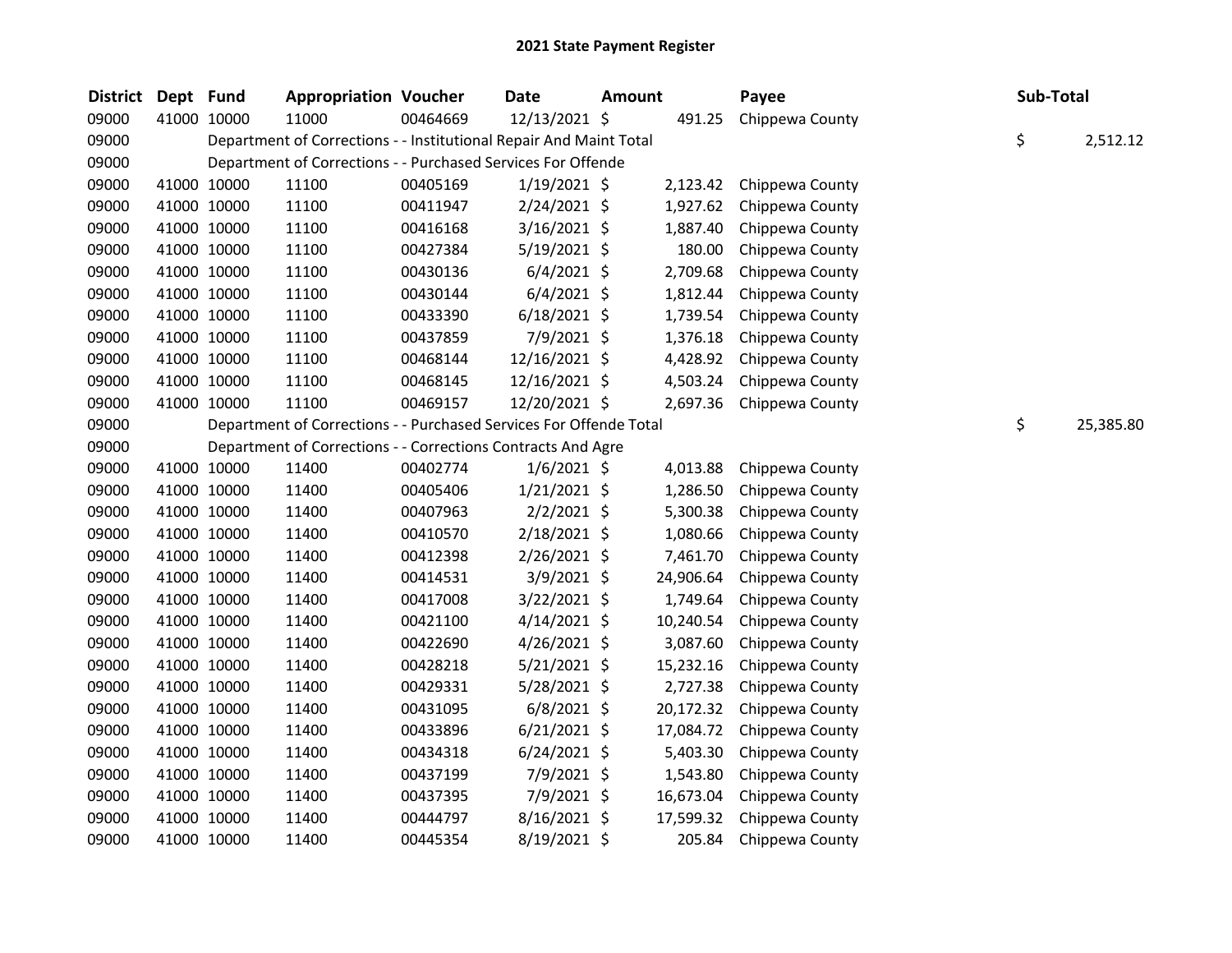| <b>District</b> | Dept Fund |             | <b>Appropriation Voucher</b>                                           |          | <b>Date</b>    | <b>Amount</b> | Payee                                                                                                         | Sub-Total          |
|-----------------|-----------|-------------|------------------------------------------------------------------------|----------|----------------|---------------|---------------------------------------------------------------------------------------------------------------|--------------------|
| 09000           |           | 41000 10000 | 11400                                                                  | 00451184 | 9/20/2021 \$   | 2,161.32      | Chippewa County                                                                                               |                    |
| 09000           |           | 41000 10000 | 11400                                                                  | 00457148 | 10/19/2021 \$  | 5,300.38      | Chippewa County                                                                                               |                    |
| 09000           |           | 41000 10000 | 11400                                                                  | 00462132 | 11/15/2021 \$  | 10,755.14     | Chippewa County                                                                                               |                    |
| 09000           |           | 41000 10000 | 11400                                                                  | 00464051 | 11/23/2021 \$  | 2,418.62      | Chippewa County                                                                                               |                    |
| 09000           |           | 41000 10000 | 11400                                                                  | 00468235 | 12/17/2021 \$  | 4,425.56      | Chippewa County                                                                                               |                    |
| 09000           |           |             | Department of Corrections - - Corrections Contracts And Agre Total     |          |                |               |                                                                                                               | \$<br>180,830.44   |
| 09000           |           |             |                                                                        |          |                |               | Department of Corrections - - Reimbursing Counties For Probation, Extended Supervision And Parole Holds       |                    |
| 09000           |           | 41000 10000 | 11600                                                                  | 00459561 | 10/29/2021 \$  |               | 48,800.00 Chippewa County                                                                                     |                    |
| 09000           |           |             |                                                                        |          |                |               | Department of Corrections - - Reimbursing Counties For Probation, Extended Supervision And Parole Holds Total | \$<br>48,800.00    |
| 09000           |           |             | Department of Health Services - - State/Federal Aids                   |          |                |               |                                                                                                               |                    |
| 09000           |           | 43500 10000 | 00000                                                                  | 92106    | $1/4/2021$ \$  | 246,037.00    | Chippewa County                                                                                               |                    |
| 09000           |           | 43500 10000 | 00000                                                                  | 92107    | $2/1/2021$ \$  | 344,270.00    | Chippewa County                                                                                               |                    |
| 09000           |           | 43500 10000 | 00000                                                                  | 92108    | $3/1/2021$ \$  | 198,147.00    | Chippewa County                                                                                               |                    |
| 09000           |           | 43500 10000 | 00000                                                                  | 92109    | $4/1/2021$ \$  | 465,933.00    | Chippewa County                                                                                               |                    |
| 09000           |           | 43500 10000 | 00000                                                                  | 92110    | $5/3/2021$ \$  | 327,922.00    | Chippewa County                                                                                               |                    |
| 09000           |           | 43500 10000 | 00000                                                                  | 92111    | $6/1/2021$ \$  | 476,299.00    | Chippewa County                                                                                               |                    |
| 09000           |           | 43500 10000 | 00000                                                                  | 92200    | $7/1/2021$ \$  | 100,117.00    | Chippewa County                                                                                               |                    |
| 09000           |           | 43500 10000 | 00000                                                                  | 92201    | $8/2/2021$ \$  | 1,210,469.00  | Chippewa County                                                                                               |                    |
| 09000           |           | 43500 10000 | 00000                                                                  | 92202    | $9/1/2021$ \$  | 614,438.00    | Chippewa County                                                                                               |                    |
| 09000           |           | 43500 10000 | 00000                                                                  | 92204    | 10/1/2021 \$   | 395,782.00    | Chippewa County                                                                                               |                    |
| 09000           |           | 43500 10000 | 00000                                                                  | 92206    | $11/1/2021$ \$ | 358,599.00    | Chippewa County                                                                                               |                    |
| 09000           |           | 43500 10000 | 00000                                                                  | 92207    | $12/1/2021$ \$ | 260,823.00    | Chippewa County                                                                                               |                    |
| 09000           |           |             | Department of Health Services - - State/Federal Aids Total             |          |                |               |                                                                                                               | \$<br>4,998,836.00 |
| 09000           |           |             | Department of Health Services - - Public Health Dispensaries And       |          |                |               |                                                                                                               |                    |
| 09000           |           | 43500 10000 | 10700                                                                  | 00402685 | $2/5/2021$ \$  | 85.10         | Chippewa County                                                                                               |                    |
| 09000           |           |             | Department of Health Services - - Public Health Dispensaries And Total |          |                |               |                                                                                                               | \$<br>85.10        |
| 09000           |           |             | Department of Health Services - - Federal Project Aids                 |          |                |               |                                                                                                               |                    |
| 09000           |           | 43500 10000 | 15000                                                                  | 00438506 | 7/23/2021 \$   | 7,140.47      | Chippewa County                                                                                               |                    |
| 09000           |           | 43500 10000 | 15000                                                                  | 00439884 | $8/13/2021$ \$ | 5,696.45      | Chippewa County                                                                                               |                    |
| 09000           |           | 43500 10000 | 15000                                                                  | 00447087 | $9/17/2021$ \$ | 13,309.02     | Chippewa County                                                                                               |                    |
| 09000           |           | 43500 10000 | 15000                                                                  | 00459777 | 11/18/2021 \$  | 1,690.34      | Chippewa County                                                                                               |                    |
| 09000           |           | 43500 10000 | 15000                                                                  | 00468022 | 12/30/2021 \$  | 2,584.91      | Chippewa County                                                                                               |                    |
| 09000           |           | 43500 10000 | 15000                                                                  | 00468980 | 12/20/2021 \$  | 6,369.65      | Chippewa County                                                                                               |                    |
| 09000           |           |             | Department of Health Services - - Federal Project Aids Total           |          |                |               |                                                                                                               | \$<br>36,790.84    |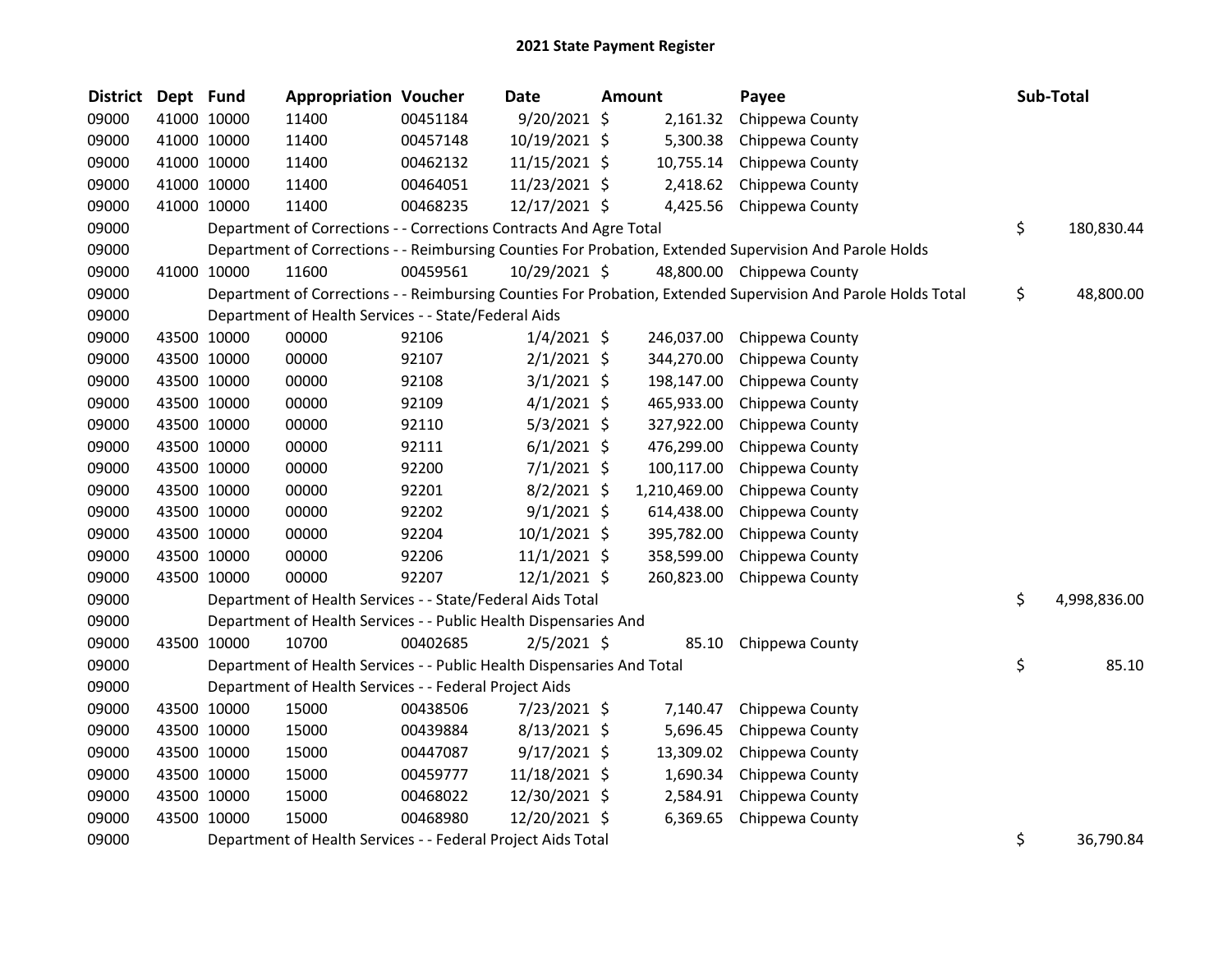| District | Dept Fund |             | <b>Appropriation Voucher</b>                                           |          | Date           | <b>Amount</b> |          | Payee           | Sub-Total |          |
|----------|-----------|-------------|------------------------------------------------------------------------|----------|----------------|---------------|----------|-----------------|-----------|----------|
| 09000    |           |             | Department of Health Services - - Emergency Dispatcher Cardiopul       |          |                |               |          |                 |           |          |
| 09000    |           | 43500 10000 | 18500                                                                  | 00438114 | 7/30/2021 \$   |               | 2,742.92 | Chippewa County |           |          |
| 09000    |           |             | Department of Health Services - - Emergency Dispatcher Cardiopul Total |          |                |               |          |                 | \$        | 2,742.92 |
| 09000    |           |             | Department of Health Services - - General Program Operations           |          |                |               |          |                 |           |          |
| 09000    |           | 43500 10000 | 40100                                                                  | 00404958 | $1/20/2021$ \$ |               | 1.50     | Chippewa County |           |          |
| 09000    |           | 43500 10000 | 40100                                                                  | 00411717 | 2/23/2021 \$   |               | 1.50     | Chippewa County |           |          |
| 09000    |           | 43500 10000 | 40100                                                                  | 00418589 | 3/30/2021 \$   |               | 1.50     | Chippewa County |           |          |
| 09000    |           | 43500 10000 | 40100                                                                  | 00426306 | $5/11/2021$ \$ |               | 1.50     | Chippewa County |           |          |
| 09000    |           | 43500 10000 | 40100                                                                  | 00443467 | 8/10/2021 \$   |               | 15.00    | Chippewa County |           |          |
| 09000    |           | 43500 10000 | 40100                                                                  | 00446105 | 8/24/2021 \$   |               | 1.50     | Chippewa County |           |          |
| 09000    |           | 43500 10000 | 40100                                                                  | 00462780 | 11/16/2021 \$  |               | 1.50     | Chippewa County |           |          |
| 09000    |           | 43500 10000 | 40100                                                                  | 00466518 | 12/7/2021 \$   |               | 1.50     | Chippewa County |           |          |
| 09000    |           |             | Department of Health Services - - General Program Operations Total     |          |                |               |          |                 | \$        | 25.50    |
| 09000    |           |             | Department of Health Services - - Medical Assistance State Admin       |          |                |               |          |                 |           |          |
| 09000    |           | 43500 10000 | 44000                                                                  | 00404958 | $1/20/2021$ \$ |               | 1.50     | Chippewa County |           |          |
| 09000    |           | 43500 10000 | 44000                                                                  | 00411717 | 2/23/2021 \$   |               | 1.50     | Chippewa County |           |          |
| 09000    |           | 43500 10000 | 44000                                                                  | 00418589 | 3/30/2021 \$   |               | 1.50     | Chippewa County |           |          |
| 09000    |           | 43500 10000 | 44000                                                                  | 00426306 | $5/11/2021$ \$ |               | 1.50     | Chippewa County |           |          |
| 09000    |           | 43500 10000 | 44000                                                                  | 00443467 | 8/10/2021 \$   |               | 15.00    | Chippewa County |           |          |
| 09000    |           | 43500 10000 | 44000                                                                  | 00446105 | 8/24/2021 \$   |               | 1.50     | Chippewa County |           |          |
| 09000    |           | 43500 10000 | 44000                                                                  | 00462780 | 11/16/2021 \$  |               | 1.50     | Chippewa County |           |          |
| 09000    |           | 43500 10000 | 44000                                                                  | 00466518 | 12/7/2021 \$   |               | 1.50     | Chippewa County |           |          |
| 09000    |           |             | Department of Health Services - - Medical Assistance State Admin Total |          |                |               |          |                 | \$        | 25.50    |
| 09000    |           |             | Department of Health Services - - Administrative And Support-Fis       |          |                |               |          |                 |           |          |
| 09000    |           | 43500 10000 | 82100                                                                  | 00402285 | $1/11/2021$ \$ |               | 5.00     | Chippewa County |           |          |
| 09000    |           |             | Department of Health Services - - Administrative And Support-Fis Total |          |                |               |          |                 | \$        | 5.00     |
| 09000    |           |             | Department of Health Services - - Interagency And Intra-Agency P       |          |                |               |          |                 |           |          |
| 09000    |           | 43500 14300 | 26700                                                                  | 00432143 | $6/14/2021$ \$ |               | 333.39   | Chippewa County |           |          |
| 09000    |           | 43500 14300 | 26700                                                                  | 00465617 | 12/13/2021 \$  |               | 504.20   | Chippewa County |           |          |
| 09000    |           |             | Department of Health Services - - Interagency And Intra-Agency P Total |          |                |               |          |                 | \$        | 837.59   |
| 09000    |           |             | Dept of Children and Families - - Fees For Administrative Servic       |          |                |               |          |                 |           |          |
| 09000    |           | 43700 10000 | 23100                                                                  | 00080548 | 2/16/2021 \$   |               | 105.00   | Chippewa County |           |          |
| 09000    |           | 43700 10000 | 23100                                                                  | 00083405 | 4/20/2021 \$   |               | 95.00    | Chippewa County |           |          |
| 09000    |           | 43700 10000 | 23100                                                                  | 00087288 | 7/23/2021 \$   |               | 45.00    | Chippewa County |           |          |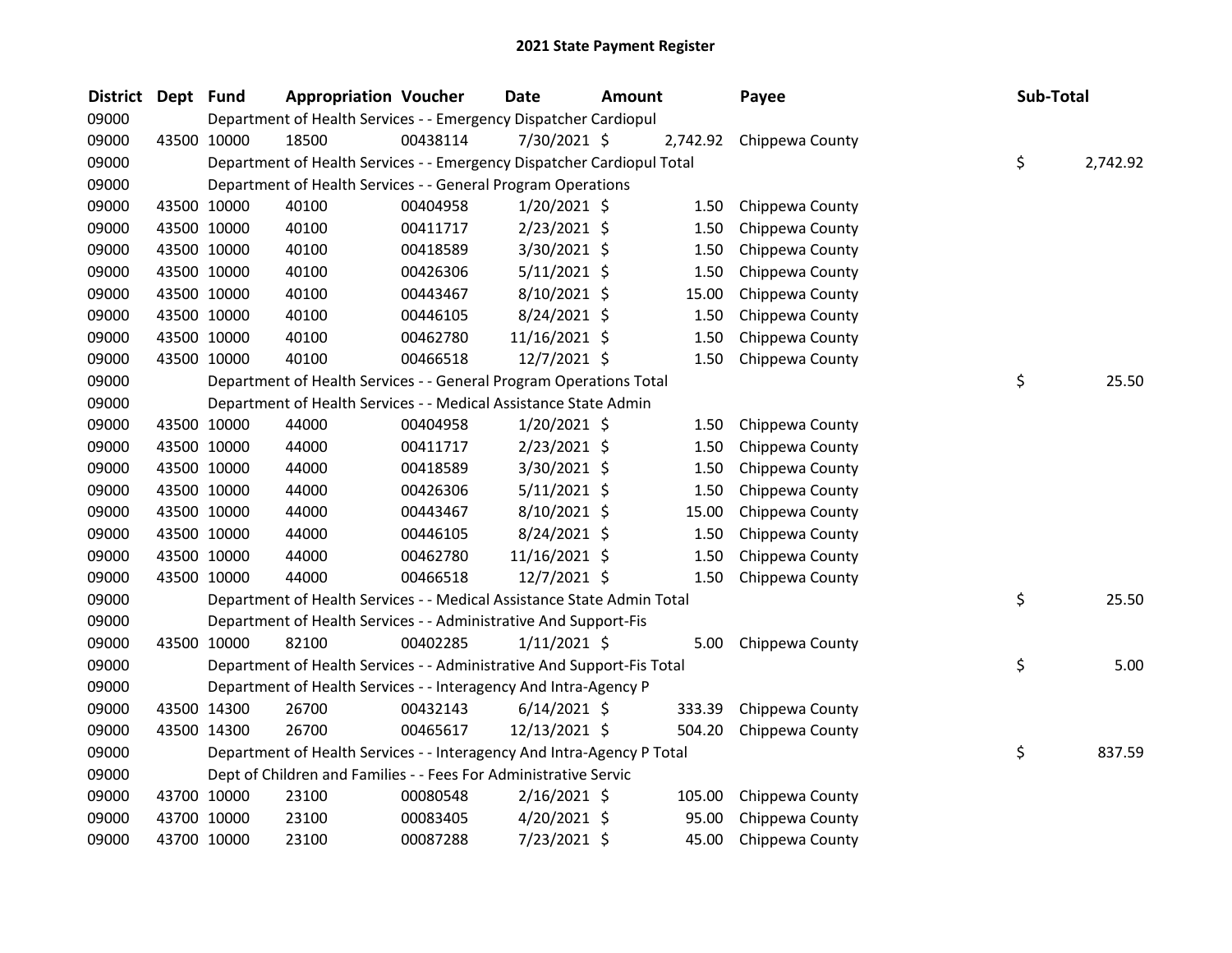| <b>District</b> | Dept Fund |             | <b>Appropriation Voucher</b>                                           |          | <b>Date</b>    | <b>Amount</b> |              | Payee           |    | Sub-Total    |
|-----------------|-----------|-------------|------------------------------------------------------------------------|----------|----------------|---------------|--------------|-----------------|----|--------------|
| 09000           |           | 43700 10000 | 23100                                                                  | 00090905 | 11/2/2021 \$   |               | 85.00        | Chippewa County |    |              |
| 09000           |           |             | Dept of Children and Families - - Fees For Administrative Servic Total |          |                |               |              |                 | \$ | 330.00       |
| 09000           |           |             | Dept of Children and Families - - General Aids                         |          |                |               |              |                 |    |              |
| 09000           |           | 43700 10000 | 99000                                                                  | 00078983 | $1/5/2021$ \$  |               | 2,171.43     | Chippewa County |    |              |
| 09000           |           | 43700 10000 | 99000                                                                  | 00079469 | 1/20/2021 \$   |               | 36,650.00    | Chippewa County |    |              |
| 09000           |           | 43700 10000 | 99000                                                                  | 00079725 | 1/29/2021 \$   |               | 164,116.56   | Chippewa County |    |              |
| 09000           |           | 43700 10000 | 99000                                                                  | 00079923 | $2/1/2021$ \$  |               | 294.88       | Chippewa County |    |              |
| 09000           |           | 43700 10000 | 99000                                                                  | 00080139 | $2/5/2021$ \$  |               | 68,319.96    | Chippewa County |    |              |
| 09000           |           | 43700 10000 | 99000                                                                  | 00080244 | $2/5/2021$ \$  |               | 282.42       | Chippewa County |    |              |
| 09000           |           | 43700 10000 | 99000                                                                  | 00081219 | 3/5/2021 \$    |               | 145,461.00   | Chippewa County |    |              |
| 09000           |           | 43700 10000 | 99000                                                                  | 00081294 | 3/5/2021 \$    |               | 2,280.53     | Chippewa County |    |              |
| 09000           |           | 43700 10000 | 99000                                                                  | 00081380 | 3/8/2021 \$    |               | 19,110.00    | Chippewa County |    |              |
| 09000           |           | 43700 10000 | 99000                                                                  | 00081600 | $3/12/2021$ \$ |               | 388.41       | Chippewa County |    |              |
| 09000           |           | 43700 10000 | 99000                                                                  | 00082607 | $4/5/2021$ \$  |               | 244,984.48   | Chippewa County |    |              |
| 09000           |           | 43700 10000 | 99000                                                                  | 00083870 | 4/30/2021 \$   |               | 182,409.75   | Chippewa County |    |              |
| 09000           |           | 43700 10000 | 99000                                                                  | 00084083 | $5/5/2021$ \$  |               | 292,829.34   | Chippewa County |    |              |
| 09000           |           | 43700 10000 | 99000                                                                  | 00084916 | 5/18/2021 \$   |               | 1,663.00     | Chippewa County |    |              |
| 09000           |           | 43700 10000 | 99000                                                                  | 00085597 | $6/7/2021$ \$  |               | 47,728.67    | Chippewa County |    |              |
| 09000           |           | 43700 10000 | 99000                                                                  | 00086531 | $6/30/2021$ \$ |               | 3,534.00     | Chippewa County |    |              |
| 09000           |           | 43700 10000 | 99000                                                                  | 00086659 | $7/7/2021$ \$  |               | 3,094.11     | Chippewa County |    |              |
| 09000           |           | 43700 10000 | 99000                                                                  | 00087534 | 7/30/2021 \$   |               | 142,899.61   | Chippewa County |    |              |
| 09000           |           | 43700 10000 | 99000                                                                  | 00087667 | 7/30/2021 \$   |               | 43,489.00    | Chippewa County |    |              |
| 09000           |           | 43700 10000 | 99000                                                                  | 00087903 | 8/4/2021 \$    |               | 50,292.00    | Chippewa County |    |              |
| 09000           |           | 43700 10000 | 99000                                                                  | 00087904 | 8/5/2021 \$    |               | 58,166.33    | Chippewa County |    |              |
| 09000           |           | 43700 10000 | 99000                                                                  | 00088163 | 8/13/2021 \$   |               | 5,985.00     | Chippewa County |    |              |
| 09000           |           | 43700 10000 | 99000                                                                  | 00088908 | $9/7/2021$ \$  |               | 1,103,340.25 | Chippewa County |    |              |
| 09000           |           | 43700 10000 | 99000                                                                  | 00089086 | $9/10/2021$ \$ |               | 45,821.16    | Chippewa County |    |              |
| 09000           |           | 43700 10000 | 99000                                                                  | 00089852 | 10/1/2021 \$   |               | 4,645.00     | Chippewa County |    |              |
| 09000           |           | 43700 10000 | 99000                                                                  | 00089877 | 10/5/2021 \$   |               | 174,861.25   | Chippewa County |    |              |
| 09000           |           | 43700 10000 | 99000                                                                  | 00090728 | 10/29/2021 \$  |               | 163,040.54   | Chippewa County |    |              |
| 09000           |           | 43700 10000 | 99000                                                                  | 00090994 | 11/5/2021 \$   |               | 129,405.66   | Chippewa County |    |              |
| 09000           |           | 43700 10000 | 99000                                                                  | 00092095 | 12/3/2021 \$   |               | 25,402.00    | Chippewa County |    |              |
| 09000           |           | 43700 10000 | 99000                                                                  | 00092190 | 12/6/2021 \$   |               | 75,106.19    | Chippewa County |    |              |
| 09000           |           |             | Dept of Children and Families - - General Aids Total                   |          |                |               |              |                 | \$ | 3,237,772.53 |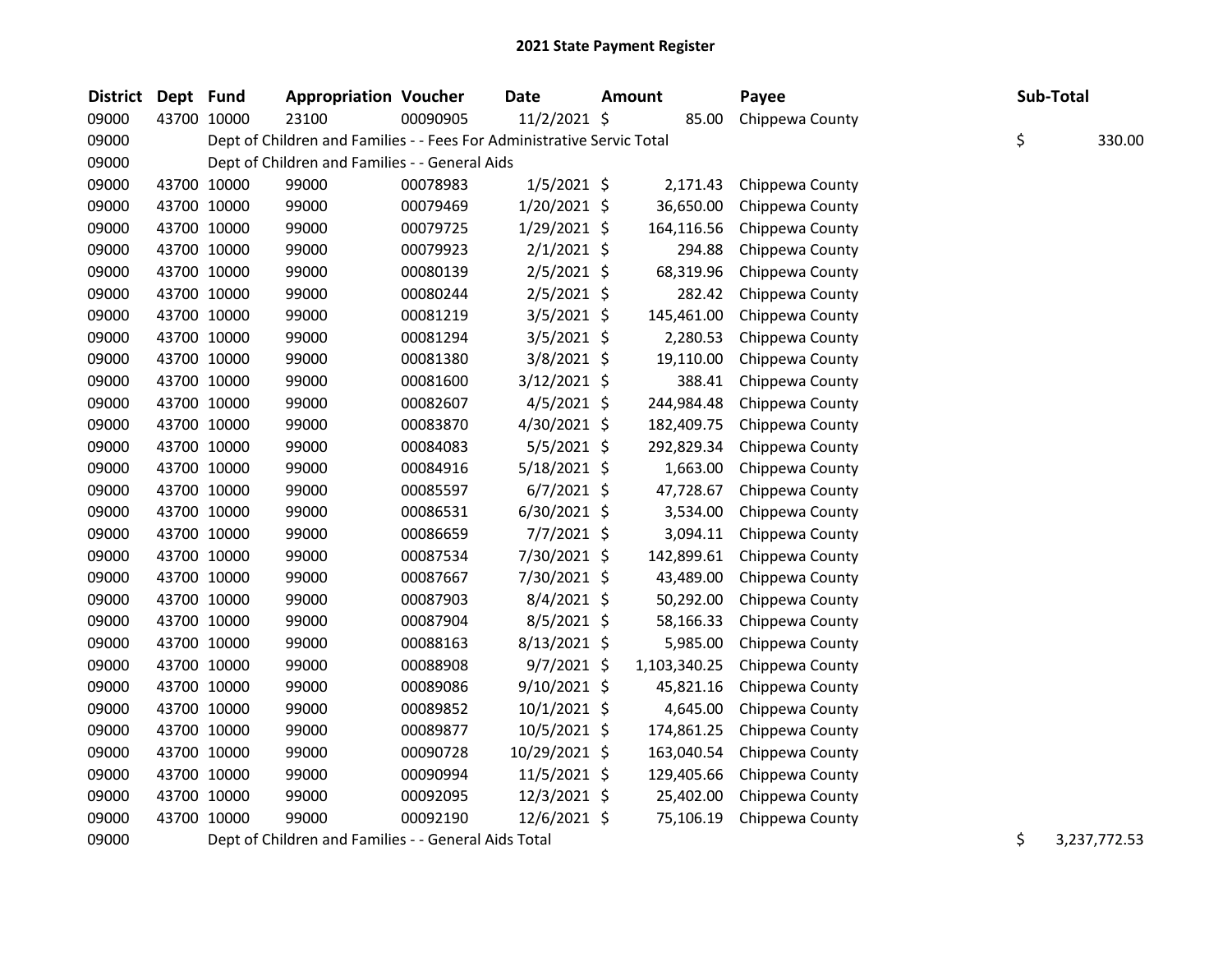| <b>District</b> | Dept Fund |             | <b>Appropriation Voucher</b>                                          |          | <b>Date</b>    | <b>Amount</b> |           | Payee           | Sub-Total      |
|-----------------|-----------|-------------|-----------------------------------------------------------------------|----------|----------------|---------------|-----------|-----------------|----------------|
| 09000           |           |             | Dept of Workforce Development - - Auxiliary Services                  |          |                |               |           |                 |                |
| 09000           |           | 44500 10000 | 13000                                                                 | 00310324 | $1/4/2021$ \$  |               | 70.00     | Chippewa County |                |
| 09000           |           | 44500 10000 | 13000                                                                 | 00313414 | $2/2/2021$ \$  |               | 50.00     | Chippewa County |                |
| 09000           |           | 44500 10000 | 13000                                                                 | 00317043 | $3/2/2021$ \$  |               | 45.00     | Chippewa County |                |
| 09000           |           | 44500 10000 | 13000                                                                 | 00320851 | $4/2/2021$ \$  |               | 40.00     | Chippewa County |                |
| 09000           |           | 44500 10000 | 13000                                                                 | 00324396 | 5/4/2021 \$    |               | 30.00     | Chippewa County |                |
| 09000           |           | 44500 10000 | 13000                                                                 | 00327589 | $6/2/2021$ \$  |               | 50.00     | Chippewa County |                |
| 09000           |           | 44500 10000 | 13000                                                                 | 00331374 | 7/2/2021 \$    |               | 40.00     | Chippewa County |                |
| 09000           |           | 44500 10000 | 13000                                                                 | 00335273 | 8/3/2021 \$    |               | 45.00     | Chippewa County |                |
| 09000           |           | 44500 10000 | 13000                                                                 | 00339066 | $9/2/2021$ \$  |               | 45.00     | Chippewa County |                |
| 09000           |           | 44500 10000 | 13000                                                                 | 00343055 | 10/4/2021 \$   |               | 60.00     | Chippewa County |                |
| 09000           |           | 44500 10000 | 13000                                                                 | 00347094 | $11/2/2021$ \$ |               | 35.00     | Chippewa County |                |
| 09000           |           | 44500 10000 | 13000                                                                 | 00350743 | $12/2/2021$ \$ |               | 80.00     | Chippewa County |                |
| 09000           |           |             | Dept of Workforce Development - - Auxiliary Services Total            |          |                |               |           |                 | \$<br>590.00   |
| 09000           |           |             | Dept of Workforce Development - - Wc Ops Uninsured Emplyr Admin       |          |                |               |           |                 |                |
| 09000           |           | 44500 22700 | 17700                                                                 | 00322333 | $4/19/2021$ \$ |               | 5.00      | Chippewa County |                |
| 09000           |           | 44500 22700 | 17700                                                                 | 00322334 | $4/19/2021$ \$ |               | 20.00     | Chippewa County |                |
| 09000           |           | 44500 22700 | 17700                                                                 | 00336465 | 8/13/2021 \$   |               | 55.00     | Chippewa County |                |
| 09000           |           | 44500 22700 | 17700                                                                 | 00336466 | 8/13/2021 \$   |               | 40.00     | Chippewa County |                |
| 09000           |           |             | Dept of Workforce Development - - Wc Ops Uninsured Emplyr Admin Total |          |                |               |           |                 | \$<br>120.00   |
| 09000           |           |             | Department of Justice - - Officer training reimbursement              |          |                |               |           |                 |                |
| 09000           |           | 45500 10000 | 21400                                                                 | 00105045 | 11/12/2021 \$  |               | 9,760.00  | Chippewa County |                |
| 09000           |           |             | Department of Justice - - Officer training reimbursement Total        |          |                |               |           |                 | \$<br>9,760.00 |
| 09000           |           |             | Department of Justice - - Crime Laboratories, Dna                     |          |                |               |           |                 |                |
| 09000           |           | 45500 10000 | 22100                                                                 | 00100315 | $7/14/2021$ \$ |               | 100.00    | Chippewa County |                |
| 09000           |           |             | Department of Justice - - Crime Laboratories, Dna Total               |          |                |               |           |                 | \$<br>100.00   |
| 09000           |           |             | Department of Justice - - Law Enforcement Train, Local                |          |                |               |           |                 |                |
| 09000           |           | 45500 10000 | 23100                                                                 | 00095616 | $3/12/2021$ \$ |               | 1,121.22  | Chippewa County |                |
| 09000           |           | 45500 10000 | 23100                                                                 | 00095619 | $3/12/2021$ \$ |               | 1,270.38  | Chippewa County |                |
| 09000           |           |             | Department of Justice - - Law Enforcement Train, Local Total          |          |                |               |           |                 | \$<br>2,391.60 |
| 09000           |           |             | Department of Justice - - Federal Aid, Local Assistance               |          |                |               |           |                 |                |
| 09000           |           | 45500 10000 | 25100                                                                 | 00094062 | $2/18/2021$ \$ |               | 15,635.06 | Chippewa County |                |
| 09000           |           | 45500 10000 | 25100                                                                 | 00094569 | 2/19/2021 \$   |               | 17,535.24 | Chippewa County |                |
| 09000           |           | 45500 10000 | 25100                                                                 | 00097493 | 4/30/2021 \$   |               | 1,307.33  | Chippewa County |                |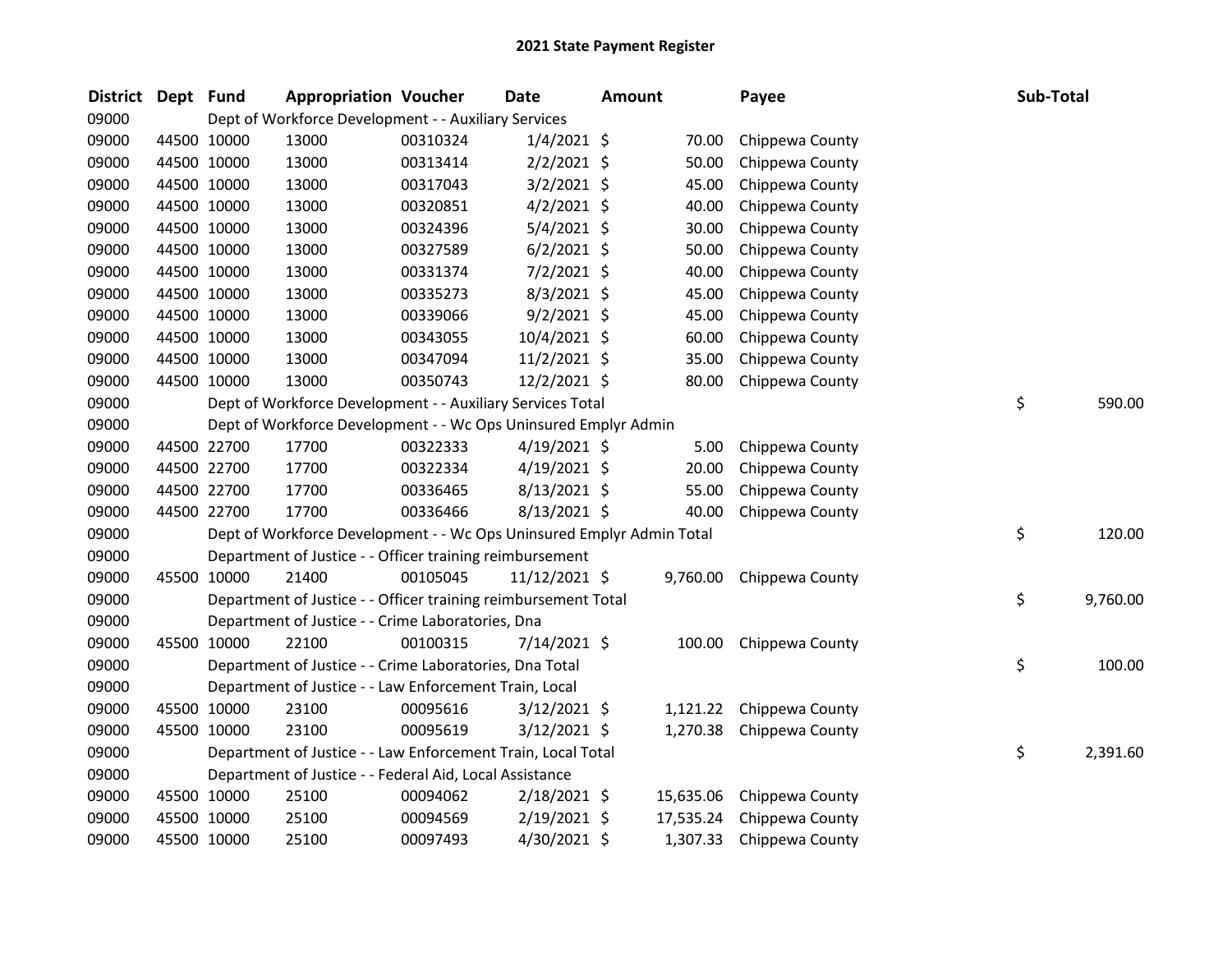| <b>District</b> | Dept Fund   |             | <b>Appropriation Voucher</b>                                                                                                                |          | Date           | <b>Amount</b> |           | Payee                     | Sub-Total |            |  |  |  |
|-----------------|-------------|-------------|---------------------------------------------------------------------------------------------------------------------------------------------|----------|----------------|---------------|-----------|---------------------------|-----------|------------|--|--|--|
| 09000           |             | 45500 10000 | 25100                                                                                                                                       | 00098331 | $5/27/2021$ \$ |               | 19,645.92 | Chippewa County           |           |            |  |  |  |
| 09000           |             | 45500 10000 | 25100                                                                                                                                       | 00101391 | 8/26/2021 \$   |               | 5,992.89  | Chippewa County           |           |            |  |  |  |
| 09000           |             | 45500 10000 | 25100                                                                                                                                       | 00101443 | 8/26/2021 \$   |               | 21,849.46 | Chippewa County           |           |            |  |  |  |
| 09000           |             | 45500 10000 | 25100                                                                                                                                       | 00104262 | 10/29/2021 \$  |               | 35,064.72 | Chippewa County           |           |            |  |  |  |
| 09000           | 45500 10000 |             | 25100                                                                                                                                       | 00104444 | 11/3/2021 \$   |               | 21,887.79 | Chippewa County           |           |            |  |  |  |
| 09000           | 45500 10000 |             | 25100                                                                                                                                       | 00104522 | 11/4/2021 \$   |               | 96,745.98 | Chippewa County           |           |            |  |  |  |
| 09000           |             |             | Department of Justice - - Federal Aid, Local Assistance Total                                                                               |          |                |               |           |                           | \$        | 235,664.39 |  |  |  |
| 09000           |             |             | Department of Justice - - Alt Prosecution Alcohol Drugs                                                                                     |          |                |               |           |                           |           |            |  |  |  |
| 09000           |             | 45500 10000 | 27100                                                                                                                                       | 00094865 | 2/18/2021 \$   |               | 31,346.98 | Chippewa County           |           |            |  |  |  |
| 09000           |             | 45500 10000 | 27100                                                                                                                                       | 00098153 | $5/18/2021$ \$ |               | 23,302.09 | Chippewa County           |           |            |  |  |  |
| 09000           |             | 45500 10000 | 27100                                                                                                                                       | 00101062 | 8/10/2021 \$   |               | 29,021.50 | Chippewa County           |           |            |  |  |  |
| 09000           |             | 45500 10000 | 27100                                                                                                                                       | 00103764 | 10/25/2021 \$  |               | 29,607.78 | Chippewa County           |           |            |  |  |  |
| 09000           |             |             | Department of Justice - - Alt Prosecution Alcohol Drugs Total                                                                               |          |                |               |           |                           | \$        | 113,278.35 |  |  |  |
| 09000           |             |             | Department of Justice - - Crime Victim Witness Assist                                                                                       |          |                |               |           |                           |           |            |  |  |  |
| 09000           |             | 45500 10000 | 53200                                                                                                                                       | 00100517 | $7/15/2021$ \$ |               |           | 39,562.79 Chippewa County |           |            |  |  |  |
| 09000           |             |             | Department of Justice - - Crime Victim Witness Assist Total                                                                                 |          |                |               |           |                           | \$        | 39,562.79  |  |  |  |
| 09000           |             |             | Department of Justice - - County Reimb Victim-Witness                                                                                       |          |                |               |           |                           |           |            |  |  |  |
| 09000           |             | 45500 10000 | 53900                                                                                                                                       | 00095422 | $3/5/2021$ \$  |               |           | 30,807.00 Chippewa County |           |            |  |  |  |
| 09000           |             |             | Department of Justice - - County Reimb Victim-Witness Total                                                                                 |          |                |               |           |                           | \$        | 30,807.00  |  |  |  |
| 09000           |             |             | Department of Military Affairs - - Emergency Response Training                                                                              |          |                |               |           |                           |           |            |  |  |  |
| 09000           | 46500 10000 |             | 31000                                                                                                                                       | 00094751 | 5/28/2021 \$   |               | 402.84    | Chippewa County           |           |            |  |  |  |
| 09000           |             |             | Department of Military Affairs - - Emergency Response Training Total                                                                        |          |                |               |           |                           | \$        | 402.84     |  |  |  |
| 09000           |             |             | Department of Military Affairs - - Federal Aid, Local Assistance                                                                            |          |                |               |           |                           |           |            |  |  |  |
| 09000           |             | 46500 10000 | 34200                                                                                                                                       | 00089214 | $2/4/2021$ \$  |               | 54,454.42 | Chippewa County           |           |            |  |  |  |
| 09000           |             | 46500 10000 | 34200                                                                                                                                       | 00089280 | $2/5/2021$ \$  |               | 24,000.00 | Chippewa County           |           |            |  |  |  |
| 09000           |             | 46500 10000 | 34200                                                                                                                                       | 00093520 | 5/10/2021 \$   |               | 14,106.06 | Chippewa County           |           |            |  |  |  |
| 09000           |             |             | Department of Military Affairs - - Federal Aid, Local Assistance Total                                                                      |          |                |               |           |                           | \$        | 92,560.48  |  |  |  |
| 09000           |             |             | Department of Military Affairs - - Next Generation 911                                                                                      |          |                |               |           |                           |           |            |  |  |  |
| 09000           | 46500 23900 |             | 36800                                                                                                                                       | 00091389 | $3/16/2021$ \$ |               | 525.00    | Chippewa County           |           |            |  |  |  |
| 09000           |             |             | Department of Military Affairs - - Next Generation 911 Total                                                                                |          |                |               |           |                           | \$        | 525.00     |  |  |  |
| 09000           |             |             | Department of Military Affairs - - St Emerg Response Bd Grant Pif                                                                           |          |                |               |           |                           |           |            |  |  |  |
| 09000           |             | 46500 27200 | 36400                                                                                                                                       | 00089325 | $2/5/2021$ \$  |               | 18,437.57 | Chippewa County           |           |            |  |  |  |
| 09000           |             |             |                                                                                                                                             |          |                |               |           |                           | \$        | 18,437.57  |  |  |  |
| 09000           |             |             | Department of Military Affairs - - St Emerg Response Bd Grant Pif Total<br>Department of Military Affairs - - Emerg Response Training - Env |          |                |               |           |                           |           |            |  |  |  |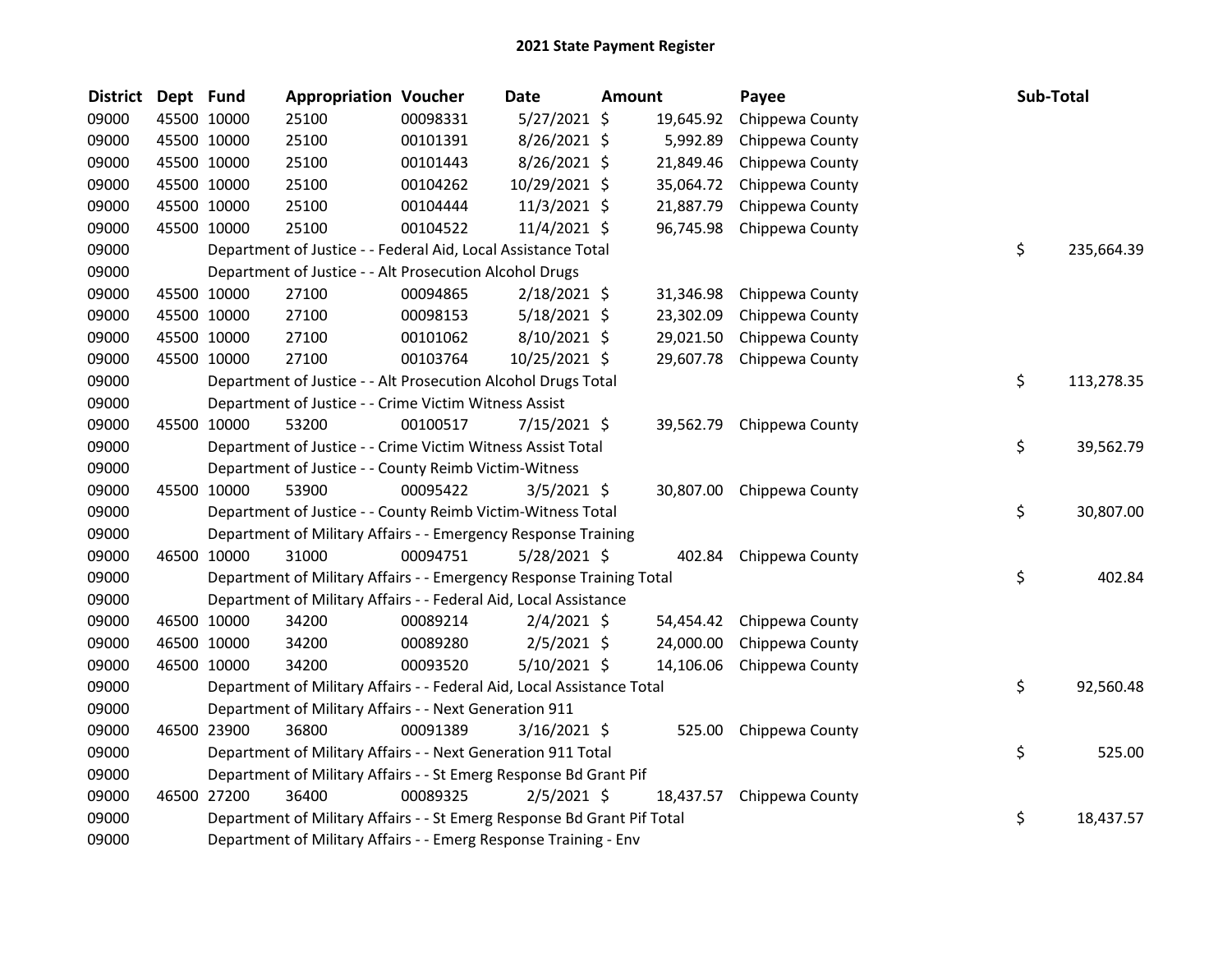| District Dept Fund |             |             | <b>Appropriation Voucher</b>                                           |          | Date           | <b>Amount</b> |            | Payee           | Sub-Total |            |
|--------------------|-------------|-------------|------------------------------------------------------------------------|----------|----------------|---------------|------------|-----------------|-----------|------------|
| 09000              | 46500 27400 |             | 36300                                                                  | 00094752 | 5/28/2021 \$   |               | 847.50     | Chippewa County |           |            |
| 09000              |             |             | Department of Military Affairs - - Emerg Response Training - Env Total |          |                |               |            |                 | \$        | 847.50     |
| 09000              |             |             | Department of Veterans Affairs - - County Grants                       |          |                |               |            |                 |           |            |
| 09000              |             | 48500 58200 | 26700                                                                  | 00091414 | $3/12/2021$ \$ |               | 11,500.00  | Chippewa County |           |            |
| 09000              |             |             | Department of Veterans Affairs - - County Grants Total                 |          |                |               |            |                 | \$        | 11,500.00  |
| 09000              |             |             | Department of Administration - - Federal Aid                           |          |                |               |            |                 |           |            |
| 09000              | 50500 10000 |             | 14200                                                                  | 00141863 | $4/14/2021$ \$ |               | 106,564.50 | Chippewa County |           |            |
| 09000              |             |             | Department of Administration - - Federal Aid Total                     |          |                |               |            |                 | \$        | 106,564.50 |
| 09000              |             |             | Department of Administration - - Federal Aid, Local Assistance         |          |                |               |            |                 |           |            |
| 09000              | 50500 10000 |             | 74300                                                                  | 00138363 | $1/20/2021$ \$ |               | 53,661.00  | Chippewa County |           |            |
| 09000              | 50500 10000 |             | 74300                                                                  | 00139546 | $1/25/2021$ \$ |               | 152,864.27 | Chippewa County |           |            |
| 09000              | 50500 10000 |             | 74300                                                                  | 00140404 | 2/9/2021 \$    |               | 37,174.00  | Chippewa County |           |            |
| 09000              | 50500 10000 |             | 74300                                                                  | 00141013 | $2/22/2021$ \$ |               | 103,420.00 | Chippewa County |           |            |
| 09000              | 50500 10000 |             | 74300                                                                  | 00142018 | 3/18/2021 \$   |               | 65,384.00  | Chippewa County |           |            |
| 09000              |             | 50500 10000 | 74300                                                                  | 00142821 | $4/5/2021$ \$  |               | 86,379.20  | Chippewa County |           |            |
| 09000              |             | 50500 10000 | 74300                                                                  | 00143624 | $4/15/2021$ \$ |               | 15,936.91  | Chippewa County |           |            |
| 09000              | 50500 10000 |             | 74300                                                                  | 00143733 | $4/15/2021$ \$ |               | 12,084.60  | Chippewa County |           |            |
| 09000              | 50500 10000 |             | 74300                                                                  | 00144978 | $5/11/2021$ \$ |               | 37,881.00  | Chippewa County |           |            |
| 09000              | 50500 10000 |             | 74300                                                                  | 00145921 | 5/27/2021 \$   |               | 38,921.00  | Chippewa County |           |            |
| 09000              | 50500 10000 |             | 74300                                                                  | 00146583 | $6/11/2021$ \$ |               | 144,135.49 | Chippewa County |           |            |
| 09000              | 50500 10000 |             | 74300                                                                  | 00146942 | $6/16/2021$ \$ |               | 6,030.00   | Chippewa County |           |            |
| 09000              |             | 50500 10000 | 74300                                                                  | 00147711 | $6/30/2021$ \$ |               | 48,446.00  | Chippewa County |           |            |
| 09000              |             | 50500 10000 | 74300                                                                  | 00148015 | 7/2/2021 \$    |               | 96,981.04  | Chippewa County |           |            |
| 09000              | 50500 10000 |             | 74300                                                                  | 00149352 | 7/27/2021 \$   |               | 23,622.00  | Chippewa County |           |            |
| 09000              |             | 50500 10000 | 74300                                                                  | 00150374 | 8/26/2021 \$   |               | 7,087.02   | Chippewa County |           |            |
| 09000              | 50500 10000 |             | 74300                                                                  | 00151623 | $9/15/2021$ \$ |               | 72,680.10  | Chippewa County |           |            |
| 09000              | 50500 10000 |             | 74300                                                                  | 00152210 | 9/29/2021 \$   |               | 133,414.00 | Chippewa County |           |            |
| 09000              | 50500 10000 |             | 74300                                                                  | 00154031 | 11/5/2021 \$   |               | 63,902.49  | Chippewa County |           |            |
| 09000              | 50500 10000 |             | 74300                                                                  | 00154122 | 11/5/2021 \$   |               | 876,487.12 | Chippewa County |           |            |
| 09000              |             | 50500 10000 | 74300                                                                  | 00154901 | 11/22/2021 \$  |               | 33,301.00  | Chippewa County |           |            |
| 09000              |             | 50500 10000 | 74300                                                                  | 00154996 | 11/24/2021 \$  |               | 45,634.00  | Chippewa County |           |            |
| 09000              | 50500 10000 |             | 74300                                                                  | 00155376 | $12/1/2021$ \$ |               | 72,198.00  | Chippewa County |           |            |
| 09000              | 50500 10000 |             | 74300                                                                  | 00156342 | 12/14/2021 \$  |               | 16,671.33  | Chippewa County |           |            |
| 09000              | 50500 10000 |             | 74300                                                                  | 00156346 | 12/14/2021 \$  |               | 15,822.95  | Chippewa County |           |            |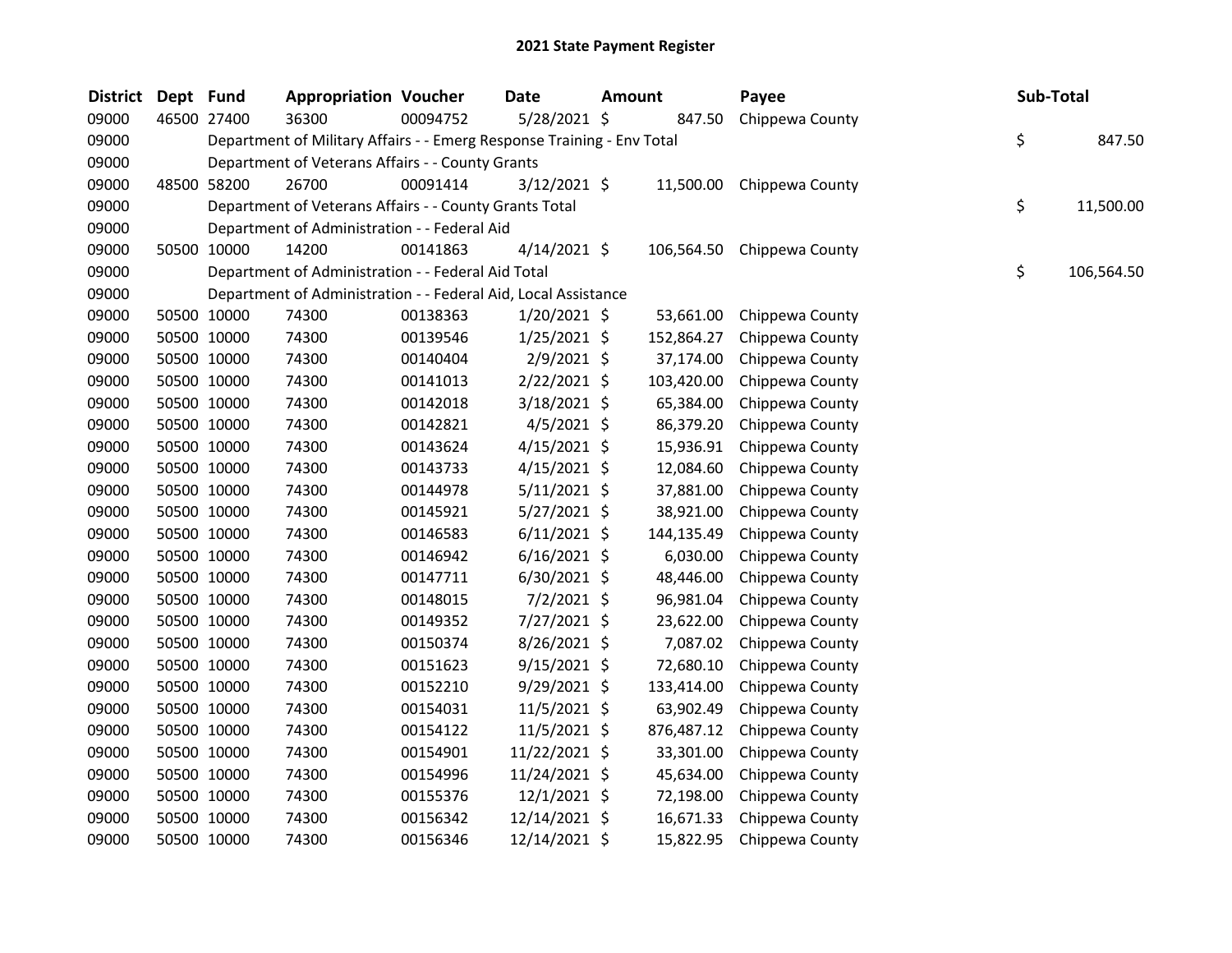| <b>District</b> | Dept Fund |             | <b>Appropriation Voucher</b>                                          |          | <b>Date</b>    | <b>Amount</b> |            | Payee                                                                                                   | Sub-Total          |
|-----------------|-----------|-------------|-----------------------------------------------------------------------|----------|----------------|---------------|------------|---------------------------------------------------------------------------------------------------------|--------------------|
| 09000           |           | 50500 10000 | 74300                                                                 | 00156741 | 12/21/2021 \$  |               | 187,699.88 | Chippewa County                                                                                         |                    |
| 09000           |           |             | Department of Administration - - Federal Aid, Local Assistance Total  |          |                |               |            |                                                                                                         | \$<br>2,447,818.40 |
| 09000           |           |             | Department of Administration - - Low-Income Assistance Grants         |          |                |               |            |                                                                                                         |                    |
| 09000           |           | 50500 23500 | 37100                                                                 | 00140947 | $2/17/2021$ \$ |               | 18,621.00  | Chippewa County                                                                                         |                    |
| 09000           |           | 50500 23500 | 37100                                                                 | 00141655 | $3/2/2021$ \$  |               | 11,330.00  | Chippewa County                                                                                         |                    |
| 09000           |           | 50500 23500 | 37100                                                                 | 00143174 | 3/30/2021 \$   |               | 12,636.00  | Chippewa County                                                                                         |                    |
| 09000           |           | 50500 23500 | 37100                                                                 | 00145220 | $5/7/2021$ \$  |               | 11,889.00  | Chippewa County                                                                                         |                    |
| 09000           |           | 50500 23500 | 37100                                                                 | 00146464 | $6/1/2021$ \$  |               | 11,677.00  | Chippewa County                                                                                         |                    |
| 09000           |           | 50500 23500 | 37100                                                                 | 00148950 | 7/16/2021 \$   |               | 11,807.00  | Chippewa County                                                                                         |                    |
| 09000           |           | 50500 23500 | 37100                                                                 | 00149858 | $8/5/2021$ \$  |               | 7,292.00   | Chippewa County                                                                                         |                    |
| 09000           |           | 50500 23500 | 37100                                                                 | 00151221 | 8/31/2021 \$   |               | 2,008.00   | Chippewa County                                                                                         |                    |
| 09000           |           |             | Department of Administration - - Low-Income Assistance Grants Total   |          |                |               |            |                                                                                                         | \$<br>87,260.00    |
| 09000           |           |             | Department of Administration - - Land Information Program; Loca       |          |                |               |            |                                                                                                         |                    |
| 09000           |           | 50500 26900 | 17300                                                                 | 00138432 | $1/29/2021$ \$ |               | 1,000.00   | Chippewa County                                                                                         |                    |
| 09000           |           | 50500 26900 | 17300                                                                 | 00142803 | $4/7/2021$ \$  |               | 25,000.00  | Chippewa County                                                                                         |                    |
| 09000           |           | 50500 26900 | 17300                                                                 | 00144717 | $4/27/2021$ \$ |               | 25,000.00  | Chippewa County                                                                                         |                    |
| 09000           |           | 50500 26900 | 17300                                                                 | 00148112 | $7/12/2021$ \$ |               | 20,000.00  | Chippewa County                                                                                         |                    |
| 09000           |           | 50500 26900 | 17300                                                                 | 00148113 | $7/12/2021$ \$ |               | 25,000.00  | Chippewa County                                                                                         |                    |
| 09000           |           |             | Department of Administration - - Land Information Program; Loca Total |          |                |               |            |                                                                                                         | \$<br>96,000.00    |
| 09000           |           |             | Public Defender Board - - Appellate Representation                    |          |                |               |            |                                                                                                         |                    |
| 09000           |           | 55000 10000 | 10200                                                                 | 00300036 | 7/14/2021 \$   |               | 18.59      | Chippewa County                                                                                         |                    |
| 09000           |           |             | Public Defender Board - - Appellate Representation Total              |          |                |               |            |                                                                                                         | \$<br>18.59        |
| 09000           |           |             |                                                                       |          |                |               |            | Public Defender Board - - Transcript, Discovery and Records Provided to the Public Defender Board       |                    |
| 09000           |           | 55000 10000 | 10600                                                                 | 00282067 | 3/22/2021 \$   |               | 1,503.40   | Chippewa County                                                                                         |                    |
| 09000           |           | 55000 10000 | 10600                                                                 | 00287635 | 4/30/2021 \$   |               | 44.90      | Chippewa County                                                                                         |                    |
| 09000           |           | 55000 10000 | 10600                                                                 | 00298083 | $6/30/2021$ \$ |               | 1,597.40   | Chippewa County                                                                                         |                    |
| 09000           |           | 55000 10000 | 10600                                                                 | 00300035 | 7/9/2021 \$    |               | 68.00      | Chippewa County                                                                                         |                    |
| 09000           |           | 55000 10000 | 10600                                                                 | 00300850 | 7/30/2021 \$   |               | 1,584.40   | Chippewa County                                                                                         |                    |
| 09000           |           | 55000 10000 | 10600                                                                 | 00310675 | 11/12/2021 \$  |               | 1,765.80   | Chippewa County                                                                                         |                    |
| 09000           |           |             |                                                                       |          |                |               |            | Public Defender Board - - Transcript, Discovery and Records Provided to the Public Defender Board Total | \$<br>6,563.90     |
| 09000           |           |             | Department of Revenue - - GPR Earned                                  |          |                |               |            |                                                                                                         |                    |
| 09000           |           | 56600 10000 | 100GE                                                                 | 00213277 | 8/20/2021 \$   |               | 3.00       | Chippewa County                                                                                         |                    |
| 09000           |           | 56600 10000 | 100GE                                                                 | 00217983 | 10/21/2021 \$  |               | 3.00       | Chippewa County                                                                                         |                    |
| 09000           |           |             | Department of Revenue - - GPR Earned Total                            |          |                |               |            |                                                                                                         | \$<br>6.00         |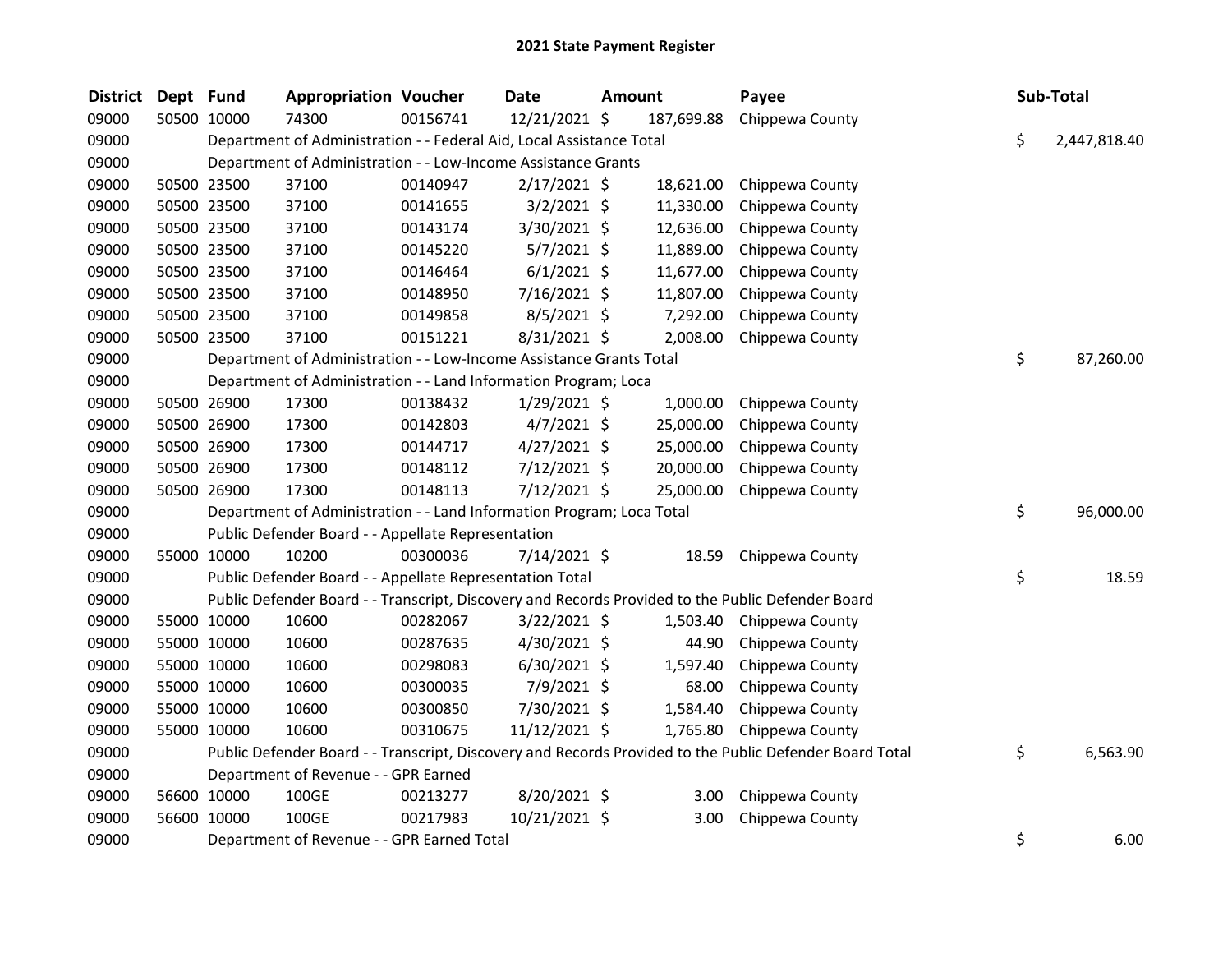| District Dept Fund |             | <b>Appropriation Voucher</b>                               |          | <b>Date</b>    | <b>Amount</b> |           | Payee           | Sub-Total |          |
|--------------------|-------------|------------------------------------------------------------|----------|----------------|---------------|-----------|-----------------|-----------|----------|
| 09000              |             | Department of Revenue - - Warrants and Satisfactions       |          |                |               |           |                 |           |          |
| 09000              | 56600 10000 | 10100                                                      | 00220573 | 12/8/2021 \$   |               | 1,530.00  | Chippewa County |           |          |
| 09000              |             | Department of Revenue - - Warrants and Satisfactions Total |          |                |               |           |                 | \$        | 1,530.00 |
| 09000              |             | Department of Revenue - - Misc Revenue Holding Clearing    |          |                |               |           |                 |           |          |
| 09000              | 56600 10000 | 99500                                                      | 00188745 | $1/8/2021$ \$  |               | 3,185.65  | Chippewa County |           |          |
| 09000              | 56600 10000 | 99500                                                      | 00188746 | $1/8/2021$ \$  |               | 23,290.16 | Chippewa County |           |          |
| 09000              | 56600 10000 | 99500                                                      | 00190812 | 2/5/2021 \$    |               | 2,035.77  | Chippewa County |           |          |
| 09000              | 56600 10000 | 99500                                                      | 00190813 | $2/5/2021$ \$  |               | 25,820.15 | Chippewa County |           |          |
| 09000              | 56600 10000 | 99500                                                      | 00191962 | 2/22/2021 \$   |               | 166.20    | Chippewa County |           |          |
| 09000              | 56600 10000 | 99500                                                      | 00191963 | $2/22/2021$ \$ |               | 263.00    | Chippewa County |           |          |
| 09000              | 56600 10000 | 99500                                                      | 00192451 | $3/1/2021$ \$  |               | 1,280.08  | Chippewa County |           |          |
| 09000              | 56600 10000 | 99500                                                      | 00192453 | 3/1/2021 \$    |               | 28,489.90 | Chippewa County |           |          |
| 09000              | 56600 10000 | 99500                                                      | 00192454 | $3/1/2021$ \$  |               | 884.22    | Chippewa County |           |          |
| 09000              | 56600 10000 | 99500                                                      | 00193393 | 3/5/2021 \$    |               | 13,621.64 | Chippewa County |           |          |
| 09000              | 56600 10000 | 99500                                                      | 00193394 | 3/5/2021 \$    |               | 77,792.84 | Chippewa County |           |          |
| 09000              | 56600 10000 | 99500                                                      | 00193954 | 3/8/2021 \$    |               | 4,769.06  | Chippewa County |           |          |
| 09000              | 56600 10000 | 99500                                                      | 00193955 | 3/8/2021 \$    |               | 229.50    | Chippewa County |           |          |
| 09000              | 56600 10000 | 99500                                                      | 00194810 | $3/15/2021$ \$ |               | 5,773.25  | Chippewa County |           |          |
| 09000              | 56600 10000 | 99500                                                      | 00195659 | 3/22/2021 \$   |               | 795.00    | Chippewa County |           |          |
| 09000              | 56600 10000 | 99500                                                      | 00195661 | $3/22/2021$ \$ |               | 2,517.05  | Chippewa County |           |          |
| 09000              | 56600 10000 | 99500                                                      | 00195662 | 3/22/2021 \$   |               | 75.36     | Chippewa County |           |          |
| 09000              | 56600 10000 | 99500                                                      | 00196352 | $3/29/2021$ \$ |               | 3,938.68  | Chippewa County |           |          |
| 09000              | 56600 10000 | 99500                                                      | 00196353 | 3/29/2021 \$   |               | 203.40    | Chippewa County |           |          |
| 09000              | 56600 10000 | 99500                                                      | 00197101 | $4/5/2021$ \$  |               | 1,374.77  | Chippewa County |           |          |
| 09000              | 56600 10000 | 99500                                                      | 00197660 | $4/7/2021$ \$  |               | 7,948.40  | Chippewa County |           |          |
| 09000              | 56600 10000 | 99500                                                      | 00197661 | $4/7/2021$ \$  |               | 72,961.52 | Chippewa County |           |          |
| 09000              | 56600 10000 | 99500                                                      | 00198313 | $4/12/2021$ \$ |               | 765.00    | Chippewa County |           |          |
| 09000              | 56600 10000 | 99500                                                      | 00198314 | $4/12/2021$ \$ |               | 106.00    | Chippewa County |           |          |
| 09000              | 56600 10000 | 99500                                                      | 00198316 | $4/12/2021$ \$ |               | 3,246.24  | Chippewa County |           |          |
| 09000              | 56600 10000 | 99500                                                      | 00199052 | $4/20/2021$ \$ |               | 176.68    | Chippewa County |           |          |
| 09000              | 56600 10000 | 99500                                                      | 00199054 | 4/20/2021 \$   |               | 3,342.63  | Chippewa County |           |          |
| 09000              | 56600 10000 | 99500                                                      | 00199685 | $4/26/2021$ \$ |               | 118.00    | Chippewa County |           |          |
| 09000              | 56600 10000 | 99500                                                      | 00199686 | $4/26/2021$ \$ |               | 252.00    | Chippewa County |           |          |
| 09000              | 56600 10000 | 99500                                                      | 00199688 | $4/26/2021$ \$ |               | 2,654.08  | Chippewa County |           |          |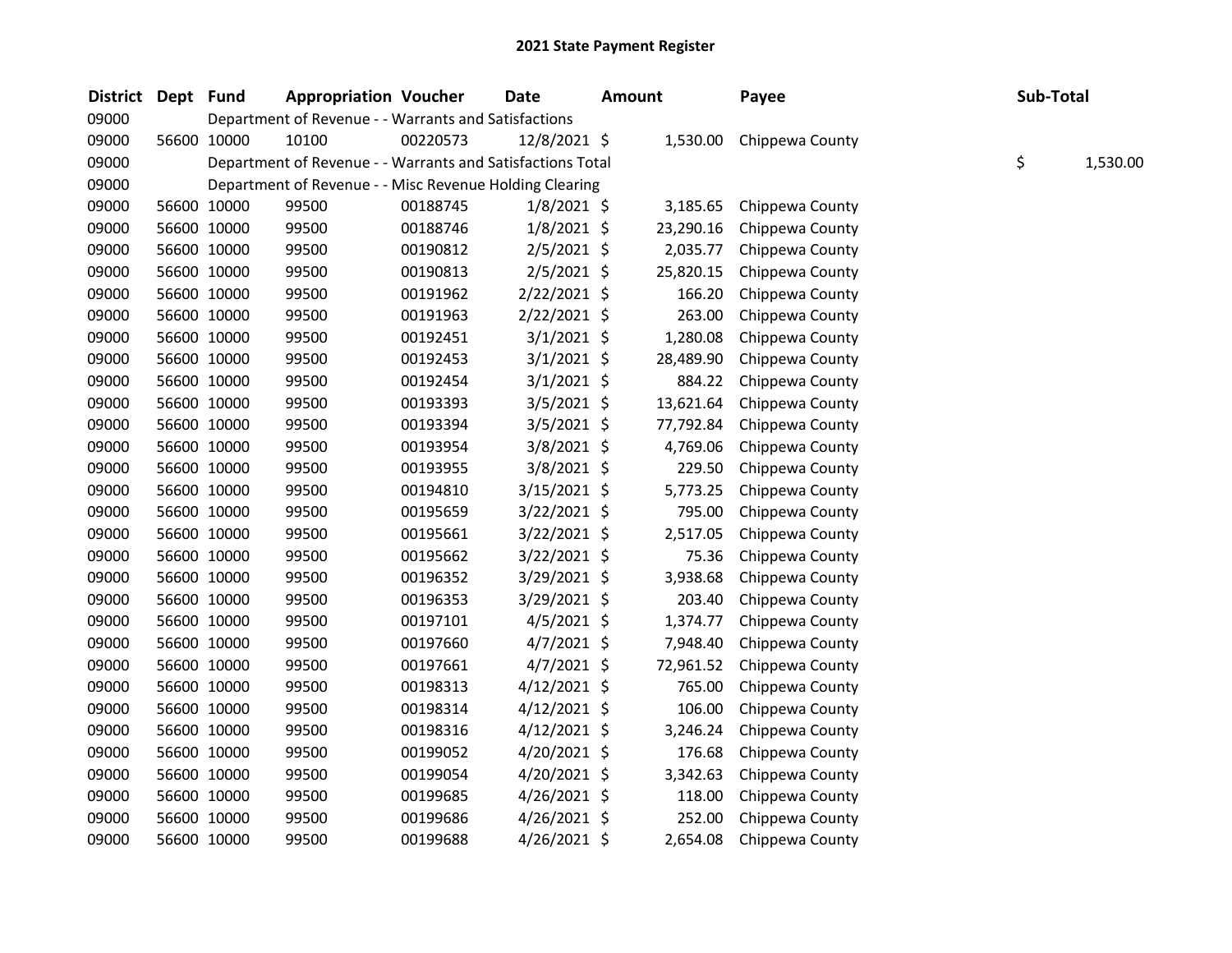| <b>District</b> | Dept Fund |             | <b>Appropriation Voucher</b> |          | <b>Date</b>    | <b>Amount</b> |           | Payee           | Sub-Total |
|-----------------|-----------|-------------|------------------------------|----------|----------------|---------------|-----------|-----------------|-----------|
| 09000           |           | 56600 10000 | 99500                        | 00200325 | 5/3/2021 \$    |               | 620.00    | Chippewa County |           |
| 09000           |           | 56600 10000 | 99500                        | 00200326 | 5/3/2021 \$    |               | 983.30    | Chippewa County |           |
| 09000           |           | 56600 10000 | 99500                        | 00201038 | 5/7/2021 \$    |               | 10,916.92 | Chippewa County |           |
| 09000           |           | 56600 10000 | 99500                        | 00201039 | 5/7/2021 \$    |               | 41,469.65 | Chippewa County |           |
| 09000           |           | 56600 10000 | 99500                        | 00201518 | 5/10/2021 \$   |               | 1,137.00  | Chippewa County |           |
| 09000           |           | 56600 10000 | 99500                        | 00202147 | 5/17/2021 \$   |               | 183.25    | Chippewa County |           |
| 09000           |           | 56600 10000 | 99500                        | 00202149 | $5/17/2021$ \$ |               | 2,348.24  | Chippewa County |           |
| 09000           |           | 56600 10000 | 99500                        | 00202832 | $5/24/2021$ \$ |               | 2,513.57  | Chippewa County |           |
| 09000           |           | 56600 10000 | 99500                        | 00203572 | $6/1/2021$ \$  |               | 2,380.42  | Chippewa County |           |
| 09000           |           | 56600 10000 | 99500                        | 00203573 | $6/1/2021$ \$  |               | 767.24    | Chippewa County |           |
| 09000           |           | 56600 10000 | 99500                        | 00204268 | $6/7/2021$ \$  |               | 3,448.69  | Chippewa County |           |
| 09000           |           | 56600 10000 | 99500                        | 00204269 | $6/7/2021$ \$  |               | 50,797.94 | Chippewa County |           |
| 09000           |           | 56600 10000 | 99500                        | 00204697 | $6/7/2021$ \$  |               | 583.11    | Chippewa County |           |
| 09000           |           | 56600 10000 | 99500                        | 00205294 | $6/14/2021$ \$ |               | 1,628.61  | Chippewa County |           |
| 09000           |           | 56600 10000 | 99500                        | 00205793 | $6/21/2021$ \$ |               | 155.41    | Chippewa County |           |
| 09000           |           | 56600 10000 | 99500                        | 00208021 | $6/28/2021$ \$ |               | 305.39    | Chippewa County |           |
| 09000           |           | 56600 10000 | 99500                        | 00208850 | 7/8/2021 \$    |               | 3,332.33  | Chippewa County |           |
| 09000           |           | 56600 10000 | 99500                        | 00208851 | 7/8/2021 \$    |               | 40,541.14 | Chippewa County |           |
| 09000           |           | 56600 10000 | 99500                        | 00209347 | 7/12/2021 \$   |               | 130.06    | Chippewa County |           |
| 09000           |           | 56600 10000 | 99500                        | 00210132 | 7/19/2021 \$   |               | 714.43    | Chippewa County |           |
| 09000           |           | 56600 10000 | 99500                        | 00210133 | 7/19/2021 \$   |               | 14.00     | Chippewa County |           |
| 09000           |           | 56600 10000 | 99500                        | 00210753 | 7/26/2021 \$   |               | 164.95    | Chippewa County |           |
| 09000           |           | 56600 10000 | 99500                        | 00211606 | 8/6/2021 \$    |               | 4,467.09  | Chippewa County |           |
| 09000           |           | 56600 10000 | 99500                        | 00211607 | 8/6/2021 \$    |               | 28,236.54 | Chippewa County |           |
| 09000           |           | 56600 10000 | 99500                        | 00212073 | 8/9/2021 \$    |               | 956.00    | Chippewa County |           |
| 09000           |           | 56600 10000 | 99500                        | 00213107 | 8/23/2021 \$   |               | 135.56    | Chippewa County |           |
| 09000           |           | 56600 10000 | 99500                        | 00213525 | 8/30/2021 \$   |               | 181.50    | Chippewa County |           |
| 09000           |           | 56600 10000 | 99500                        | 00214216 | 9/8/2021 \$    |               | 3,775.11  | Chippewa County |           |
| 09000           |           | 56600 10000 | 99500                        | 00214217 | 9/8/2021 \$    |               | 31,702.51 | Chippewa County |           |
| 09000           |           | 56600 10000 | 99500                        | 00214776 | $9/13/2021$ \$ |               | 137.50    | Chippewa County |           |
| 09000           |           | 56600 10000 | 99500                        | 00214777 | $9/13/2021$ \$ |               | 507.45    | Chippewa County |           |
| 09000           |           | 56600 10000 | 99500                        | 00216463 | 10/7/2021 \$   |               | 3,171.14  | Chippewa County |           |
| 09000           |           | 56600 10000 | 99500                        | 00216464 | 10/7/2021 \$   |               | 33,184.57 | Chippewa County |           |
| 09000           |           | 56600 10000 | 99500                        | 00217475 | 10/18/2021 \$  |               | 463.00    | Chippewa County |           |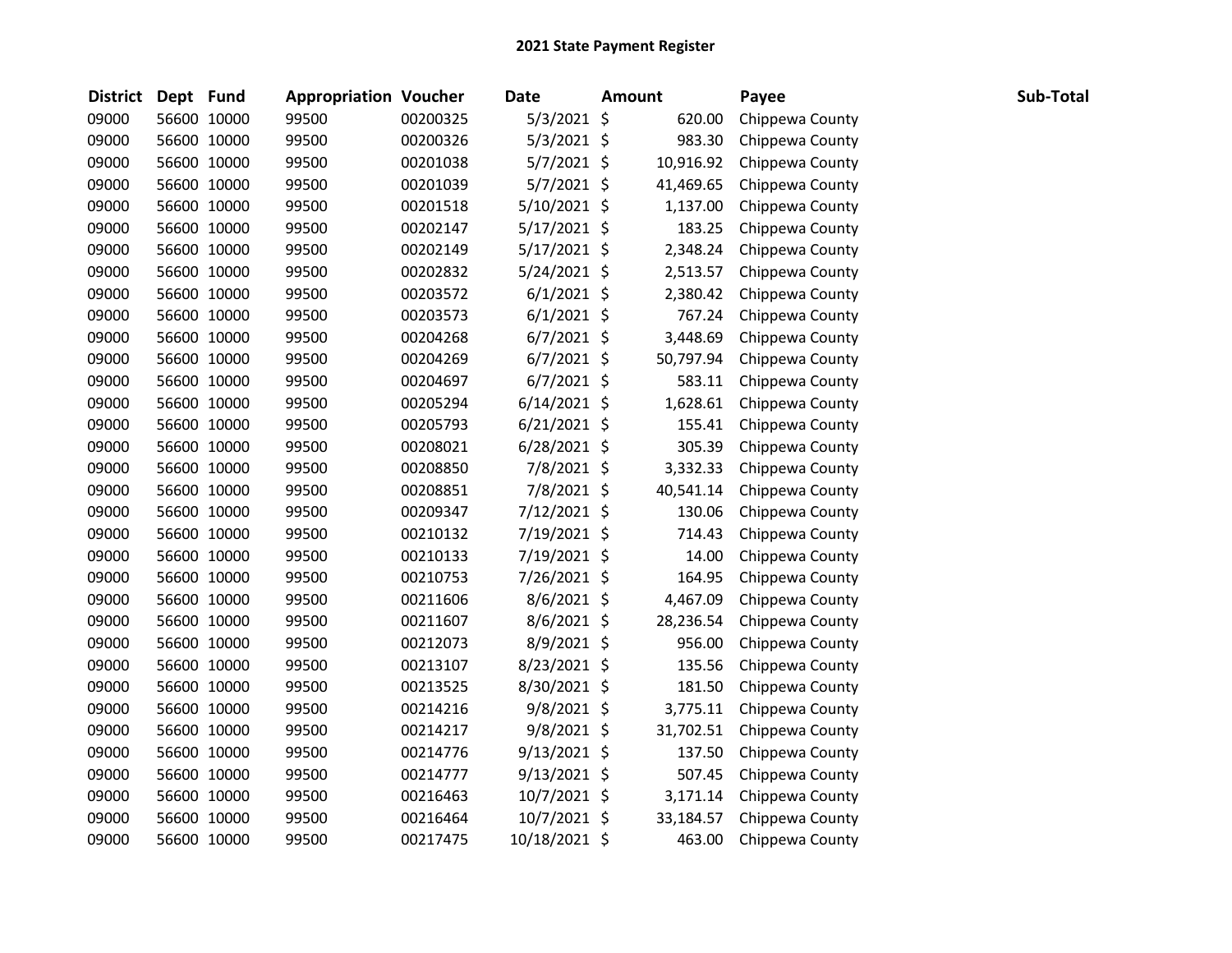| <b>District</b> | Dept Fund |             | <b>Appropriation Voucher</b>                                          |          | <b>Date</b>    | <b>Amount</b> | Payee                      | Sub-Total           |
|-----------------|-----------|-------------|-----------------------------------------------------------------------|----------|----------------|---------------|----------------------------|---------------------|
| 09000           |           | 56600 10000 | 99500                                                                 | 00218058 | 10/25/2021 \$  | 129.74        | Chippewa County            |                     |
| 09000           |           | 56600 10000 | 99500                                                                 | 00219059 | 11/5/2021 \$   | 3,807.12      | Chippewa County            |                     |
| 09000           |           | 56600 10000 | 99500                                                                 | 00219060 | 11/5/2021 \$   | 26,440.04     | Chippewa County            |                     |
| 09000           |           | 56600 10000 | 99500                                                                 | 00219533 | 11/8/2021 \$   | 349.44        | Chippewa County            |                     |
| 09000           |           | 56600 10000 | 99500                                                                 | 00219972 | 11/16/2021 \$  | 925.00        | Chippewa County            |                     |
| 09000           |           | 56600 10000 | 99500                                                                 | 00221203 | 12/7/2021 \$   | 3,135.83      | Chippewa County            |                     |
| 09000           |           | 56600 10000 | 99500                                                                 | 00221204 | 12/7/2021 \$   | 26,527.07     | Chippewa County            |                     |
| 09000           |           |             | Department of Revenue - - Misc Revenue Holding Clearing Total         |          |                |               |                            | \$<br>621,444.09    |
| 09000           |           |             | Circuit Courts - - Circuit Court Costs                                |          |                |               |                            |                     |
| 09000           |           | 62500 10000 | 10500                                                                 | 00002085 | $1/29/2021$ \$ | 115,634.00    | Chippewa County            |                     |
| 09000           |           | 62500 10000 | 10500                                                                 | 00002218 | 7/26/2021 \$   | 196,156.00    | Chippewa County            |                     |
| 09000           |           |             | Circuit Courts - - Circuit Court Costs Total                          |          |                |               |                            | \$<br>311,790.00    |
| 09000           |           |             | Shared Revenue and Tax Relief - - County And Municipal Aid            |          |                |               |                            |                     |
| 09000           |           | 83500 10000 | 10500                                                                 | 00080937 | 7/26/2021 \$   | 186,240.33    | Chippewa County            |                     |
| 09000           |           | 83500 10000 | 10500                                                                 | 00088035 | 11/15/2021 \$  | 1,055,361.90  | Chippewa County            |                     |
| 09000           |           |             | Shared Revenue and Tax Relief - - County And Municipal Aid Total      |          |                |               |                            | \$<br>1,241,602.23  |
| 09000           |           |             | Shared Revenue and Tax Relief - - Exempt Computer Aid                 |          |                |               |                            |                     |
| 09000           |           | 83500 10000 | 10900                                                                 | 00083323 | 7/26/2021 \$   |               | 105,885.61 Chippewa County |                     |
| 09000           |           |             | Shared Revenue and Tax Relief - - Exempt Computer Aid Total           |          |                |               |                            | \$<br>105,885.61    |
| 09000           |           |             | Shared Revenue and Tax Relief - - Utility Aid                         |          |                |               |                            |                     |
| 09000           |           | 83500 10000 | 11000                                                                 | 00080937 | 7/26/2021 \$   | 192,562.66    | Chippewa County            |                     |
| 09000           |           | 83500 10000 | 11000                                                                 | 00088035 | 11/15/2021 \$  | 1,167,645.27  | Chippewa County            |                     |
| 09000           |           |             | Shared Revenue and Tax Relief - - Utility Aid Total                   |          |                |               |                            | \$<br>1,360,207.93  |
| 09000           |           |             | Shared Revenue and Tax Relief - - Personal Property Aid               |          |                |               |                            |                     |
| 09000           |           | 83500 10000 | 11100                                                                 | 00076510 | $5/3/2021$ \$  | 101,632.49    | Chippewa County            |                     |
| 09000           |           |             | Shared Revenue and Tax Relief - - Personal Property Aid Total         |          |                |               |                            | \$<br>101,632.49    |
| 09000           |           |             | Shared Revenue and Tax Relief - - School Lvy Tx/First Dollar Cr       |          |                |               |                            |                     |
| 09000           |           | 83500 10000 | 30200                                                                 | 00082640 | 7/26/2021 \$   | 8,716,473.85  | Chippewa County            |                     |
| 09000           |           | 83500 10000 | 30200                                                                 | 00086036 | 7/26/2021 \$   | 1,639,250.07  | Chippewa County            |                     |
| 09000           |           |             | Shared Revenue and Tax Relief - - School Lvy Tx/First Dollar Cr Total |          |                |               |                            | \$<br>10,355,723.92 |
| 09000           |           |             | Shared Revenue and Tax Relief - - County Sales Tax Reptd/Distd        |          |                |               |                            |                     |
| 09000           |           | 83500 10000 | 43100                                                                 | 00073867 | $1/29/2021$ \$ | 532,374.54    | Chippewa County            |                     |
| 09000           |           | 83500 10000 | 43100                                                                 | 00073955 | 2/26/2021 \$   | 500,998.70    | Chippewa County            |                     |
| 09000           |           | 83500 10000 | 43100                                                                 | 00074668 | 3/31/2021 \$   | 397,205.20    | Chippewa County            |                     |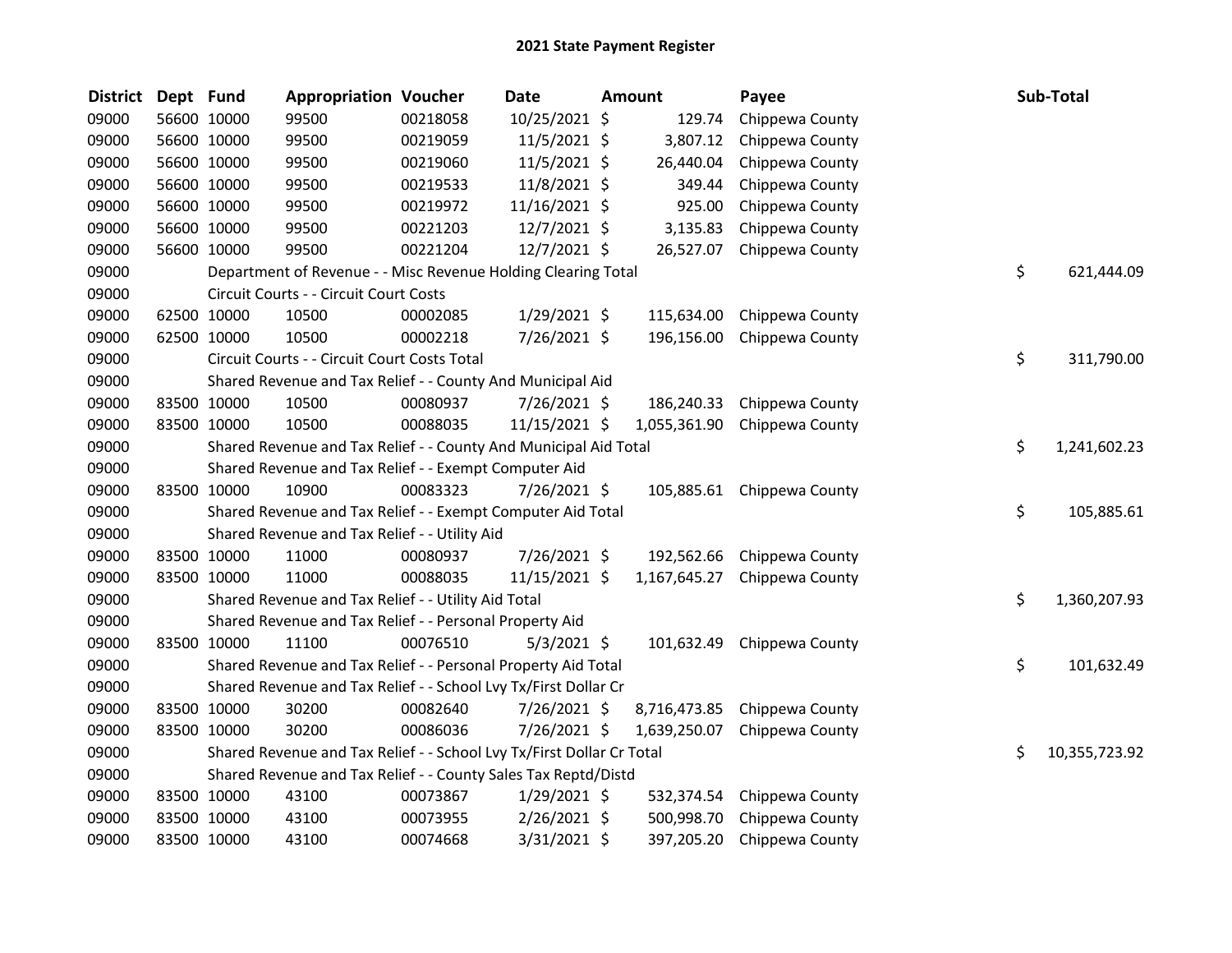| <b>District</b> | Dept Fund |             | <b>Appropriation Voucher</b>                                         |          | Date           | Amount       | Payee           | <b>Sub-Total</b>   |
|-----------------|-----------|-------------|----------------------------------------------------------------------|----------|----------------|--------------|-----------------|--------------------|
| 09000           |           | 83500 10000 | 43100                                                                | 00079111 | $4/30/2021$ \$ | 541,612.30   | Chippewa County |                    |
| 09000           |           | 83500 10000 | 43100                                                                | 00079915 | $5/28/2021$ \$ | 722,005.77   | Chippewa County |                    |
| 09000           |           | 83500 10000 | 43100                                                                | 00080646 | $6/30/2021$ \$ | 744,469.84   | Chippewa County |                    |
| 09000           |           | 83500 10000 | 43100                                                                | 00086188 | 7/30/2021 \$   | 600,030.33   | Chippewa County |                    |
| 09000           |           | 83500 10000 | 43100                                                                | 00086751 | $8/31/2021$ \$ | 687,048.73   | Chippewa County |                    |
| 09000           |           | 83500 10000 | 43100                                                                | 00087053 | $9/30/2021$ \$ | 725,584.05   | Chippewa County |                    |
| 09000           |           | 83500 10000 | 43100                                                                | 00087742 | 10/29/2021 \$  | 690,160.64   | Chippewa County |                    |
| 09000           |           | 83500 10000 | 43100                                                                | 00089752 | 11/30/2021 \$  | 721,266.32   | Chippewa County |                    |
| 09000           |           | 83500 10000 | 43100                                                                | 00089836 | 12/30/2021 \$  | 712,929.94   | Chippewa County |                    |
| 09000           |           |             | Shared Revenue and Tax Relief - - County Sales Tax Reptd/Distd Total |          |                |              |                 | \$<br>7,575,686.36 |
| 09000           |           |             | Shared Revenue and Tax Relief - - Lottery & Gaming Credit            |          |                |              |                 |                    |
| 09000           | 83500     | 52100       | 36300                                                                | 00074519 | $3/22/2021$ \$ | 2,720,866.48 | Chippewa County |                    |
| 09000           |           |             | Shared Revenue and Tax Relief - - Lottery & Gaming Credit Total      |          |                |              |                 | \$<br>2,720,866.48 |
| 09000 Total     |           |             |                                                                      |          |                |              |                 | 43,294,846.11      |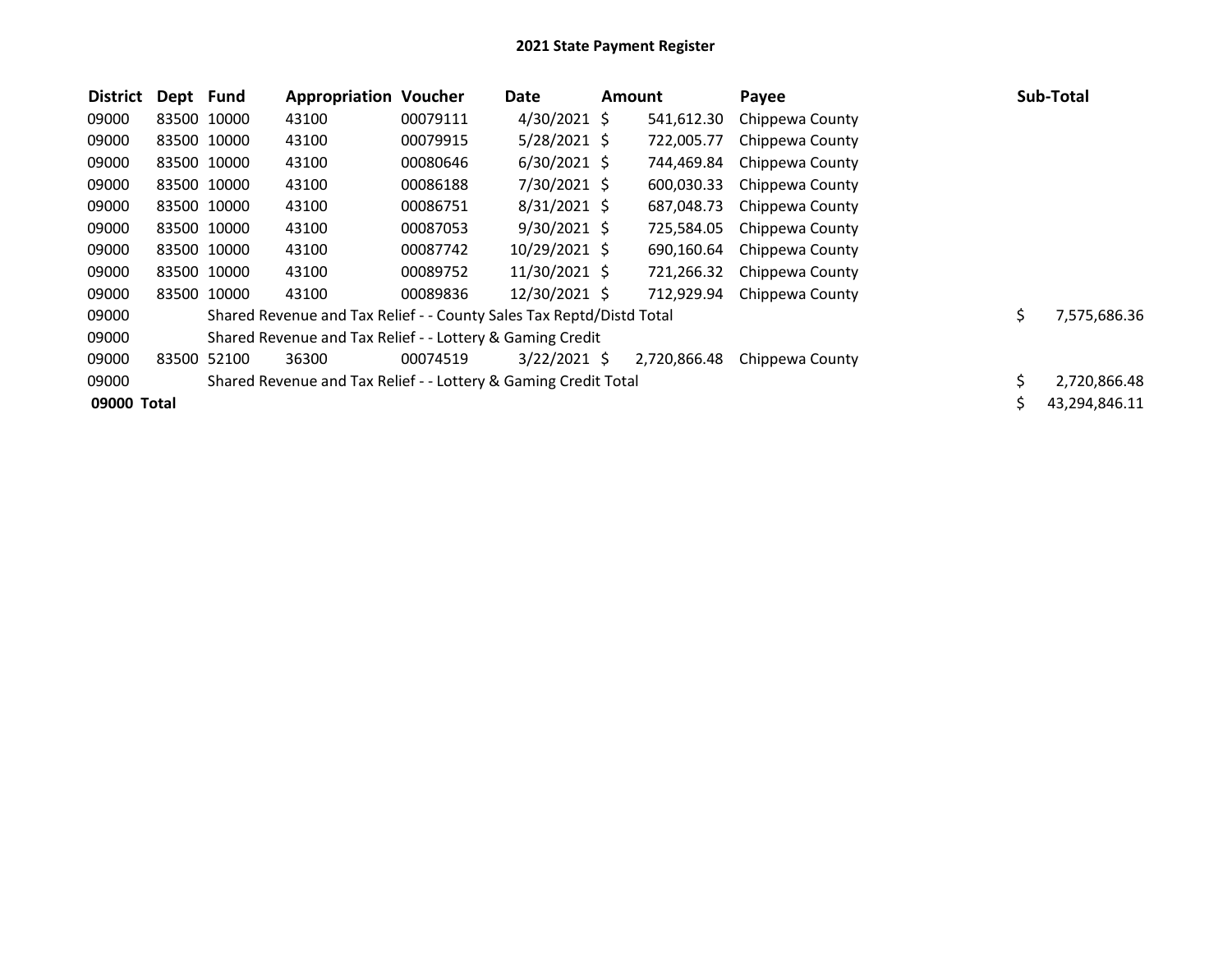| <b>District</b> | Dept Fund   |                                                                    | <b>Appropriation Voucher</b> |          | Date           | <b>Amount</b> |           | Payee                    | Sub-Total |            |
|-----------------|-------------|--------------------------------------------------------------------|------------------------------|----------|----------------|---------------|-----------|--------------------------|-----------|------------|
| 09002           |             | Dept of Safety & Prof Services - - Fire Dues Distribution          |                              |          |                |               |           |                          |           |            |
| 09002           |             | 22500<br>16500 10000                                               |                              | 00040404 | $7/16/2021$ \$ |               |           | 11,620.03 Town Of Anson  |           |            |
| 09002           |             | Dept of Safety & Prof Services - - Fire Dues Distribution Total    |                              |          |                |               |           |                          | \$        | 11,620.03  |
| 09002           |             | Dept of Natural Resources - - Aids In Lieu Of Taxes - Gener        |                              |          |                |               |           |                          |           |            |
| 09002           |             | 50300<br>37000 10000                                               |                              | 00458926 | $1/26/2021$ \$ |               |           | 44.22 Town Of Anson      |           |            |
| 09002           | 37000 10000 | 50300                                                              |                              | 00458927 | $1/26/2021$ \$ |               | 246.33    | Town Of Anson            |           |            |
| 09002           | 37000 10000 | 50300                                                              |                              | 00458928 | $1/26/2021$ \$ |               | 41,856.07 | Town Of Anson            |           |            |
| 09002           |             | 37000 10000<br>50300                                               |                              | 00476096 | $4/21/2021$ \$ |               | 928.26    | Town Of Anson            |           |            |
| 09002           |             | 37000 10000<br>50300                                               |                              | 00476098 | $4/21/2021$ \$ |               |           | 10.49 Town Of Anson      |           |            |
| 09002           |             | Dept of Natural Resources - - Aids In Lieu Of Taxes - Gener Total  |                              |          |                |               |           |                          | \$        | 43,085.37  |
| 09002           |             | Dept of Natural Resources - - Taxes & Assessmts-Conserv Fund       |                              |          |                |               |           |                          |           |            |
| 09002           |             | 37000 21200<br>16900                                               |                              | 00459271 | $1/28/2021$ \$ |               |           | 5.00 Town Of Anson       |           |            |
| 09002           |             | Dept of Natural Resources - - Taxes & Assessmts-Conserv Fund Total |                              |          |                |               |           |                          | \$        | 5.00       |
| 09002           |             | Dept of Natural Resources - - Resaids - Cnty Forst, Cl & Mfl       |                              |          |                |               |           |                          |           |            |
| 09002           |             | 37000 21200<br>57100                                               |                              | 00487459 | $6/14/2021$ \$ |               |           | 47.11 Town Of Anson      |           |            |
| 09002           |             | Dept of Natural Resources - - Resaids - Cnty Forst, CI & Mfl Total |                              |          |                |               |           |                          | \$        | 47.11      |
| 09002           |             | Dept of Natural Resources - - Aids In Lieu Of Taxes - Sum S        |                              |          |                |               |           |                          |           |            |
| 09002           |             | 37000 21200<br>57900                                               |                              | 00476097 | $4/21/2021$ \$ |               |           | 99.99 Town Of Anson      |           |            |
| 09002           |             | Dept of Natural Resources - - Aids In Lieu Of Taxes - Sum S Total  |                              |          |                |               |           |                          | \$        | 99.99      |
| 09002           |             | WI Dept of Transportation - - Trns Aids To Mnc.-Sf                 |                              |          |                |               |           |                          |           |            |
| 09002           |             | 39500 21100<br>19100                                               |                              | 00631857 | $1/4/2021$ \$  |               | 37,035.09 | Town Of Anson            |           |            |
| 09002           |             | 39500 21100<br>19100                                               |                              | 00667464 | $4/5/2021$ \$  |               | 37,035.09 | Town Of Anson            |           |            |
| 09002           |             | 39500 21100<br>19100                                               |                              | 00710952 | $7/6/2021$ \$  |               | 37,035.09 | Town Of Anson            |           |            |
| 09002           | 39500 21100 | 19100                                                              |                              | 00751511 | 10/4/2021 \$   |               |           | 37,035.09 Town Of Anson  |           |            |
| 09002           |             | WI Dept of Transportation - - Trns Aids To Mnc.-Sf Total           |                              |          |                |               |           |                          | \$        | 148,140.36 |
| 09002           |             | WI Dept of Transportation - - Loc Trns Facl Implfd                 |                              |          |                |               |           |                          |           |            |
| 09002           |             | 39500 21100<br>27600                                               |                              | 00778691 | 11/30/2021 \$  |               |           | 408,215.78 Town Of Anson |           |            |
| 09002           |             | WI Dept of Transportation - - Loc Trns Facl Implfd Total           |                              |          |                |               |           |                          | \$        | 408,215.78 |
| 09002           |             | Elections Commission - - General Program Ops, GPR                  |                              |          |                |               |           |                          |           |            |
| 09002           | 51000 10000 | 10100                                                              |                              | 00005081 | $1/8/2021$ \$  |               |           | 51.40 Town Of Anson      |           |            |
| 09002           |             | Elections Commission - - General Program Ops, GPR Total            |                              |          |                |               |           |                          | \$        | 51.40      |
| 09002           |             | Department of Revenue - - Gifts And Grants                         |                              |          |                |               |           |                          |           |            |
| 09002           |             | 56600 10000<br>12100                                               |                              | 00206303 | $6/25/2021$ \$ |               |           | 113,303.71 Town Of Anson |           |            |
| 09002           |             | Department of Revenue - - Gifts And Grants Total                   |                              |          |                |               |           |                          | \$        | 113,303.71 |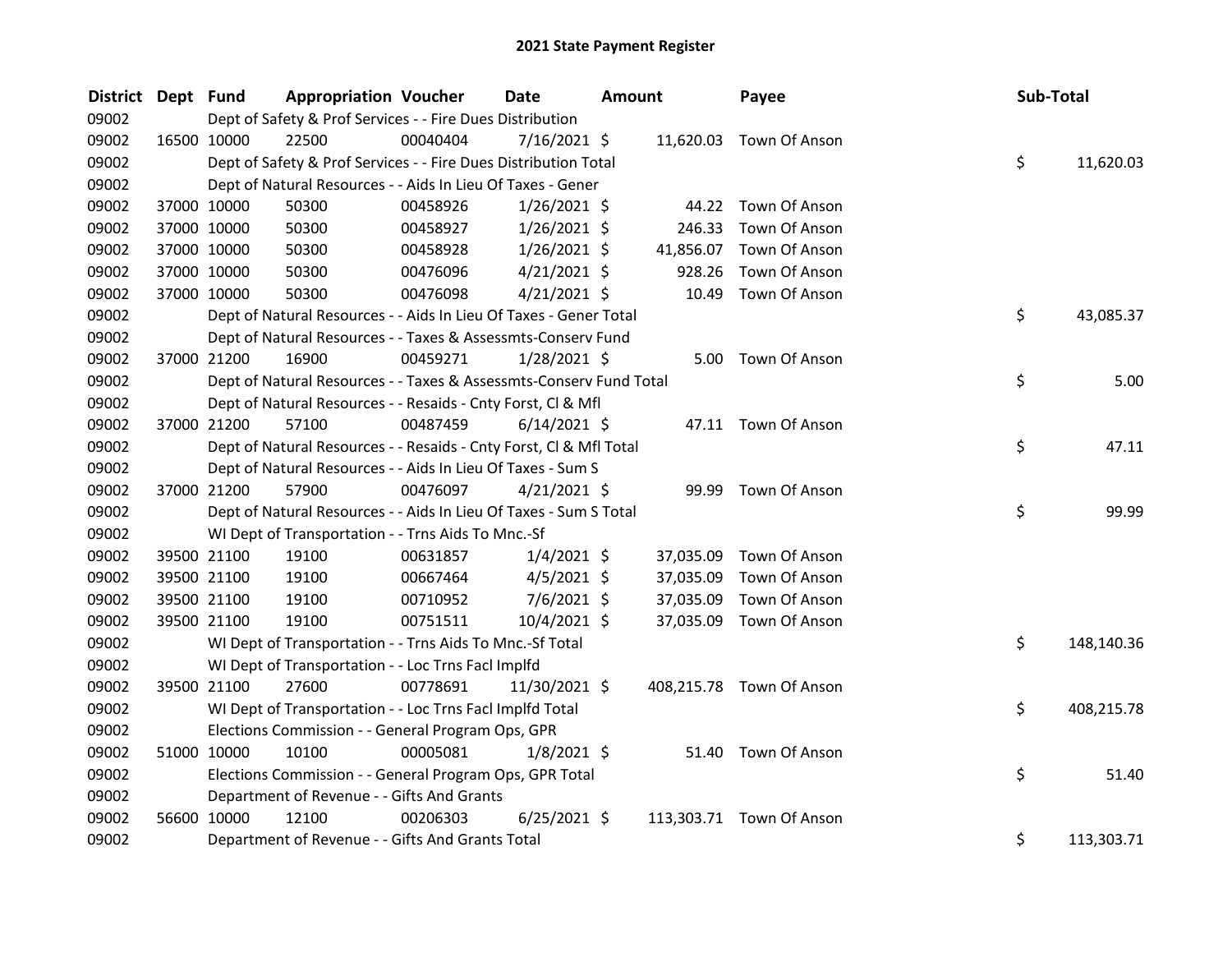| District    | Dept Fund |             | <b>Appropriation Voucher</b>                                        |          | Date            | <b>Amount</b> |            | Payee         |     | Sub-Total    |
|-------------|-----------|-------------|---------------------------------------------------------------------|----------|-----------------|---------------|------------|---------------|-----|--------------|
| 09002       |           |             | Shared Revenue and Tax Relief - - County And Municipal Aid          |          |                 |               |            |               |     |              |
| 09002       |           | 83500 10000 | 10500                                                               | 00080906 | 7/26/2021 \$    |               | 5,092.68   | Town Of Anson |     |              |
| 09002       |           | 83500 10000 | 10500                                                               | 00088004 | $11/15/2021$ \$ |               | 28,858.50  | Town Of Anson |     |              |
| 09002       |           |             | Shared Revenue and Tax Relief - - County And Municipal Aid Total    |          |                 |               |            |               | \$  | 33,951.18    |
| 09002       |           |             | Shared Revenue and Tax Relief - - Exempt Computer Aid               |          |                 |               |            |               |     |              |
| 09002       |           | 83500 10000 | 10900                                                               | 00083562 | $7/26/2021$ \$  |               | 5.19       | Town Of Anson |     |              |
| 09002       |           |             | Shared Revenue and Tax Relief - - Exempt Computer Aid Total         |          |                 |               |            |               | \$  | 5.19         |
| 09002       |           |             | Shared Revenue and Tax Relief - - Utility Aid                       |          |                 |               |            |               |     |              |
| 09002       |           | 83500 10000 | 11000                                                               | 00080906 | $7/26/2021$ \$  |               | 43,822.02  | Town Of Anson |     |              |
| 09002       |           | 83500 10000 | 11000                                                               | 00088004 | $11/15/2021$ \$ |               | 248,324.81 | Town Of Anson |     |              |
| 09002       |           |             | Shared Revenue and Tax Relief - - Utility Aid Total                 |          |                 |               |            |               | \$. | 292,146.83   |
| 09002       |           |             | Shared Revenue and Tax Relief - - Personal Property Aid             |          |                 |               |            |               |     |              |
| 09002       |           | 83500 10000 | 11100                                                               | 00076742 | $5/3/2021$ \$   |               | 107.19     | Town Of Anson |     |              |
| 09002       |           |             | Shared Revenue and Tax Relief - - Personal Property Aid Total       |          |                 |               |            |               | \$  | 107.19       |
| 09002       |           |             | Shared Revenue and Tax Relief - - Payments For Municipal Svcs       |          |                 |               |            |               |     |              |
| 09002       | 83500     | 10000       | 50100                                                               | 00073532 | $2/1/2021$ \$   |               | 71.27      | Town Of Anson |     |              |
| 09002       |           |             | Shared Revenue and Tax Relief - - Payments For Municipal Svcs Total |          |                 |               |            |               | \$  | 71.27        |
| 09002 Total |           |             |                                                                     |          |                 |               |            |               | \$. | 1,050,850.41 |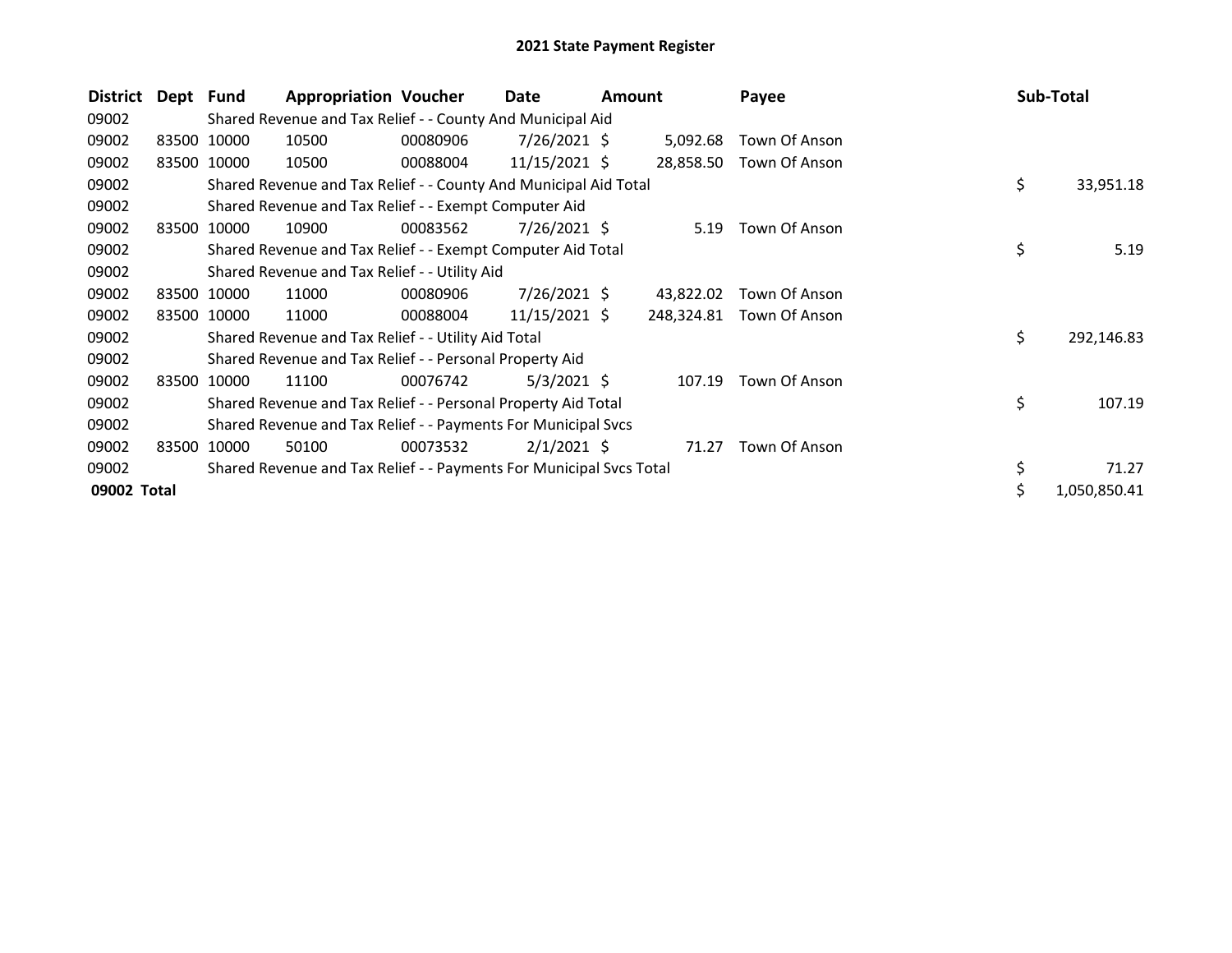| District Dept Fund |             |             | <b>Appropriation Voucher</b>                                       |          | <b>Date</b>    | Amount |           | Payee                    | Sub-Total |            |
|--------------------|-------------|-------------|--------------------------------------------------------------------|----------|----------------|--------|-----------|--------------------------|-----------|------------|
| 09004              |             |             | Dept of Safety & Prof Services - - Fire Dues Distribution          |          |                |        |           |                          |           |            |
| 09004              | 16500 10000 |             | 22500                                                              | 00040405 | 7/16/2021 \$   |        |           | 2,663.70 Town Of Arthur  |           |            |
| 09004              |             |             | Dept of Safety & Prof Services - - Fire Dues Distribution Total    |          |                |        |           |                          | \$        | 2,663.70   |
| 09004              |             |             | Dept of Natural Resources - - Aids In Lieu Of Taxes - Gener        |          |                |        |           |                          |           |            |
| 09004              |             | 37000 10000 | 50300                                                              | 00458874 | $1/26/2021$ \$ |        | 6,654.48  | Town Of Arthur           |           |            |
| 09004              |             | 37000 10000 | 50300                                                              | 00475628 | $4/21/2021$ \$ |        |           | 18.71 Town Of Arthur     |           |            |
| 09004              |             |             | Dept of Natural Resources - - Aids In Lieu Of Taxes - Gener Total  |          |                |        |           |                          | \$        | 6,673.19   |
| 09004              |             |             | Dept of Natural Resources - - Resaids - Cnty Forst, Cl & Mfl       |          |                |        |           |                          |           |            |
| 09004              |             | 37000 21200 | 57100                                                              | 00487460 | $6/14/2021$ \$ |        |           | 344.74 Town Of Arthur    |           |            |
| 09004              |             |             | Dept of Natural Resources - - Resaids - Cnty Forst, CI & Mfl Total |          |                |        |           |                          | \$        | 344.74     |
| 09004              |             |             | Dept of Natural Resources - - Aids In Lieu Of Taxes - Sum S        |          |                |        |           |                          |           |            |
| 09004              |             | 37000 21200 | 57900                                                              | 00475629 | $4/21/2021$ \$ |        |           | 35.20 Town Of Arthur     |           |            |
| 09004              |             |             | Dept of Natural Resources - - Aids In Lieu Of Taxes - Sum S Total  |          |                |        |           |                          | \$        | 35.20      |
| 09004              |             |             | WI Dept of Transportation - - Trns Aids To Mnc.-Sf                 |          |                |        |           |                          |           |            |
| 09004              |             | 39500 21100 | 19100                                                              | 00631858 | $1/4/2021$ \$  |        |           | 27,561.15 Town Of Arthur |           |            |
| 09004              |             | 39500 21100 | 19100                                                              | 00667465 | $4/5/2021$ \$  |        |           | 27,561.15 Town Of Arthur |           |            |
| 09004              | 39500 21100 |             | 19100                                                              | 00710953 | $7/6/2021$ \$  |        |           | 27,561.15 Town Of Arthur |           |            |
| 09004              |             | 39500 21100 | 19100                                                              | 00751512 | 10/4/2021 \$   |        |           | 27,561.15 Town Of Arthur |           |            |
| 09004              |             |             | WI Dept of Transportation - - Trns Aids To Mnc.-Sf Total           |          |                |        |           |                          | \$        | 110,244.60 |
| 09004              |             |             | Department of Revenue - - Gifts And Grants                         |          |                |        |           |                          |           |            |
| 09004              |             | 56600 10000 | 12100                                                              | 00206304 | $6/25/2021$ \$ |        | 41,344.08 | Town Of Arthur           |           |            |
| 09004              |             |             | Department of Revenue - - Gifts And Grants Total                   |          |                |        |           |                          | \$        | 41,344.08  |
| 09004              |             |             | Shared Revenue and Tax Relief - - County And Municipal Aid         |          |                |        |           |                          |           |            |
| 09004              | 83500 10000 |             | 10500                                                              | 00080907 | 7/26/2021 \$   |        | 7,061.08  | Town Of Arthur           |           |            |
| 09004              |             | 83500 10000 | 10500                                                              | 00088005 | 11/15/2021 \$  |        |           | 40,012.77 Town Of Arthur |           |            |
| 09004              |             |             | Shared Revenue and Tax Relief - - County And Municipal Aid Total   |          |                |        |           |                          | \$        | 47,073.85  |
| 09004              |             |             | Shared Revenue and Tax Relief - - Exempt Computer Aid              |          |                |        |           |                          |           |            |
| 09004              | 83500 10000 |             | 10900                                                              | 00083563 | 7/26/2021 \$   |        |           | 28.06 Town Of Arthur     |           |            |
| 09004              |             |             | Shared Revenue and Tax Relief - - Exempt Computer Aid Total        |          |                |        |           |                          | \$        | 28.06      |
| 09004              |             |             | Shared Revenue and Tax Relief - - Utility Aid                      |          |                |        |           |                          |           |            |
| 09004              | 83500 10000 |             | 11000                                                              | 00080907 | 7/26/2021 \$   |        | 166.80    | Town Of Arthur           |           |            |
| 09004              | 83500 10000 |             | 11000                                                              | 00088005 | 11/15/2021 \$  |        |           | 998.26 Town Of Arthur    |           |            |
| 09004              |             |             | Shared Revenue and Tax Relief - - Utility Aid Total                |          |                |        |           |                          | \$        | 1,165.06   |
| 09004              |             |             | Shared Revenue and Tax Relief - - Personal Property Aid            |          |                |        |           |                          |           |            |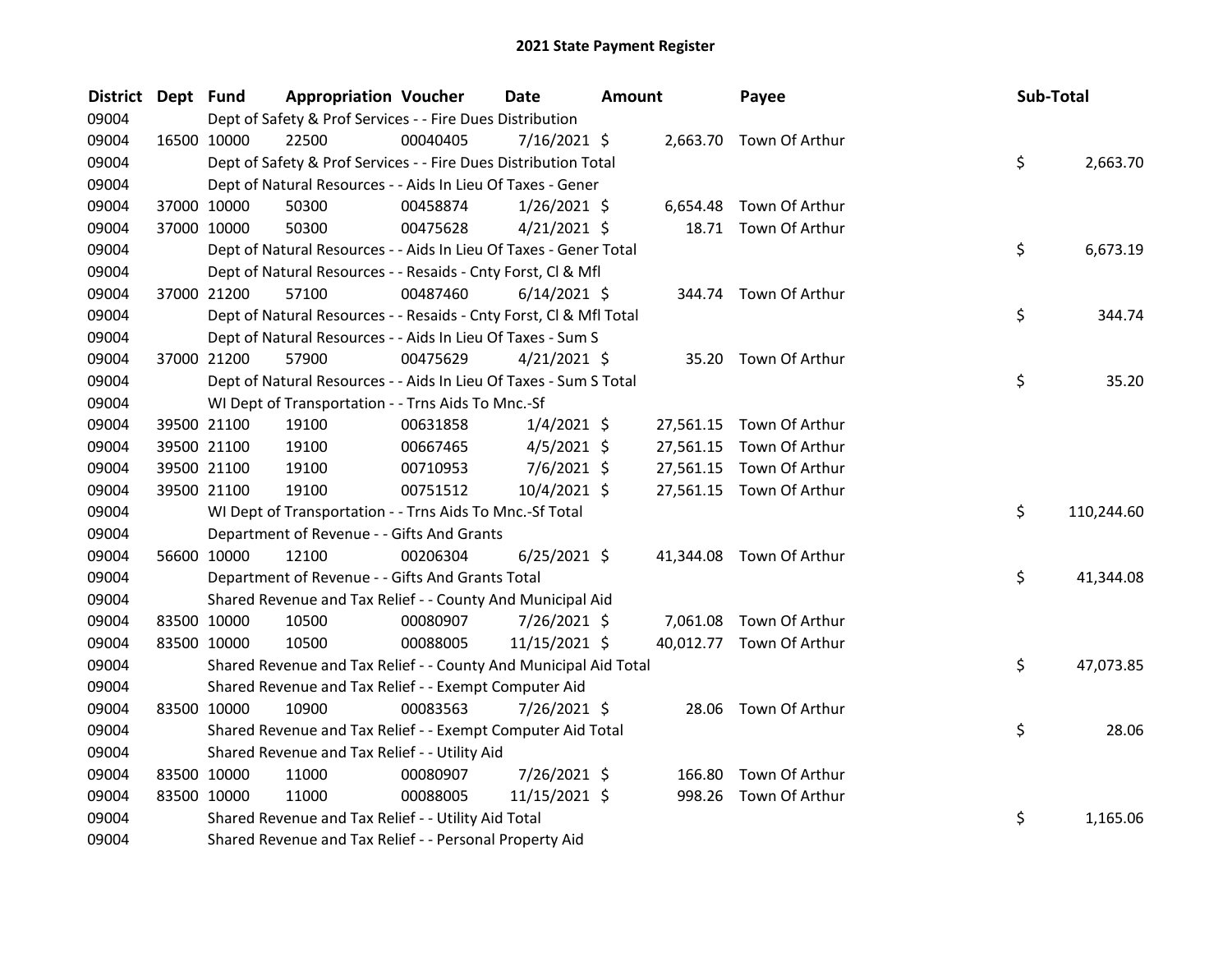| District Dept Fund |             | <b>Appropriation Voucher</b>                                  |          | Date        | Amount |        | <b>Pavee</b>   | Sub-Total  |
|--------------------|-------------|---------------------------------------------------------------|----------|-------------|--------|--------|----------------|------------|
| 09004              | 83500 10000 | 11100                                                         | 00076743 | 5/3/2021 \$ |        | 961.55 | Town Of Arthur |            |
| 09004              |             | Shared Revenue and Tax Relief - - Personal Property Aid Total |          |             |        |        |                | 961.55     |
| 09004 Total        |             |                                                               |          |             |        |        |                | 210.534.03 |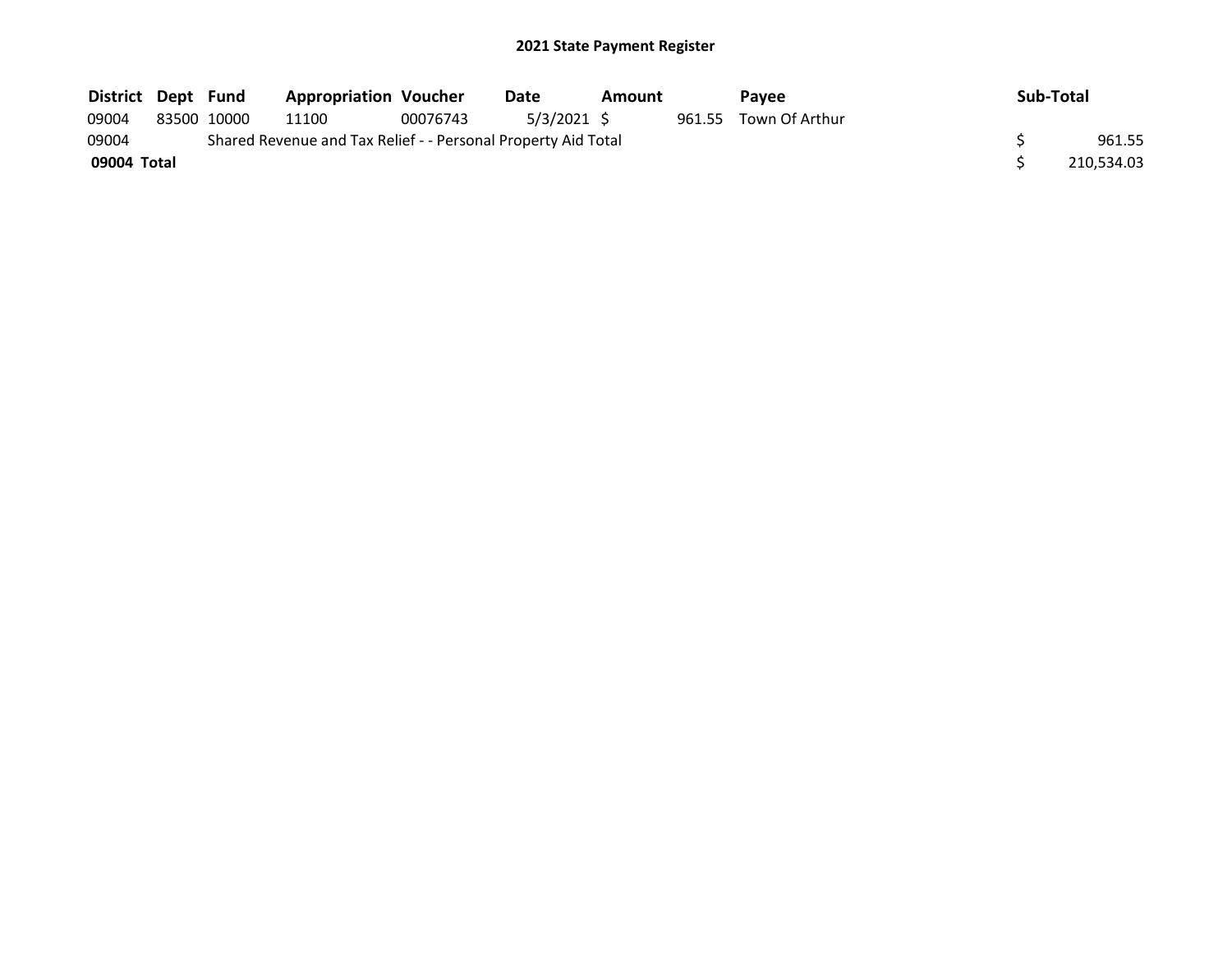| <b>District</b> | Dept Fund   |             | <b>Appropriation Voucher</b>                                       |          | <b>Date</b>    | Amount |           | Payee                    | Sub-Total |            |
|-----------------|-------------|-------------|--------------------------------------------------------------------|----------|----------------|--------|-----------|--------------------------|-----------|------------|
| 09006           |             |             | Dept of Safety & Prof Services - - Fire Dues Distribution          |          |                |        |           |                          |           |            |
| 09006           |             | 16500 10000 | 22500                                                              | 00040406 | $7/16/2021$ \$ |        |           | 2,713.68 Town Of Auburn  |           |            |
| 09006           |             |             | Dept of Safety & Prof Services - - Fire Dues Distribution Total    |          |                |        |           |                          | \$        | 2,713.68   |
| 09006           |             |             | Dept of Natural Resources - - Aids In Lieu Of Taxes - Gener        |          |                |        |           |                          |           |            |
| 09006           |             | 37000 10000 | 50300                                                              | 00475711 | $4/21/2021$ \$ |        |           | 6.05 Town Of Auburn      |           |            |
| 09006           |             |             | Dept of Natural Resources - - Aids In Lieu Of Taxes - Gener Total  |          |                |        |           |                          | \$        | 6.05       |
| 09006           |             |             | Dept of Natural Resources - - Resaids - Cnty Forst, Cl & Mfl       |          |                |        |           |                          |           |            |
| 09006           |             | 37000 21200 | 57100                                                              | 00487461 | $6/14/2021$ \$ |        |           | 395.67 Town Of Auburn    |           |            |
| 09006           |             |             | Dept of Natural Resources - - Resaids - Cnty Forst, Cl & Mfl Total |          |                |        |           |                          | \$        | 395.67     |
| 09006           |             |             | Dept of Natural Resources - - Aids In Lieu Of Taxes - Sum S        |          |                |        |           |                          |           |            |
| 09006           |             | 37000 21200 | 57900                                                              | 00475712 | $4/21/2021$ \$ |        | 59.44     | Town Of Auburn           |           |            |
| 09006           |             |             | Dept of Natural Resources - - Aids In Lieu Of Taxes - Sum S Total  |          |                |        |           |                          | \$        | 59.44      |
| 09006           |             |             | WI Dept of Transportation - - Trns Aids To Mnc.-Sf                 |          |                |        |           |                          |           |            |
| 09006           |             | 39500 21100 | 19100                                                              | 00631859 | $1/4/2021$ \$  |        | 18,192.33 | Town Of Auburn           |           |            |
| 09006           |             | 39500 21100 | 19100                                                              | 00667466 | $4/5/2021$ \$  |        | 18,192.33 | Town Of Auburn           |           |            |
| 09006           |             | 39500 21100 | 19100                                                              | 00710954 | $7/6/2021$ \$  |        | 18,192.33 | Town Of Auburn           |           |            |
| 09006           |             | 39500 21100 | 19100                                                              | 00751513 | 10/4/2021 \$   |        | 18,192.33 | Town Of Auburn           |           |            |
| 09006           |             |             | WI Dept of Transportation - - Trns Aids To Mnc.-Sf Total           |          |                |        |           |                          | \$        | 72,769.32  |
| 09006           |             |             | Department of Revenue - - Gifts And Grants                         |          |                |        |           |                          |           |            |
| 09006           |             | 56600 10000 | 12100                                                              | 00206305 | $6/25/2021$ \$ |        |           | 38,047.02 Town Of Auburn |           |            |
| 09006           |             |             | Department of Revenue - - Gifts And Grants Total                   |          |                |        |           |                          | \$        | 38,047.02  |
| 09006           |             |             | Shared Revenue and Tax Relief - - County And Municipal Aid         |          |                |        |           |                          |           |            |
| 09006           |             | 83500 10000 | 10500                                                              | 00080908 | 7/26/2021 \$   |        |           | 4,964.21 Town Of Auburn  |           |            |
| 09006           |             | 83500 10000 | 10500                                                              | 00088006 | 11/15/2021 \$  |        |           | 28,130.50 Town Of Auburn |           |            |
| 09006           |             |             | Shared Revenue and Tax Relief - - County And Municipal Aid Total   |          |                |        |           |                          | \$        | 33,094.71  |
| 09006           |             |             | Shared Revenue and Tax Relief - - Exempt Computer Aid              |          |                |        |           |                          |           |            |
| 09006           | 83500 10000 |             | 10900                                                              | 00083564 | 7/26/2021 \$   |        |           | 4.16 Town Of Auburn      |           |            |
| 09006           |             |             | Shared Revenue and Tax Relief - - Exempt Computer Aid Total        |          |                |        |           |                          | \$        | 4.16       |
| 09006           |             |             | Shared Revenue and Tax Relief - - Personal Property Aid            |          |                |        |           |                          |           |            |
| 09006           |             | 83500 10000 | 11100                                                              | 00076744 | $5/3/2021$ \$  |        |           | 146.79 Town Of Auburn    |           |            |
| 09006           |             |             | Shared Revenue and Tax Relief - - Personal Property Aid Total      |          |                |        |           |                          | \$        | 146.79     |
| 09006 Total     |             |             |                                                                    |          |                |        |           |                          | \$        | 147,236.84 |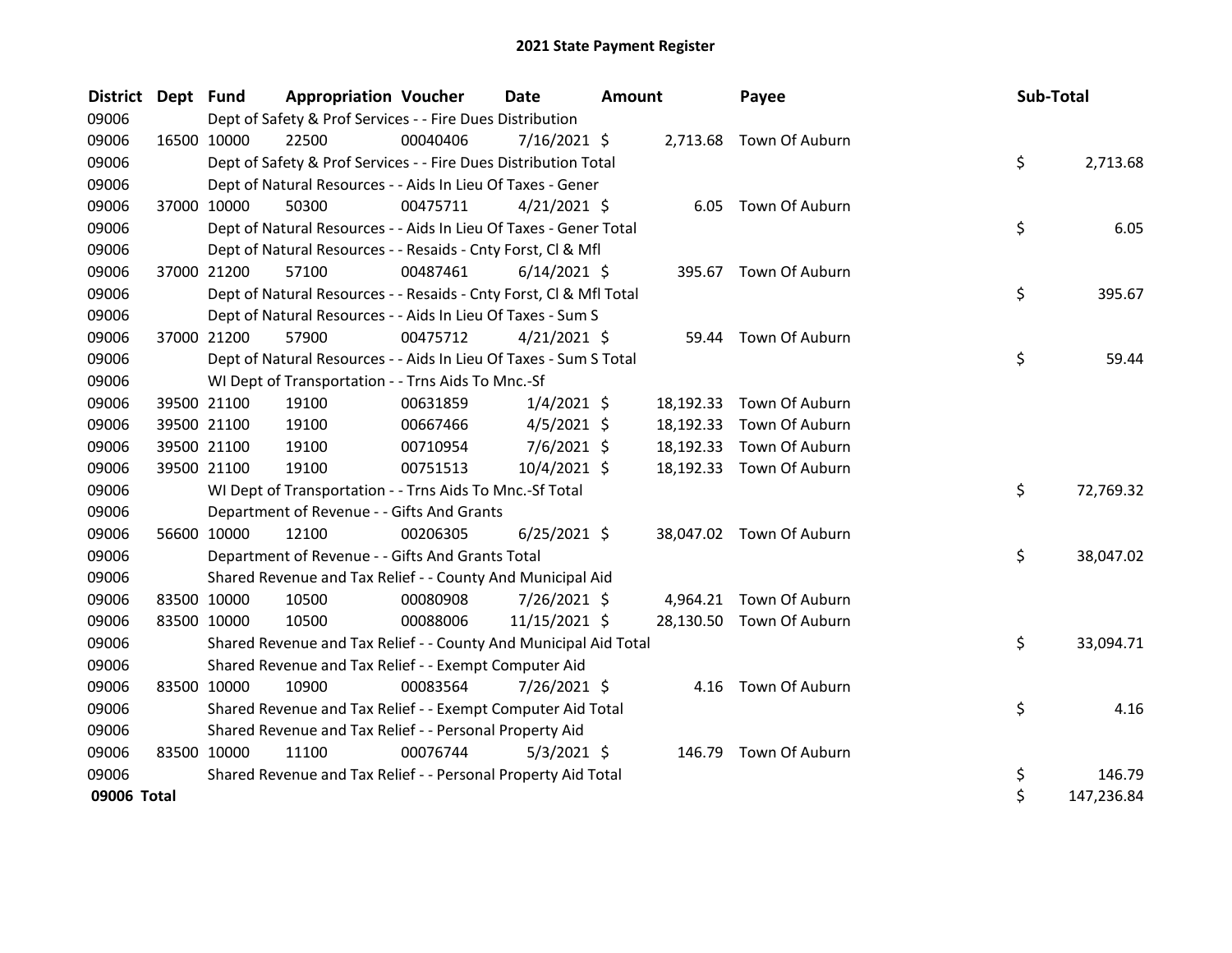| <b>District</b> | Dept Fund |             | <b>Appropriation Voucher</b>                                       |          | Date           | Amount |           | Payee                         | Sub-Total |            |
|-----------------|-----------|-------------|--------------------------------------------------------------------|----------|----------------|--------|-----------|-------------------------------|-----------|------------|
| 09008           |           |             | Dept of Safety & Prof Services - - Fire Dues Distribution          |          |                |        |           |                               |           |            |
| 09008           |           | 16500 10000 | 22500                                                              | 00040407 | 7/16/2021 \$   |        |           | 3,513.91 Town Of Birch Creek  |           |            |
| 09008           |           |             | Dept of Safety & Prof Services - - Fire Dues Distribution Total    |          |                |        |           |                               | \$        | 3,513.91   |
| 09008           |           |             | Dept of Natural Resources - - Aids In Lieu Of Taxes - Gener        |          |                |        |           |                               |           |            |
| 09008           |           | 37000 10000 | 50300                                                              | 00476624 | $4/21/2021$ \$ |        |           | 40.00 Town Of Birch Creek     |           |            |
| 09008           |           |             | Dept of Natural Resources - - Aids In Lieu Of Taxes - Gener Total  |          |                |        |           |                               | \$        | 40.00      |
| 09008           |           |             | Dept of Natural Resources - - Seg Earned                           |          |                |        |           |                               |           |            |
| 09008           |           | 37000 21200 | 100SE                                                              | 00497475 | 7/15/2021 \$   |        |           | 2,052.76 Town Of Birch Creek  |           |            |
| 09008           |           |             | Dept of Natural Resources - - Seg Earned Total                     |          |                |        |           |                               | \$        | 2,052.76   |
| 09008           |           |             | Dept of Natural Resources - - Resaids - Cnty Forst, Cl & Mfl       |          |                |        |           |                               |           |            |
| 09008           |           | 37000 21200 | 57100                                                              | 00487462 | $6/14/2021$ \$ |        |           | 3,806.74 Town Of Birch Creek  |           |            |
| 09008           |           |             | Dept of Natural Resources - - Resaids - Cnty Forst, Cl & Mfl Total |          |                |        |           |                               | \$        | 3,806.74   |
| 09008           |           |             | WI Dept of Transportation - - Trns Aids To Mnc.-Sf                 |          |                |        |           |                               |           |            |
| 09008           |           | 39500 21100 | 19100                                                              | 00631860 | $1/4/2021$ \$  |        | 27,837.09 | Town Of Birch Creek           |           |            |
| 09008           |           | 39500 21100 | 19100                                                              | 00667467 | $4/5/2021$ \$  |        | 27,837.09 | Town Of Birch Creek           |           |            |
| 09008           |           | 39500 21100 | 19100                                                              | 00710955 | $7/6/2021$ \$  |        | 27,837.09 | Town Of Birch Creek           |           |            |
| 09008           |           | 39500 21100 | 19100                                                              | 00751514 | 10/4/2021 \$   |        | 27,837.09 | Town Of Birch Creek           |           |            |
| 09008           |           |             | WI Dept of Transportation - - Trns Aids To Mnc.-Sf Total           |          |                |        |           |                               | \$        | 111,348.36 |
| 09008           |           |             | Department of Revenue - - Gifts And Grants                         |          |                |        |           |                               |           |            |
| 09008           |           | 56600 10000 | 12100                                                              | 00206306 | $6/25/2021$ \$ |        |           | 28,155.84 Town Of Birch Creek |           |            |
| 09008           |           |             | Department of Revenue - - Gifts And Grants Total                   |          |                |        |           |                               | \$.       | 28,155.84  |
| 09008           |           |             | Department of Revenue - - Misc Revenue Holding Clearing            |          |                |        |           |                               |           |            |
| 09008           |           | 56600 10000 | 99500                                                              | 00192448 | $3/1/2021$ \$  |        | 832.40    | Town Of Birch Creek           |           |            |
| 09008           |           | 56600 10000 | 99500                                                              | 00193950 | 3/8/2021 \$    |        | 444.54    | Town Of Birch Creek           |           |            |
| 09008           |           | 56600 10000 | 99500                                                              | 00194807 | $3/15/2021$ \$ |        | 150.30    | Town Of Birch Creek           |           |            |
| 09008           |           | 56600 10000 | 99500                                                              | 00195657 | $3/22/2021$ \$ |        | 595.97    | Town Of Birch Creek           |           |            |
| 09008           |           | 56600 10000 | 99500                                                              | 00199050 | 4/20/2021 \$   |        | 67.88     | Town Of Birch Creek           |           |            |
| 09008           |           | 56600 10000 | 99500                                                              | 00199683 | 4/26/2021 \$   |        | 402.92    | Town Of Birch Creek           |           |            |
| 09008           |           | 56600 10000 | 99500                                                              | 00203570 | $6/1/2021$ \$  |        |           | 541.00 Town Of Birch Creek    |           |            |
| 09008           |           |             | Department of Revenue - - Misc Revenue Holding Clearing Total      |          |                |        |           |                               | \$        | 3,035.01   |
| 09008           |           |             | Shared Revenue and Tax Relief - - County And Municipal Aid         |          |                |        |           |                               |           |            |
| 09008           |           | 83500 10000 | 10500                                                              | 00080909 | 7/26/2021 \$   |        | 1,157.20  | Town Of Birch Creek           |           |            |
| 09008           |           | 83500 10000 | 10500                                                              | 00088007 | 11/15/2021 \$  |        |           | 6,557.47 Town Of Birch Creek  |           |            |
| 09008           |           |             | Shared Revenue and Tax Relief - - County And Municipal Aid Total   |          |                |        |           |                               | \$        | 7,714.67   |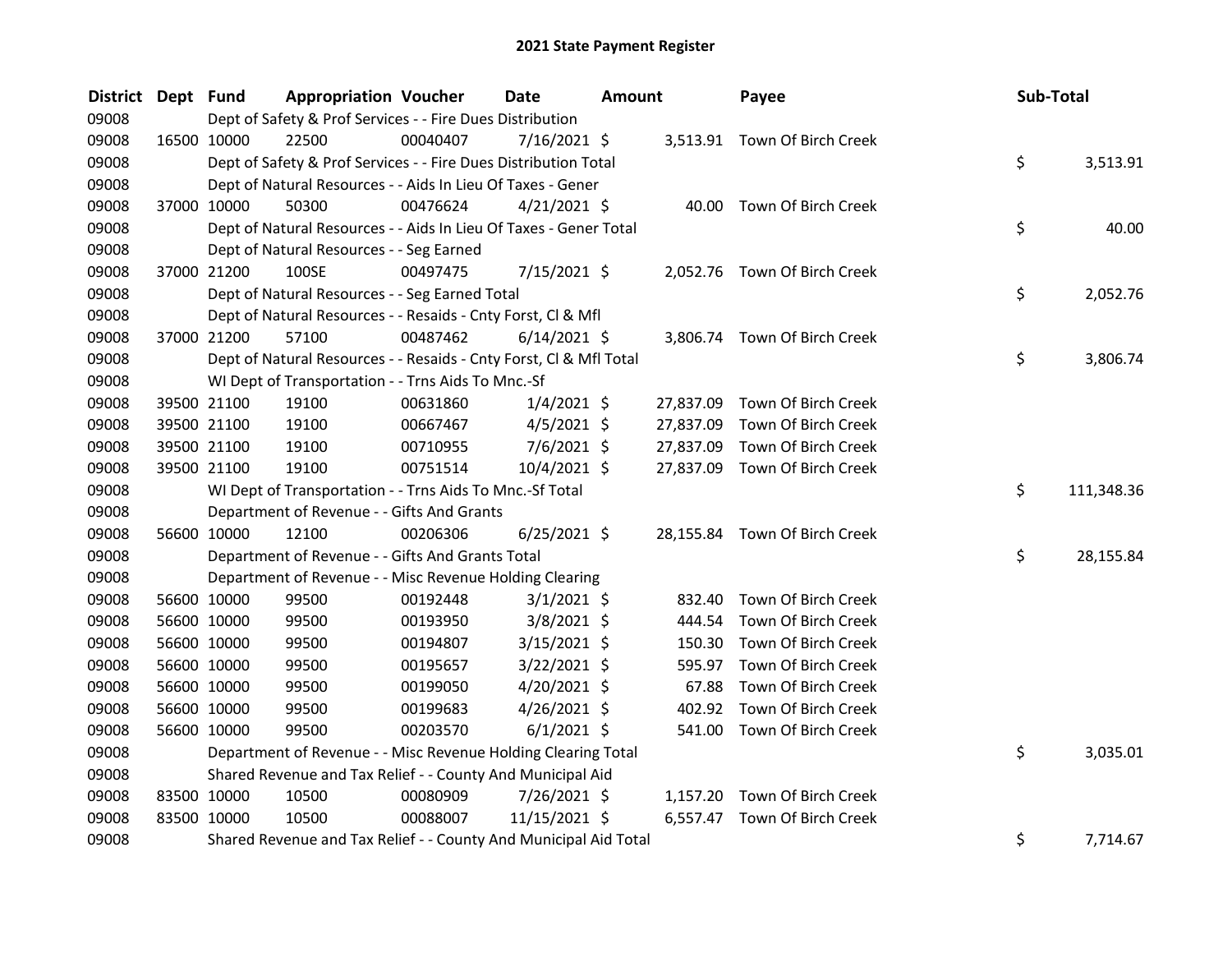| <b>District</b> | Dept Fund |             | <b>Appropriation Voucher</b>                                        |          | Date           | <b>Amount</b> |        | Payee               | <b>Sub-Total</b> |            |
|-----------------|-----------|-------------|---------------------------------------------------------------------|----------|----------------|---------------|--------|---------------------|------------------|------------|
| 09008           |           |             | Shared Revenue and Tax Relief - - Exempt Computer Aid               |          |                |               |        |                     |                  |            |
| 09008           | 83500     | 10000       | 10900                                                               | 00083565 | $7/26/2021$ \$ |               | 1.03   | Town Of Birch Creek |                  |            |
| 09008           |           |             | Shared Revenue and Tax Relief - - Exempt Computer Aid Total         |          |                |               |        |                     | \$               | 1.03       |
| 09008           |           |             | Shared Revenue and Tax Relief - - Utility Aid                       |          |                |               |        |                     |                  |            |
| 09008           |           | 83500 10000 | 11000                                                               | 00080909 | 7/26/2021 \$   |               | 164.65 | Town Of Birch Creek |                  |            |
| 09008           |           | 83500 10000 | 11000                                                               | 00088007 | 11/15/2021 \$  |               | 985.45 | Town Of Birch Creek |                  |            |
| 09008           |           |             | Shared Revenue and Tax Relief - - Utility Aid Total                 |          |                |               |        |                     | \$               | 1,150.10   |
| 09008           |           |             | Shared Revenue and Tax Relief - - Personal Property Aid             |          |                |               |        |                     |                  |            |
| 09008           |           | 83500 10000 | 11100                                                               | 00076745 | $5/3/2021$ \$  |               | 61.83  | Town Of Birch Creek |                  |            |
| 09008           |           |             | Shared Revenue and Tax Relief - - Personal Property Aid Total       |          |                |               |        |                     | \$               | 61.83      |
| 09008           |           |             | Shared Revenue and Tax Relief - - Payments For Municipal Svcs       |          |                |               |        |                     |                  |            |
| 09008           | 83500     | 10000       | 50100                                                               | 00073533 | $2/1/2021$ \$  |               | 59.26  | Town Of Birch Creek |                  |            |
| 09008           |           |             | Shared Revenue and Tax Relief - - Payments For Municipal Svcs Total |          |                |               |        |                     | \$               | 59.26      |
| 09008 Total     |           |             |                                                                     |          |                |               |        |                     | \$               | 160,939.51 |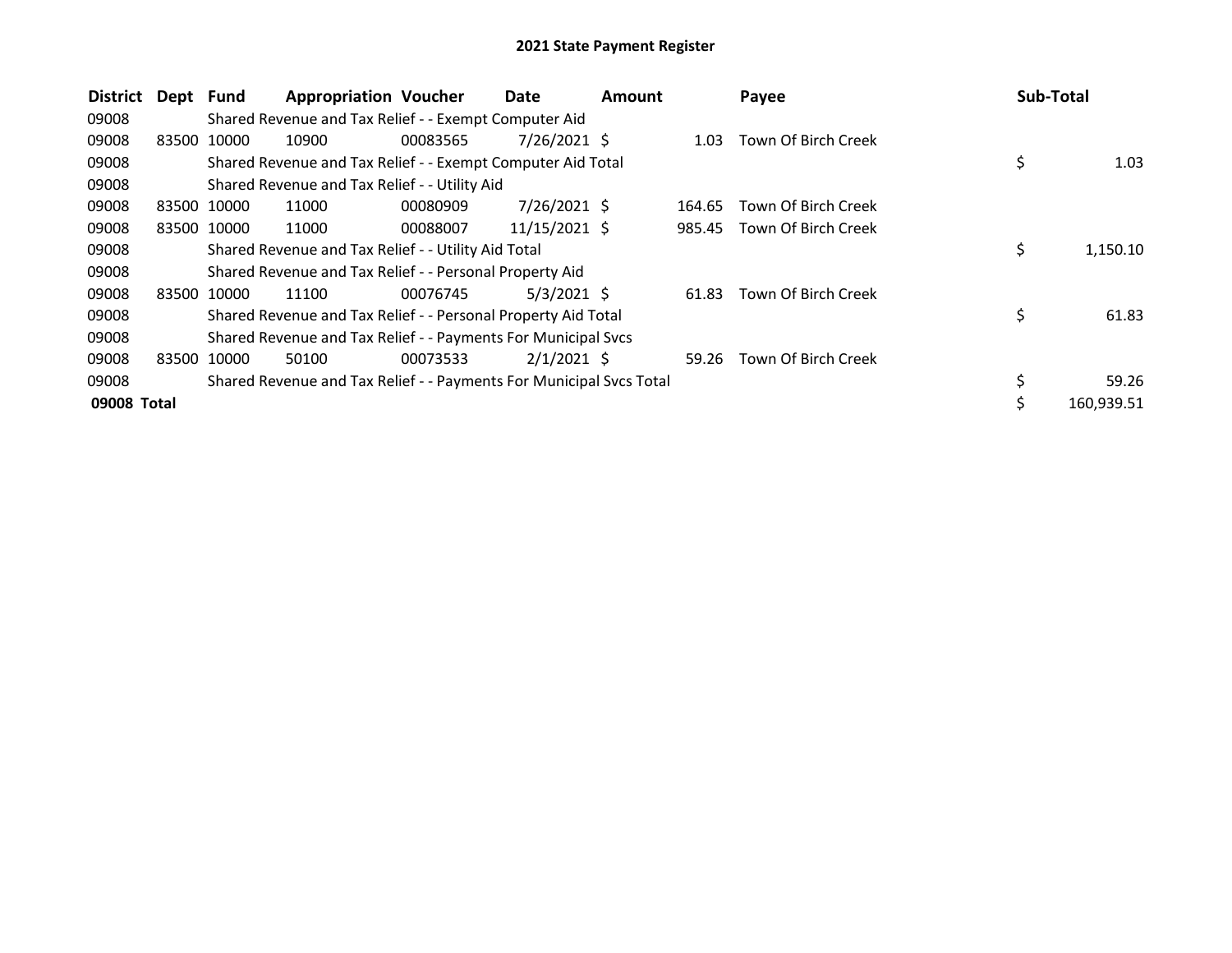| <b>District</b> | Dept Fund   |             | <b>Appropriation Voucher</b>                                       |          | Date           | <b>Amount</b> |          | Payee                     | Sub-Total |            |
|-----------------|-------------|-------------|--------------------------------------------------------------------|----------|----------------|---------------|----------|---------------------------|-----------|------------|
| 09010           |             |             | Dept of Safety & Prof Services - - Fire Dues Distribution          |          |                |               |          |                           |           |            |
| 09010           |             | 16500 10000 | 22500                                                              | 00040408 | 7/16/2021 \$   |               |          | 4,358.64 Town Of Bloomer  |           |            |
| 09010           |             |             | Dept of Safety & Prof Services - - Fire Dues Distribution Total    |          |                |               |          |                           | \$        | 4,358.64   |
| 09010           |             |             | Dept of Natural Resources - - Aids In Lieu Of Taxes - Gener        |          |                |               |          |                           |           |            |
| 09010           |             | 37000 10000 | 50300                                                              | 00458833 | $1/26/2021$ \$ |               |          | 2,464.35 Town Of Bloomer  |           |            |
| 09010           |             | 37000 10000 | 50300                                                              | 00458834 | $1/26/2021$ \$ |               | 6,482.94 | Town Of Bloomer           |           |            |
| 09010           |             | 37000 10000 | 50300                                                              | 00475289 | $4/21/2021$ \$ |               | 207.46   | Town Of Bloomer           |           |            |
| 09010           |             | 37000 10000 | 50300                                                              | 00475290 | $4/21/2021$ \$ |               |          | 246.60 Town Of Bloomer    |           |            |
| 09010           |             |             | Dept of Natural Resources - - Aids In Lieu Of Taxes - Gener Total  |          |                |               |          |                           | \$        | 9,401.35   |
| 09010           |             |             | Dept of Natural Resources - - Resaids - Cnty Forst, CI & Mfl       |          |                |               |          |                           |           |            |
| 09010           |             | 37000 21200 | 57100                                                              | 00487463 | $6/14/2021$ \$ |               | 87.33    | Town Of Bloomer           |           |            |
| 09010           |             |             | Dept of Natural Resources - - Resaids - Cnty Forst, Cl & Mfl Total |          |                |               |          |                           | \$        | 87.33      |
| 09010           |             |             | Dept of Natural Resources - - Aids In Lieu Of Taxes - Sum S        |          |                |               |          |                           |           |            |
| 09010           |             | 37000 21200 | 57900                                                              | 00475288 | $4/21/2021$ \$ |               |          | 17.16 Town Of Bloomer     |           |            |
| 09010           |             |             | Dept of Natural Resources - - Aids In Lieu Of Taxes - Sum S Total  |          |                |               |          |                           | \$        | 17.16      |
| 09010           |             |             | WI Dept of Transportation - - Trns Aids To Mnc.-Sf                 |          |                |               |          |                           |           |            |
| 09010           |             | 39500 21100 | 19100                                                              | 00631861 | $1/4/2021$ \$  |               |          | 29,341.62 Town Of Bloomer |           |            |
| 09010           |             | 39500 21100 | 19100                                                              | 00667468 | $4/5/2021$ \$  |               |          | 29,341.62 Town Of Bloomer |           |            |
| 09010           |             | 39500 21100 | 19100                                                              | 00710956 | $7/6/2021$ \$  |               |          | 29,341.62 Town Of Bloomer |           |            |
| 09010           |             | 39500 21100 | 19100                                                              | 00751515 | $10/4/2021$ \$ |               |          | 29,341.62 Town Of Bloomer |           |            |
| 09010           |             |             | WI Dept of Transportation - - Trns Aids To Mnc.-Sf Total           |          |                |               |          |                           | \$        | 117,366.48 |
| 09010           |             |             | Department of Revenue - - Gifts And Grants                         |          |                |               |          |                           |           |            |
| 09010           |             | 56600 10000 | 12100                                                              | 00206307 | $6/25/2021$ \$ |               |          | 57,567.71 Town Of Bloomer |           |            |
| 09010           |             |             | Department of Revenue - - Gifts And Grants Total                   |          |                |               |          |                           | \$        | 57,567.71  |
| 09010           |             |             | Shared Revenue and Tax Relief - - County And Municipal Aid         |          |                |               |          |                           |           |            |
| 09010           |             | 83500 10000 | 10500                                                              | 00080910 | 7/26/2021 \$   |               |          | 5,957.17 Town Of Bloomer  |           |            |
| 09010           | 83500 10000 |             | 10500                                                              | 00088008 | 11/15/2021 \$  |               |          | 33,757.30 Town Of Bloomer |           |            |
| 09010           |             |             | Shared Revenue and Tax Relief - - County And Municipal Aid Total   |          |                |               |          |                           | \$        | 39,714.47  |
| 09010           |             |             | Shared Revenue and Tax Relief - - Exempt Computer Aid              |          |                |               |          |                           |           |            |
| 09010           | 83500 10000 |             | 10900                                                              | 00083566 | 7/26/2021 \$   |               |          | 38.45 Town Of Bloomer     |           |            |
| 09010           |             |             | Shared Revenue and Tax Relief - - Exempt Computer Aid Total        |          |                |               |          |                           | \$        | 38.45      |
| 09010           |             |             | Shared Revenue and Tax Relief - - Utility Aid                      |          |                |               |          |                           |           |            |
| 09010           |             | 83500 10000 | 11000                                                              | 00080910 | 7/26/2021 \$   |               | 69.32    | Town Of Bloomer           |           |            |
| 09010           | 83500 10000 |             | 11000                                                              | 00088008 | 11/15/2021 \$  |               |          | 414.89 Town Of Bloomer    |           |            |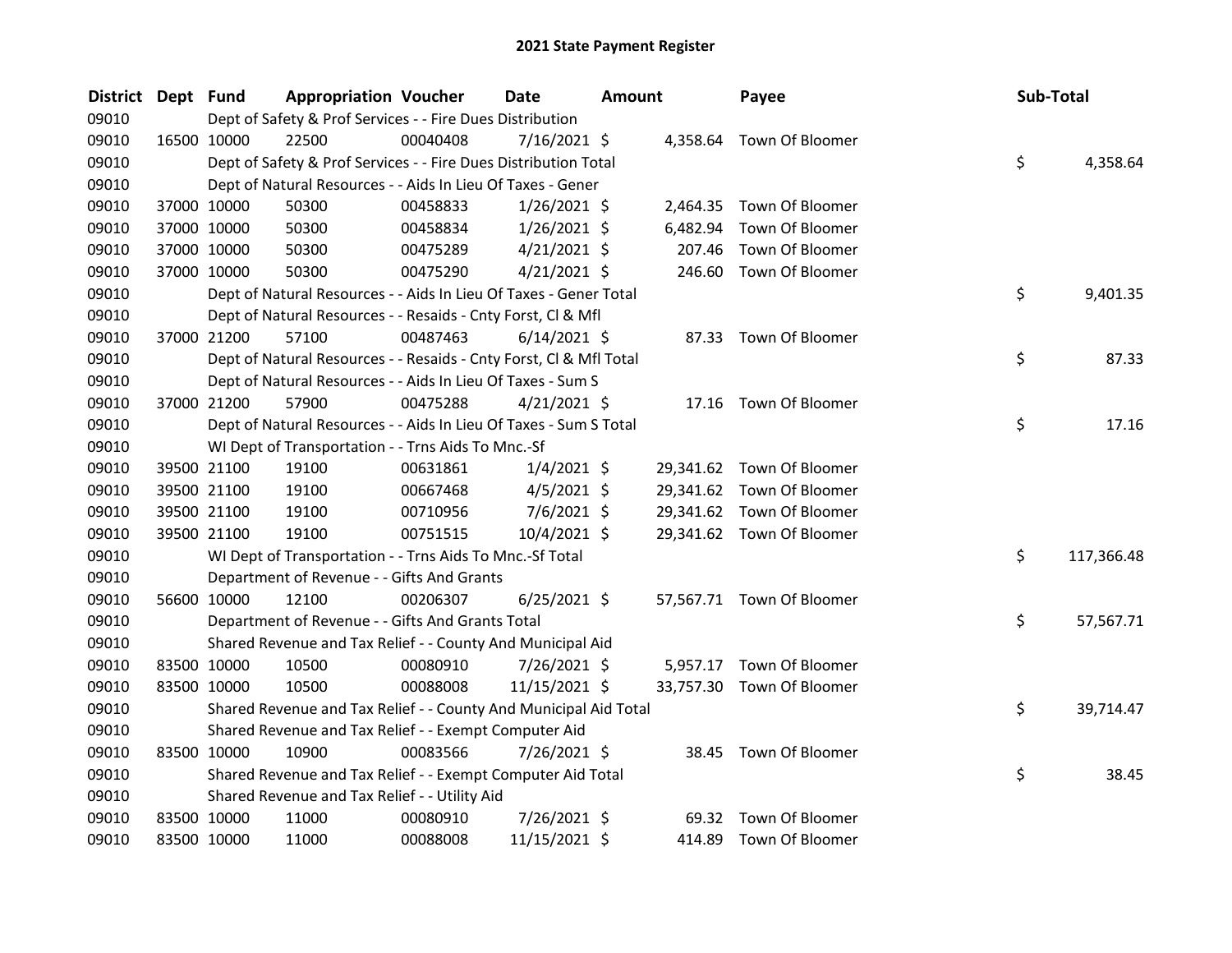| <b>District</b> | Dept  | <b>Fund</b> | <b>Appropriation Voucher</b>                                    |          | Date           | <b>Amount</b> |          | Payee           | Sub-Total |            |
|-----------------|-------|-------------|-----------------------------------------------------------------|----------|----------------|---------------|----------|-----------------|-----------|------------|
| 09010           |       |             | Shared Revenue and Tax Relief - - Utility Aid Total             |          |                |               |          |                 |           | 484.21     |
| 09010           |       |             | Shared Revenue and Tax Relief - - Personal Property Aid         |          |                |               |          |                 |           |            |
| 09010           | 83500 | 10000       | 11100                                                           | 00076746 | $5/3/2021$ \$  |               | 283.82   | Town Of Bloomer |           |            |
| 09010           |       |             | Shared Revenue and Tax Relief - - Personal Property Aid Total   |          |                |               |          |                 |           | 283.82     |
| 09010           |       |             | Shared Revenue and Tax Relief - - Lottery & Gaming Credit       |          |                |               |          |                 |           |            |
| 09010           |       | 83500 52100 | 36300                                                           | 00074073 | $3/22/2021$ \$ |               | 2.873.28 | Town Of Bloomer |           |            |
| 09010           |       |             | Shared Revenue and Tax Relief - - Lottery & Gaming Credit Total |          |                |               |          |                 |           | 2,873.28   |
| 09010 Total     |       |             |                                                                 |          |                |               |          |                 |           | 232,192.90 |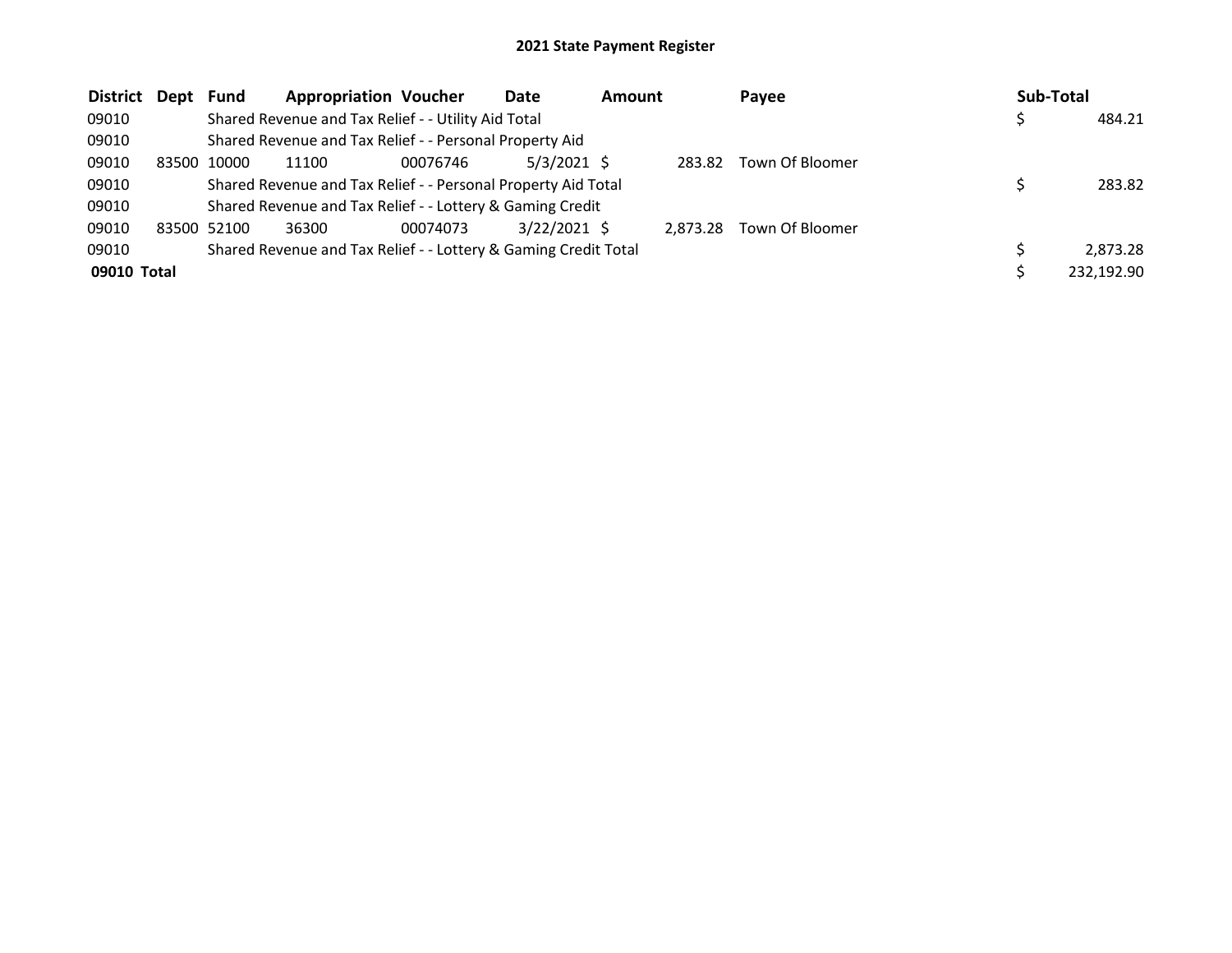| District Dept Fund |             |             | <b>Appropriation Voucher</b>                                       |          | <b>Date</b>    | Amount |           | Payee                       | Sub-Total |            |
|--------------------|-------------|-------------|--------------------------------------------------------------------|----------|----------------|--------|-----------|-----------------------------|-----------|------------|
| 09012              |             |             | Dept of Safety & Prof Services - - Fire Dues Distribution          |          |                |        |           |                             |           |            |
| 09012              | 16500 10000 |             | 22500                                                              | 00040409 | $7/16/2021$ \$ |        |           | 2,664.32 Town Of Cleveland  |           |            |
| 09012              |             |             | Dept of Safety & Prof Services - - Fire Dues Distribution Total    |          |                |        |           |                             | \$        | 2,664.32   |
| 09012              |             |             | Dept of Natural Resources - - Aids In Lieu Of Taxes - Gener        |          |                |        |           |                             |           |            |
| 09012              |             | 37000 10000 | 50300                                                              | 00458930 | $1/26/2021$ \$ |        |           | 2,551.61 Town Of Cleveland  |           |            |
| 09012              |             | 37000 10000 | 50300                                                              | 00476147 | $4/21/2021$ \$ |        | 607.77    | Town Of Cleveland           |           |            |
| 09012              | 37000 10000 |             | 50300                                                              | 00476149 | $4/21/2021$ \$ |        | 20.00     | Town Of Cleveland           |           |            |
| 09012              |             |             | Dept of Natural Resources - - Aids In Lieu Of Taxes - Gener Total  |          |                |        |           |                             | \$        | 3,179.38   |
| 09012              |             |             | Dept of Natural Resources - - Resaids - Cnty Forst, Cl & Mfl       |          |                |        |           |                             |           |            |
| 09012              |             | 37000 21200 | 57100                                                              | 00487464 | $6/14/2021$ \$ |        |           | 2,700.65 Town Of Cleveland  |           |            |
| 09012              |             |             | Dept of Natural Resources - - Resaids - Cnty Forst, Cl & Mfl Total |          |                |        |           |                             | \$        | 2,700.65   |
| 09012              |             |             | Dept of Natural Resources - - Aids In Lieu Of Taxes - Sum S        |          |                |        |           |                             |           |            |
| 09012              | 37000 21200 |             | 57900                                                              | 00476148 | $4/21/2021$ \$ |        |           | 7.16 Town Of Cleveland      |           |            |
| 09012              |             |             | Dept of Natural Resources - - Aids In Lieu Of Taxes - Sum S Total  |          |                |        |           |                             | \$        | 7.16       |
| 09012              |             |             | WI Dept of Transportation - - Trns Aids To Mnc.-Sf                 |          |                |        |           |                             |           |            |
| 09012              |             | 39500 21100 | 19100                                                              | 00631862 | $1/4/2021$ \$  |        | 23,586.30 | Town Of Cleveland           |           |            |
| 09012              |             | 39500 21100 | 19100                                                              | 00667469 | $4/5/2021$ \$  |        | 23,586.30 | Town Of Cleveland           |           |            |
| 09012              |             | 39500 21100 | 19100                                                              | 00710957 | $7/6/2021$ \$  |        | 23,586.30 | Town Of Cleveland           |           |            |
| 09012              |             | 39500 21100 | 19100                                                              | 00751516 | 10/4/2021 \$   |        | 23,586.30 | Town Of Cleveland           |           |            |
| 09012              |             |             | WI Dept of Transportation - - Trns Aids To Mnc.-Sf Total           |          |                |        |           |                             | \$        | 94,345.20  |
| 09012              |             |             | Department of Revenue - - Gifts And Grants                         |          |                |        |           |                             |           |            |
| 09012              | 56600 10000 |             | 12100                                                              | 00206308 | $6/25/2021$ \$ |        |           | 47,257.85 Town Of Cleveland |           |            |
| 09012              |             |             | Department of Revenue - - Gifts And Grants Total                   |          |                |        |           |                             | \$        | 47,257.85  |
| 09012              |             |             | Shared Revenue and Tax Relief - - County And Municipal Aid         |          |                |        |           |                             |           |            |
| 09012              |             | 83500 10000 | 10500                                                              | 00080911 | 7/26/2021 \$   |        |           | 8,197.04 Town Of Cleveland  |           |            |
| 09012              |             | 83500 10000 | 10500                                                              | 00088009 | 11/15/2021 \$  |        |           | 46,449.87 Town Of Cleveland |           |            |
| 09012              |             |             | Shared Revenue and Tax Relief - - County And Municipal Aid Total   |          |                |        |           |                             | \$        | 54,646.91  |
| 09012              |             |             | Shared Revenue and Tax Relief - - Exempt Computer Aid              |          |                |        |           |                             |           |            |
| 09012              | 83500 10000 |             | 10900                                                              | 00083567 | 7/26/2021 \$   |        |           | 11.43 Town Of Cleveland     |           |            |
| 09012              |             |             | Shared Revenue and Tax Relief - - Exempt Computer Aid Total        |          |                |        |           |                             | \$        | 11.43      |
| 09012              |             |             | Shared Revenue and Tax Relief - - Personal Property Aid            |          |                |        |           |                             |           |            |
| 09012              | 83500 10000 |             | 11100                                                              | 00076747 | $5/3/2021$ \$  |        |           | 257.31 Town Of Cleveland    |           |            |
| 09012              |             |             | Shared Revenue and Tax Relief - - Personal Property Aid Total      |          |                |        |           |                             | \$        | 257.31     |
| 09012 Total        |             |             |                                                                    |          |                |        |           |                             | \$        | 205,070.21 |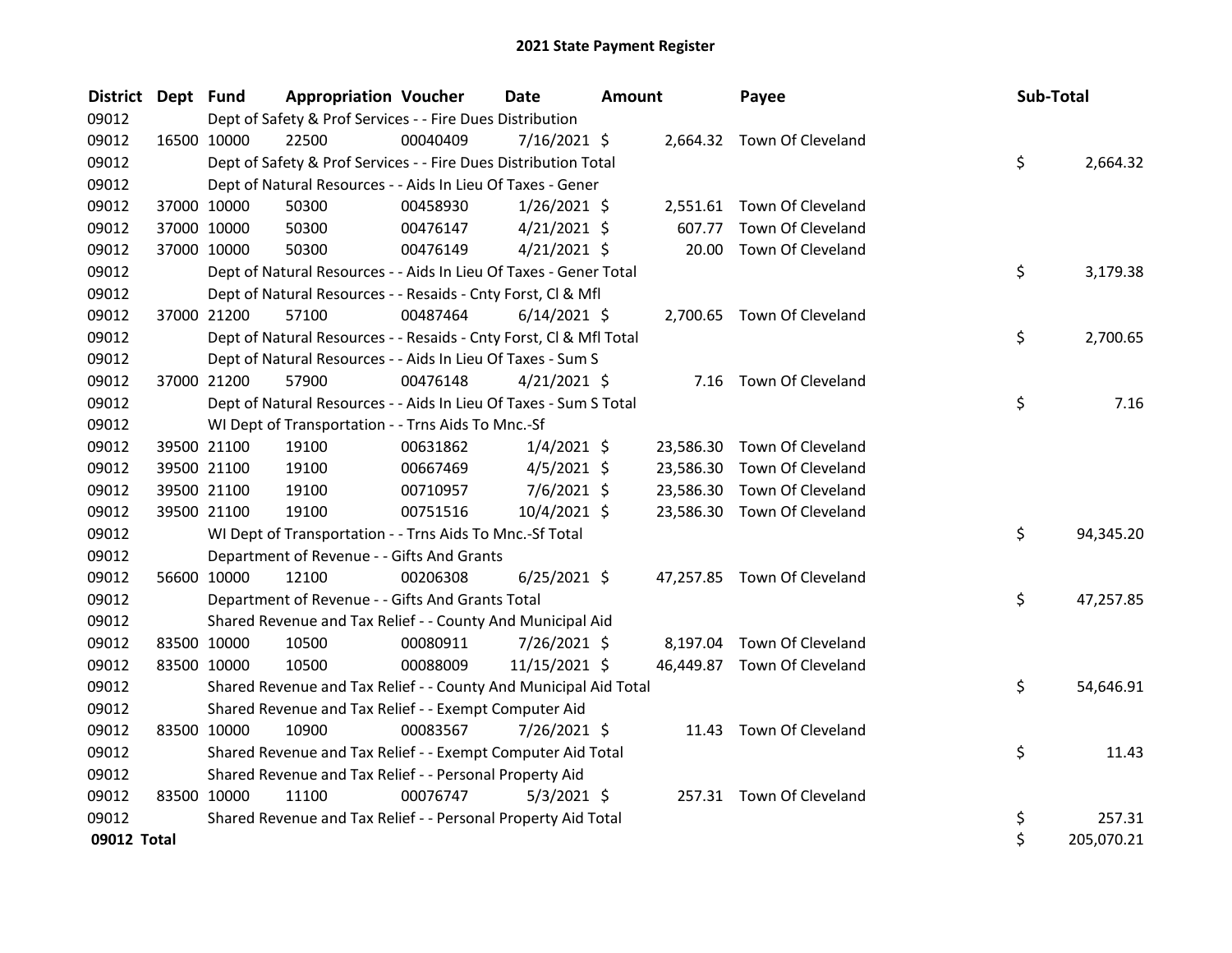| <b>District</b> | Dept Fund |             | <b>Appropriation Voucher</b>                                       |          | <b>Date</b>    | <b>Amount</b> |           | Payee                     | <b>Sub-Total</b> |            |
|-----------------|-----------|-------------|--------------------------------------------------------------------|----------|----------------|---------------|-----------|---------------------------|------------------|------------|
| 09014           |           |             | Dept of Safety & Prof Services - - Fire Dues Distribution          |          |                |               |           |                           |                  |            |
| 09014           |           | 16500 10000 | 22500                                                              | 00040410 | $7/16/2021$ \$ |               |           | 2,831.45 Town Of Colburn  |                  |            |
| 09014           |           |             | Dept of Safety & Prof Services - - Fire Dues Distribution Total    |          |                |               |           |                           | \$               | 2,831.45   |
| 09014           |           |             | Dept of Natural Resources - - Aids In Lieu Of Taxes - Gener        |          |                |               |           |                           |                  |            |
| 09014           |           | 37000 10000 | 50300                                                              | 00458884 | $1/26/2021$ \$ |               |           | 1,580.84 Town Of Colburn  |                  |            |
| 09014           |           |             | Dept of Natural Resources - - Aids In Lieu Of Taxes - Gener Total  |          |                |               |           |                           | \$               | 1,580.84   |
| 09014           |           |             | Dept of Natural Resources - - Resaids - Cnty Forst, Cl & Mfl       |          |                |               |           |                           |                  |            |
| 09014           |           | 37000 21200 | 57100                                                              | 00487465 | $6/15/2021$ \$ |               |           | 958.05 Town Of Colburn    |                  |            |
| 09014           |           |             | Dept of Natural Resources - - Resaids - Cnty Forst, Cl & Mfl Total |          |                |               |           |                           | \$               | 958.05     |
| 09014           |           |             | WI Dept of Transportation - - Trns Aids To Mnc.-Sf                 |          |                |               |           |                           |                  |            |
| 09014           |           | 39500 21100 | 19100                                                              | 00631863 | $1/4/2021$ \$  |               |           | 42,573.60 Town Of Colburn |                  |            |
| 09014           |           | 39500 21100 | 19100                                                              | 00667470 | $4/5/2021$ \$  |               | 42,573.60 | Town Of Colburn           |                  |            |
| 09014           |           | 39500 21100 | 19100                                                              | 00710958 | $7/6/2021$ \$  |               |           | 42,573.60 Town Of Colburn |                  |            |
| 09014           |           | 39500 21100 | 19100                                                              | 00751517 | 10/4/2021 \$   |               |           | 42,573.60 Town Of Colburn |                  |            |
| 09014           |           |             | WI Dept of Transportation - - Trns Aids To Mnc.-Sf Total           |          |                |               |           |                           | \$               | 170,294.40 |
| 09014           |           |             | Department of Revenue - - Gifts And Grants                         |          |                |               |           |                           |                  |            |
| 09014           |           | 56600 10000 | 12100                                                              | 00206309 | $6/25/2021$ \$ |               | 46,472.84 | Town Of Colburn           |                  |            |
| 09014           |           |             | Department of Revenue - - Gifts And Grants Total                   |          |                |               |           |                           | \$               | 46,472.84  |
| 09014           |           |             | Shared Revenue and Tax Relief - - County And Municipal Aid         |          |                |               |           |                           |                  |            |
| 09014           |           | 83500 10000 | 10500                                                              | 00080912 | 7/26/2021 \$   |               | 4,233.78  | Town Of Colburn           |                  |            |
| 09014           |           | 83500 10000 | 10500                                                              | 00088010 | 11/15/2021 \$  |               | 23,991.39 | Town Of Colburn           |                  |            |
| 09014           |           |             | Shared Revenue and Tax Relief - - County And Municipal Aid Total   |          |                |               |           |                           | \$               | 28,225.17  |
| 09014           |           |             | Shared Revenue and Tax Relief - - Exempt Computer Aid              |          |                |               |           |                           |                  |            |
| 09014           |           | 83500 10000 | 10900                                                              | 00083568 | 7/26/2021 \$   |               |           | 2.08 Town Of Colburn      |                  |            |
| 09014           |           |             | Shared Revenue and Tax Relief - - Exempt Computer Aid Total        |          |                |               |           |                           | \$               | 2.08       |
| 09014           |           |             | Shared Revenue and Tax Relief - - Utility Aid                      |          |                |               |           |                           |                  |            |
| 09014           |           | 83500 10000 | 11000                                                              | 00080912 | 7/26/2021 \$   |               | 82.13     | Town Of Colburn           |                  |            |
| 09014           |           | 83500 10000 | 11000                                                              | 00088010 | 11/15/2021 \$  |               |           | 491.50 Town Of Colburn    |                  |            |
| 09014           |           |             | Shared Revenue and Tax Relief - - Utility Aid Total                |          |                |               |           |                           | \$               | 573.63     |
| 09014           |           |             | Shared Revenue and Tax Relief - - Personal Property Aid            |          |                |               |           |                           |                  |            |
| 09014           |           | 83500 10000 | 11100                                                              | 00076748 | $5/3/2021$ \$  |               |           | 55.57 Town Of Colburn     |                  |            |
| 09014           |           |             | Shared Revenue and Tax Relief - - Personal Property Aid Total      |          |                |               |           |                           | \$               | 55.57      |
| 09014 Total     |           |             |                                                                    |          |                |               |           |                           | \$               | 250,994.03 |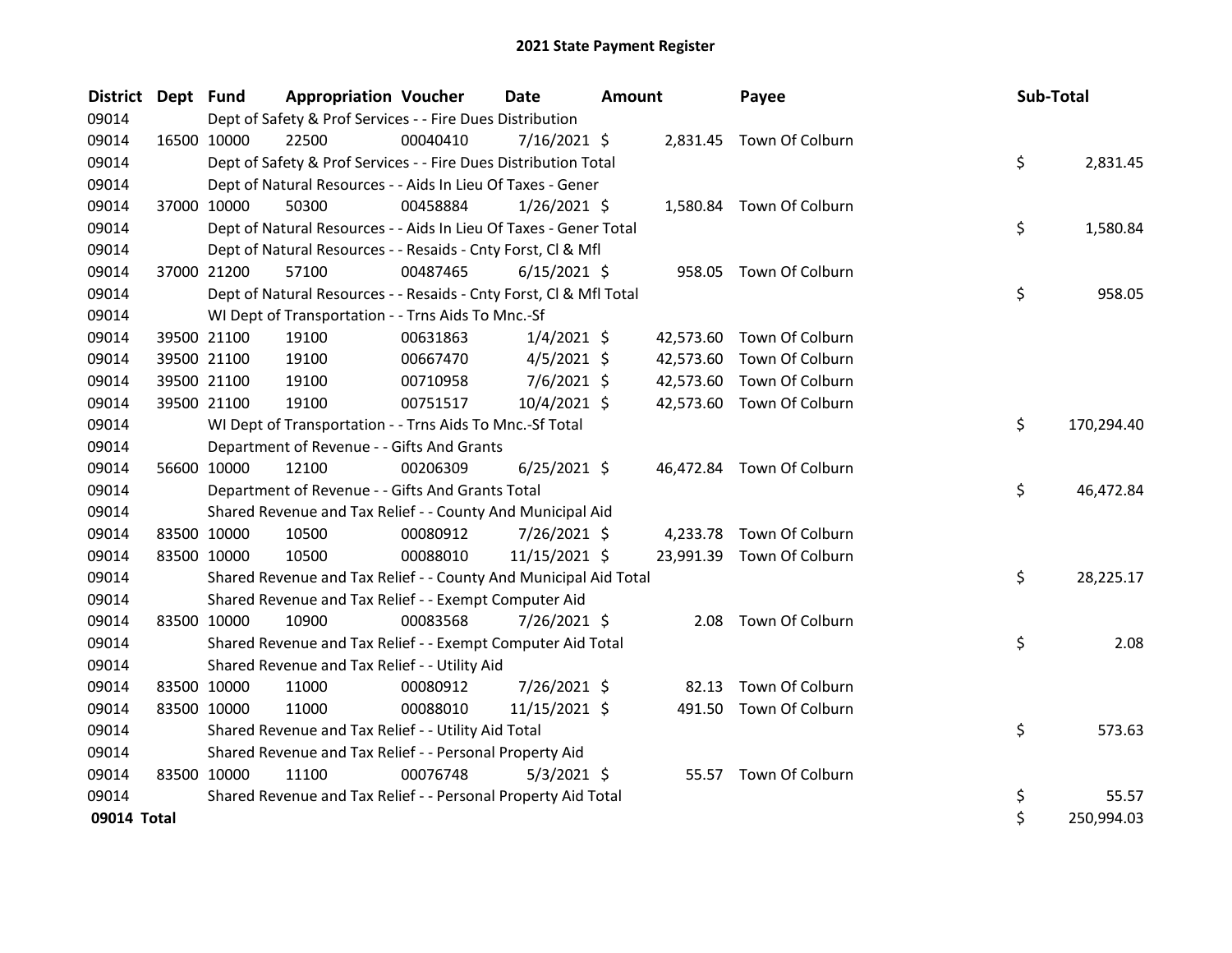| <b>District</b> | Dept Fund   |             | <b>Appropriation Voucher</b>                                       |          | <b>Date</b>    | <b>Amount</b> |           | Payee                          | Sub-Total |            |
|-----------------|-------------|-------------|--------------------------------------------------------------------|----------|----------------|---------------|-----------|--------------------------------|-----------|------------|
| 09016           |             |             | Dept of Safety & Prof Services - - Fire Dues Distribution          |          |                |               |           |                                |           |            |
| 09016           |             | 16500 10000 | 22500                                                              | 00040411 | 7/16/2021 \$   |               | 3,101.79  | Town Of Cooks Valley           |           |            |
| 09016           |             |             | Dept of Safety & Prof Services - - Fire Dues Distribution Total    |          |                |               |           |                                | \$        | 3,101.79   |
| 09016           |             |             | Dept of Natural Resources - - Aids In Lieu Of Taxes - Gener        |          |                |               |           |                                |           |            |
| 09016           |             | 37000 10000 | 50300                                                              | 00458931 | $1/26/2021$ \$ |               | 2,260.79  | Town Of Cooks Valley           |           |            |
| 09016           |             | 37000 10000 | 50300                                                              | 00476156 | $4/21/2021$ \$ |               | 12.00     | Town Of Cooks Valley           |           |            |
| 09016           |             |             | Dept of Natural Resources - - Aids In Lieu Of Taxes - Gener Total  |          |                |               |           |                                | \$        | 2,272.79   |
| 09016           |             |             | Dept of Natural Resources - - Resaids - Cnty Forst, CI & Mfl       |          |                |               |           |                                |           |            |
| 09016           |             | 37000 21200 | 57100                                                              | 00487466 | $6/14/2021$ \$ |               |           | 110.60 Town Of Cooks Valley    |           |            |
| 09016           |             |             | Dept of Natural Resources - - Resaids - Cnty Forst, CI & Mfl Total |          |                |               |           |                                | \$        | 110.60     |
| 09016           |             |             | WI Dept of Transportation - - Trns Aids To Mnc.-Sf                 |          |                |               |           |                                |           |            |
| 09016           |             | 39500 21100 | 19100                                                              | 00631864 | $1/4/2021$ \$  |               | 23,763.69 | Town Of Cooks Valley           |           |            |
| 09016           |             | 39500 21100 | 19100                                                              | 00667471 | $4/5/2021$ \$  |               | 23,763.69 | Town Of Cooks Valley           |           |            |
| 09016           |             | 39500 21100 | 19100                                                              | 00710959 | $7/6/2021$ \$  |               | 23,763.69 | Town Of Cooks Valley           |           |            |
| 09016           |             | 39500 21100 | 19100                                                              | 00751518 | 10/4/2021 \$   |               | 23,763.69 | Town Of Cooks Valley           |           |            |
| 09016           |             |             | WI Dept of Transportation - - Trns Aids To Mnc.-Sf Total           |          |                |               |           |                                | \$        | 95,054.76  |
| 09016           |             |             | Department of Revenue - - Gifts And Grants                         |          |                |               |           |                                |           |            |
| 09016           |             | 56600 10000 | 12100                                                              | 00206310 | $6/25/2021$ \$ |               |           | 43,856.12 Town Of Cooks Valley |           |            |
| 09016           |             |             | Department of Revenue - - Gifts And Grants Total                   |          |                |               |           |                                | \$        | 43,856.12  |
| 09016           |             |             | Shared Revenue and Tax Relief - - County And Municipal Aid         |          |                |               |           |                                |           |            |
| 09016           |             | 83500 10000 | 10500                                                              | 00080913 | 7/26/2021 \$   |               |           | 5,975.91 Town Of Cooks Valley  |           |            |
| 09016           |             | 83500 10000 | 10500                                                              | 00088011 | 11/15/2021 \$  |               |           | 33,863.47 Town Of Cooks Valley |           |            |
| 09016           |             |             | Shared Revenue and Tax Relief - - County And Municipal Aid Total   |          |                |               |           |                                | \$        | 39,839.38  |
| 09016           |             |             | Shared Revenue and Tax Relief - - Exempt Computer Aid              |          |                |               |           |                                |           |            |
| 09016           | 83500 10000 |             | 10900                                                              | 00083569 | 7/26/2021 \$   |               |           | 27.02 Town Of Cooks Valley     |           |            |
| 09016           |             |             | Shared Revenue and Tax Relief - - Exempt Computer Aid Total        |          |                |               |           |                                | \$        | 27.02      |
| 09016           |             |             | Shared Revenue and Tax Relief - - Personal Property Aid            |          |                |               |           |                                |           |            |
| 09016           |             | 83500 10000 | 11100                                                              | 00076749 | $5/3/2021$ \$  |               |           | 28.18 Town Of Cooks Valley     |           |            |
| 09016           |             |             | Shared Revenue and Tax Relief - - Personal Property Aid Total      |          |                |               |           |                                | \$        | 28.18      |
| 09016 Total     |             |             |                                                                    |          |                |               |           |                                | \$        | 184,290.64 |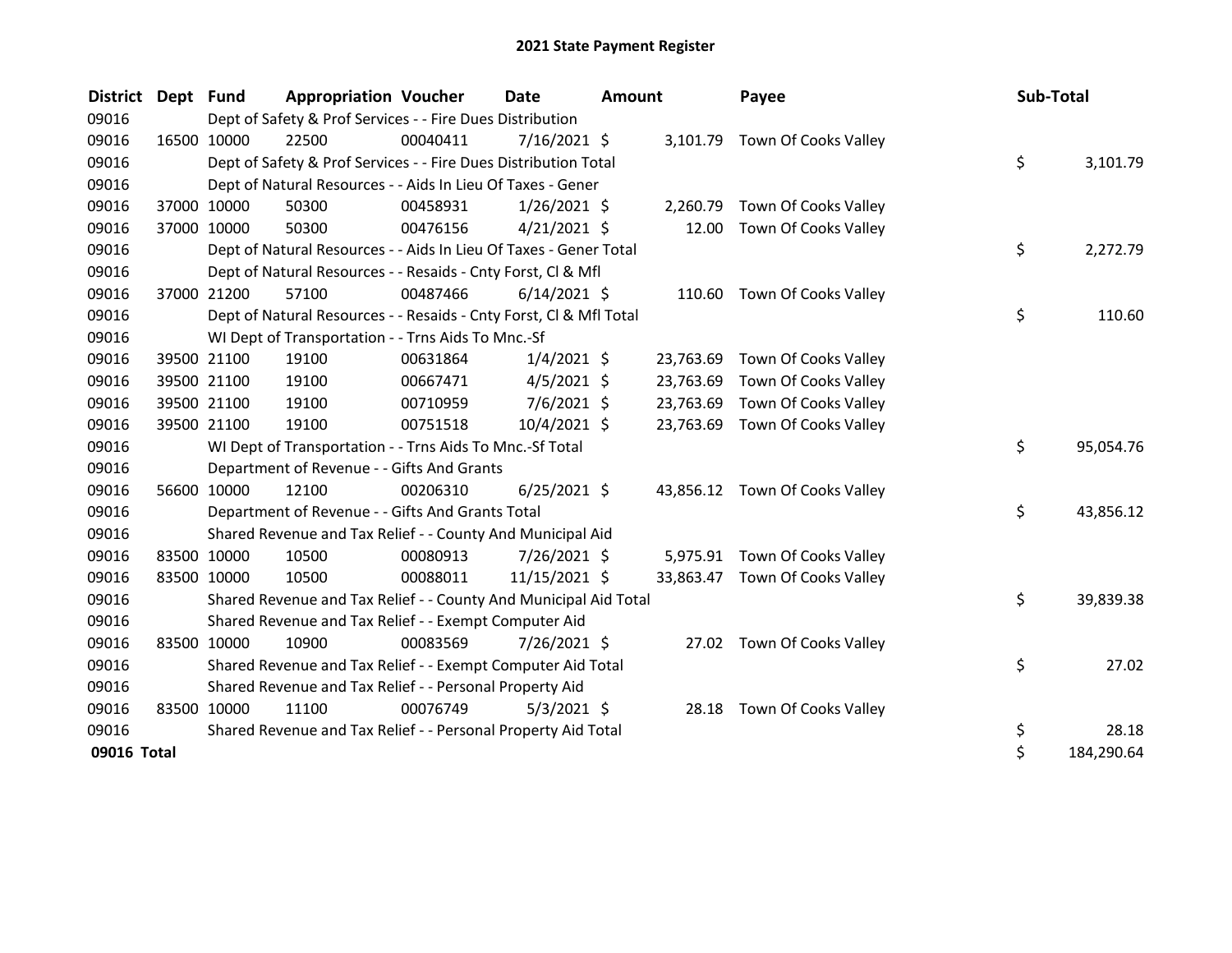| <b>District</b> | Dept Fund   | <b>Appropriation Voucher</b>                                       |          | <b>Date</b>    | Amount |           | Payee                    | Sub-Total |            |
|-----------------|-------------|--------------------------------------------------------------------|----------|----------------|--------|-----------|--------------------------|-----------|------------|
| 09018           |             | Dept of Safety & Prof Services - - Fire Dues Distribution          |          |                |        |           |                          |           |            |
| 09018           | 16500 10000 | 22500                                                              | 00040423 | $7/16/2021$ \$ |        |           | 2,827.83 Town Of Delmar  |           |            |
| 09018           |             | Dept of Safety & Prof Services - - Fire Dues Distribution Total    |          |                |        |           |                          | \$        | 2,827.83   |
| 09018           |             | Dept of Natural Resources - - Resaids - Cnty Forst, CI & Mfl       |          |                |        |           |                          |           |            |
| 09018           | 37000 21200 | 57100                                                              | 00487467 | $6/14/2021$ \$ |        |           | 38.38 Town Of Delmar     |           |            |
| 09018           |             | Dept of Natural Resources - - Resaids - Cnty Forst, Cl & Mfl Total |          |                |        |           |                          | \$        | 38.38      |
| 09018           |             | Dept of Natural Resources - - Fin Asst For Responsible Units       |          |                |        |           |                          |           |            |
| 09018           | 37000 27400 | 67000                                                              | 00483988 | 5/21/2021 \$   |        |           | 1,715.76 Town Of Delmar  |           |            |
| 09018           |             | Dept of Natural Resources - - Fin Asst For Responsible Units Total |          |                |        |           |                          | \$        | 1,715.76   |
| 09018           |             | WI Dept of Transportation - - Trns Aids To Mnc.-Sf                 |          |                |        |           |                          |           |            |
| 09018           | 39500 21100 | 19100                                                              | 00631865 | $1/4/2021$ \$  |        |           | 39,420.00 Town Of Delmar |           |            |
| 09018           | 39500 21100 | 19100                                                              | 00667472 | $4/5/2021$ \$  |        | 39,420.00 | Town Of Delmar           |           |            |
| 09018           | 39500 21100 | 19100                                                              | 00710960 | 7/6/2021 \$    |        | 39,420.00 | Town Of Delmar           |           |            |
| 09018           | 39500 21100 | 19100                                                              | 00751519 | 10/4/2021 \$   |        |           | 39,420.00 Town Of Delmar |           |            |
| 09018           |             | WI Dept of Transportation - - Trns Aids To Mnc.-Sf Total           |          |                |        |           |                          | \$.       | 157,680.00 |
| 09018           |             | Department of Revenue - - Gifts And Grants                         |          |                |        |           |                          |           |            |
| 09018           | 56600 10000 | 12100                                                              | 00206311 | $6/25/2021$ \$ |        |           | 50,711.91 Town Of Delmar |           |            |
| 09018           |             | Department of Revenue - - Gifts And Grants Total                   |          |                |        |           |                          | \$        | 50,711.91  |
| 09018           |             | Shared Revenue and Tax Relief - - County And Municipal Aid         |          |                |        |           |                          |           |            |
| 09018           | 83500 10000 | 10500                                                              | 00080914 | 7/26/2021 \$   |        |           | 13,191.51 Town Of Delmar |           |            |
| 09018           | 83500 10000 | 10500                                                              | 00088012 | 11/15/2021 \$  |        |           | 74,751.92 Town Of Delmar |           |            |
| 09018           |             | Shared Revenue and Tax Relief - - County And Municipal Aid Total   |          |                |        |           |                          | \$        | 87,943.43  |
| 09018           |             | Shared Revenue and Tax Relief - - Exempt Computer Aid              |          |                |        |           |                          |           |            |
| 09018           | 83500 10000 | 10900                                                              | 00083570 | 7/26/2021 \$   |        | 2.08      | Town Of Delmar           |           |            |
| 09018           |             | Shared Revenue and Tax Relief - - Exempt Computer Aid Total        |          |                |        |           |                          | \$        | 2.08       |
| 09018           |             | Shared Revenue and Tax Relief - - Utility Aid                      |          |                |        |           |                          |           |            |
| 09018           | 83500 10000 | 11000                                                              | 00080914 | 7/26/2021 \$   |        | 80.64     | Town Of Delmar           |           |            |
| 09018           | 83500 10000 | 11000                                                              | 00088012 | 11/15/2021 \$  |        |           | 482.60 Town Of Delmar    |           |            |
| 09018           |             | Shared Revenue and Tax Relief - - Utility Aid Total                |          |                |        |           |                          | \$        | 563.24     |
| 09018           |             | Shared Revenue and Tax Relief - - Personal Property Aid            |          |                |        |           |                          |           |            |
| 09018           | 83500 10000 | 11100                                                              | 00076750 | $5/3/2021$ \$  |        |           | 210.50 Town Of Delmar    |           |            |
| 09018           |             | Shared Revenue and Tax Relief - - Personal Property Aid Total      |          |                |        |           |                          | \$        | 210.50     |
| 09018 Total     |             |                                                                    |          |                |        |           |                          | \$        | 301,693.13 |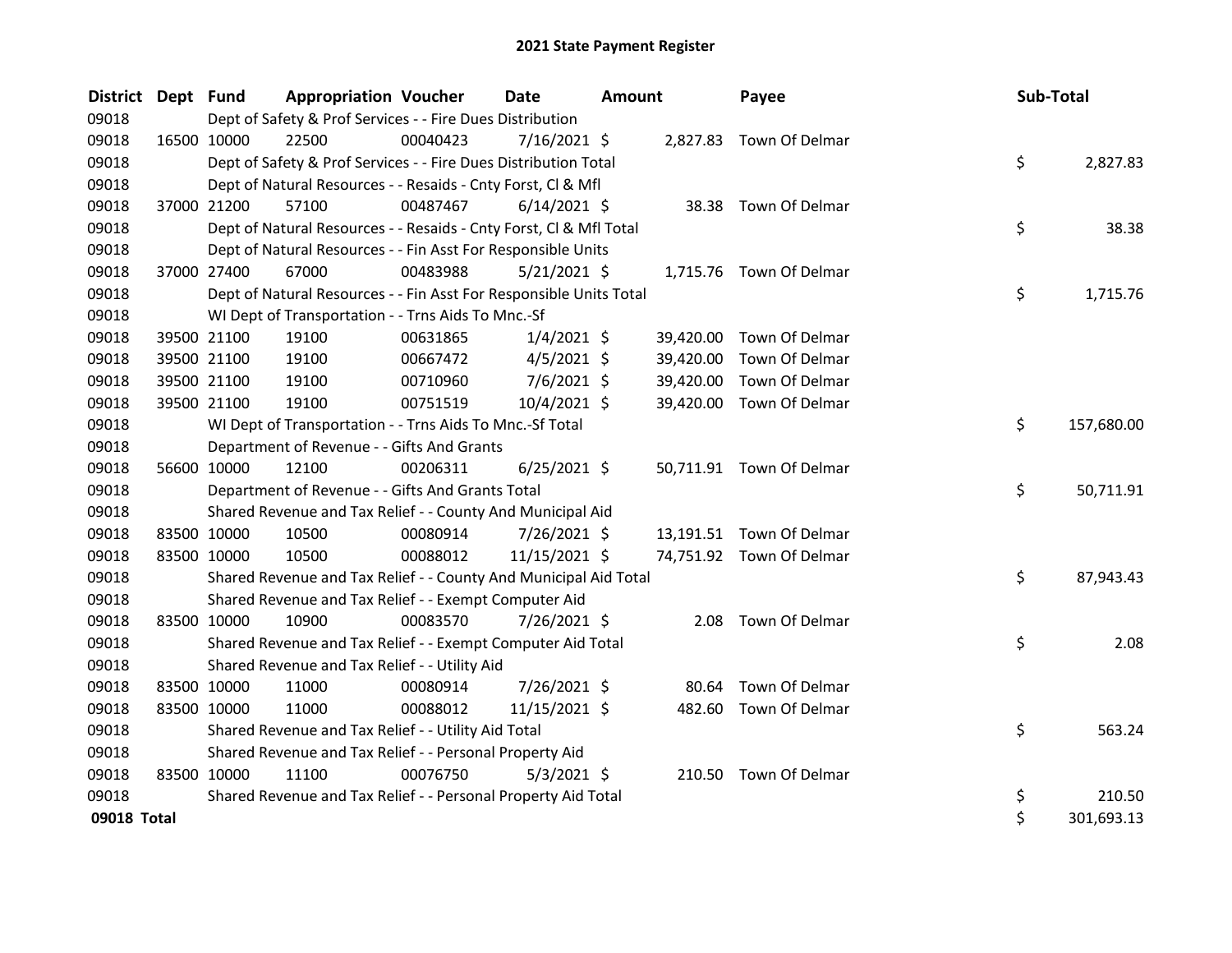| District Dept Fund |             | <b>Appropriation Voucher</b>                                       |          | <b>Date</b>    | <b>Amount</b> |           | Payee                          | Sub-Total |            |
|--------------------|-------------|--------------------------------------------------------------------|----------|----------------|---------------|-----------|--------------------------------|-----------|------------|
| 09020              |             | Dept of Safety & Prof Services - - Fire Dues Distribution          |          |                |               |           |                                |           |            |
| 09020              | 16500 10000 | 22500                                                              | 00040424 | $7/16/2021$ \$ |               |           | 17,111.43 Town Of Eagle Point  |           |            |
| 09020              |             | Dept of Safety & Prof Services - - Fire Dues Distribution Total    |          |                |               |           |                                | \$        | 17,111.43  |
| 09020              |             | Dept of Natural Resources - - Aids In Lieu Of Taxes - Gener        |          |                |               |           |                                |           |            |
| 09020              | 37000 10000 | 50300                                                              | 00476199 | $4/21/2021$ \$ |               |           | 42.86 Town Of Eagle Point      |           |            |
| 09020              |             | Dept of Natural Resources - - Aids In Lieu Of Taxes - Gener Total  |          |                |               |           |                                | \$        | 42.86      |
| 09020              |             | Dept of Natural Resources - - Resaids - Cnty Forst, Cl & Mfl       |          |                |               |           |                                |           |            |
| 09020              | 37000 21200 | 57100                                                              | 00487468 | $6/14/2021$ \$ |               |           | 255.40 Town Of Eagle Point     |           |            |
| 09020              |             | Dept of Natural Resources - - Resaids - Cnty Forst, Cl & Mfl Total |          |                |               |           |                                | \$        | 255.40     |
| 09020              |             | WI Dept of Transportation - - Trns Aids To Mnc.-Sf                 |          |                |               |           |                                |           |            |
| 09020              | 39500 21100 | 19100                                                              | 00631866 | $1/4/2021$ \$  |               |           | 67,506.75 Town Of Eagle Point  |           |            |
| 09020              | 39500 21100 | 19100                                                              | 00667473 | $4/5/2021$ \$  |               | 67,506.75 | Town Of Eagle Point            |           |            |
| 09020              | 39500 21100 | 19100                                                              | 00710961 | $7/6/2021$ \$  |               | 67,506.75 | Town Of Eagle Point            |           |            |
| 09020              | 39500 21100 | 19100                                                              | 00751520 | 10/4/2021 \$   |               |           | 67,506.75 Town Of Eagle Point  |           |            |
| 09020              |             | WI Dept of Transportation - - Trns Aids To Mnc.-Sf Total           |          |                |               |           |                                | \$        | 270,027.00 |
| 09020              |             | WI Dept of Transportation - - Loc Rd Imp Prg St Fd                 |          |                |               |           |                                |           |            |
| 09020              | 39500 21100 | 27800                                                              | 00730857 | $8/5/2021$ \$  |               |           | 33,124.31 Town Of Eagle Point  |           |            |
| 09020              |             | WI Dept of Transportation - - Loc Rd Imp Prg St Fd Total           |          |                |               |           |                                | \$        | 33,124.31  |
| 09020              |             | Department of Revenue - - Gifts And Grants                         |          |                |               |           |                                |           |            |
| 09020              | 56600 10000 | 12100                                                              | 00206312 | $6/25/2021$ \$ |               |           | 167,260.35 Town Of Eagle Point |           |            |
| 09020              |             | Department of Revenue - - Gifts And Grants Total                   |          |                |               |           |                                | \$        | 167,260.35 |
| 09020              |             | Shared Revenue and Tax Relief - - County And Municipal Aid         |          |                |               |           |                                |           |            |
| 09020              | 83500 10000 | 10500                                                              | 00080915 | 7/26/2021 \$   |               |           | 9,637.46 Town Of Eagle Point   |           |            |
| 09020              | 83500 10000 | 10500                                                              | 00088013 | 11/15/2021 \$  |               |           | 54,612.26 Town Of Eagle Point  |           |            |
| 09020              |             | Shared Revenue and Tax Relief - - County And Municipal Aid Total   |          |                |               |           |                                | \$        | 64,249.72  |
| 09020              |             | Shared Revenue and Tax Relief - - Exempt Computer Aid              |          |                |               |           |                                |           |            |
| 09020              | 83500 10000 | 10900                                                              | 00083571 | 7/26/2021 \$   |               |           | 249.42 Town Of Eagle Point     |           |            |
| 09020              |             | Shared Revenue and Tax Relief - - Exempt Computer Aid Total        |          |                |               |           |                                | \$        | 249.42     |
| 09020              |             | Shared Revenue and Tax Relief - - Utility Aid                      |          |                |               |           |                                |           |            |
| 09020              | 83500 10000 | 11000                                                              | 00080915 | 7/26/2021 \$   |               |           | 5,582.82 Town Of Eagle Point   |           |            |
| 09020              | 83500 10000 | 11000                                                              | 00088013 | 11/15/2021 \$  |               | 31,435.69 | Town Of Eagle Point            |           |            |
| 09020              |             | Shared Revenue and Tax Relief - - Utility Aid Total                |          |                |               |           |                                | \$        | 37,018.51  |
| 09020              |             | Shared Revenue and Tax Relief - - Personal Property Aid            |          |                |               |           |                                |           |            |
| 09020              | 83500 10000 | 11100                                                              | 00076751 | $5/3/2021$ \$  |               |           | 1,155.83 Town Of Eagle Point   |           |            |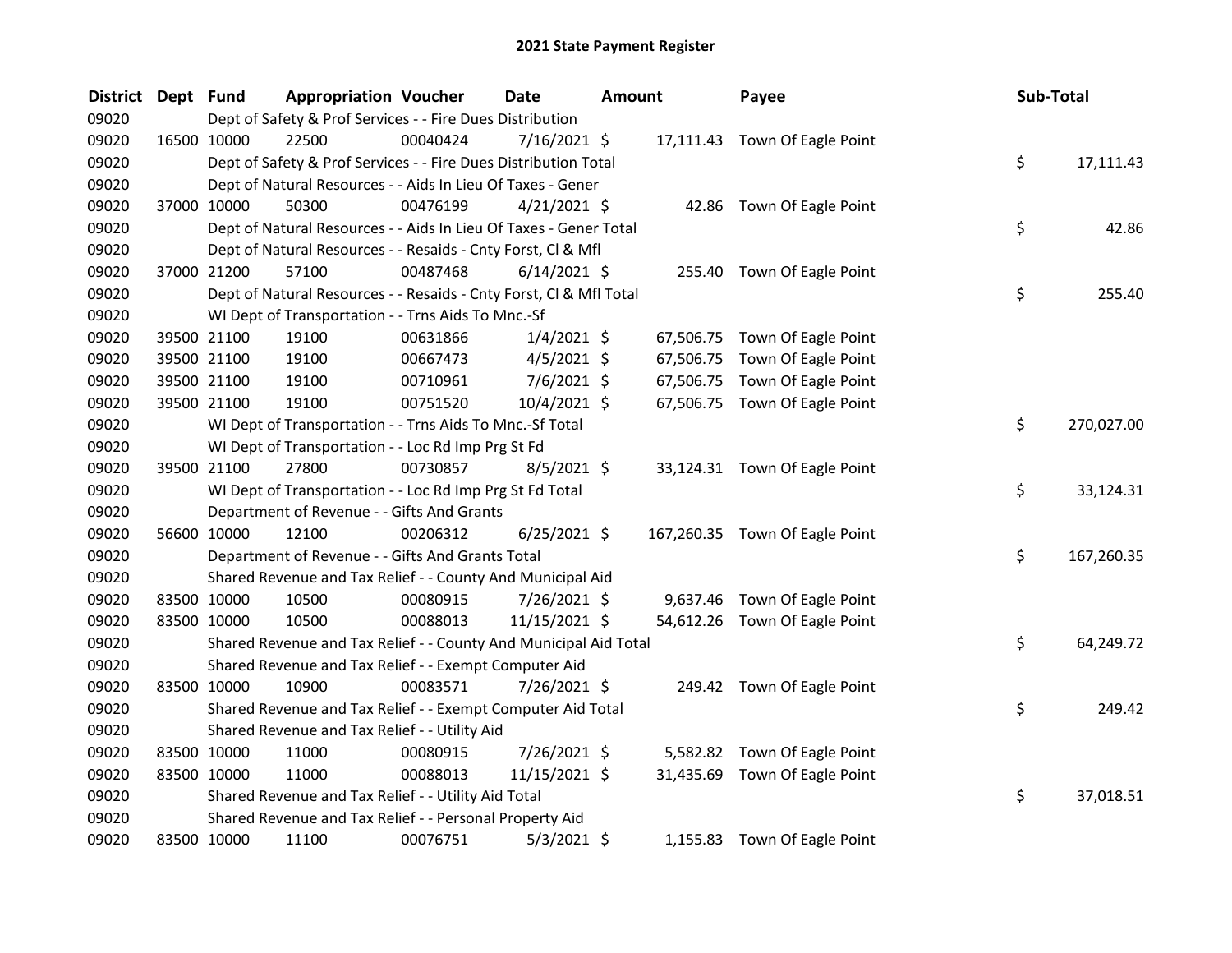| District    | Dept | Fund        | <b>Appropriation Voucher</b>                                    |          | Date         | Amount |        | <b>Pavee</b>        | Sub-Total |            |
|-------------|------|-------------|-----------------------------------------------------------------|----------|--------------|--------|--------|---------------------|-----------|------------|
| 09020       |      |             | Shared Revenue and Tax Relief - - Personal Property Aid Total   |          |              |        |        |                     |           | 1,155.83   |
| 09020       |      |             | Shared Revenue and Tax Relief - - Lottery & Gaming Credit       |          |              |        |        |                     |           |            |
| 09020       |      | 83500 52100 | 36300                                                           | 00074074 | 3/22/2021 \$ |        | 124.44 | Town Of Eagle Point |           |            |
| 09020       |      |             | Shared Revenue and Tax Relief - - Lottery & Gaming Credit Total |          |              |        |        |                     |           | 124.44     |
| 09020 Total |      |             |                                                                 |          |              |        |        |                     |           | 590.619.27 |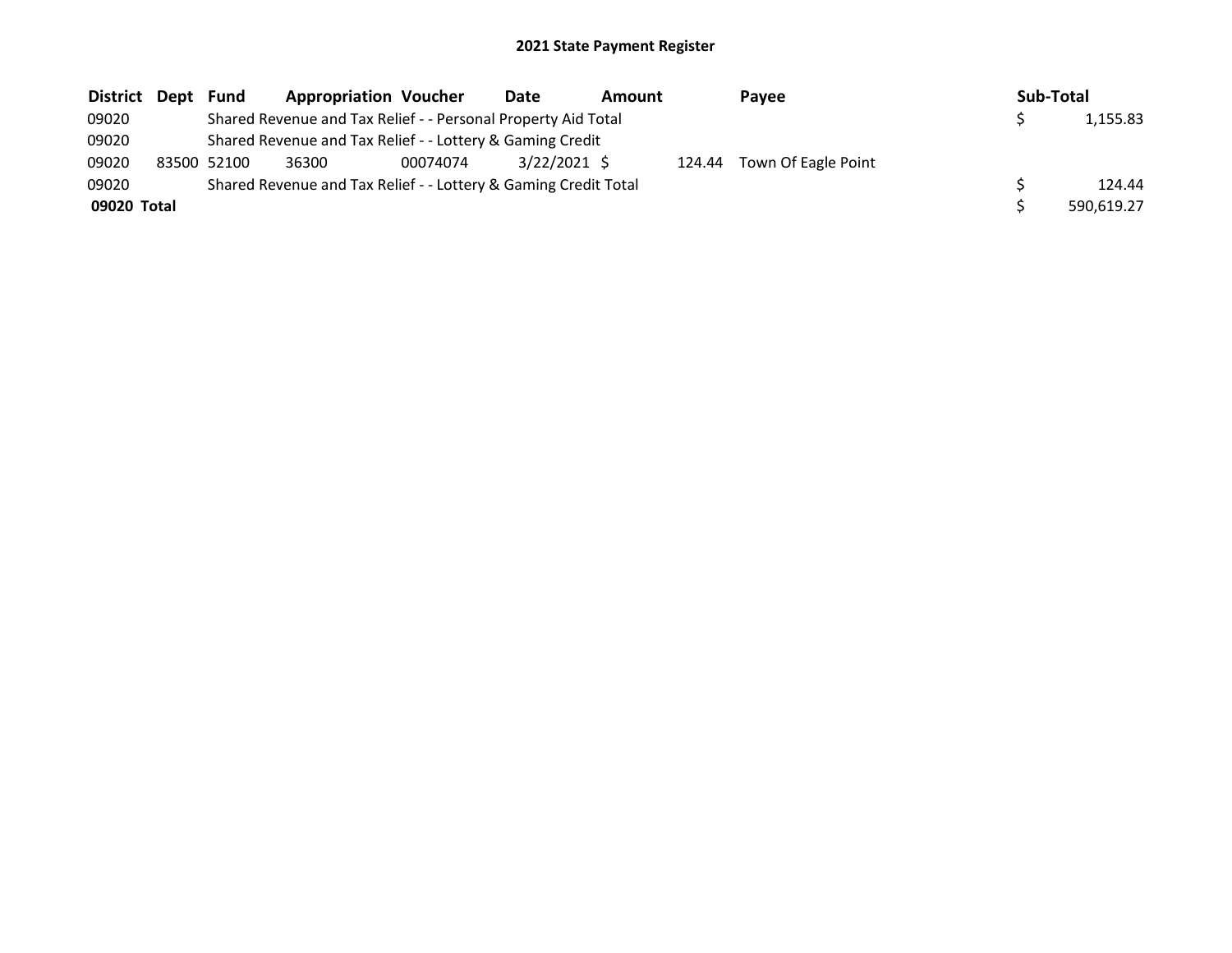| <b>District</b> | Dept Fund |             | <b>Appropriation Voucher</b>                                       |          | Date           | <b>Amount</b> |           | Payee                   | Sub-Total |            |
|-----------------|-----------|-------------|--------------------------------------------------------------------|----------|----------------|---------------|-----------|-------------------------|-----------|------------|
| 09022           |           |             | Dept of Safety & Prof Services - - Fire Dues Distribution          |          |                |               |           |                         |           |            |
| 09022           |           | 16500 10000 | 22500                                                              | 00040425 | $7/16/2021$ \$ |               |           | 3,094.78 Town Of Edson  |           |            |
| 09022           |           |             | Dept of Safety & Prof Services - - Fire Dues Distribution Total    |          |                |               |           |                         | \$        | 3,094.78   |
| 09022           |           |             | Dept of Natural Resources - - Resaids - Cnty Forst, CI & Mfl       |          |                |               |           |                         |           |            |
| 09022           |           | 37000 21200 | 57100                                                              | 00487469 | $6/14/2021$ \$ |               |           | 174.17 Town Of Edson    |           |            |
| 09022           |           |             | Dept of Natural Resources - - Resaids - Cnty Forst, CI & Mfl Total |          |                |               |           |                         | \$        | 174.17     |
| 09022           |           |             | WI Dept of Transportation - - Trns Aids To Mnc.-Sf                 |          |                |               |           |                         |           |            |
| 09022           |           | 39500 21100 | 19100                                                              | 00631867 | $1/4/2021$ \$  |               | 35,931.33 | Town Of Edson           |           |            |
| 09022           |           | 39500 21100 | 19100                                                              | 00667474 | $4/5/2021$ \$  |               | 35,931.33 | Town Of Edson           |           |            |
| 09022           |           | 39500 21100 | 19100                                                              | 00710962 | $7/6/2021$ \$  |               | 35,931.33 | Town Of Edson           |           |            |
| 09022           |           | 39500 21100 | 19100                                                              | 00751521 | $10/4/2021$ \$ |               | 35,931.33 | Town Of Edson           |           |            |
| 09022           |           |             | WI Dept of Transportation - - Trns Aids To Mnc.-Sf Total           |          |                |               |           |                         | \$        | 143,725.32 |
| 09022           |           |             | Department of Revenue - - Gifts And Grants                         |          |                |               |           |                         |           |            |
| 09022           |           | 56600 10000 | 12100                                                              | 00206313 | $6/25/2021$ \$ |               | 59,242.40 | Town Of Edson           |           |            |
| 09022           |           |             | Department of Revenue - - Gifts And Grants Total                   |          |                |               |           |                         | \$        | 59,242.40  |
| 09022           |           |             | Shared Revenue and Tax Relief - - County And Municipal Aid         |          |                |               |           |                         |           |            |
| 09022           |           | 83500 10000 | 10500                                                              | 00080916 | $7/26/2021$ \$ |               |           | 10,558.87 Town Of Edson |           |            |
| 09022           |           | 83500 10000 | 10500                                                              | 00088014 | 11/15/2021 \$  |               |           | 59,833.57 Town Of Edson |           |            |
| 09022           |           |             | Shared Revenue and Tax Relief - - County And Municipal Aid Total   |          |                |               |           |                         | \$        | 70,392.44  |
| 09022           |           |             | Shared Revenue and Tax Relief - - Exempt Computer Aid              |          |                |               |           |                         |           |            |
| 09022           |           | 83500 10000 | 10900                                                              | 00083572 | 7/26/2021 \$   |               | 1.03      | Town Of Edson           |           |            |
| 09022           |           |             | Shared Revenue and Tax Relief - - Exempt Computer Aid Total        |          |                |               |           |                         | \$        | 1.03       |
| 09022           |           |             | Shared Revenue and Tax Relief - - Personal Property Aid            |          |                |               |           |                         |           |            |
| 09022           |           | 83500 10000 | 11100                                                              | 00076752 | $5/3/2021$ \$  |               | 35.46     | Town Of Edson           |           |            |
| 09022           |           |             | Shared Revenue and Tax Relief - - Personal Property Aid Total      |          |                |               |           |                         | \$        | 35.46      |
| 09022 Total     |           |             |                                                                    |          |                |               |           |                         | \$        | 276,665.60 |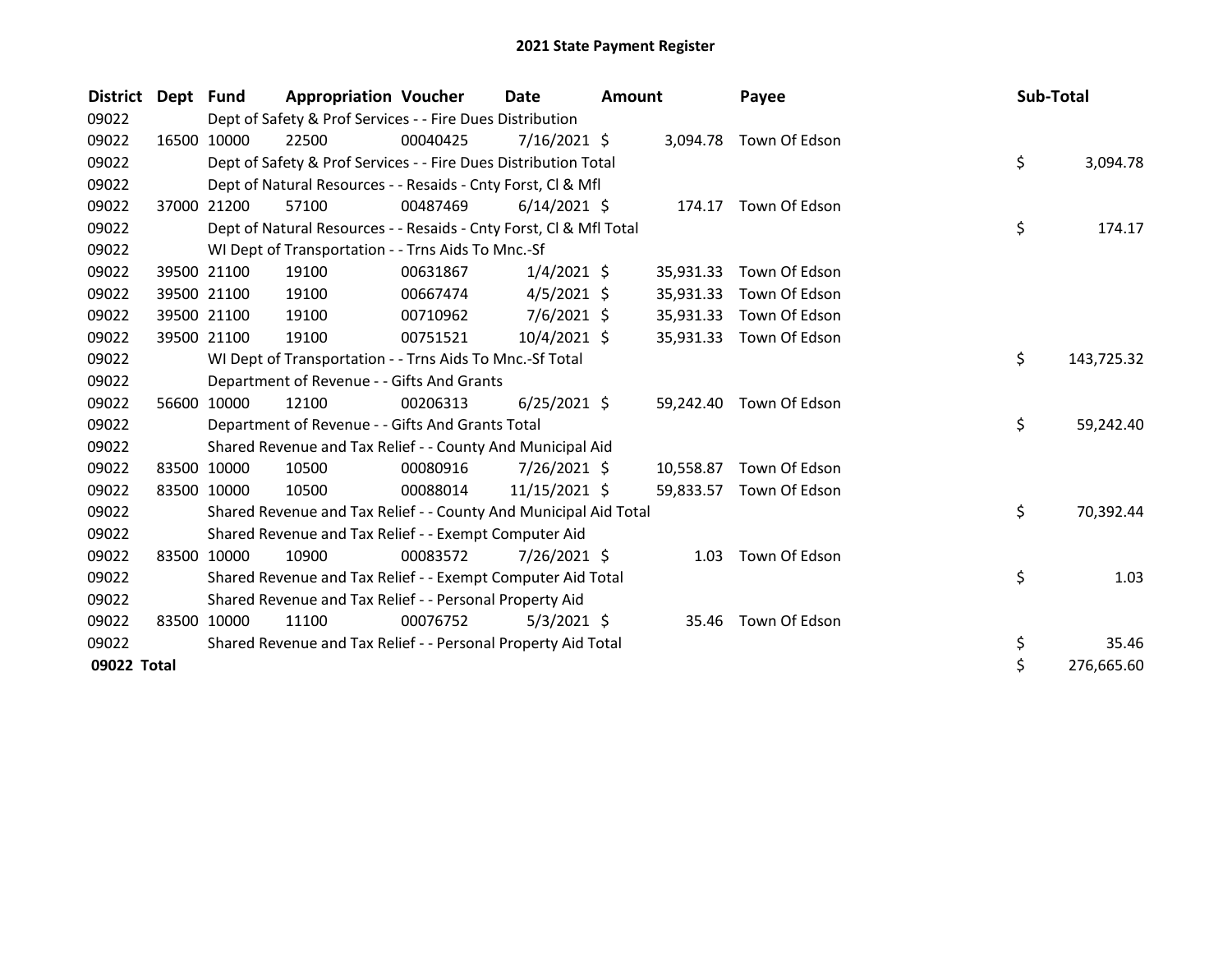| <b>District</b> | Dept Fund |             | <b>Appropriation Voucher</b>                                        |          | <b>Date</b>    | <b>Amount</b> | Payee                     | Sub-Total |           |
|-----------------|-----------|-------------|---------------------------------------------------------------------|----------|----------------|---------------|---------------------------|-----------|-----------|
| 09024           |           |             | Dept of Safety & Prof Services - - Fire Dues Distribution           |          |                |               |                           |           |           |
| 09024           |           | 16500 10000 | 22500                                                               | 00040426 | 7/16/2021 \$   |               | 1,420.99 Town Of Estella  |           |           |
| 09024           |           |             | Dept of Safety & Prof Services - - Fire Dues Distribution Total     |          |                |               |                           | \$        | 1,420.99  |
| 09024           |           |             | Dept of Natural Resources - - Aids In Lieu Of Taxes - Gener         |          |                |               |                           |           |           |
| 09024           |           | 37000 10000 | 50300                                                               | 00475656 | $4/21/2021$ \$ |               | 424.19 Town Of Estella    |           |           |
| 09024           |           |             | Dept of Natural Resources - - Aids In Lieu Of Taxes - Gener Total   |          |                |               |                           | \$        | 424.19    |
| 09024           |           |             | Dept of Natural Resources - - Resaids - Cnty Forst, CI & Mfl        |          |                |               |                           |           |           |
| 09024           |           | 37000 21200 | 57100                                                               | 00487470 | $6/14/2021$ \$ |               | 340.39 Town Of Estella    |           |           |
| 09024           |           |             | Dept of Natural Resources - - Resaids - Cnty Forst, Cl & Mfl Total  |          |                |               |                           | \$        | 340.39    |
| 09024           |           |             | Dept of Natural Resources - - Aids In Lieu Of Taxes - Sum S         |          |                |               |                           |           |           |
| 09024           |           | 37000 21200 | 57900                                                               | 00475655 | $4/21/2021$ \$ |               | 172.10 Town Of Estella    |           |           |
| 09024           |           |             | Dept of Natural Resources - - Aids In Lieu Of Taxes - Sum S Total   |          |                |               |                           | \$        | 172.10    |
| 09024           |           |             | WI Dept of Transportation - - Trns Aids To Mnc.-Sf                  |          |                |               |                           |           |           |
| 09024           |           | 39500 21100 | 19100                                                               | 00631868 | $1/4/2021$ \$  |               | 15,117.57 Town Of Estella |           |           |
| 09024           |           | 39500 21100 | 19100                                                               | 00667475 | $4/5/2021$ \$  |               | 15,117.57 Town Of Estella |           |           |
| 09024           |           | 39500 21100 | 19100                                                               | 00710963 | $7/6/2021$ \$  |               | 15,117.57 Town Of Estella |           |           |
| 09024           |           | 39500 21100 | 19100                                                               | 00751522 | 10/4/2021 \$   |               | 15,117.57 Town Of Estella |           |           |
| 09024           |           |             | WI Dept of Transportation - - Trns Aids To Mnc.-Sf Total            |          |                |               |                           | \$        | 60,470.28 |
| 09024           |           |             | Department of Revenue - - Gifts And Grants                          |          |                |               |                           |           |           |
| 09024           |           | 56600 10000 | 12100                                                               | 00206314 | $6/25/2021$ \$ |               | 23,602.76 Town Of Estella |           |           |
| 09024           |           |             | Department of Revenue - - Gifts And Grants Total                    |          |                |               |                           | \$        | 23,602.76 |
| 09024           |           |             | Shared Revenue and Tax Relief - - County And Municipal Aid          |          |                |               |                           |           |           |
| 09024           |           | 83500 10000 | 10500                                                               | 00080917 | 7/26/2021 \$   |               | 2,558.81 Town Of Estella  |           |           |
| 09024           |           | 83500 10000 | 10500                                                               | 00088015 | 11/15/2021 \$  |               | 14,499.92 Town Of Estella |           |           |
| 09024           |           |             | Shared Revenue and Tax Relief - - County And Municipal Aid Total    |          |                |               |                           | \$        | 17,058.73 |
| 09024           |           |             | Shared Revenue and Tax Relief - - Exempt Computer Aid               |          |                |               |                           |           |           |
| 09024           |           | 83500 10000 | 10900                                                               | 00083573 | 7/26/2021 \$   |               | 7.27 Town Of Estella      |           |           |
| 09024           |           |             | Shared Revenue and Tax Relief - - Exempt Computer Aid Total         |          |                |               |                           | \$        | 7.27      |
| 09024           |           |             | Shared Revenue and Tax Relief - - Personal Property Aid             |          |                |               |                           |           |           |
| 09024           |           | 83500 10000 | 11100                                                               | 00076753 | $5/3/2021$ \$  |               | 149.93 Town Of Estella    |           |           |
| 09024           |           |             | Shared Revenue and Tax Relief - - Personal Property Aid Total       |          |                |               |                           | \$        | 149.93    |
| 09024           |           |             | Shared Revenue and Tax Relief - - Payments For Municipal Svcs       |          |                |               |                           |           |           |
| 09024           |           | 83500 10000 | 50100                                                               | 00073534 | $2/1/2021$ \$  |               | 92.02 Town Of Estella     |           |           |
| 09024           |           |             | Shared Revenue and Tax Relief - - Payments For Municipal Svcs Total |          |                |               |                           | \$        | 92.02     |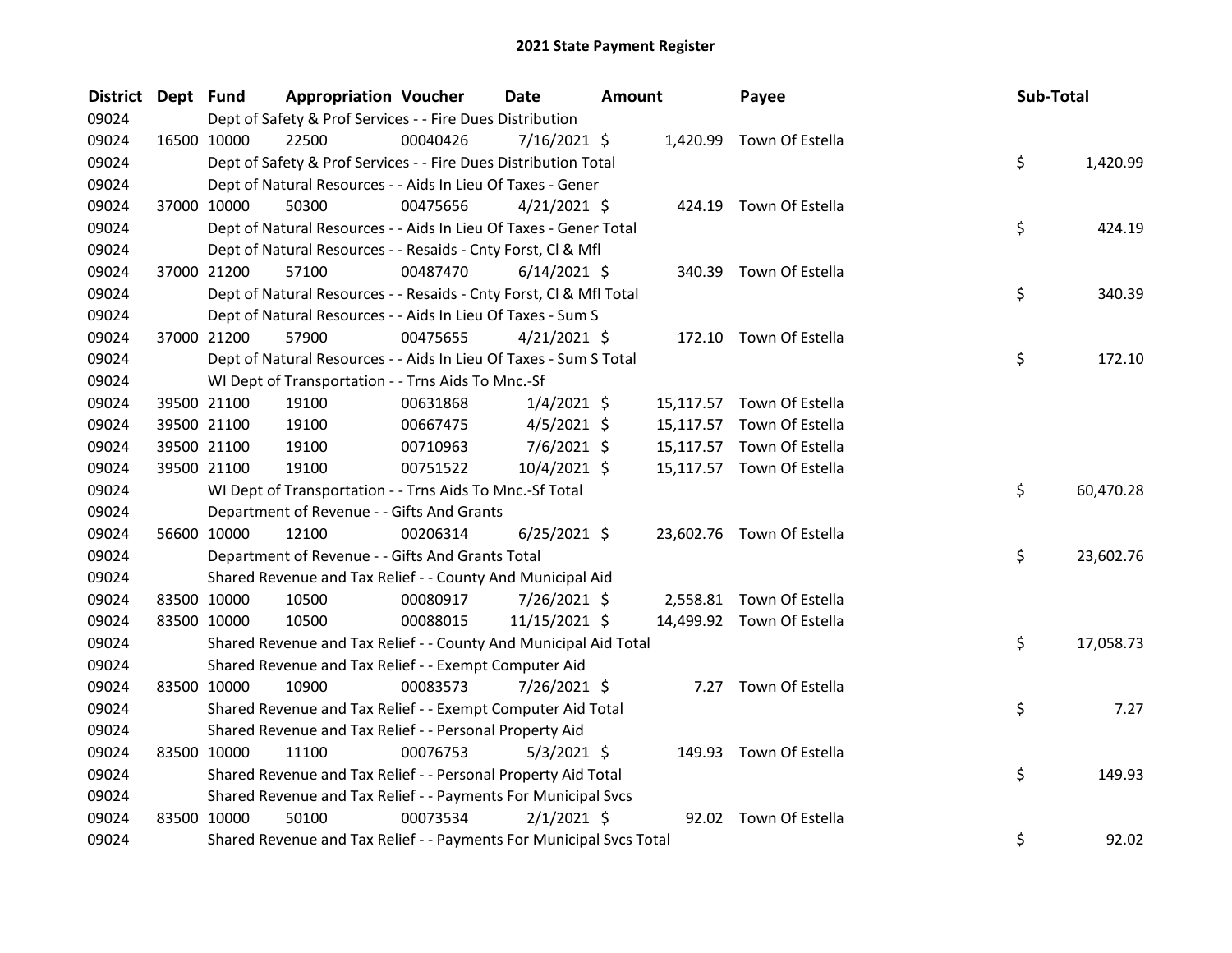| District Dept Fund | <b>Appropriation Voucher</b> | <b>Date</b> | Amount | Payee | Sub-Total  |
|--------------------|------------------------------|-------------|--------|-------|------------|
| 09024 Total        |                              |             |        |       | 103,738.66 |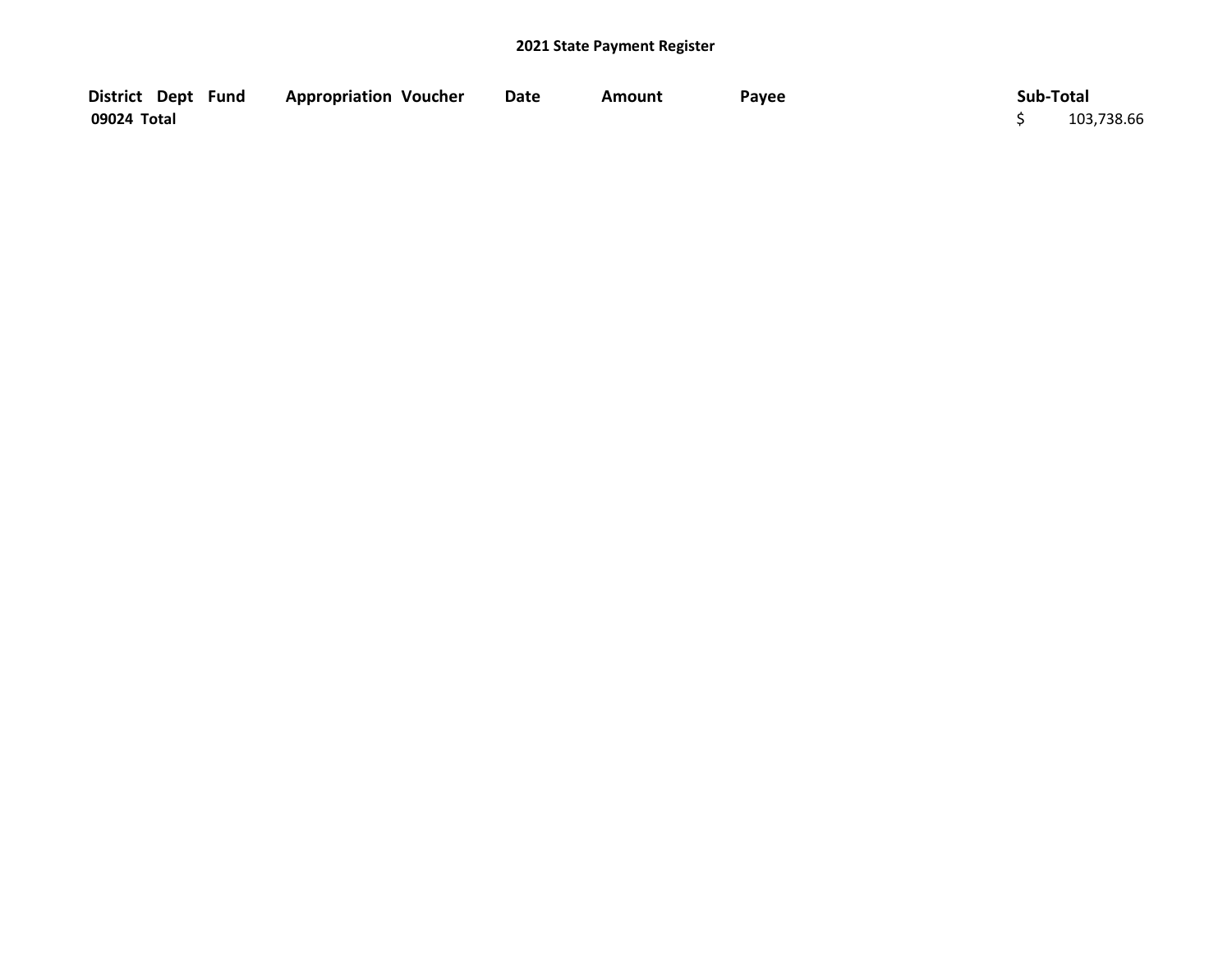| <b>District</b> | Dept Fund   |             | <b>Appropriation Voucher</b>                                         |          | <b>Date</b>    | <b>Amount</b> | Payee                   | Sub-Total |            |
|-----------------|-------------|-------------|----------------------------------------------------------------------|----------|----------------|---------------|-------------------------|-----------|------------|
| 09026           |             |             | Dept of Safety & Prof Services - - Fire Dues Distribution            |          |                |               |                         |           |            |
| 09026           |             | 16500 10000 | 22500                                                                | 00040427 | $7/16/2021$ \$ |               | 2,617.79 Town Of Goetz  |           |            |
| 09026           |             |             | Dept of Safety & Prof Services - - Fire Dues Distribution Total      |          |                |               |                         | \$        | 2,617.79   |
| 09026           |             |             | Dept of Natural Resources - - Aids In Lieu Of Taxes - Gener          |          |                |               |                         |           |            |
| 09026           |             | 37000 10000 | 50300                                                                | 00458940 | $1/26/2021$ \$ | 174.08        | Town Of Goetz           |           |            |
| 09026           |             |             | Dept of Natural Resources - - Aids In Lieu Of Taxes - Gener Total    |          |                |               |                         | \$        | 174.08     |
| 09026           |             |             | Dept of Natural Resources - - Resaids - Cnty Forst, Cl & Mfl         |          |                |               |                         |           |            |
| 09026           |             | 37000 21200 | 57100                                                                | 00487471 | $6/14/2021$ \$ |               | 180.44 Town Of Goetz    |           |            |
| 09026           |             |             | Dept of Natural Resources - - Resaids - Cnty Forst, Cl & Mfl Total   |          |                |               |                         | \$        | 180.44     |
| 09026           |             |             | WI Dept of Transportation - - Trns Aids To Mnc.-Sf                   |          |                |               |                         |           |            |
| 09026           |             | 39500 21100 | 19100                                                                | 00631869 | $1/4/2021$ \$  | 20,972.33     | Town Of Goetz           |           |            |
| 09026           |             | 39500 21100 | 19100                                                                | 00667476 | $4/5/2021$ \$  | 20,972.33     | Town Of Goetz           |           |            |
| 09026           |             | 39500 21100 | 19100                                                                | 00710964 | $7/6/2021$ \$  | 20,972.33     | Town Of Goetz           |           |            |
| 09026           |             | 39500 21100 | 19100                                                                | 00751523 | 10/4/2021 \$   |               | 20,972.34 Town Of Goetz |           |            |
| 09026           |             |             | WI Dept of Transportation - - Trns Aids To Mnc.-Sf Total             |          |                |               |                         | \$        | 83,889.33  |
| 09026           |             |             | WI Dept of Transportation - - Supplemental Transportation Aids       |          |                |               |                         |           |            |
| 09026           |             | 39500 21100 | 19600                                                                | 00633650 | $1/4/2021$ \$  |               | 14,804.00 Town Of Goetz |           |            |
| 09026           |             |             | WI Dept of Transportation - - Supplemental Transportation Aids Total |          |                |               |                         | \$        | 14,804.00  |
| 09026           |             |             | Department of Revenue - - Gifts And Grants                           |          |                |               |                         |           |            |
| 09026           |             | 56600 10000 | 12100                                                                | 00206315 | $6/25/2021$ \$ |               | 41,605.75 Town Of Goetz |           |            |
| 09026           |             |             | Department of Revenue - - Gifts And Grants Total                     |          |                |               |                         | \$        | 41,605.75  |
| 09026           |             |             | Shared Revenue and Tax Relief - - County And Municipal Aid           |          |                |               |                         |           |            |
| 09026           |             | 83500 10000 | 10500                                                                | 00080918 | 7/26/2021 \$   |               | 7,823.42 Town Of Goetz  |           |            |
| 09026           |             | 83500 10000 | 10500                                                                | 00088016 | 11/15/2021 \$  |               | 44,332.71 Town Of Goetz |           |            |
| 09026           |             |             | Shared Revenue and Tax Relief - - County And Municipal Aid Total     |          |                |               |                         | \$        | 52,156.13  |
| 09026           |             |             | Shared Revenue and Tax Relief - - Exempt Computer Aid                |          |                |               |                         |           |            |
| 09026           |             | 83500 10000 | 10900                                                                | 00083574 | 7/26/2021 \$   |               | 14.55 Town Of Goetz     |           |            |
| 09026           |             |             | Shared Revenue and Tax Relief - - Exempt Computer Aid Total          |          |                |               |                         | \$        | 14.55      |
| 09026           |             |             | Shared Revenue and Tax Relief - - Personal Property Aid              |          |                |               |                         |           |            |
| 09026           | 83500 10000 |             | 11100                                                                | 00076754 | $5/3/2021$ \$  |               | 1,808.36 Town Of Goetz  |           |            |
| 09026           |             |             | Shared Revenue and Tax Relief - - Personal Property Aid Total        |          |                |               |                         | \$        | 1,808.36   |
| 09026 Total     |             |             |                                                                      |          |                |               |                         | \$        | 197,250.43 |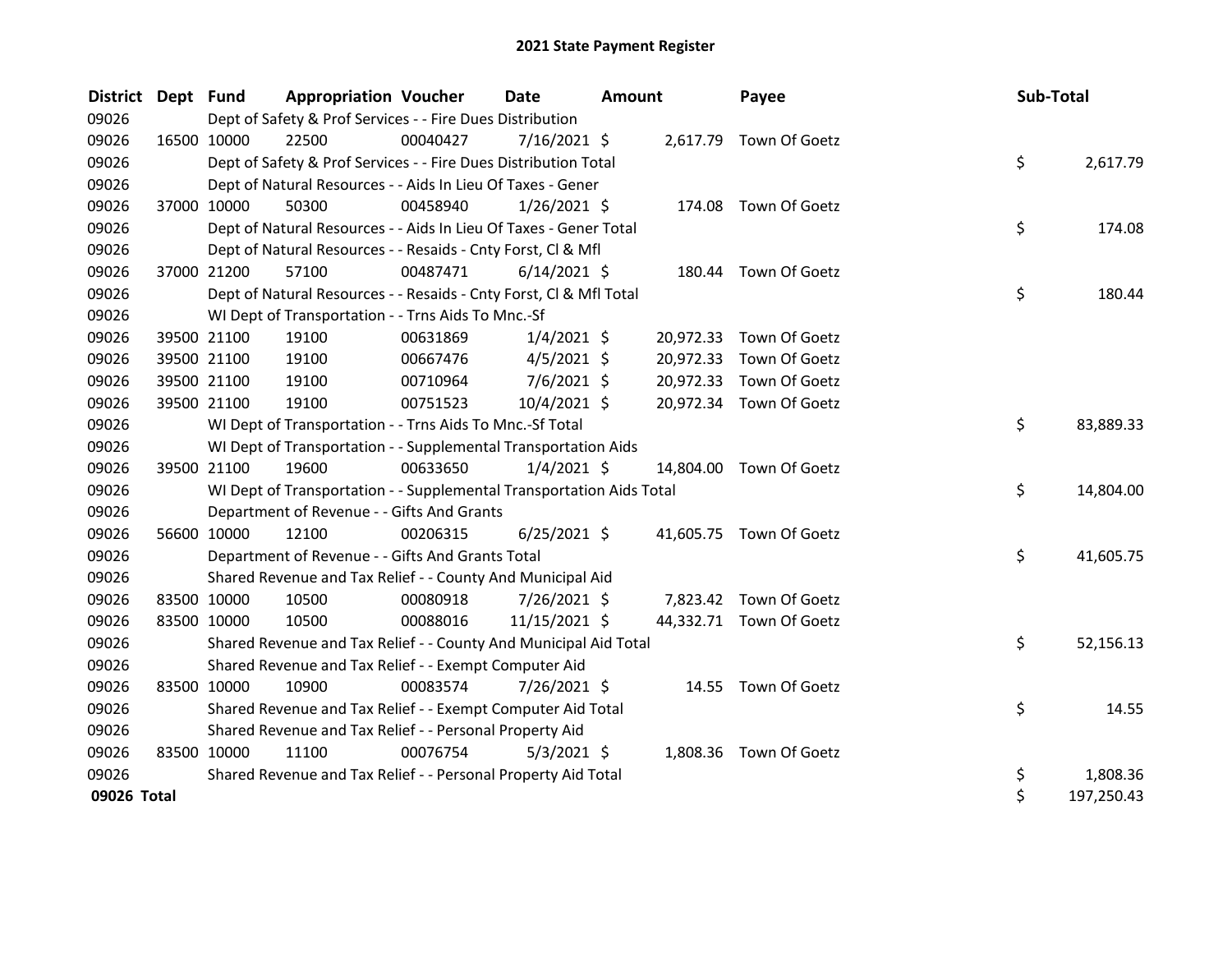| District Dept Fund |             |             | <b>Appropriation Voucher</b>                              |                                                                      | Date           | <b>Amount</b> |          | Payee                    | Sub-Total |           |
|--------------------|-------------|-------------|-----------------------------------------------------------|----------------------------------------------------------------------|----------------|---------------|----------|--------------------------|-----------|-----------|
| 09028              |             |             | Dept of Safety & Prof Services - - Fire Dues Distribution |                                                                      |                |               |          |                          |           |           |
| 09028              | 16500 10000 |             | 22500                                                     | 00040428                                                             | 7/16/2021 \$   |               |          | 2,253.84 Town Of Hallie  |           |           |
| 09028              |             |             |                                                           | Dept of Safety & Prof Services - - Fire Dues Distribution Total      |                |               |          |                          | \$        | 2,253.84  |
| 09028              |             |             |                                                           | Dept of Natural Resources - - Aids In Lieu Of Taxes - Gener          |                |               |          |                          |           |           |
| 09028              |             | 37000 10000 | 50300                                                     | 00458988                                                             | $1/26/2021$ \$ |               |          | 1,502.45 Town Of Hallie  |           |           |
| 09028              | 37000 10000 |             | 50300                                                     | 00458989                                                             | $1/26/2021$ \$ |               |          | 11,683.87 Town Of Hallie |           |           |
| 09028              |             |             |                                                           | Dept of Natural Resources - - Aids In Lieu Of Taxes - Gener Total    |                |               |          |                          | \$        | 13,186.32 |
| 09028              |             |             |                                                           | WI Dept of Transportation - - Trns Aids To Mnc.-Sf                   |                |               |          |                          |           |           |
| 09028              | 39500 21100 |             | 19100                                                     | 00631870                                                             | $1/4/2021$ \$  |               | 1,230.23 | Town Of Hallie           |           |           |
| 09028              |             | 39500 21100 | 19100                                                     | 00667477                                                             | $4/5/2021$ \$  |               | 1,230.23 | Town Of Hallie           |           |           |
| 09028              | 39500 21100 |             | 19100                                                     | 00710965                                                             | $7/6/2021$ \$  |               | 1,230.23 | Town Of Hallie           |           |           |
| 09028              |             | 39500 21100 | 19100                                                     | 00751524                                                             | 10/4/2021 \$   |               |          | 1,230.24 Town Of Hallie  |           |           |
| 09028              |             |             |                                                           | WI Dept of Transportation - - Trns Aids To Mnc.-Sf Total             |                |               |          |                          | \$        | 4,920.93  |
| 09028              |             |             |                                                           | WI Dept of Transportation - - Supplemental Transportation Aids       |                |               |          |                          |           |           |
| 09028              | 39500 21100 |             | 19600                                                     | 00633651                                                             | $1/4/2021$ \$  |               | 868.40   | Town Of Hallie           |           |           |
| 09028              |             |             |                                                           | WI Dept of Transportation - - Supplemental Transportation Aids Total |                |               |          |                          | \$        | 868.40    |
| 09028              |             |             |                                                           | Department of Revenue - - Gifts And Grants                           |                |               |          |                          |           |           |
| 09028              | 56600 10000 |             | 12100                                                     | 00206316                                                             | $6/25/2021$ \$ |               |          | 8,687.49 Town Of Hallie  |           |           |
| 09028              |             |             |                                                           | Department of Revenue - - Gifts And Grants Total                     |                |               |          |                          | \$        | 8,687.49  |
| 09028              |             |             |                                                           | Shared Revenue and Tax Relief - - County And Municipal Aid           |                |               |          |                          |           |           |
| 09028              |             | 83500 10000 | 10500                                                     | 00080919                                                             | 7/26/2021 \$   |               | 1,379.03 | Town Of Hallie           |           |           |
| 09028              |             | 83500 10000 | 10500                                                     | 00088017                                                             | 11/15/2021 \$  |               |          | 7,814.50 Town Of Hallie  |           |           |
| 09028              |             |             |                                                           | Shared Revenue and Tax Relief - - County And Municipal Aid Total     |                |               |          |                          | \$        | 9,193.53  |
| 09028              |             |             |                                                           | Shared Revenue and Tax Relief - - Exempt Computer Aid                |                |               |          |                          |           |           |
| 09028              | 83500 10000 |             | 10900                                                     | 00083575                                                             | 7/26/2021 \$   |               |          | 27.02 Town Of Hallie     |           |           |
| 09028              |             |             |                                                           | Shared Revenue and Tax Relief - - Exempt Computer Aid Total          |                |               |          |                          | \$        | 27.02     |
| 09028              |             |             |                                                           | Shared Revenue and Tax Relief - - Utility Aid                        |                |               |          |                          |           |           |
| 09028              |             | 83500 10000 | 11000                                                     | 00080919                                                             | 7/26/2021 \$   |               | 100.67   | Town Of Hallie           |           |           |
| 09028              | 83500 10000 |             | 11000                                                     | 00088017                                                             | 11/15/2021 \$  |               |          | 578.96 Town Of Hallie    |           |           |
| 09028              |             |             |                                                           | Shared Revenue and Tax Relief - - Utility Aid Total                  |                |               |          |                          | \$        | 679.63    |
| 09028              |             |             |                                                           | Shared Revenue and Tax Relief - - Personal Property Aid              |                |               |          |                          |           |           |
| 09028              | 83500 10000 |             | 11100                                                     | 00076755                                                             | $5/3/2021$ \$  |               |          | 6.75 Town Of Hallie      |           |           |
| 09028              |             |             |                                                           | Shared Revenue and Tax Relief - - Personal Property Aid Total        |                |               |          |                          | \$        | 6.75      |
| 09028 Total        |             |             |                                                           |                                                                      |                |               |          |                          | \$        | 39,823.91 |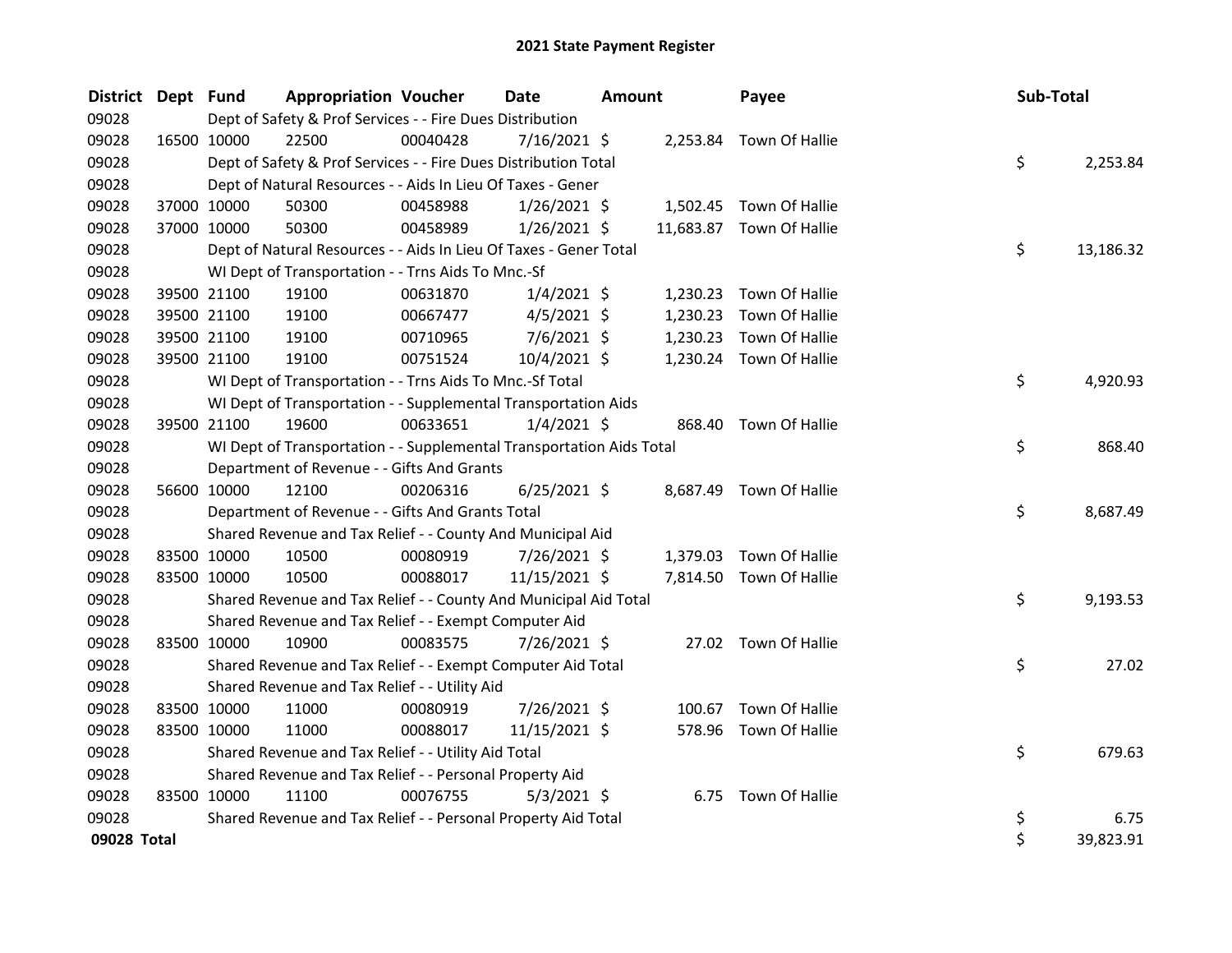| <b>District</b> | Dept Fund |                      | <b>Appropriation Voucher</b> |                                                                     | Date           | <b>Amount</b> |           | Payee                    | Sub-Total |            |
|-----------------|-----------|----------------------|------------------------------|---------------------------------------------------------------------|----------------|---------------|-----------|--------------------------|-----------|------------|
| 09032           |           |                      |                              | Dept of Safety & Prof Services - - Fire Dues Distribution           |                |               |           |                          |           |            |
| 09032           |           | 16500 10000          | 22500                        | 00040500                                                            | 7/16/2021 \$   |               |           | 3,159.09 Town Of Howard  |           |            |
| 09032           |           |                      |                              | Dept of Safety & Prof Services - - Fire Dues Distribution Total     |                |               |           |                          | \$        | 3,159.09   |
| 09032           |           |                      |                              | Dept of Natural Resources - - Aids In Lieu Of Taxes - Gener         |                |               |           |                          |           |            |
| 09032           |           | 37000 10000          | 50300                        | 00476664                                                            | $4/21/2021$ \$ |               |           | 66.75 Town Of Howard     |           |            |
| 09032           |           |                      |                              | Dept of Natural Resources - - Aids In Lieu Of Taxes - Gener Total   |                |               |           |                          | \$        | 66.75      |
| 09032           |           |                      |                              | Dept of Natural Resources - - Resaids - Cnty Forst, Cl & Mfl        |                |               |           |                          |           |            |
| 09032           |           | 37000 21200          | 57100                        | 00487472                                                            | $6/14/2021$ \$ |               |           | 174.61 Town Of Howard    |           |            |
| 09032           |           |                      |                              | Dept of Natural Resources - - Resaids - Cnty Forst, Cl & Mfl Total  |                |               |           |                          | \$        | 174.61     |
| 09032           |           |                      |                              | WI Dept of Transportation - - Trns Aids To Mnc.-Sf                  |                |               |           |                          |           |            |
| 09032           |           | 39500 21100<br>19100 |                              | 00631871                                                            | $1/4/2021$ \$  |               | 27,672.84 | Town Of Howard           |           |            |
| 09032           |           | 39500 21100<br>19100 |                              | 00667478                                                            | $4/5/2021$ \$  |               |           | 27,672.84 Town Of Howard |           |            |
| 09032           |           | 39500 21100<br>19100 |                              | 00710966                                                            | 7/6/2021 \$    |               |           | 27,672.84 Town Of Howard |           |            |
| 09032           |           | 39500 21100          | 19100                        | 00751525                                                            | 10/4/2021 \$   |               |           | 27,672.84 Town Of Howard |           |            |
| 09032           |           |                      |                              | WI Dept of Transportation - - Trns Aids To Mnc.-Sf Total            |                |               |           |                          | \$        | 110,691.36 |
| 09032           |           |                      |                              | WI Dept of Transportation - - Loc Rd Imp Prg St Fd                  |                |               |           |                          |           |            |
| 09032           |           | 39500 21100          | 27800                        | 00769284                                                            | $11/2/2021$ \$ |               |           | 14,153.19 Town Of Howard |           |            |
| 09032           |           |                      |                              | WI Dept of Transportation - - Loc Rd Imp Prg St Fd Total            |                |               |           |                          | \$        | 14,153.19  |
| 09032           |           |                      |                              | Department of Revenue - - Gifts And Grants                          |                |               |           |                          |           |            |
| 09032           |           | 56600 10000          | 12100                        | 00206317                                                            | $6/25/2021$ \$ |               |           | 42,600.10 Town Of Howard |           |            |
| 09032           |           |                      |                              | Department of Revenue - - Gifts And Grants Total                    |                |               |           |                          | \$        | 42,600.10  |
| 09032           |           |                      |                              | Shared Revenue and Tax Relief - - County And Municipal Aid          |                |               |           |                          |           |            |
| 09032           |           | 83500 10000          | 10500                        | 00080920                                                            | 7/26/2021 \$   |               |           | 4,839.95 Town Of Howard  |           |            |
| 09032           |           | 83500 10000          | 10500                        | 00088018                                                            | 11/15/2021 \$  |               |           | 27,426.35 Town Of Howard |           |            |
| 09032           |           |                      |                              | Shared Revenue and Tax Relief - - County And Municipal Aid Total    |                |               |           |                          | \$        | 32,266.30  |
| 09032           |           |                      |                              | Shared Revenue and Tax Relief - - Exempt Computer Aid               |                |               |           |                          |           |            |
| 09032           |           | 83500 10000          | 10900                        | 00083576                                                            | 7/26/2021 \$   |               |           | 1.03 Town Of Howard      |           |            |
| 09032           |           |                      |                              | Shared Revenue and Tax Relief - - Exempt Computer Aid Total         |                |               |           |                          | \$        | 1.03       |
| 09032           |           |                      |                              | Shared Revenue and Tax Relief - - Personal Property Aid             |                |               |           |                          |           |            |
| 09032           |           | 83500 10000          | 11100                        | 00076756                                                            | $5/3/2021$ \$  |               |           | 45.91 Town Of Howard     |           |            |
| 09032           |           |                      |                              | Shared Revenue and Tax Relief - - Personal Property Aid Total       |                |               |           |                          | \$        | 45.91      |
| 09032           |           |                      |                              | Shared Revenue and Tax Relief - - Payments For Municipal Svcs       |                |               |           |                          |           |            |
| 09032           |           | 83500 10000          | 50100                        | 00073535                                                            | $2/1/2021$ \$  |               |           | 84.15 Town Of Howard     |           |            |
| 09032           |           |                      |                              | Shared Revenue and Tax Relief - - Payments For Municipal Svcs Total |                |               |           |                          | \$        | 84.15      |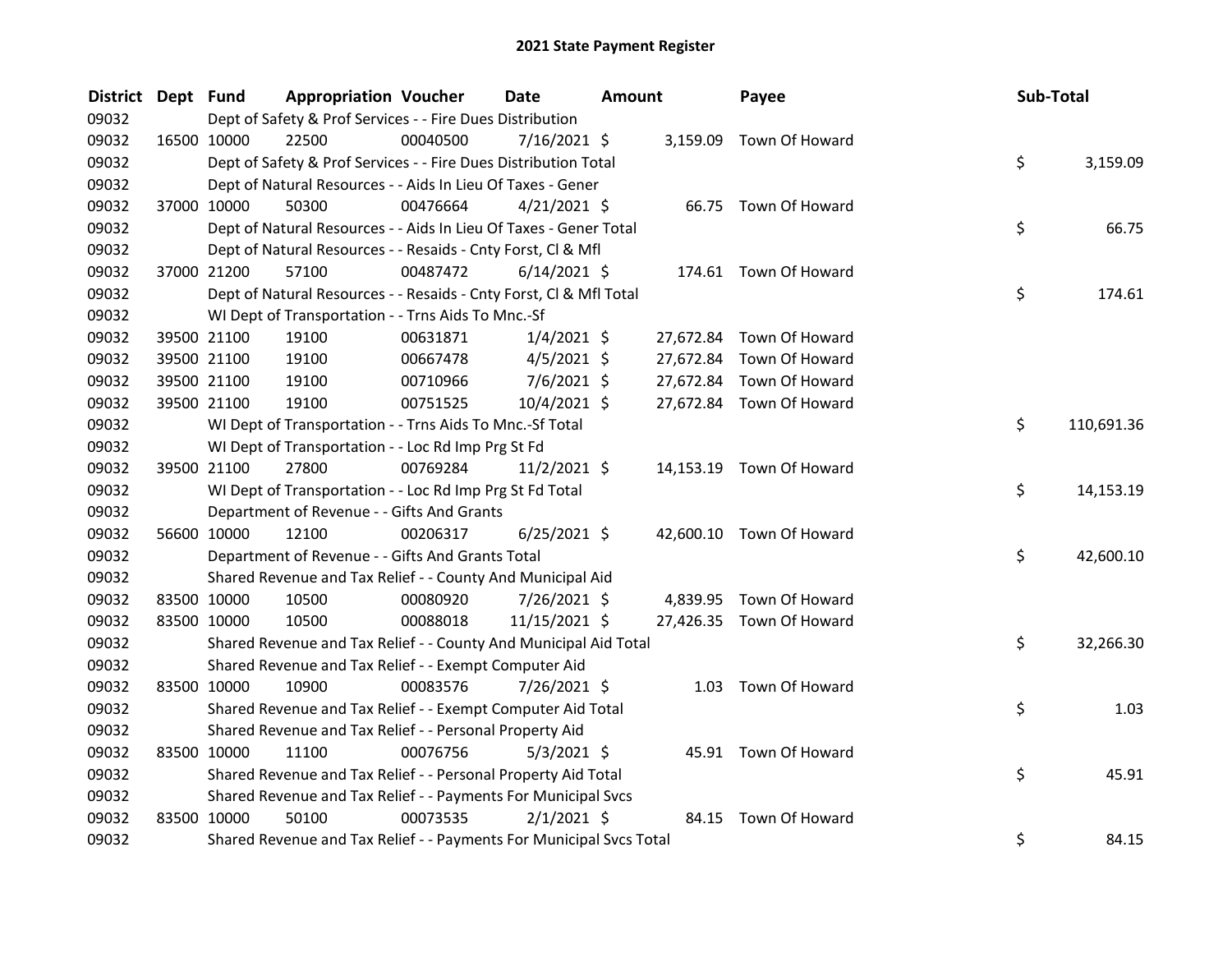| District Dept Fund | <b>Appropriation Voucher</b> | <b>Date</b> | Amount | Payee | Sub-Total  |
|--------------------|------------------------------|-------------|--------|-------|------------|
| 09032 Total        |                              |             |        |       | 203,242.49 |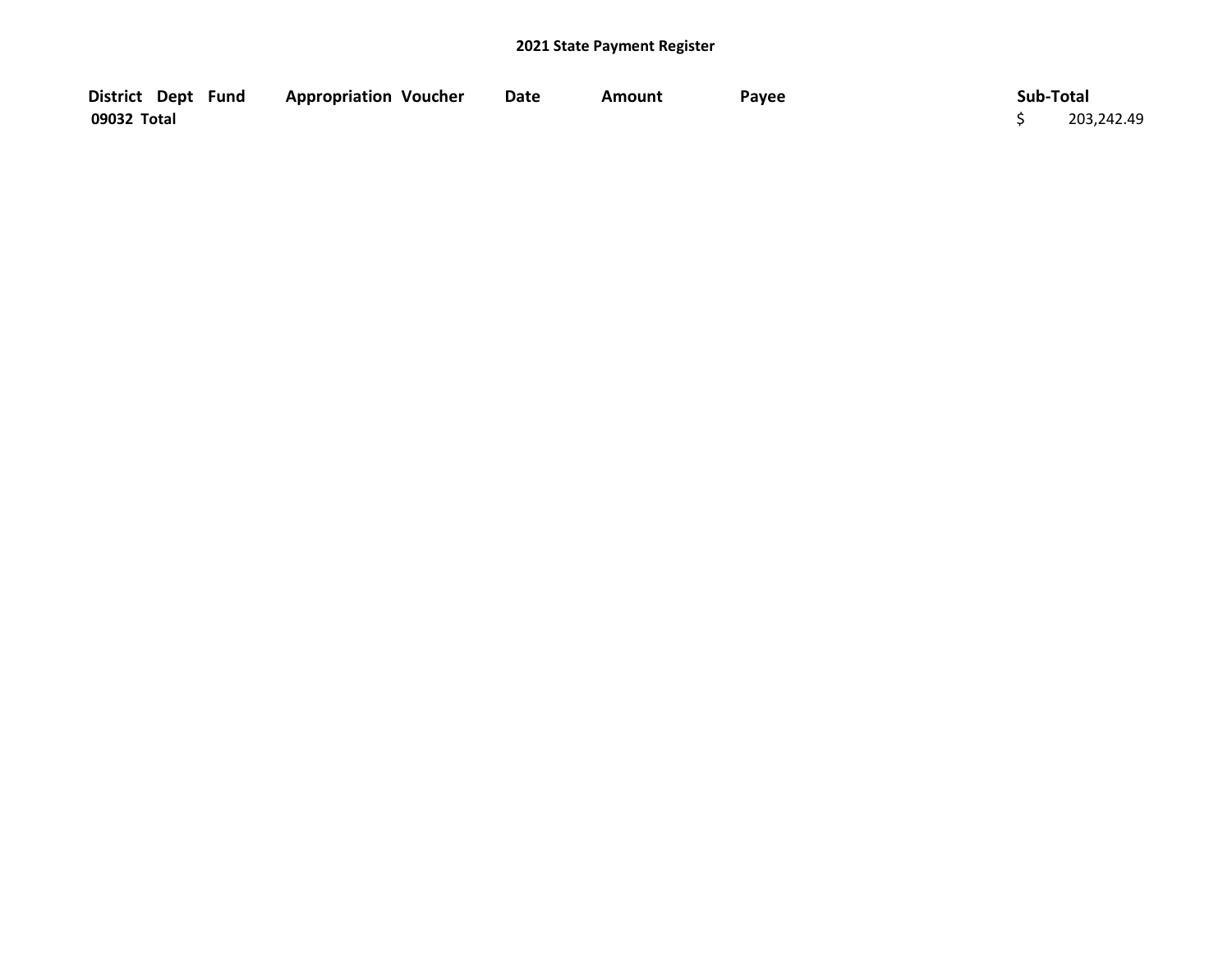| <b>District</b> | Dept Fund |             | <b>Appropriation Voucher</b>                                            |          | Date           | <b>Amount</b> |            | Payee                         | Sub-Total |            |
|-----------------|-----------|-------------|-------------------------------------------------------------------------|----------|----------------|---------------|------------|-------------------------------|-----------|------------|
| 09034           |           |             | Dept of Safety & Prof Services - - Fire Dues Distribution               |          |                |               |            |                               |           |            |
| 09034           |           | 16500 10000 | 22500                                                                   | 00040501 | $7/16/2021$ \$ |               |            | 28,456.89 Town Of La Fayette  |           |            |
| 09034           |           |             | Dept of Safety & Prof Services - - Fire Dues Distribution Total         |          |                |               |            |                               | \$        | 28,456.89  |
| 09034           |           |             | Dept of Natural Resources - - Resaids - Cnty Forst, Cl & Mfl            |          |                |               |            |                               |           |            |
| 09034           |           | 37000 21200 | 57100                                                                   | 00487473 | $6/14/2021$ \$ |               |            | 162.60 Town Of La Fayette     |           |            |
| 09034           |           |             | Dept of Natural Resources - - Resaids - Cnty Forst, Cl & Mfl Total      |          |                |               |            |                               | \$        | 162.60     |
| 09034           |           |             | WI Dept of Transportation - - Trns Aids To Mnc.-Sf                      |          |                |               |            |                               |           |            |
| 09034           |           | 39500 21100 | 19100                                                                   | 00631872 | $1/4/2021$ \$  |               |            | 57,770.01 Town Of La Fayette  |           |            |
| 09034           |           | 39500 21100 | 19100                                                                   | 00667479 | $4/5/2021$ \$  |               |            | 57,770.01 Town Of La Fayette  |           |            |
| 09034           |           | 39500 21100 | 19100                                                                   | 00710967 | 7/6/2021 \$    |               | 57,770.01  | Town Of La Fayette            |           |            |
| 09034           |           | 39500 21100 | 19100                                                                   | 00751526 | 10/4/2021 \$   |               |            | 57,770.01 Town Of La Fayette  |           |            |
| 09034           |           |             | WI Dept of Transportation - - Trns Aids To Mnc.-Sf Total                |          |                |               |            |                               | \$        | 231,080.04 |
| 09034           |           |             | Commissioners of Public Lands - - Balsht Common School Fund             |          |                |               |            |                               |           |            |
| 09034           |           | 50700 37400 | 57700                                                                   | 00003490 | $1/21/2021$ \$ |               | 140,000.00 | Town Of La Fayette            |           |            |
| 09034           |           | 50700 37400 | 57700                                                                   | 00003521 | $2/8/2021$ \$  |               | 180,000.00 | Town Of La Fayette            |           |            |
| 09034           |           |             | Commissioners of Public Lands - - Balsht Common School Fund Total       |          |                |               |            |                               | \$        | 320,000.00 |
| 09034           |           |             | Department of Revenue - - Gifts And Grants                              |          |                |               |            |                               |           |            |
| 09034           |           | 56600 10000 | 12100                                                                   | 00206318 | $6/25/2021$ \$ |               |            | 315,314.02 Town Of La Fayette |           |            |
| 09034           |           |             | Department of Revenue - - Gifts And Grants Total                        |          |                |               |            |                               | \$        | 315,314.02 |
| 09034           |           |             | Shared Revenue and Tax Relief - - County And Municipal Aid              |          |                |               |            |                               |           |            |
| 09034           |           | 83500 10000 | 10500                                                                   | 00080921 | 7/26/2021 \$   |               | 13,236.26  | Town Of La Fayette            |           |            |
| 09034           |           | 83500 10000 | 10500                                                                   | 00088019 | 11/15/2021 \$  |               | 75,005.48  | Town Of La Fayette            |           |            |
| 09034           |           |             | Shared Revenue and Tax Relief - - County And Municipal Aid Total        |          |                |               |            |                               | \$        | 88,241.74  |
| 09034           |           |             | Shared Revenue and Tax Relief - - Exempt Computer Aid                   |          |                |               |            |                               |           |            |
| 09034           |           | 83500 10000 | 10900                                                                   | 00083577 | 7/26/2021 \$   |               |            | 518.59 Town Of La Fayette     |           |            |
| 09034           |           |             | Shared Revenue and Tax Relief - - Exempt Computer Aid Total             |          |                |               |            |                               | \$        | 518.59     |
| 09034           |           |             | Shared Revenue and Tax Relief - - Utility Aid                           |          |                |               |            |                               |           |            |
| 09034           |           | 83500 10000 | 11000                                                                   | 00080921 | 7/26/2021 \$   |               |            | 14,163.42 Town Of La Fayette  |           |            |
| 09034           |           | 83500 10000 | 11000                                                                   | 00088019 | 11/15/2021 \$  |               |            | 105,422.29 Town Of La Fayette |           |            |
| 09034           |           |             | Shared Revenue and Tax Relief - - Utility Aid Total                     |          |                |               |            |                               | \$        | 119,585.71 |
| 09034           |           |             | Shared Revenue and Tax Relief - - Personal Property Aid                 |          |                |               |            |                               |           |            |
| 09034           |           | 83500 10000 | 11100                                                                   | 00076757 | $5/3/2021$ \$  |               |            | 2,547.56 Town Of La Fayette   |           |            |
| 09034           |           |             | Shared Revenue and Tax Relief - - Personal Property Aid Total           |          |                |               |            |                               | \$        | 2,547.56   |
| 09034           |           |             | Shared Revenue and Tax Relief - - State Aid; Video Service Provider Fee |          |                |               |            |                               |           |            |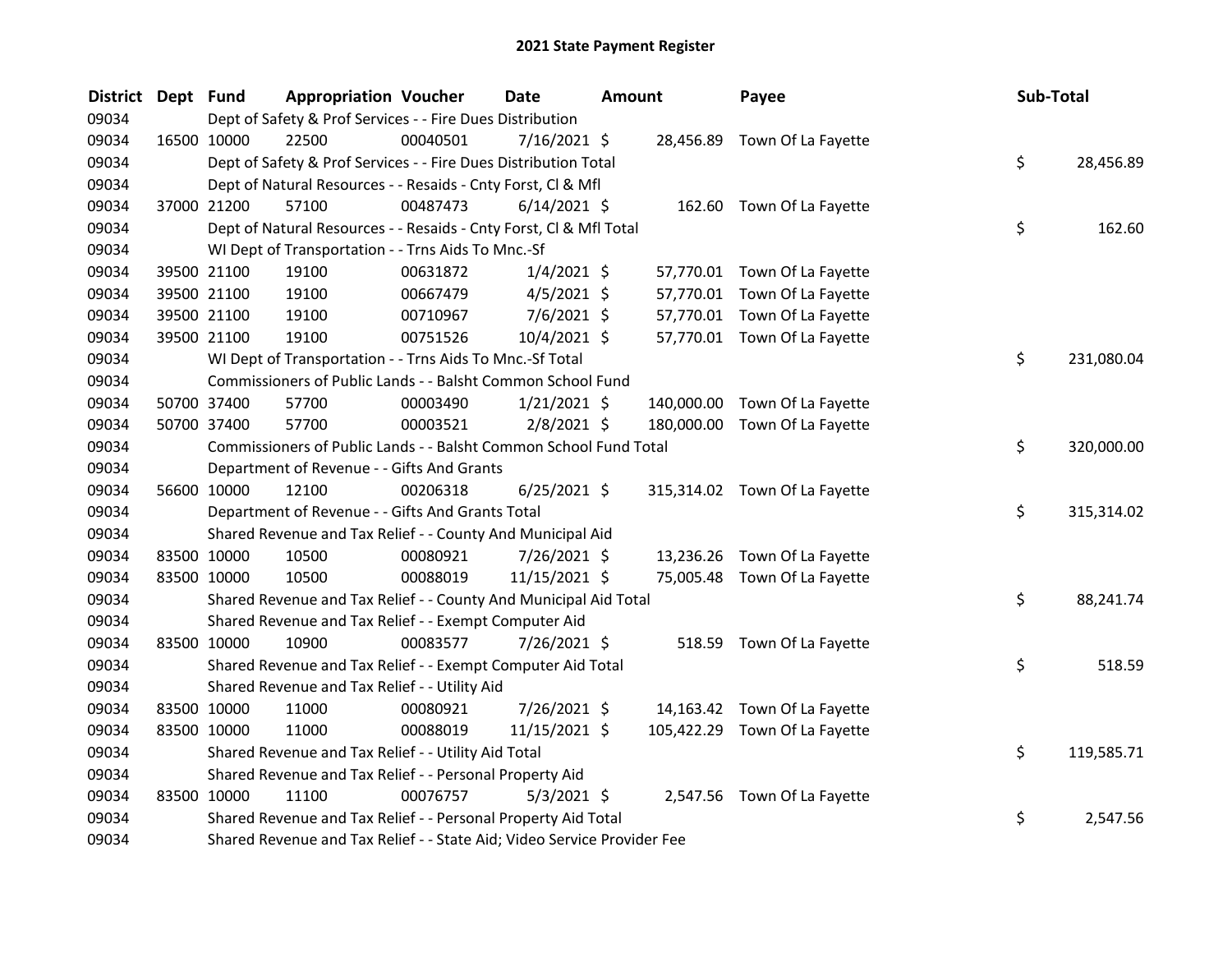| District Dept Fund |             | <b>Appropriation Voucher</b>                                                  |          | Date           | Amount |           | <b>Pavee</b>       | Sub-Total    |
|--------------------|-------------|-------------------------------------------------------------------------------|----------|----------------|--------|-----------|--------------------|--------------|
| 09034              | 83500 10000 | 11200                                                                         | 00082817 | 7/26/2021 \$   |        | 14,614.68 | Town Of La Fayette |              |
| 09034              |             | Shared Revenue and Tax Relief - - State Aid; Video Service Provider Fee Total |          |                |        |           |                    | 14,614.68    |
| 09034              |             | Shared Revenue and Tax Relief - - Lottery & Gaming Credit                     |          |                |        |           |                    |              |
| 09034              | 83500 52100 | 36300                                                                         | 00074075 | $3/22/2021$ \$ |        | 2.047.61  | Town Of La Fayette |              |
| 09034              |             | Shared Revenue and Tax Relief - - Lottery & Gaming Credit Total               |          |                |        |           |                    | 2.047.61     |
| 09034 Total        |             |                                                                               |          |                |        |           |                    | 1,122,569.44 |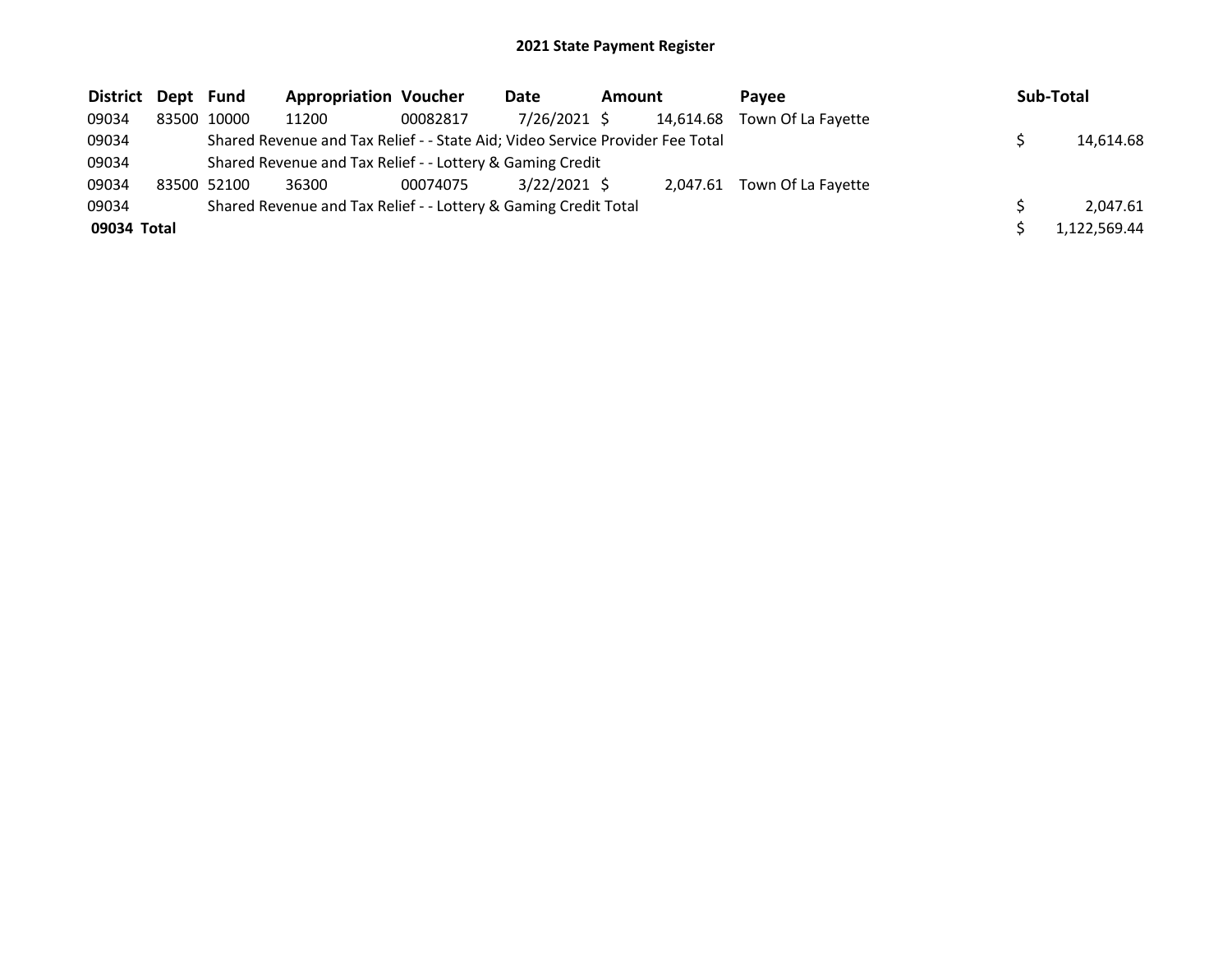| <b>District</b> | Dept Fund |             | <b>Appropriation Voucher</b>                                       |          | <b>Date</b>    | <b>Amount</b> |           | Payee                           | Sub-Total |            |
|-----------------|-----------|-------------|--------------------------------------------------------------------|----------|----------------|---------------|-----------|---------------------------------|-----------|------------|
| 09035           |           |             | Dept of Safety & Prof Services - - Fire Dues Distribution          |          |                |               |           |                                 |           |            |
| 09035           |           | 16500 10000 | 22500                                                              | 00040503 | $7/16/2021$ \$ |               |           | 5,176.41 Town Of Lake Holcombe  |           |            |
| 09035           |           |             | Dept of Safety & Prof Services - - Fire Dues Distribution Total    |          |                |               |           |                                 | \$        | 5,176.41   |
| 09035           |           |             | Dept of Natural Resources - - Aids In Lieu Of Taxes - Gener        |          |                |               |           |                                 |           |            |
| 09035           |           | 37000 10000 | 50300                                                              | 00476269 | $4/21/2021$ \$ |               |           | 1.12 Town Of Lake Holcombe      |           |            |
| 09035           |           |             | Dept of Natural Resources - - Aids In Lieu Of Taxes - Gener Total  |          |                |               |           |                                 | \$        | 1.12       |
| 09035           |           |             | Dept of Natural Resources - - Resaids - Cnty Forst, Cl & Mfl       |          |                |               |           |                                 |           |            |
| 09035           |           | 37000 21200 | 57100                                                              | 00487474 | $6/14/2021$ \$ |               |           | 305.01 Town Of Lake Holcombe    |           |            |
| 09035           |           |             | Dept of Natural Resources - - Resaids - Cnty Forst, Cl & Mfl Total |          |                |               |           |                                 | \$        | 305.01     |
| 09035           |           |             | WI Dept of Transportation - - Trns Aids To Mnc.-Sf                 |          |                |               |           |                                 |           |            |
| 09035           |           | 39500 21100 | 19100                                                              | 00631873 | $1/4/2021$ \$  |               | 31,214.07 | Town Of Lake Holcombe           |           |            |
| 09035           |           | 39500 21100 | 19100                                                              | 00667480 | $4/5/2021$ \$  |               | 31,214.07 | Town Of Lake Holcombe           |           |            |
| 09035           |           | 39500 21100 | 19100                                                              | 00710968 | 7/6/2021 \$    |               | 31,214.07 | Town Of Lake Holcombe           |           |            |
| 09035           |           | 39500 21100 | 19100                                                              | 00751527 | 10/4/2021 \$   |               |           | 31,214.07 Town Of Lake Holcombe |           |            |
| 09035           |           |             | WI Dept of Transportation - - Trns Aids To Mnc.-Sf Total           |          |                |               |           |                                 | \$        | 124,856.28 |
| 09035           |           |             | WI Dept of Transportation - - Loc Rd Imp Prg St Fd                 |          |                |               |           |                                 |           |            |
| 09035           |           | 39500 21100 | 27800                                                              | 00774087 | 11/15/2021 \$  |               |           | 15,892.65 Town Of Lake Holcombe |           |            |
| 09035           |           |             | WI Dept of Transportation - - Loc Rd Imp Prg St Fd Total           |          |                |               |           |                                 | \$        | 15,892.65  |
| 09035           |           |             | Department of Revenue - - Gifts And Grants                         |          |                |               |           |                                 |           |            |
| 09035           |           | 56600 10000 | 12100                                                              | 00206319 | $6/25/2021$ \$ |               |           | 56,416.35 Town Of Lake Holcombe |           |            |
| 09035           |           |             | Department of Revenue - - Gifts And Grants Total                   |          |                |               |           |                                 | \$        | 56,416.35  |
| 09035           |           |             | Shared Revenue and Tax Relief - - County And Municipal Aid         |          |                |               |           |                                 |           |            |
| 09035           |           | 83500 10000 | 10500                                                              | 00080922 | 7/26/2021 \$   |               |           | 2,691.76 Town Of Lake Holcombe  |           |            |
| 09035           |           | 83500 10000 | 10500                                                              | 00088020 | 11/15/2021 \$  |               |           | 15,253.29 Town Of Lake Holcombe |           |            |
| 09035           |           |             | Shared Revenue and Tax Relief - - County And Municipal Aid Total   |          |                |               |           |                                 | \$        | 17,945.05  |
| 09035           |           |             | Shared Revenue and Tax Relief - - Exempt Computer Aid              |          |                |               |           |                                 |           |            |
| 09035           |           | 83500 10000 | 10900                                                              | 00083578 | 7/26/2021 \$   |               |           | 34.30 Town Of Lake Holcombe     |           |            |
| 09035           |           |             | Shared Revenue and Tax Relief - - Exempt Computer Aid Total        |          |                |               |           |                                 | \$        | 34.30      |
| 09035           |           |             | Shared Revenue and Tax Relief - - Utility Aid                      |          |                |               |           |                                 |           |            |
| 09035           |           | 83500 10000 | 11000                                                              | 00080922 | 7/26/2021 \$   |               |           | 9,250.18 Town Of Lake Holcombe  |           |            |
| 09035           |           | 83500 10000 | 11000                                                              | 00088020 | 11/15/2021 \$  |               |           | 52,803.56 Town Of Lake Holcombe |           |            |
| 09035           |           |             | Shared Revenue and Tax Relief - - Utility Aid Total                |          |                |               |           |                                 | \$        | 62,053.74  |
| 09035           |           |             | Shared Revenue and Tax Relief - - Personal Property Aid            |          |                |               |           |                                 |           |            |
| 09035           |           | 83500 10000 | 11100                                                              | 00076758 | $5/3/2021$ \$  |               | 313.38    | Town Of Lake Holcombe           |           |            |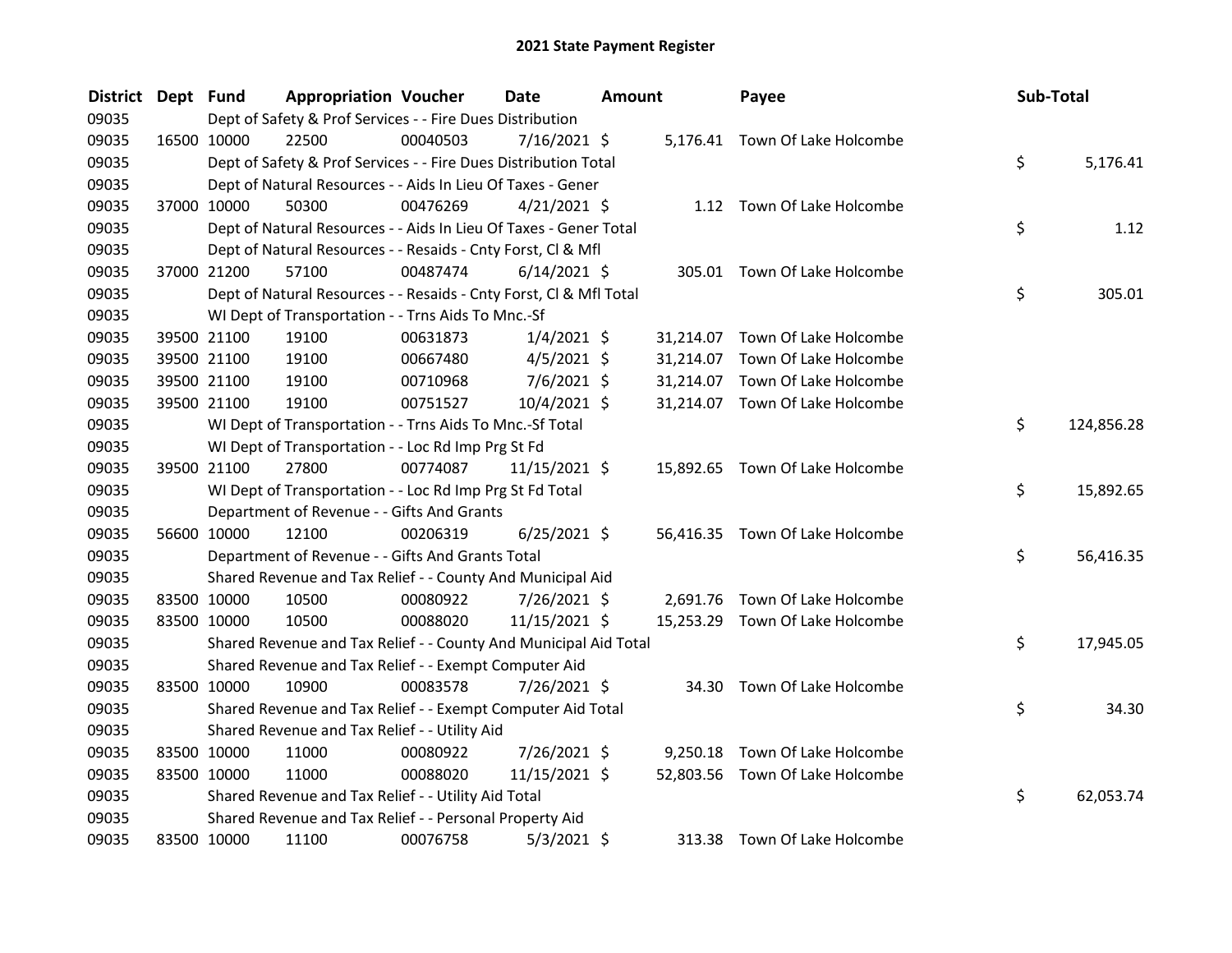| <b>District Dept Fund</b> |                                                               | <b>Appropriation Voucher</b> | Date | Amount | Payee | Sub-Total  |
|---------------------------|---------------------------------------------------------------|------------------------------|------|--------|-------|------------|
| 09035                     | Shared Revenue and Tax Relief - - Personal Property Aid Total | 313.38                       |      |        |       |            |
| 09035 Total               |                                                               |                              |      |        |       | 282.994.29 |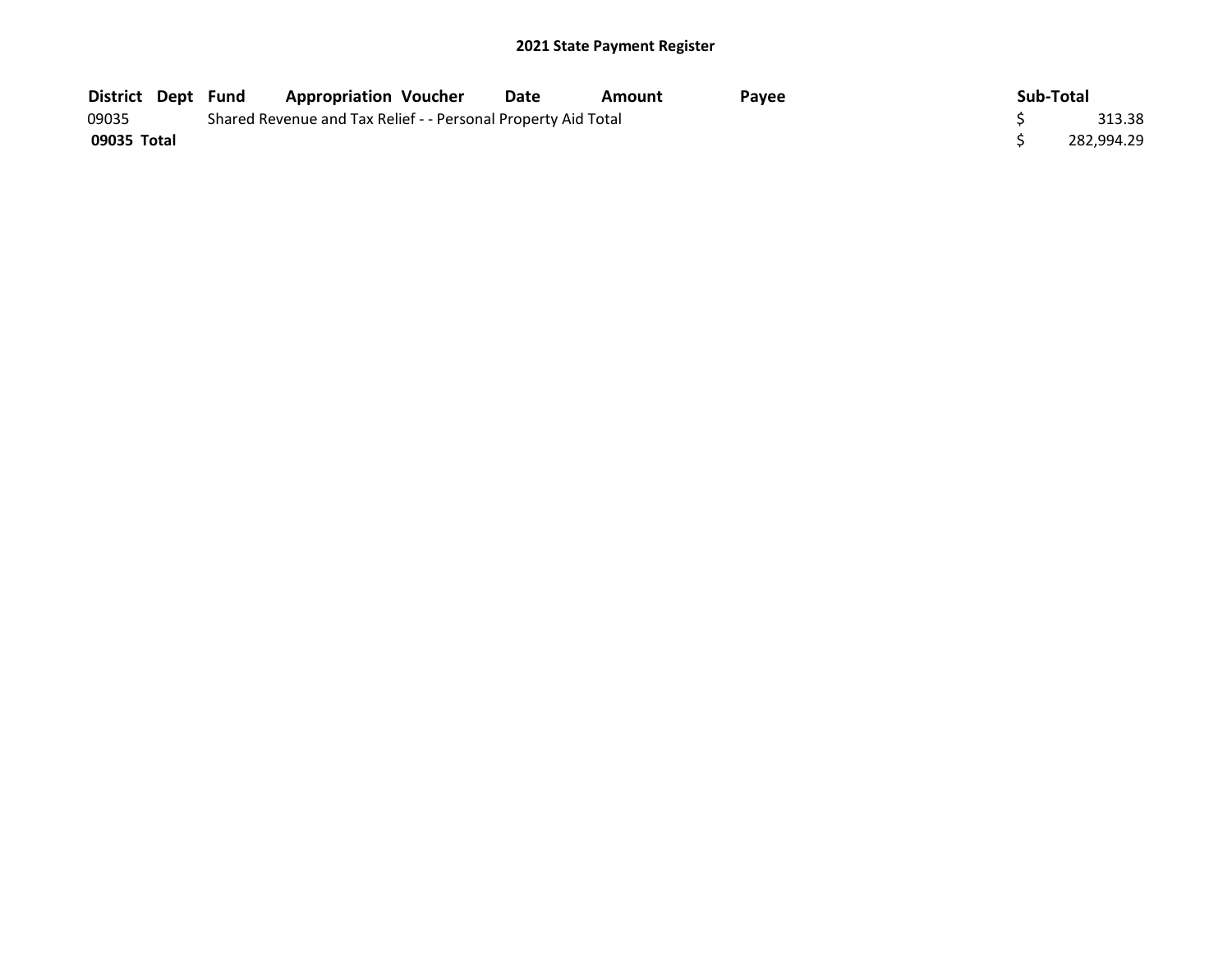| District Dept Fund |             | <b>Appropriation Voucher</b>                                         |          | <b>Date</b>    | Amount |           | Payee                   | Sub-Total |            |
|--------------------|-------------|----------------------------------------------------------------------|----------|----------------|--------|-----------|-------------------------|-----------|------------|
| 09036              |             | Dept of Safety & Prof Services - - Fire Dues Distribution            |          |                |        |           |                         |           |            |
| 09036              | 16500 10000 | 22500                                                                | 00040505 | 7/16/2021 \$   |        |           | 1,166.24 Town Of Ruby   |           |            |
| 09036              |             | Dept of Safety & Prof Services - - Fire Dues Distribution Total      |          |                |        |           |                         | \$        | 1,166.24   |
| 09036              |             | Dept of Natural Resources - - Resaids - Cnty Forst, Cl & Mfl         |          |                |        |           |                         |           |            |
| 09036              | 37000 21200 | 57100                                                                | 00487475 | $6/14/2021$ \$ |        |           | 2,909.53 Town Of Ruby   |           |            |
| 09036              |             | Dept of Natural Resources - - Resaids - Cnty Forst, Cl & Mfl Total   |          |                |        |           |                         | \$        | 2,909.53   |
| 09036              |             | WI Dept of Transportation - - Trns Aids To Mnc.-Sf                   |          |                |        |           |                         |           |            |
| 09036              | 39500 21100 | 19100                                                                | 00631874 | $1/4/2021$ \$  |        | 22,588.25 | Town Of Ruby            |           |            |
| 09036              | 39500 21100 | 19100                                                                | 00667481 | $4/5/2021$ \$  |        | 22,588.25 | Town Of Ruby            |           |            |
| 09036              | 39500 21100 | 19100                                                                | 00710969 | $7/6/2021$ \$  |        | 22,588.25 | Town Of Ruby            |           |            |
| 09036              | 39500 21100 | 19100                                                                | 00751528 | 10/4/2021 \$   |        |           | 22,588.27 Town Of Ruby  |           |            |
| 09036              |             | WI Dept of Transportation - - Trns Aids To Mnc.-Sf Total             |          |                |        |           |                         | \$        | 90,353.02  |
| 09036              |             | WI Dept of Transportation - - Supplemental Transportation Aids       |          |                |        |           |                         |           |            |
| 09036              | 39500 21100 | 19600                                                                | 00633652 | $1/4/2021$ \$  |        |           | 15,944.65 Town Of Ruby  |           |            |
| 09036              |             | WI Dept of Transportation - - Supplemental Transportation Aids Total |          |                |        |           |                         | \$        | 15,944.65  |
| 09036              |             | Department of Administration - - Hv Trans Ln Annual Impact Fee       |          |                |        |           |                         |           |            |
| 09036              | 50500 10000 | 17400                                                                | 00144478 | $5/3/2021$ \$  |        |           | 13,158.00 Town Of Ruby  |           |            |
| 09036              |             | Department of Administration - - Hv Trans Ln Annual Impact Fee Total |          |                |        |           |                         | \$        | 13,158.00  |
| 09036              |             | Commissioners of Public Lands - - Balsht Common School Fund          |          |                |        |           |                         |           |            |
| 09036              | 50700 37400 | 57700                                                                | 00003840 | $9/29/2021$ \$ |        |           | 200,000.00 Town Of Ruby |           |            |
| 09036              |             | Commissioners of Public Lands - - Balsht Common School Fund Total    |          |                |        |           |                         | \$        | 200,000.00 |
| 09036              |             | Department of Revenue - - Gifts And Grants                           |          |                |        |           |                         |           |            |
| 09036              | 56600 10000 | 12100                                                                | 00206320 | $6/25/2021$ \$ |        |           | 26,742.82 Town Of Ruby  |           |            |
| 09036              |             | Department of Revenue - - Gifts And Grants Total                     |          |                |        |           |                         | \$        | 26,742.82  |
| 09036              |             | Shared Revenue and Tax Relief - - County And Municipal Aid           |          |                |        |           |                         |           |            |
| 09036              | 83500 10000 | 10500                                                                | 00080923 | 7/26/2021 \$   |        |           | 3,163.10 Town Of Ruby   |           |            |
| 09036              | 83500 10000 | 10500                                                                | 00088021 | 11/15/2021 \$  |        |           | 17,924.22 Town Of Ruby  |           |            |
| 09036              |             | Shared Revenue and Tax Relief - - County And Municipal Aid Total     |          |                |        |           |                         | \$        | 21,087.32  |
| 09036              |             | Shared Revenue and Tax Relief - - Exempt Computer Aid                |          |                |        |           |                         |           |            |
| 09036              | 83500 10000 | 10900                                                                | 00083579 | 7/26/2021 \$   |        |           | 1.03 Town Of Ruby       |           |            |
| 09036              |             | Shared Revenue and Tax Relief - - Exempt Computer Aid Total          |          |                |        |           |                         | \$        | 1.03       |
| 09036              |             | Shared Revenue and Tax Relief - - Utility Aid                        |          |                |        |           |                         |           |            |
| 09036              | 83500 10000 | 11000                                                                | 00080923 | 7/26/2021 \$   |        |           | 413.13 Town Of Ruby     |           |            |
| 09036              | 83500 10000 | 11000                                                                | 00088021 | 11/15/2021 \$  |        |           | 2,368.90 Town Of Ruby   |           |            |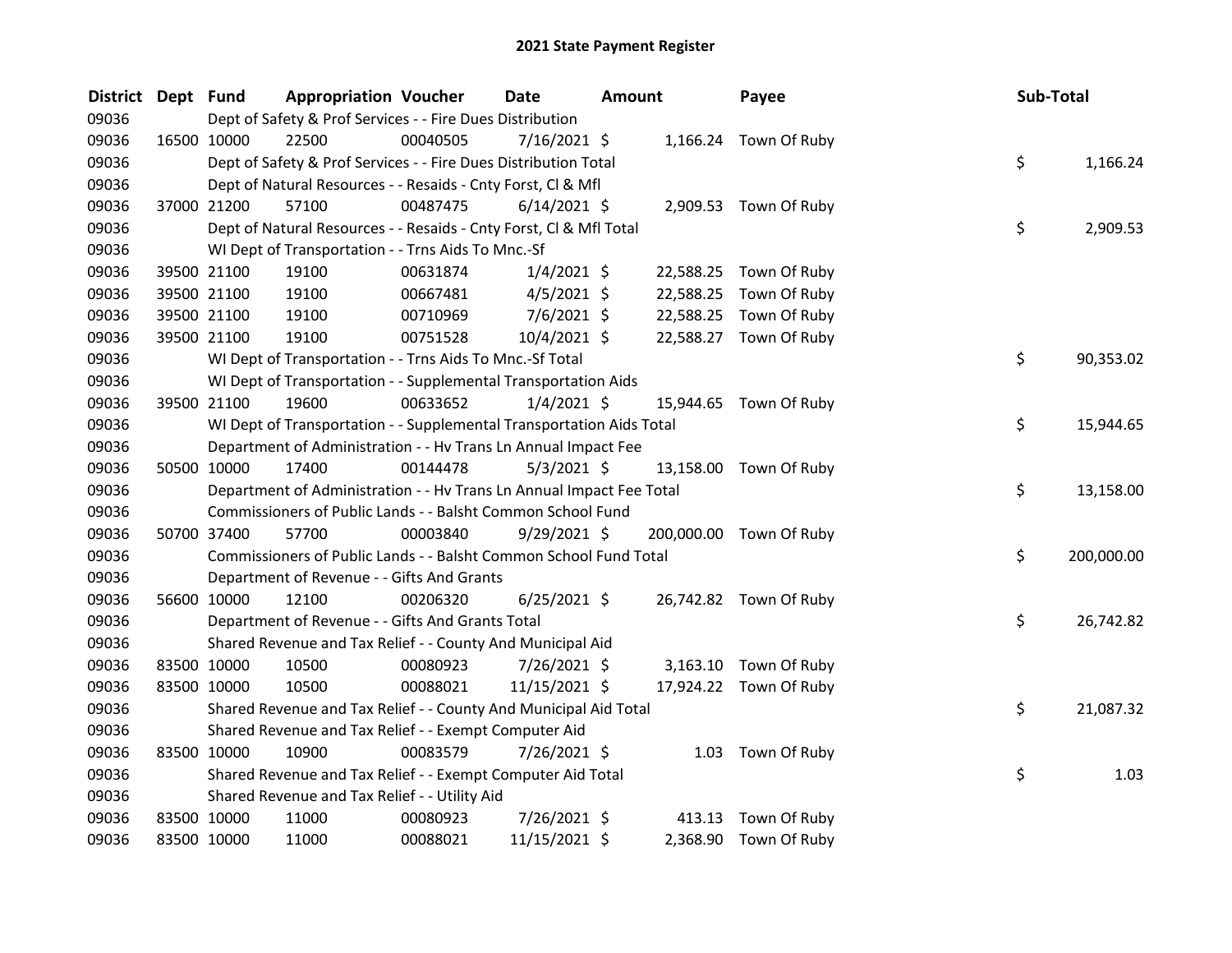| District Dept Fund |             | <b>Appropriation Voucher</b>                                  |          | Date          | <b>Amount</b> |      | <b>Pavee</b> | Sub-Total |            |
|--------------------|-------------|---------------------------------------------------------------|----------|---------------|---------------|------|--------------|-----------|------------|
| 09036              |             | Shared Revenue and Tax Relief - - Utility Aid Total           |          |               |               |      |              |           | 2.782.03   |
| 09036              |             | Shared Revenue and Tax Relief - - Personal Property Aid       |          |               |               |      |              |           |            |
| 09036              | 83500 10000 | 11100                                                         | 00076759 | $5/3/2021$ \$ |               | 5.87 | Town Of Ruby |           |            |
| 09036              |             | Shared Revenue and Tax Relief - - Personal Property Aid Total |          |               |               |      |              |           | 5.87       |
| 09036 Total        |             |                                                               |          |               |               |      |              |           | 374,150.51 |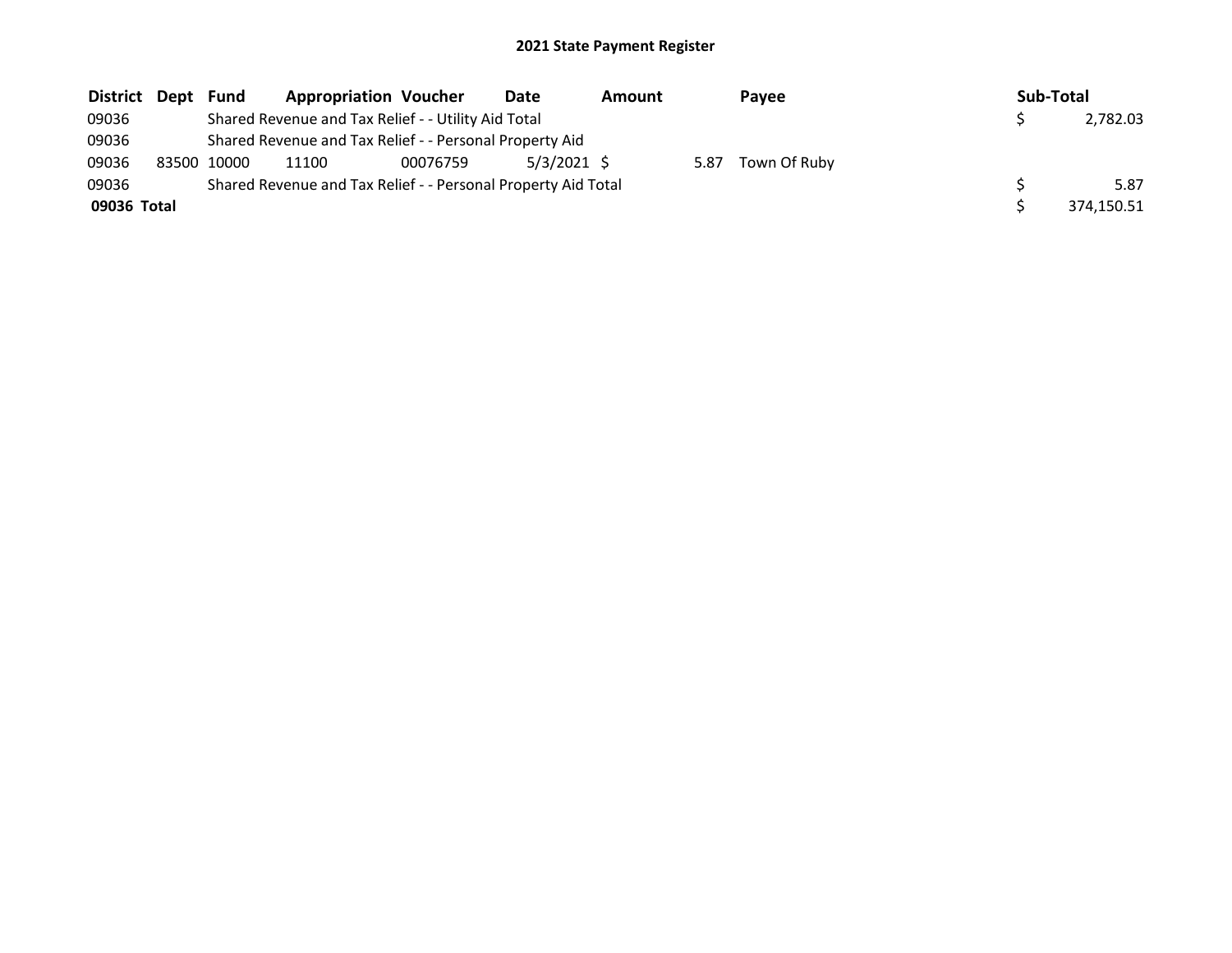| <b>District</b> | Dept Fund |             | <b>Appropriation Voucher</b>                                       |          | <b>Date</b>    | <b>Amount</b> |           | Payee                     | Sub-Total |            |
|-----------------|-----------|-------------|--------------------------------------------------------------------|----------|----------------|---------------|-----------|---------------------------|-----------|------------|
| 09038           |           |             | Dept of Safety & Prof Services - - Fire Dues Distribution          |          |                |               |           |                           |           |            |
| 09038           |           | 16500 10000 | 22500                                                              | 00040506 | $7/16/2021$ \$ |               |           | 7,202.35 Town Of Sampson  |           |            |
| 09038           |           |             | Dept of Safety & Prof Services - - Fire Dues Distribution Total    |          |                |               |           |                           | \$        | 7,202.35   |
| 09038           |           |             | Dept of Natural Resources - - Aids In Lieu Of Taxes - Gener        |          |                |               |           |                           |           |            |
| 09038           |           | 37000 10000 | 50300                                                              | 00458962 | $1/26/2021$ \$ |               |           | 624.28 Town Of Sampson    |           |            |
| 09038           |           | 37000 10000 | 50300                                                              | 00458963 | $1/26/2021$ \$ |               | 40,270.81 | Town Of Sampson           |           |            |
| 09038           |           | 37000 10000 | 50300                                                              | 00476447 | $4/21/2021$ \$ |               | 31.86     | Town Of Sampson           |           |            |
| 09038           |           | 37000 10000 | 50300                                                              | 00476448 | $4/21/2021$ \$ |               |           | 2,870.40 Town Of Sampson  |           |            |
| 09038           |           |             | Dept of Natural Resources - - Aids In Lieu Of Taxes - Gener Total  |          |                |               |           |                           | \$        | 43,797.35  |
| 09038           |           |             | Dept of Natural Resources - - Taxes & Assessmts-Conserv Fund       |          |                |               |           |                           |           |            |
| 09038           |           | 37000 21200 | 16900                                                              | 00459267 | $1/28/2021$ \$ |               | 5.00      | Town Of Sampson           |           |            |
| 09038           |           | 37000 21200 | 16900                                                              | 00459268 | $1/28/2021$ \$ |               | 5.00      | Town Of Sampson           |           |            |
| 09038           |           |             | Dept of Natural Resources - - Taxes & Assessmts-Conserv Fund Total |          |                |               |           |                           | \$        | 10.00      |
| 09038           |           |             | Dept of Natural Resources - - Resaids - Cnty Forst, Cl & Mfl       |          |                |               |           |                           |           |            |
| 09038           |           | 37000 21200 | 57100                                                              | 00487476 | $6/14/2021$ \$ |               |           | 2,372.83 Town Of Sampson  |           |            |
| 09038           |           |             | Dept of Natural Resources - - Resaids - Cnty Forst, Cl & Mfl Total |          |                |               |           |                           | \$        | 2,372.83   |
| 09038           |           |             | WI Dept of Transportation - - Trns Aids To Mnc.-Sf                 |          |                |               |           |                           |           |            |
| 09038           |           | 39500 21100 | 19100                                                              | 00631875 | $1/4/2021$ \$  |               |           | 47,179.17 Town Of Sampson |           |            |
| 09038           |           | 39500 21100 | 19100                                                              | 00667482 | $4/5/2021$ \$  |               |           | 47,179.17 Town Of Sampson |           |            |
| 09038           |           | 39500 21100 | 19100                                                              | 00710970 | $7/6/2021$ \$  |               | 47,179.17 | Town Of Sampson           |           |            |
| 09038           |           | 39500 21100 | 19100                                                              | 00751529 | $10/4/2021$ \$ |               |           | 47,179.17 Town Of Sampson |           |            |
| 09038           |           |             | WI Dept of Transportation - - Trns Aids To Mnc.-Sf Total           |          |                |               |           |                           | \$        | 188,716.68 |
| 09038           |           |             | WI Dept of Transportation - - Loc Rd Imp Prg St Fd                 |          |                |               |           |                           |           |            |
| 09038           |           | 39500 21100 | 27800                                                              | 00765015 | 10/22/2021 \$  |               |           | 24,021.29 Town Of Sampson |           |            |
| 09038           |           |             | WI Dept of Transportation - - Loc Rd Imp Prg St Fd Total           |          |                |               |           |                           | \$        | 24,021.29  |
| 09038           |           |             | Department of Revenue - - Gifts And Grants                         |          |                |               |           |                           |           |            |
| 09038           |           | 56600 10000 | 12100                                                              | 00206321 | $6/25/2021$ \$ |               |           | 48,723.21 Town Of Sampson |           |            |
| 09038           |           |             | Department of Revenue - - Gifts And Grants Total                   |          |                |               |           |                           | \$        | 48,723.21  |
| 09038           |           |             | Shared Revenue and Tax Relief - - County And Municipal Aid         |          |                |               |           |                           |           |            |
| 09038           |           | 83500 10000 | 10500                                                              | 00080924 | 7/26/2021 \$   |               |           | 2,995.80 Town Of Sampson  |           |            |
| 09038           |           | 83500 10000 | 10500                                                              | 00088022 | 11/15/2021 \$  |               |           | 16,976.21 Town Of Sampson |           |            |
| 09038           |           |             | Shared Revenue and Tax Relief - - County And Municipal Aid Total   |          |                |               |           |                           | \$        | 19,972.01  |
| 09038           |           |             | Shared Revenue and Tax Relief - - Exempt Computer Aid              |          |                |               |           |                           |           |            |
| 09038           |           | 83500 10000 | 10900                                                              | 00083580 | 7/26/2021 \$   |               | 7.27      | Town Of Sampson           |           |            |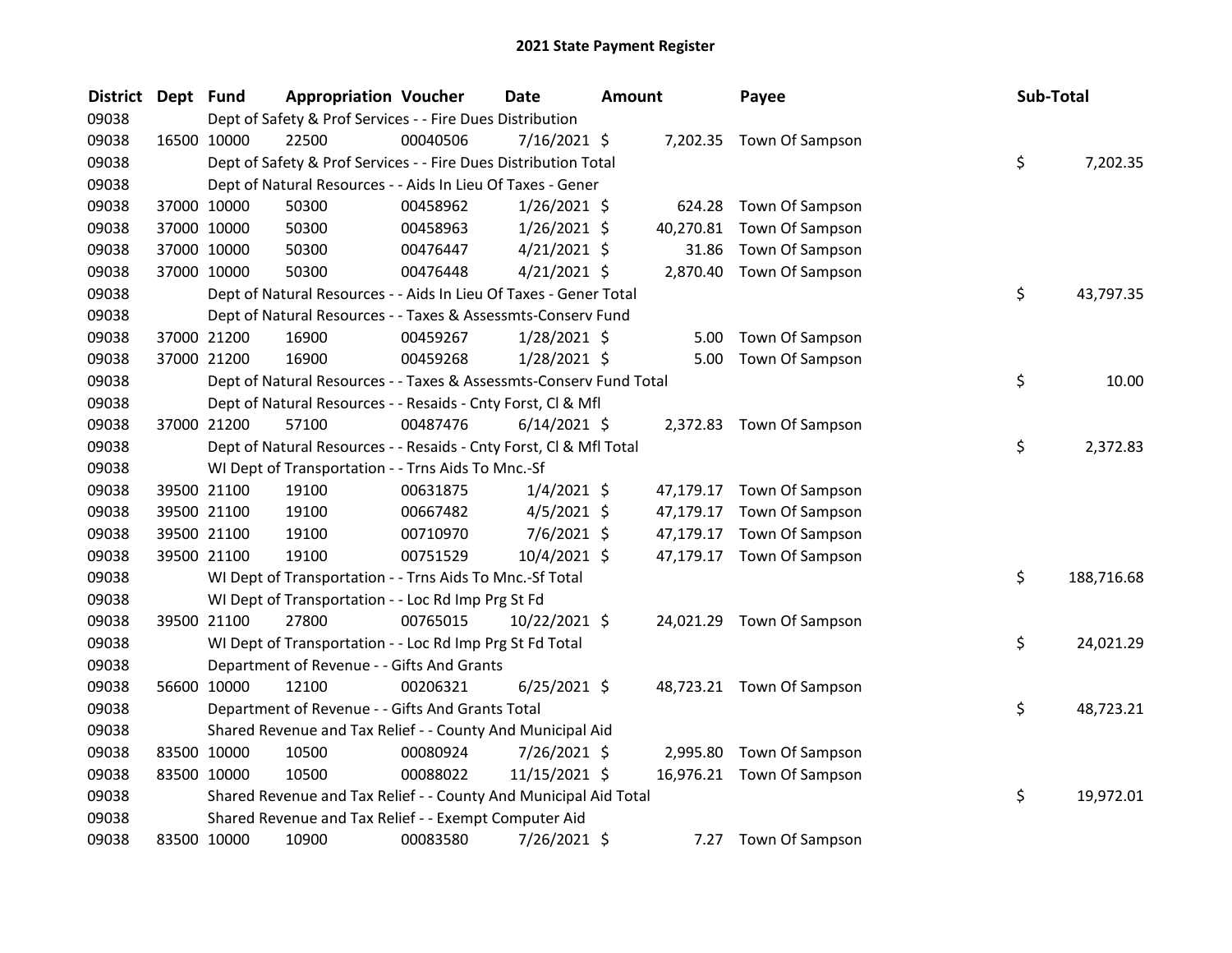| District Dept |       | Fund  | <b>Appropriation Voucher</b>                                        |          | Date          | <b>Amount</b> |        | Payee                  | Sub-Total |            |
|---------------|-------|-------|---------------------------------------------------------------------|----------|---------------|---------------|--------|------------------------|-----------|------------|
| 09038         |       |       | Shared Revenue and Tax Relief - - Exempt Computer Aid Total         |          |               |               |        |                        |           | 7.27       |
| 09038         |       |       | Shared Revenue and Tax Relief - - Personal Property Aid             |          |               |               |        |                        |           |            |
| 09038         | 83500 | 10000 | 11100                                                               | 00076760 | $5/3/2021$ \$ |               | 273.84 | Town Of Sampson        |           |            |
| 09038         |       |       | Shared Revenue and Tax Relief - - Personal Property Aid Total       |          |               |               |        |                        |           | 273.84     |
| 09038         |       |       | Shared Revenue and Tax Relief - - Payments For Municipal Svcs       |          |               |               |        |                        |           |            |
| 09038         | 83500 | 10000 | 50100                                                               | 00073536 | $2/1/2021$ \$ |               |        | 214.76 Town Of Sampson |           |            |
| 09038         |       |       | Shared Revenue and Tax Relief - - Payments For Municipal Svcs Total |          |               |               |        |                        |           | 214.76     |
| 09038 Total   |       |       |                                                                     |          |               |               |        |                        |           | 335,311.59 |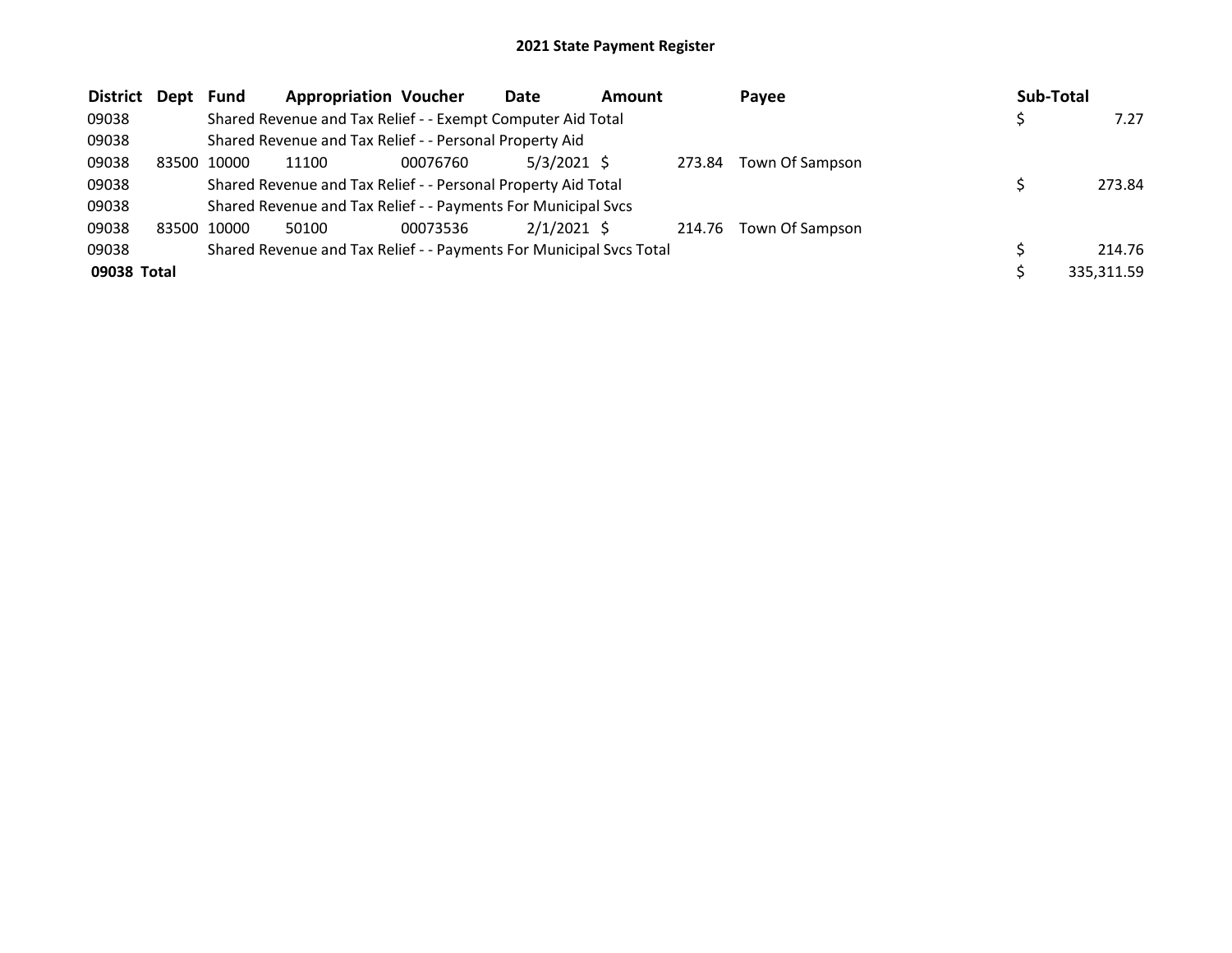| <b>District</b> | Dept Fund   |             | <b>Appropriation Voucher</b>                                         |          | Date           | <b>Amount</b> |           | Payee                   | Sub-Total |            |
|-----------------|-------------|-------------|----------------------------------------------------------------------|----------|----------------|---------------|-----------|-------------------------|-----------|------------|
| 09040           |             |             | Dept of Safety & Prof Services - - Fire Dues Distribution            |          |                |               |           |                         |           |            |
| 09040           |             | 16500 10000 | 22500                                                                | 00040507 | 7/16/2021 \$   |               |           | 3,553.19 Town Of Sigel  |           |            |
| 09040           |             |             | Dept of Safety & Prof Services - - Fire Dues Distribution Total      |          |                |               |           |                         | \$        | 3,553.19   |
| 09040           |             |             | Dept of Natural Resources - - Resaids - Cnty Forst, Cl & Mfl         |          |                |               |           |                         |           |            |
| 09040           |             | 37000 21200 | 57100                                                                | 00487477 | $6/14/2021$ \$ |               |           | 279.49 Town Of Sigel    |           |            |
| 09040           |             |             | Dept of Natural Resources - - Resaids - Cnty Forst, Cl & Mfl Total   |          |                |               |           |                         | \$        | 279.49     |
| 09040           |             |             | WI Dept of Transportation - - Trns Aids To Mnc.-Sf                   |          |                |               |           |                         |           |            |
| 09040           |             | 39500 21100 | 19100                                                                | 00631876 | $1/4/2021$ \$  |               | 29,394.55 | Town Of Sigel           |           |            |
| 09040           |             | 39500 21100 | 19100                                                                | 00667483 | $4/5/2021$ \$  |               | 29,394.55 | Town Of Sigel           |           |            |
| 09040           |             | 39500 21100 | 19100                                                                | 00710971 | 7/6/2021 \$    |               | 29,394.55 | Town Of Sigel           |           |            |
| 09040           |             | 39500 21100 | 19100                                                                | 00751530 | 10/4/2021 \$   |               |           | 29,394.58 Town Of Sigel |           |            |
| 09040           |             |             | WI Dept of Transportation - - Trns Aids To Mnc.-Sf Total             |          |                |               |           |                         | \$        | 117,578.23 |
| 09040           |             |             | WI Dept of Transportation - - Supplemental Transportation Aids       |          |                |               |           |                         |           |            |
| 09040           |             | 39500 21100 | 19600                                                                | 00633653 | $1/4/2021$ \$  |               |           | 20,749.10 Town Of Sigel |           |            |
| 09040           |             |             | WI Dept of Transportation - - Supplemental Transportation Aids Total |          |                |               |           |                         | \$        | 20,749.10  |
| 09040           |             |             | Department of Revenue - - Gifts And Grants                           |          |                |               |           |                         |           |            |
| 09040           |             | 56600 10000 | 12100                                                                | 00206322 | $6/25/2021$ \$ |               |           | 57,253.70 Town Of Sigel |           |            |
| 09040           |             |             | Department of Revenue - - Gifts And Grants Total                     |          |                |               |           |                         | \$        | 57,253.70  |
| 09040           |             |             | Shared Revenue and Tax Relief - - County And Municipal Aid           |          |                |               |           |                         |           |            |
| 09040           |             | 83500 10000 | 10500                                                                | 00080925 | $7/26/2021$ \$ |               |           | 6,817.85 Town Of Sigel  |           |            |
| 09040           | 83500 10000 |             | 10500                                                                | 00088023 | 11/15/2021 \$  |               |           | 38,634.45 Town Of Sigel |           |            |
| 09040           |             |             | Shared Revenue and Tax Relief - - County And Municipal Aid Total     |          |                |               |           |                         | \$        | 45,452.30  |
| 09040           |             |             | Shared Revenue and Tax Relief - - Exempt Computer Aid                |          |                |               |           |                         |           |            |
| 09040           |             | 83500 10000 | 10900                                                                | 00083581 | 7/26/2021 \$   |               |           | 3.11 Town Of Sigel      |           |            |
| 09040           |             |             | Shared Revenue and Tax Relief - - Exempt Computer Aid Total          |          |                |               |           |                         | \$        | 3.11       |
| 09040           |             |             | Shared Revenue and Tax Relief - - Utility Aid                        |          |                |               |           |                         |           |            |
| 09040           |             | 83500 10000 | 11000                                                                | 00080925 | 7/26/2021 \$   |               | 115.19    | Town Of Sigel           |           |            |
| 09040           |             | 83500 10000 | 11000                                                                | 00088023 | 11/15/2021 \$  |               |           | 689.41 Town Of Sigel    |           |            |
| 09040           |             |             | Shared Revenue and Tax Relief - - Utility Aid Total                  |          |                |               |           |                         | \$        | 804.60     |
| 09040           |             |             | Shared Revenue and Tax Relief - - Personal Property Aid              |          |                |               |           |                         |           |            |
| 09040           | 83500 10000 |             | 11100                                                                | 00076761 | $5/3/2021$ \$  |               |           | 669.22 Town Of Sigel    |           |            |
| 09040           |             |             | Shared Revenue and Tax Relief - - Personal Property Aid Total        |          |                |               |           |                         | \$        | 669.22     |
| 09040           |             |             | Shared Revenue and Tax Relief - - Lottery & Gaming Credit            |          |                |               |           |                         |           |            |
| 09040           | 83500 52100 |             | 36300                                                                | 00074076 | $3/22/2021$ \$ |               |           | 3,526.61 Town Of Sigel  |           |            |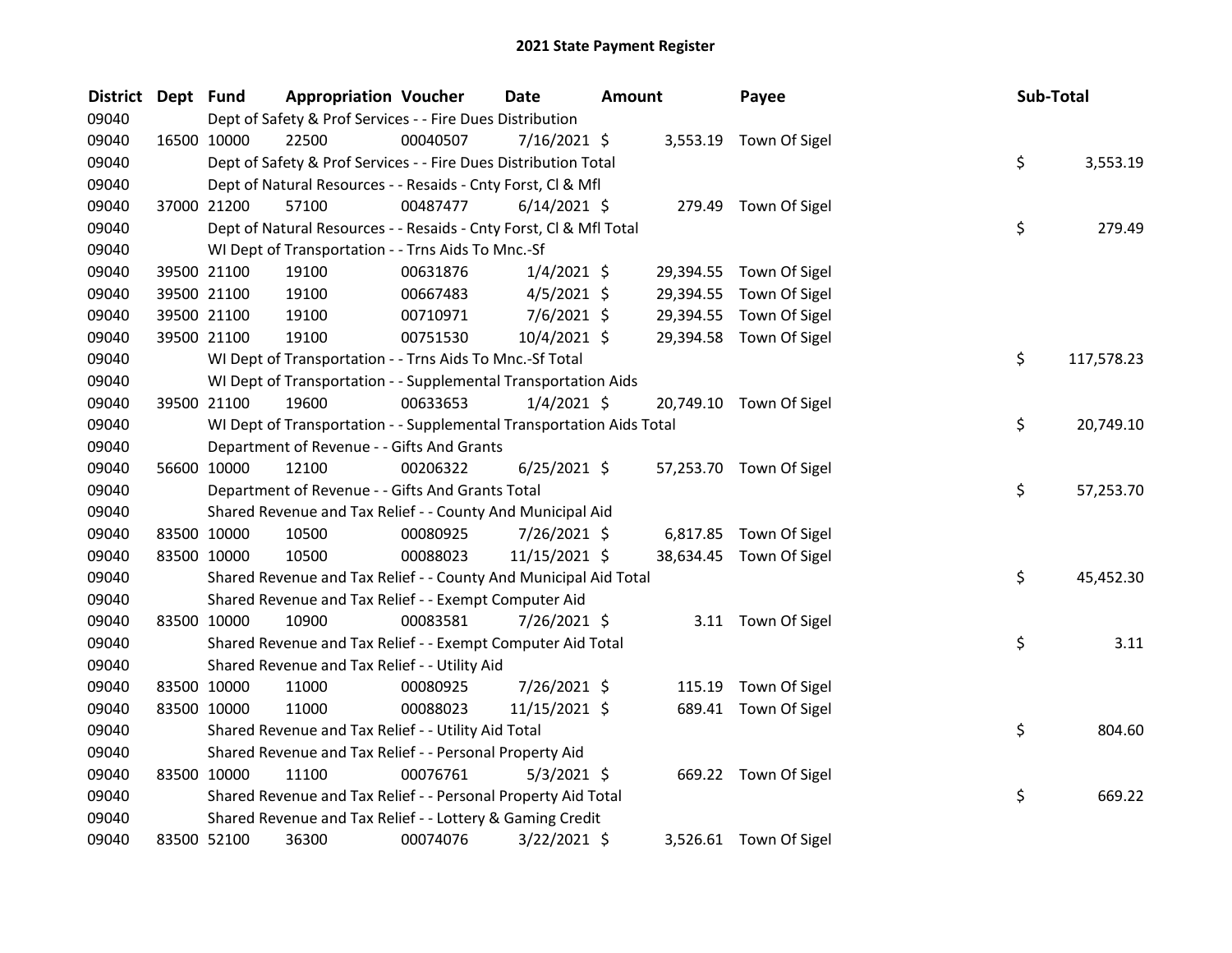| <b>District Dept Fund</b> |  | <b>Appropriation Voucher</b>                                    | Date | Amount | Pavee | Sub-Total |            |
|---------------------------|--|-----------------------------------------------------------------|------|--------|-------|-----------|------------|
| 09040                     |  | Shared Revenue and Tax Relief - - Lottery & Gaming Credit Total |      |        |       |           | 3,526.61   |
| 09040 Total               |  |                                                                 |      |        |       |           | 249,869.55 |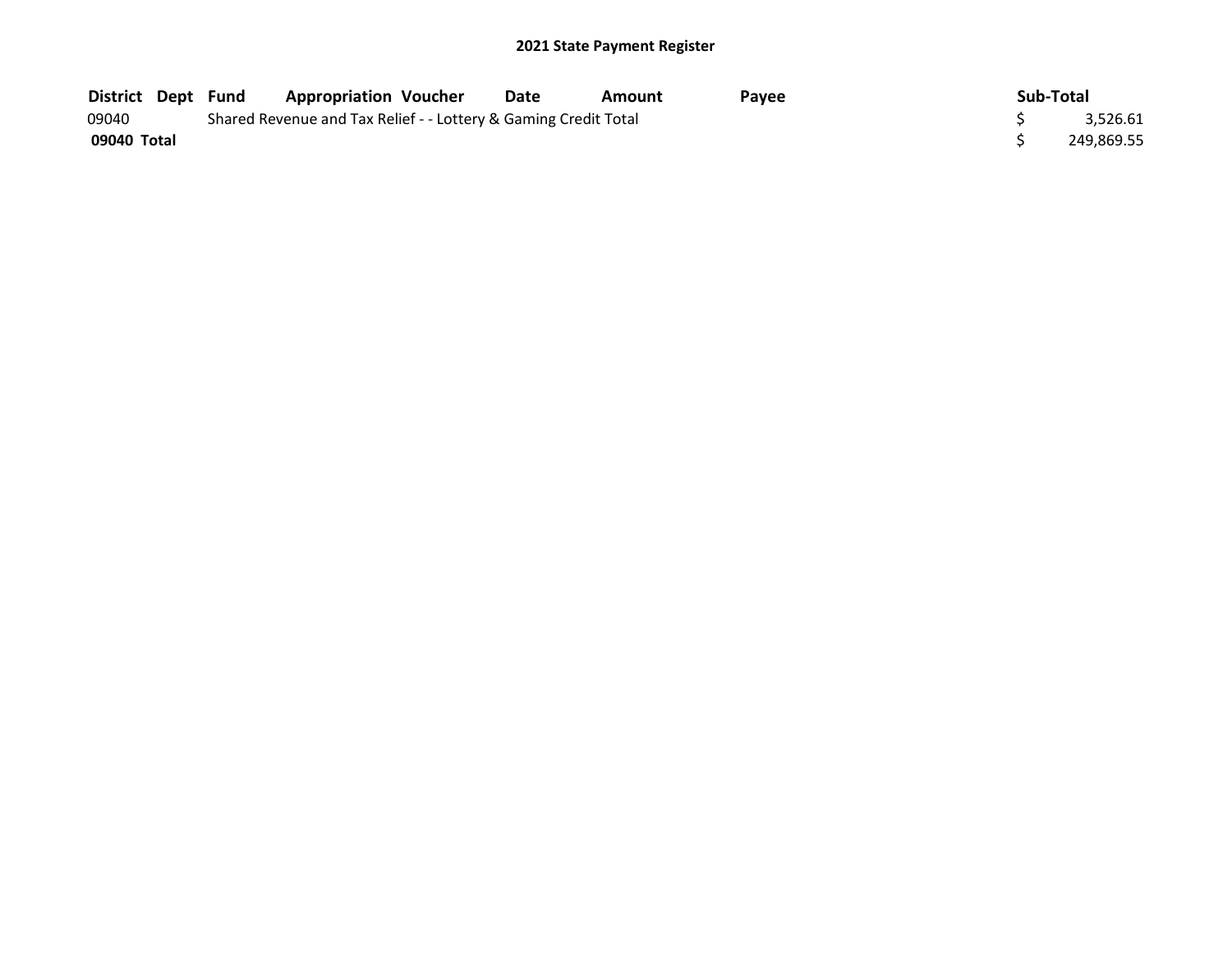| <b>District</b> | Dept Fund |             | <b>Appropriation Voucher</b>                                       |          | <b>Date</b>    | <b>Amount</b> |           | Payee                    | Sub-Total |            |
|-----------------|-----------|-------------|--------------------------------------------------------------------|----------|----------------|---------------|-----------|--------------------------|-----------|------------|
| 09042           |           |             | Dept of Safety & Prof Services - - Fire Dues Distribution          |          |                |               |           |                          |           |            |
| 09042           |           | 16500 10000 | 22500                                                              | 00040509 | $7/16/2021$ \$ |               |           | 6,759.92 Town Of Tilden  |           |            |
| 09042           |           |             | Dept of Safety & Prof Services - - Fire Dues Distribution Total    |          |                |               |           |                          | \$        | 6,759.92   |
| 09042           |           |             | Dept of Natural Resources - - Resaids - Cnty Forst, Cl & Mfl       |          |                |               |           |                          |           |            |
| 09042           |           | 37000 21200 | 57100                                                              | 00487478 | $6/14/2021$ \$ |               |           | 12.00 Town Of Tilden     |           |            |
| 09042           |           |             | Dept of Natural Resources - - Resaids - Cnty Forst, Cl & Mfl Total |          |                |               |           |                          | \$        | 12.00      |
| 09042           |           |             | Dept of Natural Resources - - Rec & Resource Aids, Fed             |          |                |               |           |                          |           |            |
| 09042           |           | 37000 21200 | 58300                                                              | 00524738 | 12/21/2021 \$  |               |           | 782.00 Town Of Tilden    |           |            |
| 09042           |           |             | Dept of Natural Resources - - Rec & Resource Aids, Fed Total       |          |                |               |           |                          | \$        | 782.00     |
| 09042           |           |             | WI Dept of Transportation - - Trns Aids To Mnc.-Sf                 |          |                |               |           |                          |           |            |
| 09042           |           | 39500 21100 | 19100                                                              | 00631877 | $1/4/2021$ \$  |               | 27,791.10 | Town Of Tilden           |           |            |
| 09042           |           | 39500 21100 | 19100                                                              | 00667484 | $4/5/2021$ \$  |               | 27,791.10 | Town Of Tilden           |           |            |
| 09042           |           | 39500 21100 | 19100                                                              | 00710972 | 7/6/2021 \$    |               | 27,791.10 | Town Of Tilden           |           |            |
| 09042           |           | 39500 21100 | 19100                                                              | 00751531 | 10/4/2021 \$   |               |           | 27,791.10 Town Of Tilden |           |            |
| 09042           |           |             | WI Dept of Transportation - - Trns Aids To Mnc.-Sf Total           |          |                |               |           |                          | \$        | 111,164.40 |
| 09042           |           |             | WI Dept of Transportation - - Loc Rd Imp Prg St Fd                 |          |                |               |           |                          |           |            |
| 09042           |           | 39500 21100 | 27800                                                              | 00749301 | $9/22/2021$ \$ |               |           | 14,149.85 Town Of Tilden |           |            |
| 09042           |           |             | WI Dept of Transportation - - Loc Rd Imp Prg St Fd Total           |          |                |               |           |                          | \$        | 14,149.85  |
| 09042           |           |             | Department of Revenue - - Gifts And Grants                         |          |                |               |           |                          |           |            |
| 09042           |           | 56600 10000 | 12100                                                              | 00206323 | $6/25/2021$ \$ |               |           | 78,867.76 Town Of Tilden |           |            |
| 09042           |           |             | Department of Revenue - - Gifts And Grants Total                   |          |                |               |           |                          | \$        | 78,867.76  |
| 09042           |           |             | Shared Revenue and Tax Relief - - County And Municipal Aid         |          |                |               |           |                          |           |            |
| 09042           |           | 83500 10000 | 10500                                                              | 00080926 | 7/26/2021 \$   |               |           | 4,919.87 Town Of Tilden  |           |            |
| 09042           |           | 83500 10000 | 10500                                                              | 00088024 | 11/15/2021 \$  |               |           | 27,879.27 Town Of Tilden |           |            |
| 09042           |           |             | Shared Revenue and Tax Relief - - County And Municipal Aid Total   |          |                |               |           |                          | \$        | 32,799.14  |
| 09042           |           |             | Shared Revenue and Tax Relief - - Exempt Computer Aid              |          |                |               |           |                          |           |            |
| 09042           |           | 83500 10000 | 10900                                                              | 00083582 | 7/26/2021 \$   |               |           | 17.67 Town Of Tilden     |           |            |
| 09042           |           |             | Shared Revenue and Tax Relief - - Exempt Computer Aid Total        |          |                |               |           |                          | \$        | 17.67      |
| 09042           |           |             | Shared Revenue and Tax Relief - - Utility Aid                      |          |                |               |           |                          |           |            |
| 09042           |           | 83500 10000 | 11000                                                              | 00080926 | 7/26/2021 \$   |               |           | 59.51 Town Of Tilden     |           |            |
| 09042           |           | 83500 10000 | 11000                                                              | 00088024 | 11/15/2021 \$  |               | 356.16    | Town Of Tilden           |           |            |
| 09042           |           |             | Shared Revenue and Tax Relief - - Utility Aid Total                |          |                |               |           |                          | \$        | 415.67     |
| 09042           |           |             | Shared Revenue and Tax Relief - - Personal Property Aid            |          |                |               |           |                          |           |            |
| 09042           |           | 83500 10000 | 11100                                                              | 00076762 | $5/3/2021$ \$  |               |           | 403.90 Town Of Tilden    |           |            |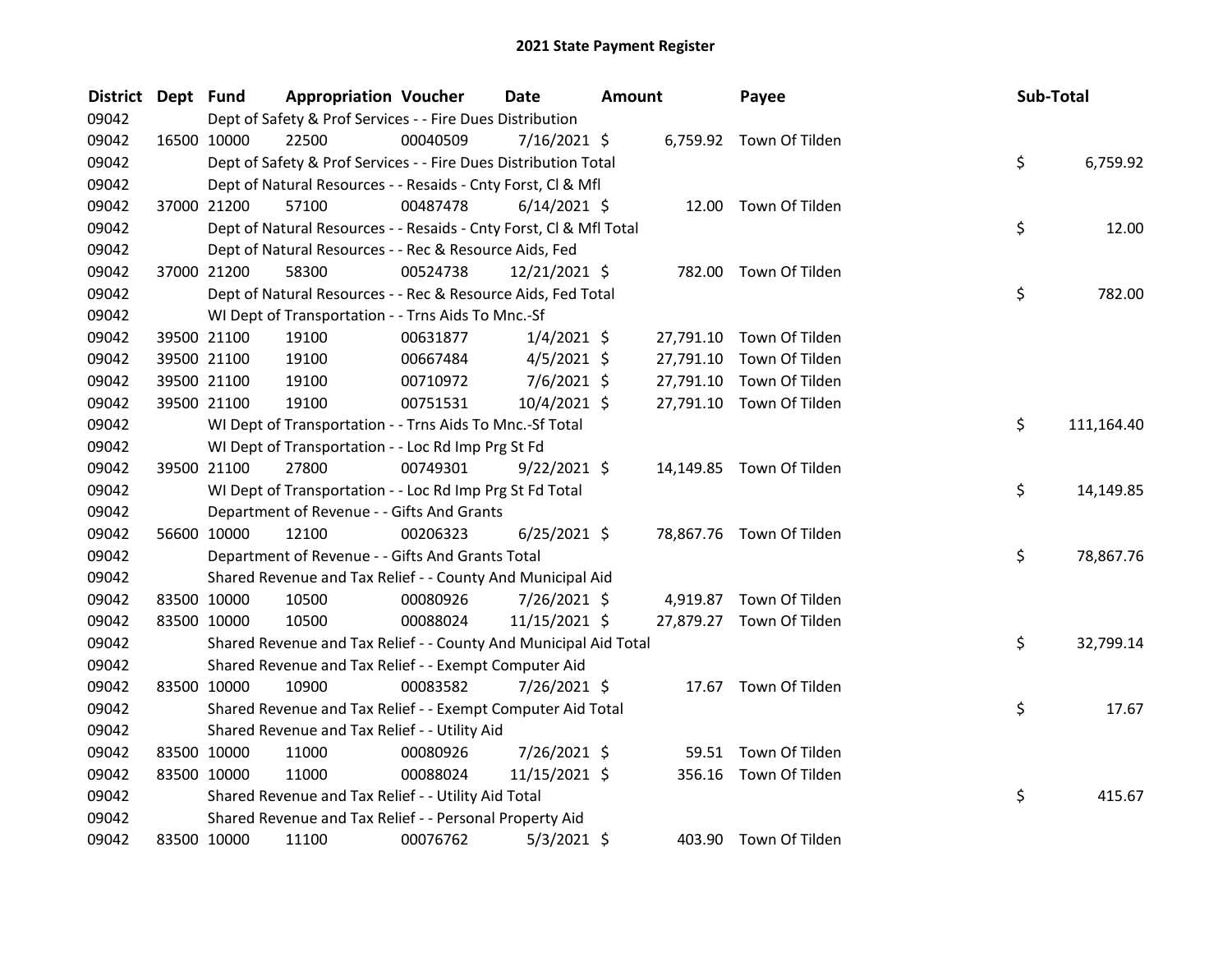| <b>District Dept Fund</b> |  | <b>Appropriation Voucher</b>                                  | Date | Amount | Pavee | Sub-Total  |
|---------------------------|--|---------------------------------------------------------------|------|--------|-------|------------|
| 09042                     |  | Shared Revenue and Tax Relief - - Personal Property Aid Total |      |        |       | 403.90     |
| 09042 Total               |  |                                                               |      |        |       | 245.372.31 |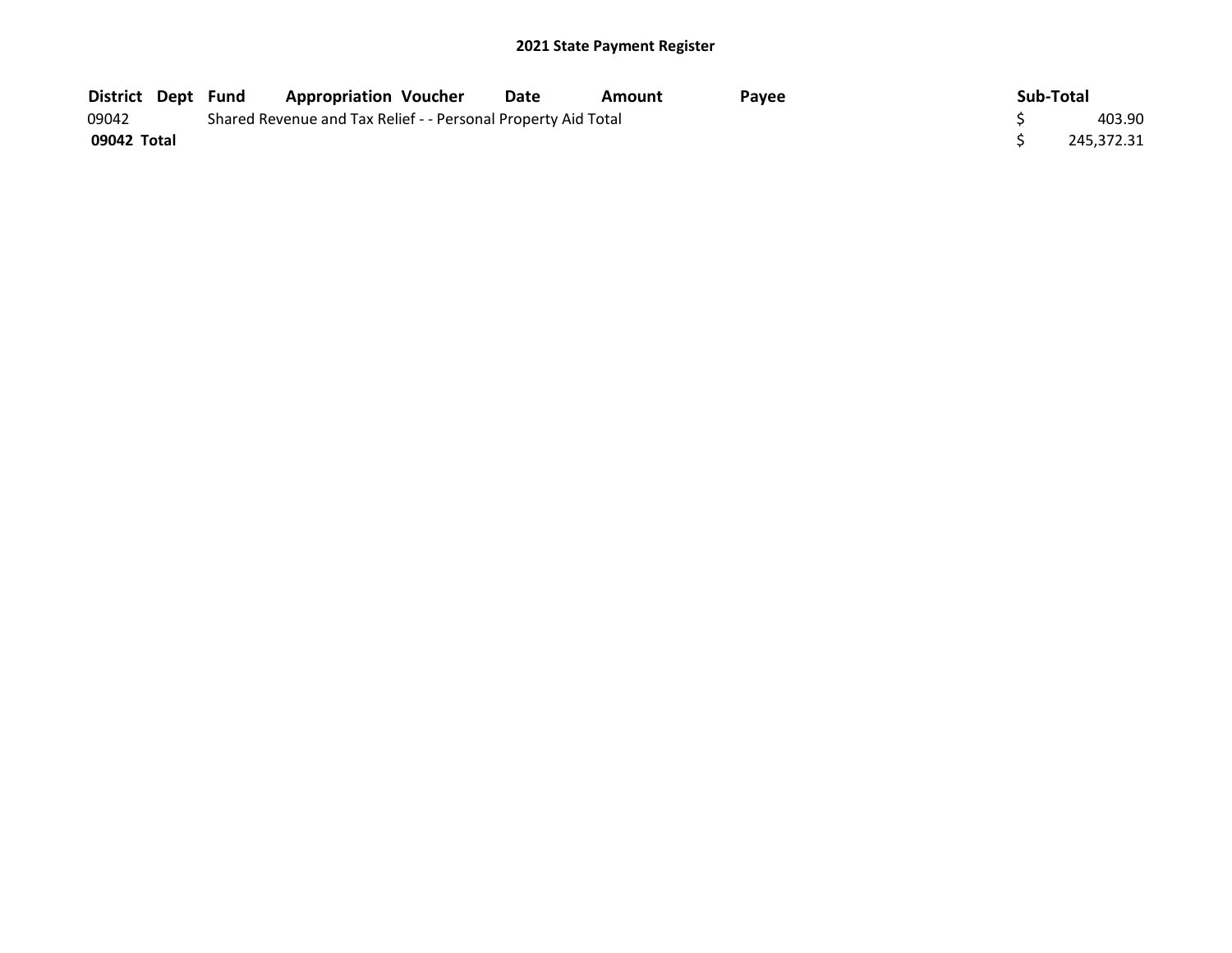| <b>District</b> | Dept Fund   |             | <b>Appropriation Voucher</b>                                       |          | Date           | <b>Amount</b> |        | Payee                      | Sub-Total |            |
|-----------------|-------------|-------------|--------------------------------------------------------------------|----------|----------------|---------------|--------|----------------------------|-----------|------------|
| 09044           |             |             | Dept of Safety & Prof Services - - Fire Dues Distribution          |          |                |               |        |                            |           |            |
| 09044           |             | 16500 10000 | 22500                                                              | 00040510 | $7/16/2021$ \$ |               |        | 13,292.12 Town Of Wheaton  |           |            |
| 09044           |             |             | Dept of Safety & Prof Services - - Fire Dues Distribution Total    |          |                |               |        |                            | \$        | 13,292.12  |
| 09044           |             |             | Dept of Natural Resources - - Aids In Lieu Of Taxes - Gener        |          |                |               |        |                            |           |            |
| 09044           |             | 37000 10000 | 50300                                                              | 00458970 | $1/26/2021$ \$ |               |        | 1,359.72 Town Of Wheaton   |           |            |
| 09044           |             | 37000 10000 | 50300                                                              | 00476539 | $4/21/2021$ \$ |               |        | 88.46 Town Of Wheaton      |           |            |
| 09044           |             |             | Dept of Natural Resources - - Aids In Lieu Of Taxes - Gener Total  |          |                |               |        |                            | \$        | 1,448.18   |
| 09044           |             |             | Dept of Natural Resources - - Resaids - Cnty Forst, Cl & Mfl       |          |                |               |        |                            |           |            |
| 09044           |             | 37000 21200 | 57100                                                              | 00487479 | $6/14/2021$ \$ |               | 171.09 | Town Of Wheaton            |           |            |
| 09044           |             |             | Dept of Natural Resources - - Resaids - Cnty Forst, Cl & Mfl Total |          |                |               |        |                            | \$        | 171.09     |
| 09044           |             |             | Dept of Natural Resources - - Aids In Lieu Of Taxes - Sum S        |          |                |               |        |                            |           |            |
| 09044           |             | 37000 21200 | 57900                                                              | 00476538 | 4/21/2021 \$   |               |        | 5.83 Town Of Wheaton       |           |            |
| 09044           |             |             | Dept of Natural Resources - - Aids In Lieu Of Taxes - Sum S Total  |          |                |               |        |                            | \$        | 5.83       |
| 09044           |             |             | WI Dept of Transportation - - Trns Aids To Mnc.-Sf                 |          |                |               |        |                            |           |            |
| 09044           |             | 39500 21100 | 19100                                                              | 00631878 | $1/4/2021$ \$  |               |        | 53,387.82 Town Of Wheaton  |           |            |
| 09044           |             | 39500 21100 | 19100                                                              | 00667485 | $4/5/2021$ \$  |               |        | 53,387.82 Town Of Wheaton  |           |            |
| 09044           |             | 39500 21100 | 19100                                                              | 00710973 | 7/6/2021 \$    |               |        | 53,387.82 Town Of Wheaton  |           |            |
| 09044           |             | 39500 21100 | 19100                                                              | 00751532 | 10/4/2021 \$   |               |        | 53,387.82 Town Of Wheaton  |           |            |
| 09044           |             |             | WI Dept of Transportation - - Trns Aids To Mnc.-Sf Total           |          |                |               |        |                            | \$        | 213,551.28 |
| 09044           |             |             | Elections Commission - - General Program Ops, GPR                  |          |                |               |        |                            |           |            |
| 09044           |             | 51000 10000 | 10100                                                              | 00005161 | $1/7/2021$ \$  |               |        | 643.95 Town Of Wheaton     |           |            |
| 09044           |             |             | Elections Commission - - General Program Ops, GPR Total            |          |                |               |        |                            | \$        | 643.95     |
| 09044           |             |             | Department of Revenue - - Gifts And Grants                         |          |                |               |        |                            |           |            |
| 09044           |             | 56600 10000 | 12100                                                              | 00206324 | $6/25/2021$ \$ |               |        | 148,001.34 Town Of Wheaton |           |            |
| 09044           |             |             | Department of Revenue - - Gifts And Grants Total                   |          |                |               |        |                            | \$        | 148,001.34 |
| 09044           |             |             | Shared Revenue and Tax Relief - - County And Municipal Aid         |          |                |               |        |                            |           |            |
| 09044           |             | 83500 10000 | 10500                                                              | 00080927 | $7/26/2021$ \$ |               |        | 7,978.56 Town Of Wheaton   |           |            |
| 09044           |             | 83500 10000 | 10500                                                              | 00088025 | 11/15/2021 \$  |               |        | 45,211.86 Town Of Wheaton  |           |            |
| 09044           |             |             | Shared Revenue and Tax Relief - - County And Municipal Aid Total   |          |                |               |        |                            | \$        | 53,190.42  |
| 09044           |             |             | Shared Revenue and Tax Relief - - Exempt Computer Aid              |          |                |               |        |                            |           |            |
| 09044           |             | 83500 10000 | 10900                                                              | 00083583 | 7/26/2021 \$   |               |        | 983.14 Town Of Wheaton     |           |            |
| 09044           |             |             | Shared Revenue and Tax Relief - - Exempt Computer Aid Total        |          |                |               |        |                            | \$        | 983.14     |
| 09044           |             |             | Shared Revenue and Tax Relief - - Utility Aid                      |          |                |               |        |                            |           |            |
| 09044           | 83500 10000 |             | 11000                                                              | 00080927 | 7/26/2021 \$   |               |        | 41,966.04 Town Of Wheaton  |           |            |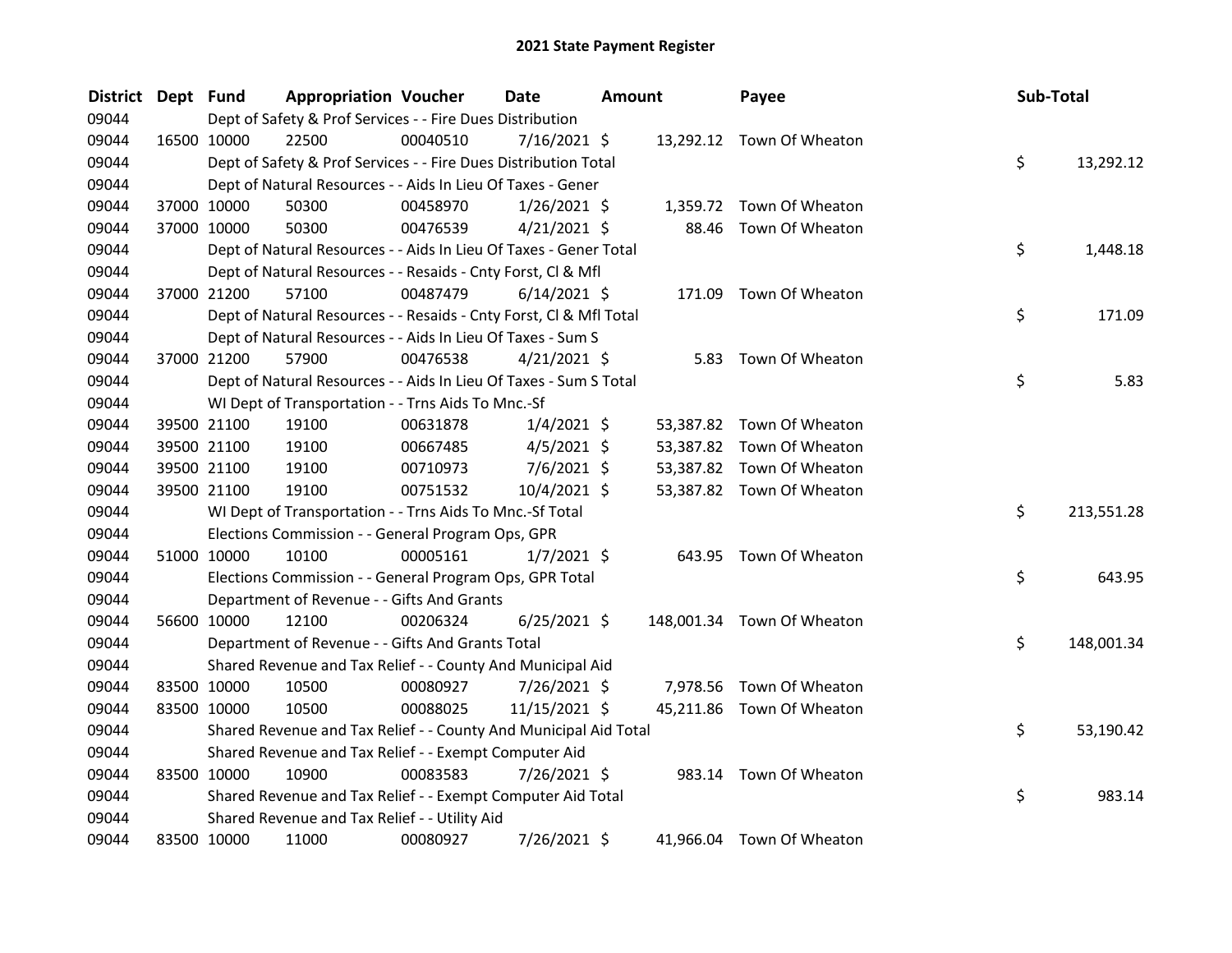| District Dept Fund |             | <b>Appropriation Voucher</b>                                  |          | Date          | Amount |            | <b>Pavee</b>    | Sub-Total |            |
|--------------------|-------------|---------------------------------------------------------------|----------|---------------|--------|------------|-----------------|-----------|------------|
| 09044              | 83500 10000 | 11000                                                         | 00088025 | 11/15/2021 \$ |        | 240,893.56 | Town Of Wheaton |           |            |
| 09044              |             | Shared Revenue and Tax Relief - - Utility Aid Total           |          |               |        |            |                 |           | 282,859.60 |
| 09044              |             | Shared Revenue and Tax Relief - - Personal Property Aid       |          |               |        |            |                 |           |            |
| 09044              | 83500 10000 | 11100                                                         | 00076763 | $5/3/2021$ \$ |        | 21.524.47  | Town Of Wheaton |           |            |
| 09044              |             | Shared Revenue and Tax Relief - - Personal Property Aid Total |          |               |        |            |                 |           | 21,524.47  |
| 09044 Total        |             |                                                               |          |               |        |            |                 |           | 735.671.42 |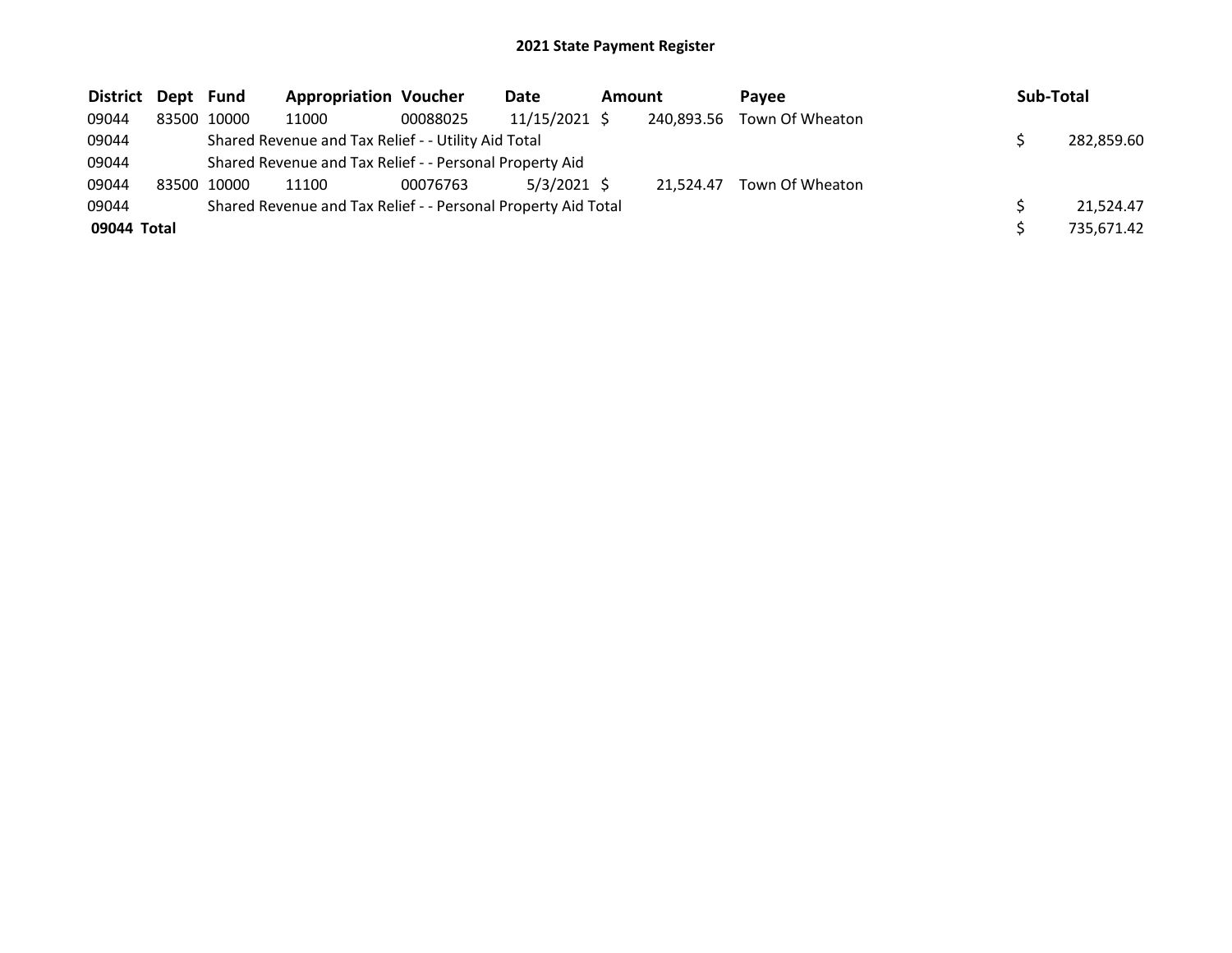| <b>District</b> | Dept Fund |             | <b>Appropriation Voucher</b>                                       |          | <b>Date</b>    | <b>Amount</b> |           | Payee                      | Sub-Total |            |
|-----------------|-----------|-------------|--------------------------------------------------------------------|----------|----------------|---------------|-----------|----------------------------|-----------|------------|
| 09046           |           |             | Dept of Safety & Prof Services - - Fire Dues Distribution          |          |                |               |           |                            |           |            |
| 09046           |           | 16500 10000 | 22500                                                              | 00040511 | 7/16/2021 \$   |               |           | 4,618.80 Town Of Woodmohr  |           |            |
| 09046           |           |             | Dept of Safety & Prof Services - - Fire Dues Distribution Total    |          |                |               |           |                            | \$        | 4,618.80   |
| 09046           |           |             | Dept of Natural Resources - - Aids In Lieu Of Taxes - Gener        |          |                |               |           |                            |           |            |
| 09046           |           | 37000 10000 | 50300                                                              | 00475932 | $4/21/2021$ \$ |               |           | 47.31 Town Of Woodmohr     |           |            |
| 09046           |           |             | Dept of Natural Resources - - Aids In Lieu Of Taxes - Gener Total  |          |                |               |           |                            | \$        | 47.31      |
| 09046           |           |             | Dept of Natural Resources - - Resaids - Cnty Forst, Cl & Mfl       |          |                |               |           |                            |           |            |
| 09046           |           | 37000 21200 | 57100                                                              | 00487480 | $6/14/2021$ \$ |               |           | 32.24 Town Of Woodmohr     |           |            |
| 09046           |           |             | Dept of Natural Resources - - Resaids - Cnty Forst, CI & Mfl Total |          |                |               |           |                            | \$        | 32.24      |
| 09046           |           |             | WI Dept of Transportation - - Trns Aids To Mnc.-Sf                 |          |                |               |           |                            |           |            |
| 09046           |           | 39500 21100 | 19100                                                              | 00631879 | $1/4/2021$ \$  |               | 31,470.30 | Town Of Woodmohr           |           |            |
| 09046           |           | 39500 21100 | 19100                                                              | 00667486 | $4/5/2021$ \$  |               | 31,470.30 | Town Of Woodmohr           |           |            |
| 09046           |           | 39500 21100 | 19100                                                              | 00710974 | 7/6/2021 \$    |               | 31,470.30 | Town Of Woodmohr           |           |            |
| 09046           |           | 39500 21100 | 19100                                                              | 00751533 | 10/4/2021 \$   |               |           | 31,470.30 Town Of Woodmohr |           |            |
| 09046           |           |             | WI Dept of Transportation - - Trns Aids To Mnc.-Sf Total           |          |                |               |           |                            | \$        | 125,881.20 |
| 09046           |           |             | WI Dept of Transportation - - Loc Rd Imp Prg St Fd                 |          |                |               |           |                            |           |            |
| 09046           |           | 39500 21100 | 27800                                                              | 00671677 | $3/26/2021$ \$ |               |           | 16,033.15 Town Of Woodmohr |           |            |
| 09046           |           |             | WI Dept of Transportation - - Loc Rd Imp Prg St Fd Total           |          |                |               |           |                            | \$        | 16,033.15  |
| 09046           |           |             | Department of Revenue - - Gifts And Grants                         |          |                |               |           |                            |           |            |
| 09046           |           | 56600 10000 | 12100                                                              | 00206325 | $6/25/2021$ \$ |               |           | 50,397.91 Town Of Woodmohr |           |            |
| 09046           |           |             | Department of Revenue - - Gifts And Grants Total                   |          |                |               |           |                            | \$        | 50,397.91  |
| 09046           |           |             | Shared Revenue and Tax Relief - - County And Municipal Aid         |          |                |               |           |                            |           |            |
| 09046           |           | 83500 10000 | 10500                                                              | 00080928 | 7/26/2021 \$   |               |           | 8,365.37 Town Of Woodmohr  |           |            |
| 09046           |           | 83500 10000 | 10500                                                              | 00088026 | 11/15/2021 \$  |               |           | 47,403.73 Town Of Woodmohr |           |            |
| 09046           |           |             | Shared Revenue and Tax Relief - - County And Municipal Aid Total   |          |                |               |           |                            | \$        | 55,769.10  |
| 09046           |           |             | Shared Revenue and Tax Relief - - Exempt Computer Aid              |          |                |               |           |                            |           |            |
| 09046           |           | 83500 10000 | 10900                                                              | 00083584 | 7/26/2021 \$   |               |           | 13.51 Town Of Woodmohr     |           |            |
| 09046           |           |             | Shared Revenue and Tax Relief - - Exempt Computer Aid Total        |          |                |               |           |                            | \$        | 13.51      |
| 09046           |           |             | Shared Revenue and Tax Relief - - Utility Aid                      |          |                |               |           |                            |           |            |
| 09046           |           | 83500 10000 | 11000                                                              | 00080928 | 7/26/2021 \$   |               | 436.08    | Town Of Woodmohr           |           |            |
| 09046           |           | 83500 10000 | 11000                                                              | 00088026 | 11/15/2021 \$  |               |           | 2,572.24 Town Of Woodmohr  |           |            |
| 09046           |           |             | Shared Revenue and Tax Relief - - Utility Aid Total                |          |                |               |           |                            | \$        | 3,008.32   |
| 09046           |           |             | Shared Revenue and Tax Relief - - Personal Property Aid            |          |                |               |           |                            |           |            |
| 09046           |           | 83500 10000 | 11100                                                              | 00076764 | $5/3/2021$ \$  |               |           | 219.86 Town Of Woodmohr    |           |            |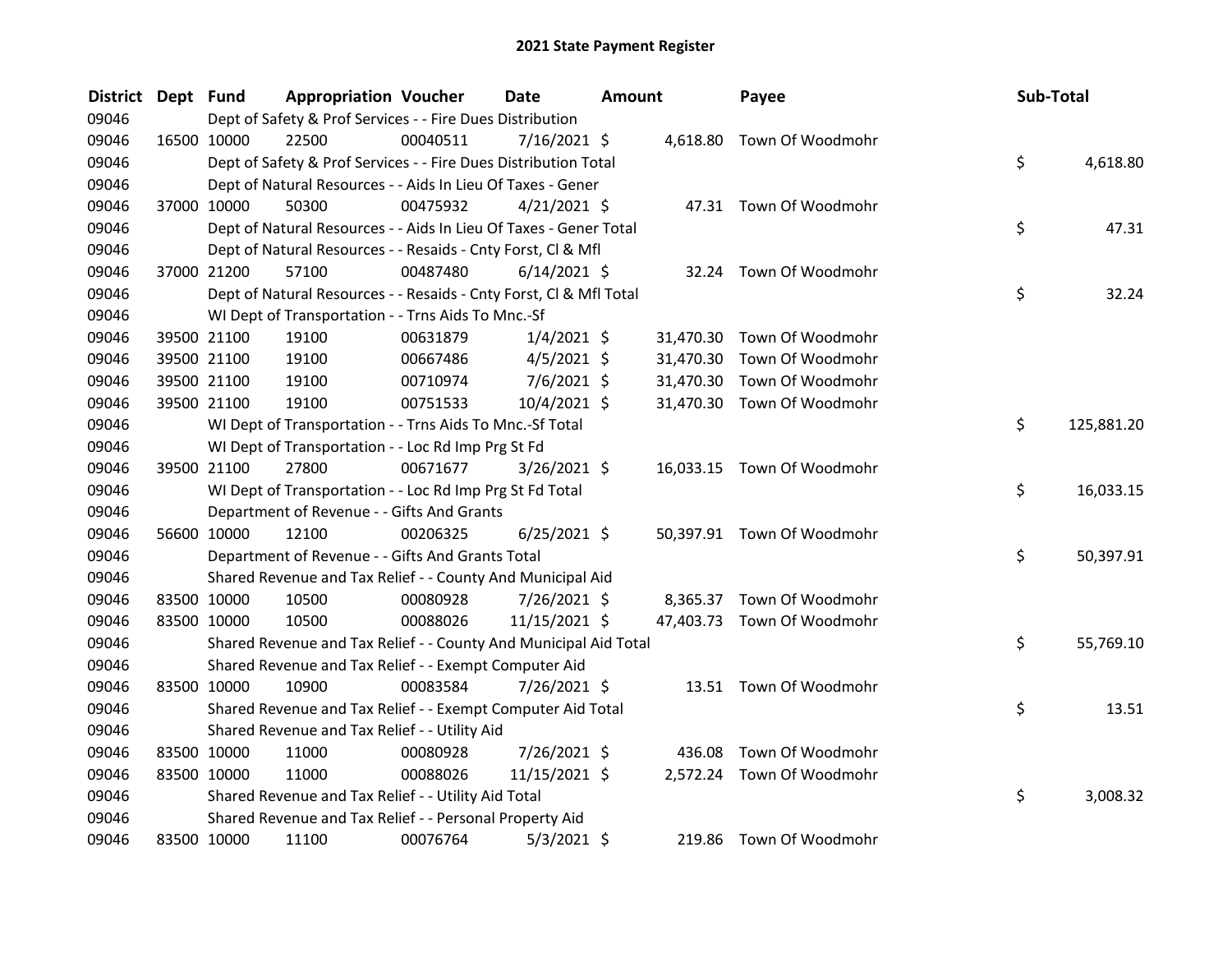| <b>District Dept Fund</b> |  | <b>Appropriation Voucher</b>                                  | Date | Amount | Pavee | Sub-Total |            |
|---------------------------|--|---------------------------------------------------------------|------|--------|-------|-----------|------------|
| 09046                     |  | Shared Revenue and Tax Relief - - Personal Property Aid Total |      |        |       |           | 219.86     |
| 09046 Total               |  |                                                               |      |        |       |           | 256.021.40 |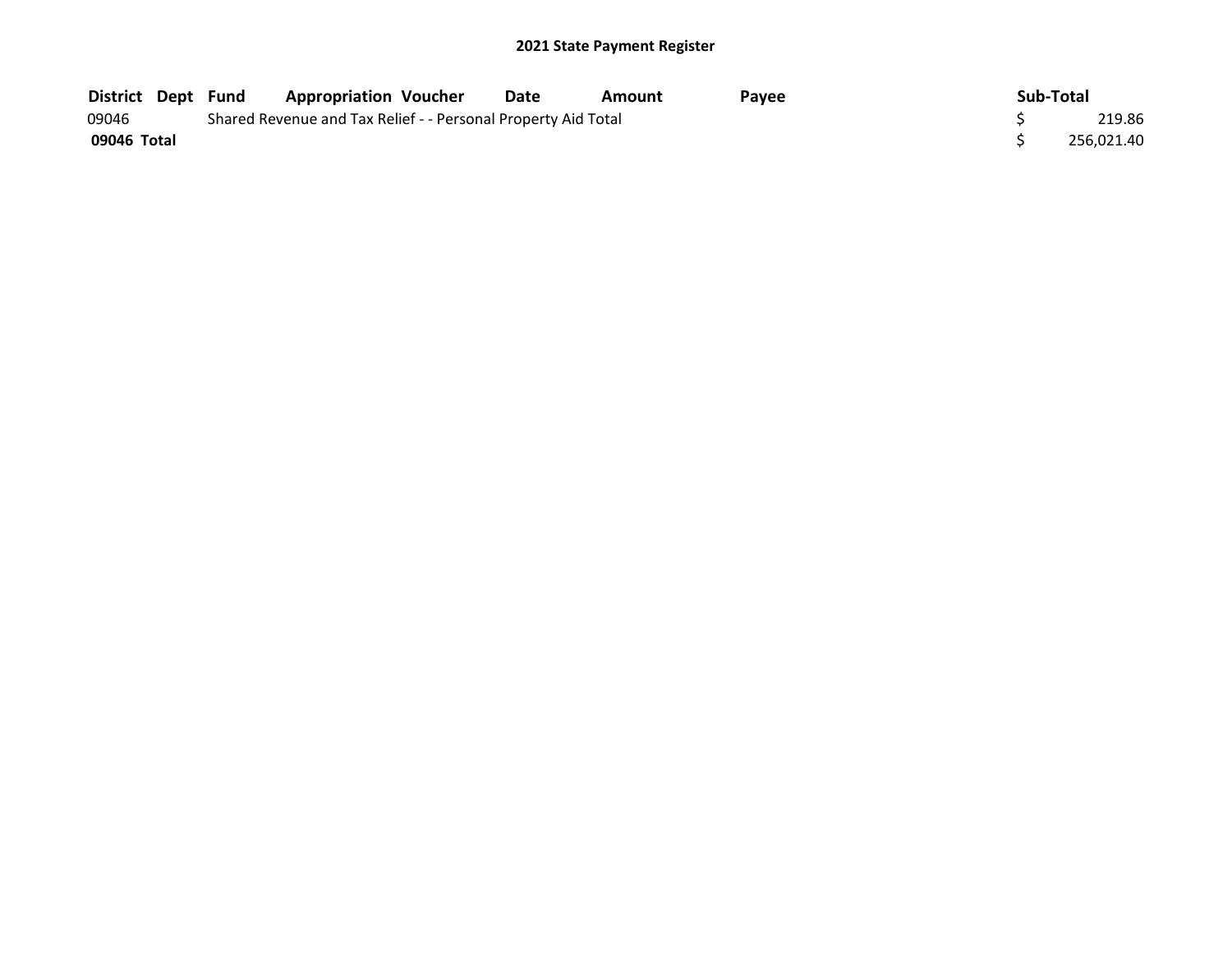| <b>District</b> | Dept Fund   |             | <b>Appropriation Voucher</b>                                                    |                         | Date           | <b>Amount</b> |          | Payee                      | Sub-Total |            |
|-----------------|-------------|-------------|---------------------------------------------------------------------------------|-------------------------|----------------|---------------|----------|----------------------------|-----------|------------|
| 09106           |             |             | Dept of Safety & Prof Services - - Fire Dues Distribution                       |                         |                |               |          |                            |           |            |
| 09106           |             | 16500 10000 | 22500                                                                           | 00040431                | 7/16/2021 \$   |               |          | 1,461.83 Village Of Boyd   |           |            |
| 09106           |             |             | Dept of Safety & Prof Services - - Fire Dues Distribution Total                 |                         |                |               |          |                            | \$        | 1,461.83   |
| 09106           |             |             | WI Dept of Transportation - - Trns Aids To Mnc.-Sf                              |                         |                |               |          |                            |           |            |
| 09106           |             | 39500 21100 | 19100                                                                           | 00631880                | $1/4/2021$ \$  |               |          | 7,437.08 Village Of Boyd   |           |            |
| 09106           |             | 39500 21100 | 19100                                                                           | 00667487                | $4/5/2021$ \$  |               | 7,437.08 | Village Of Boyd            |           |            |
| 09106           |             | 39500 21100 | 19100                                                                           | 00710975                | $7/6/2021$ \$  |               | 7,437.08 | Village Of Boyd            |           |            |
| 09106           |             | 39500 21100 | 19100                                                                           | 00751534                | 10/4/2021 \$   |               |          | 7,437.10 Village Of Boyd   |           |            |
| 09106           |             |             | WI Dept of Transportation - - Trns Aids To Mnc.-Sf Total                        |                         |                |               |          |                            | \$        | 29,748.34  |
| 09106           |             |             | Department of Health Services - - Prepaid Medical Transport Reimbursement       |                         |                |               |          |                            |           |            |
| 09106           |             | 43500 10000 | 16300                                                                           | AMBULANCE 11/15/2021 \$ |                |               |          | 11,937.98 Village Of Boyd  |           |            |
| 09106           |             |             | Department of Health Services - - Prepaid Medical Transport Reimbursement Total |                         |                |               |          |                            | \$        | 11,937.98  |
| 09106           |             |             | Department of Justice - - Officer training reimbursement                        |                         |                |               |          |                            |           |            |
| 09106           |             | 45500 10000 | 21400                                                                           | 00104894                | 11/12/2021 \$  |               |          | 320.00 Village Of Boyd     |           |            |
| 09106           |             |             | Department of Justice - - Officer training reimbursement Total                  |                         |                |               |          |                            | \$        | 320.00     |
| 09106           |             |             | Department of Revenue - - Gifts And Grants                                      |                         |                |               |          |                            |           |            |
| 09106           |             | 56600 10000 | 12100                                                                           | 00206326                | $6/25/2021$ \$ |               |          | 27,841.84 Village Of Boyd  |           |            |
| 09106           |             |             | Department of Revenue - - Gifts And Grants Total                                |                         |                |               |          |                            | \$        | 27,841.84  |
| 09106           |             |             | Department of Revenue - - Misc Revenue Holding Clearing                         |                         |                |               |          |                            |           |            |
| 09106           |             | 56600 10000 | 99500                                                                           | 00192446                | $3/1/2021$ \$  |               | 338.58   | Village Of Boyd            |           |            |
| 09106           |             | 56600 10000 | 99500                                                                           | 00194806                | $3/15/2021$ \$ |               | 728.87   | Village Of Boyd            |           |            |
| 09106           |             | 56600 10000 | 99500                                                                           | 00196351                | 3/29/2021 \$   |               | 134.00   | Village Of Boyd            |           |            |
| 09106           |             | 56600 10000 | 99500                                                                           | 00198310                | 4/12/2021 \$   |               | 359.00   | Village Of Boyd            |           |            |
| 09106           |             |             | Department of Revenue - - Misc Revenue Holding Clearing Total                   |                         |                |               |          |                            | \$        | 1,560.45   |
| 09106           |             |             | Shared Revenue and Tax Relief - - County And Municipal Aid                      |                         |                |               |          |                            |           |            |
| 09106           |             | 83500 10000 | 10500                                                                           | 00080929                | 7/26/2021 \$   |               |          | 32,219.51 Village Of Boyd  |           |            |
| 09106           |             | 83500 10000 | 10500                                                                           | 00088027                | 11/15/2021 \$  |               |          | 170,639.24 Village Of Boyd |           |            |
| 09106           |             |             | Shared Revenue and Tax Relief - - County And Municipal Aid Total                |                         |                |               |          |                            | \$        | 202,858.75 |
| 09106           |             |             | Shared Revenue and Tax Relief - - Exempt Computer Aid                           |                         |                |               |          |                            |           |            |
| 09106           | 83500 10000 |             | 10900                                                                           | 00083585                | 7/26/2021 \$   |               |          | 1,708.29 Village Of Boyd   |           |            |
| 09106           |             |             | Shared Revenue and Tax Relief - - Exempt Computer Aid Total                     |                         |                |               |          |                            | \$        | 1,708.29   |
| 09106           |             |             | Shared Revenue and Tax Relief - - Utility Aid                                   |                         |                |               |          |                            |           |            |
| 09106           |             | 83500 10000 | 11000                                                                           | 00080929                | 7/26/2021 \$   |               |          | 45.73 Village Of Boyd      |           |            |
| 09106           | 83500 10000 |             | 11000                                                                           | 00088027                | 11/15/2021 \$  |               |          | 258.84 Village Of Boyd     |           |            |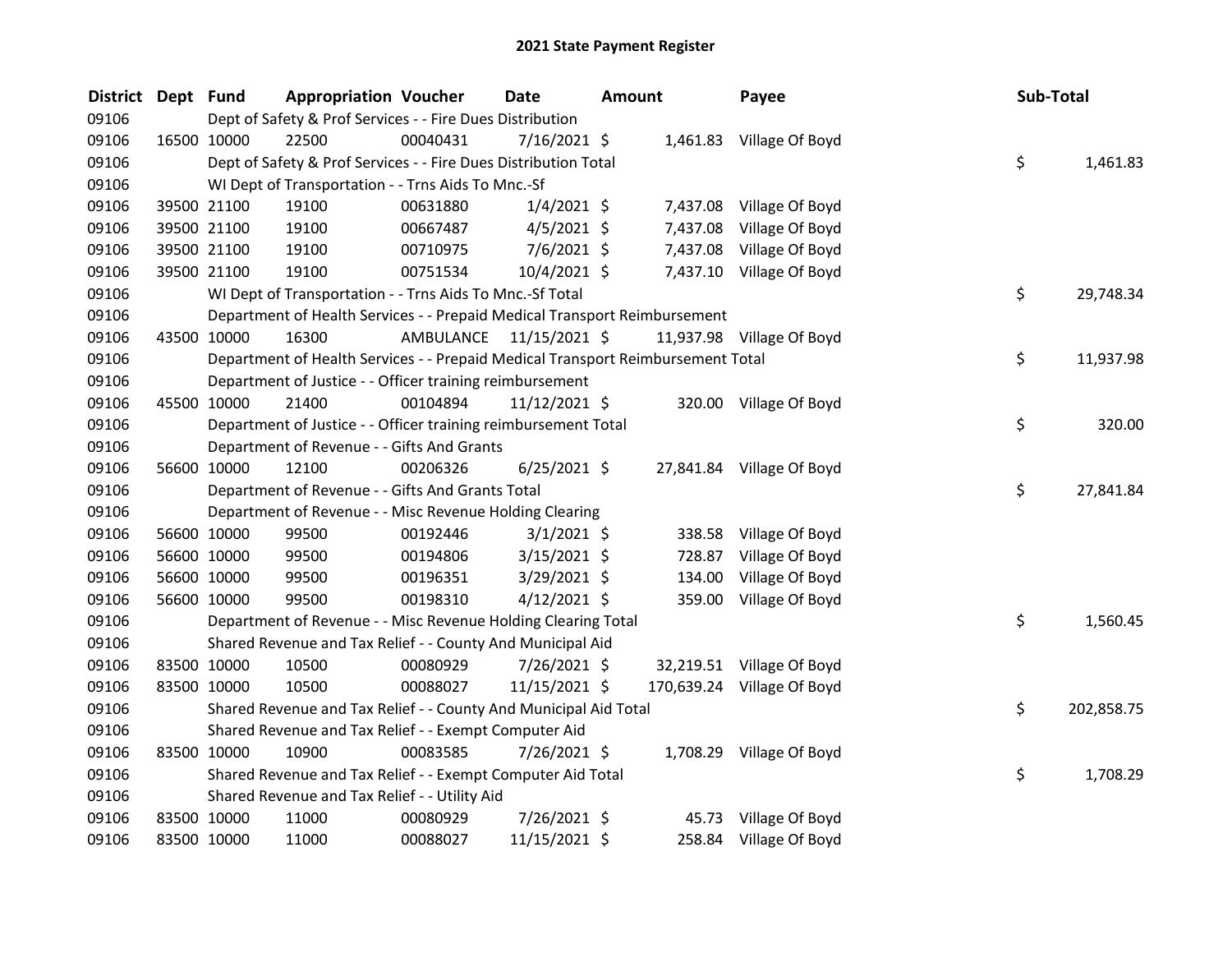| <b>District Dept Fund</b> |       |       | <b>Appropriation Voucher</b>                                                  |          | Date          | <b>Amount</b> |          | <b>Pavee</b>    | Sub-Total  |
|---------------------------|-------|-------|-------------------------------------------------------------------------------|----------|---------------|---------------|----------|-----------------|------------|
| 09106                     |       |       | Shared Revenue and Tax Relief - - Utility Aid Total                           |          |               |               |          |                 | 304.57     |
| 09106                     |       |       | Shared Revenue and Tax Relief - - Personal Property Aid                       |          |               |               |          |                 |            |
| 09106                     | 83500 | 10000 | 11100                                                                         | 00076765 | $5/3/2021$ \$ |               | 1.360.88 | Village Of Boyd |            |
| 09106                     |       |       | Shared Revenue and Tax Relief - - Personal Property Aid Total                 |          |               |               |          |                 | 1,360.88   |
| 09106                     |       |       | Shared Revenue and Tax Relief - - State Aid; Video Service Provider Fee       |          |               |               |          |                 |            |
| 09106                     | 83500 | 10000 | 11200                                                                         | 00082818 | 7/26/2021 \$  |               | 1,275.24 | Village Of Boyd |            |
| 09106                     |       |       | Shared Revenue and Tax Relief - - State Aid; Video Service Provider Fee Total |          |               |               |          |                 | 1,275.24   |
| 09106 Total               |       |       |                                                                               |          |               |               |          |                 | 280,378.17 |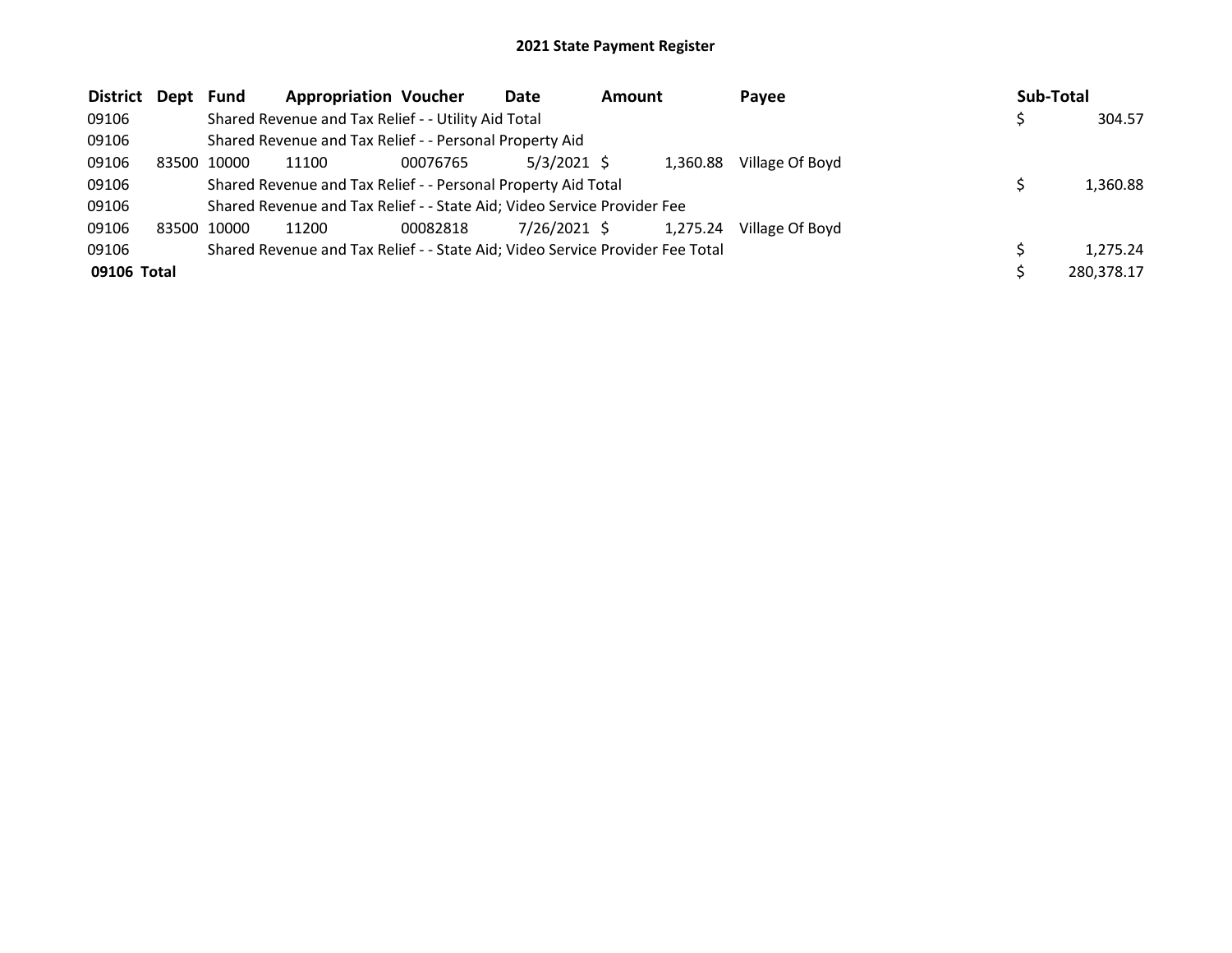| District | Dept Fund |             | <b>Appropriation Voucher</b>                                                    |                         | Date           | <b>Amount</b> |           | Payee                        | Sub-Total |            |
|----------|-----------|-------------|---------------------------------------------------------------------------------|-------------------------|----------------|---------------|-----------|------------------------------|-----------|------------|
| 09111    |           |             | Dept of Safety & Prof Services - - Fire Dues Distribution                       |                         |                |               |           |                              |           |            |
| 09111    |           | 16500 10000 | 22500                                                                           | 00040432                | $7/16/2021$ \$ |               |           | 4,090.36 Cadott, Village of  |           |            |
| 09111    |           |             | Dept of Safety & Prof Services - - Fire Dues Distribution Total                 |                         |                |               |           |                              | \$        | 4,090.36   |
| 09111    |           |             | WI Dept of Transportation - - Trns Aids To Mnc.-Sf                              |                         |                |               |           |                              |           |            |
| 09111    |           | 39500 21100 | 19100                                                                           | 00631881                | $1/4/2021$ \$  |               |           | 26,419.94 Cadott, Village of |           |            |
| 09111    |           | 39500 21100 | 19100                                                                           | 00667488                | $4/5/2021$ \$  |               | 26,419.94 | Cadott, Village of           |           |            |
| 09111    |           | 39500 21100 | 19100                                                                           | 00710976                | $7/6/2021$ \$  |               |           | 26,419.94 Cadott, Village of |           |            |
| 09111    |           | 39500 21100 | 19100                                                                           | 00751535                | 10/4/2021 \$   |               |           | 26,419.97 Cadott, Village of |           |            |
| 09111    |           |             | WI Dept of Transportation - - Trns Aids To Mnc.-Sf Total                        |                         |                |               |           |                              | \$        | 105,679.79 |
| 09111    |           |             | Department of Health Services - - Prepaid Medical Transport Reimbursement       |                         |                |               |           |                              |           |            |
| 09111    |           | 43500 10000 | 16300                                                                           | AMBULANCE 11/15/2021 \$ |                |               |           | 7,175.49 Cadott, Village of  |           |            |
| 09111    |           |             | Department of Health Services - - Prepaid Medical Transport Reimbursement Total |                         |                |               |           |                              | \$        | 7,175.49   |
| 09111    |           |             | Department of Justice - - Officer training reimbursement                        |                         |                |               |           |                              |           |            |
| 09111    |           | 45500 10000 | 21400                                                                           | 00105033                | 11/12/2021 \$  |               |           | 800.00 Cadott, Village of    |           |            |
| 09111    |           |             | Department of Justice - - Officer training reimbursement Total                  |                         |                |               |           |                              | \$        | 800.00     |
| 09111    |           |             | Department of Administration - - Federal Aid, Local Assistance                  |                         |                |               |           |                              |           |            |
| 09111    |           | 50500 10000 | 74300                                                                           | 00143138                | $4/5/2021$ \$  |               |           | 28,327.21 Cadott, Village of |           |            |
| 09111    |           |             | Department of Administration - - Federal Aid, Local Assistance Total            |                         |                |               |           |                              | \$        | 28,327.21  |
| 09111    |           |             | Department of Revenue - - Gifts And Grants                                      |                         |                |               |           |                              |           |            |
| 09111    |           | 56600 10000 | 12100                                                                           | 00206327                | $6/25/2021$ \$ |               |           | 74,524.01 Cadott, Village of |           |            |
| 09111    |           |             | Department of Revenue - - Gifts And Grants Total                                |                         |                |               |           |                              | \$        | 74,524.01  |
| 09111    |           |             | Department of Revenue - - Misc Revenue Holding Clearing                         |                         |                |               |           |                              |           |            |
| 09111    |           | 56600 10000 | 99500                                                                           | 00188744                | $1/8/2021$ \$  |               | 10.00     | Cadott, Village of           |           |            |
| 09111    |           | 56600 10000 | 99500                                                                           | 00190811                | $2/5/2021$ \$  |               | 10.00     | Cadott, Village of           |           |            |
| 09111    |           | 56600 10000 | 99500                                                                           | 00192444                | $3/1/2021$ \$  |               | 249.01    | Cadott, Village of           |           |            |
| 09111    |           | 56600 10000 | 99500                                                                           | 00193392                | $3/5/2021$ \$  |               | 497.72    | Cadott, Village of           |           |            |
| 09111    |           | 56600 10000 | 99500                                                                           | 00193947                | $3/8/2021$ \$  |               | 98.08     | Cadott, Village of           |           |            |
| 09111    |           | 56600 10000 | 99500                                                                           | 00197659                | $4/7/2021$ \$  |               | 393.94    | Cadott, Village of           |           |            |
| 09111    |           | 56600 10000 | 99500                                                                           | 00200322                | $5/3/2021$ \$  |               | 45.80     | Cadott, Village of           |           |            |
| 09111    |           | 56600 10000 | 99500                                                                           | 00201037                | $5/7/2021$ \$  |               | 166.29    | Cadott, Village of           |           |            |
| 09111    |           | 56600 10000 | 99500                                                                           | 00204267                | $6/7/2021$ \$  |               | 10.00     | Cadott, Village of           |           |            |
| 09111    |           | 56600 10000 | 99500                                                                           | 00208849                | 7/8/2021 \$    |               | 10.00     | Cadott, Village of           |           |            |
| 09111    |           | 56600 10000 | 99500                                                                           | 00211605                | $8/6/2021$ \$  |               | 10.00     | Cadott, Village of           |           |            |
| 09111    |           | 56600 10000 | 99500                                                                           | 00214215                | $9/8/2021$ \$  |               | 10.00     | Cadott, Village of           |           |            |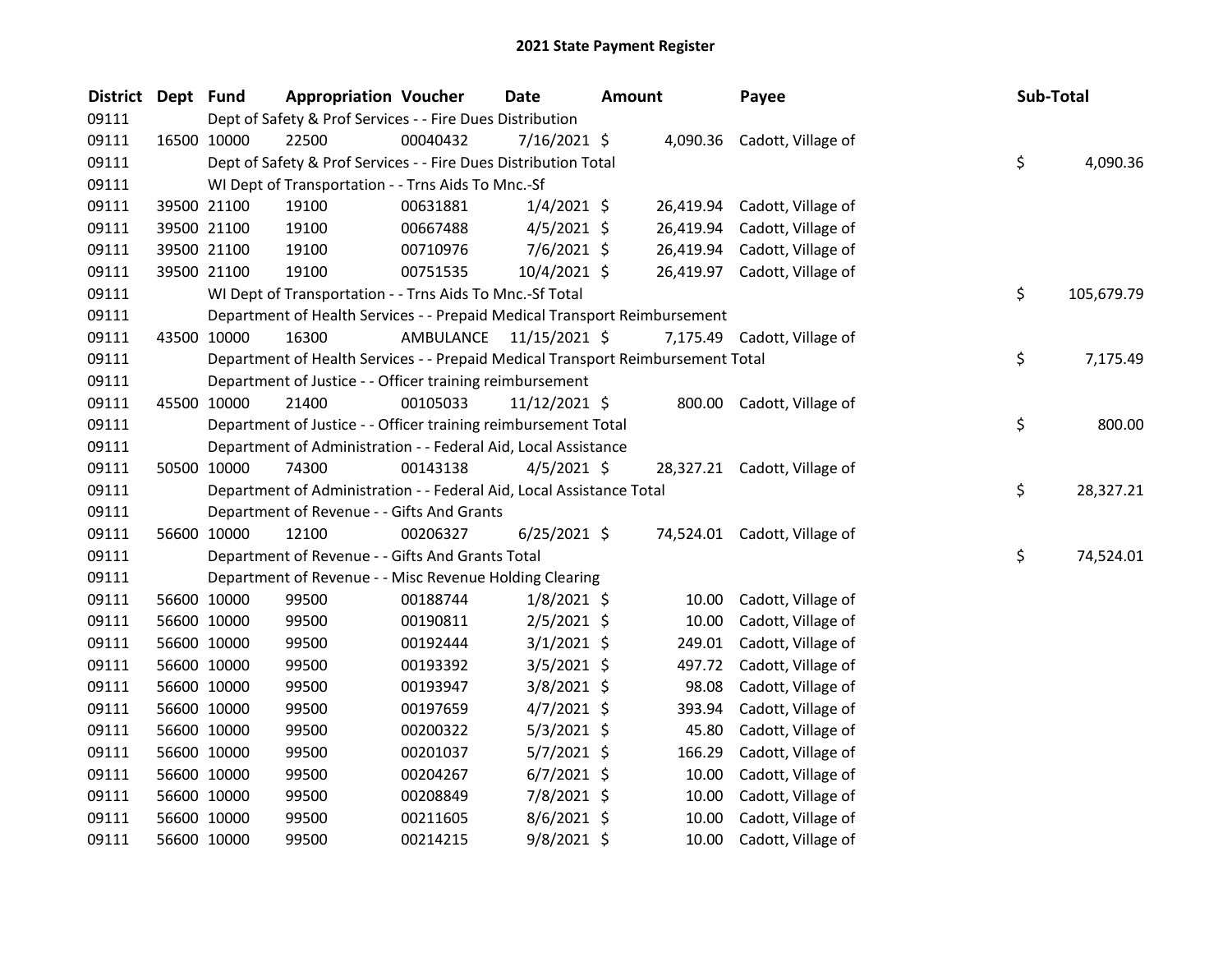| <b>District</b> | Dept Fund |             | <b>Appropriation Voucher</b>                                          |          | Date            | <b>Amount</b> |            | Payee              | Sub-Total |            |
|-----------------|-----------|-------------|-----------------------------------------------------------------------|----------|-----------------|---------------|------------|--------------------|-----------|------------|
| 09111           | 56600     | 10000       | 99500                                                                 | 00216462 | $10/7/2021$ \$  |               | 324.29     | Cadott, Village of |           |            |
| 09111           |           | 56600 10000 | 99500                                                                 | 00219058 | $11/5/2021$ \$  |               | 107.16     | Cadott, Village of |           |            |
| 09111           | 56600     | 10000       | 99500                                                                 | 00221202 | $12/7/2021$ \$  |               | 139.07     | Cadott, Village of |           |            |
| 09111           |           |             | Department of Revenue - - Misc Revenue Holding Clearing Total         |          |                 |               |            |                    | \$        | 2,081.36   |
| 09111           |           |             | Shared Revenue and Tax Relief - - Expenditure Restraint Program       |          |                 |               |            |                    |           |            |
| 09111           | 83500     | 10000       | 10100                                                                 | 00080930 | 7/26/2021 \$    |               | 11,868.14  | Cadott, Village of |           |            |
| 09111           |           |             | Shared Revenue and Tax Relief - - Expenditure Restraint Program Total |          |                 |               |            |                    | \$        | 11,868.14  |
| 09111           |           |             | Shared Revenue and Tax Relief - - County And Municipal Aid            |          |                 |               |            |                    |           |            |
| 09111           | 83500     | 10000       | 10500                                                                 | 00080930 | $7/26/2021$ \$  |               | 35,673.56  | Cadott, Village of |           |            |
| 09111           |           | 83500 10000 | 10500                                                                 | 00088028 | $11/15/2021$ \$ |               | 194,974.67 | Cadott, Village of |           |            |
| 09111           |           |             | Shared Revenue and Tax Relief - - County And Municipal Aid Total      |          |                 |               |            |                    | \$        | 230,648.23 |
| 09111           |           |             | Shared Revenue and Tax Relief - - Exempt Computer Aid                 |          |                 |               |            |                    |           |            |
| 09111           |           | 83500 10000 | 10900                                                                 | 00083586 | 7/26/2021 \$    |               | 995.60     | Cadott, Village of |           |            |
| 09111           |           | 83500 10000 | 10900                                                                 | 00085685 | 7/26/2021 \$    |               | 841.45     | Cadott, Village of |           |            |
| 09111           |           |             | Shared Revenue and Tax Relief - - Exempt Computer Aid Total           |          |                 |               |            |                    | \$        | 1,837.05   |
| 09111           |           |             | Shared Revenue and Tax Relief - - Personal Property Aid               |          |                 |               |            |                    |           |            |
| 09111           | 83500     | 10000       | 11100                                                                 | 00076766 | $5/3/2021$ \$   |               | 5,618.50   | Cadott, Village of |           |            |
| 09111           |           | 83500 10000 | 11100                                                                 | 00078781 | $5/3/2021$ \$   |               | 1,053.08   | Cadott, Village of |           |            |
| 09111           |           |             | Shared Revenue and Tax Relief - - Personal Property Aid Total         |          |                 |               |            |                    | \$        | 6,671.58   |
| 09111           |           |             | Shared Revenue and Tax Relief - - Lottery & Gaming Credit             |          |                 |               |            |                    |           |            |
| 09111           |           | 83500 52100 | 36300                                                                 | 00074077 | $3/22/2021$ \$  |               | 2,756.52   | Cadott, Village of |           |            |
| 09111           |           |             | Shared Revenue and Tax Relief - - Lottery & Gaming Credit Total       |          |                 |               |            |                    | \$        | 2,756.52   |
| 09111 Total     |           |             |                                                                       |          |                 |               |            |                    | \$        | 476,459.74 |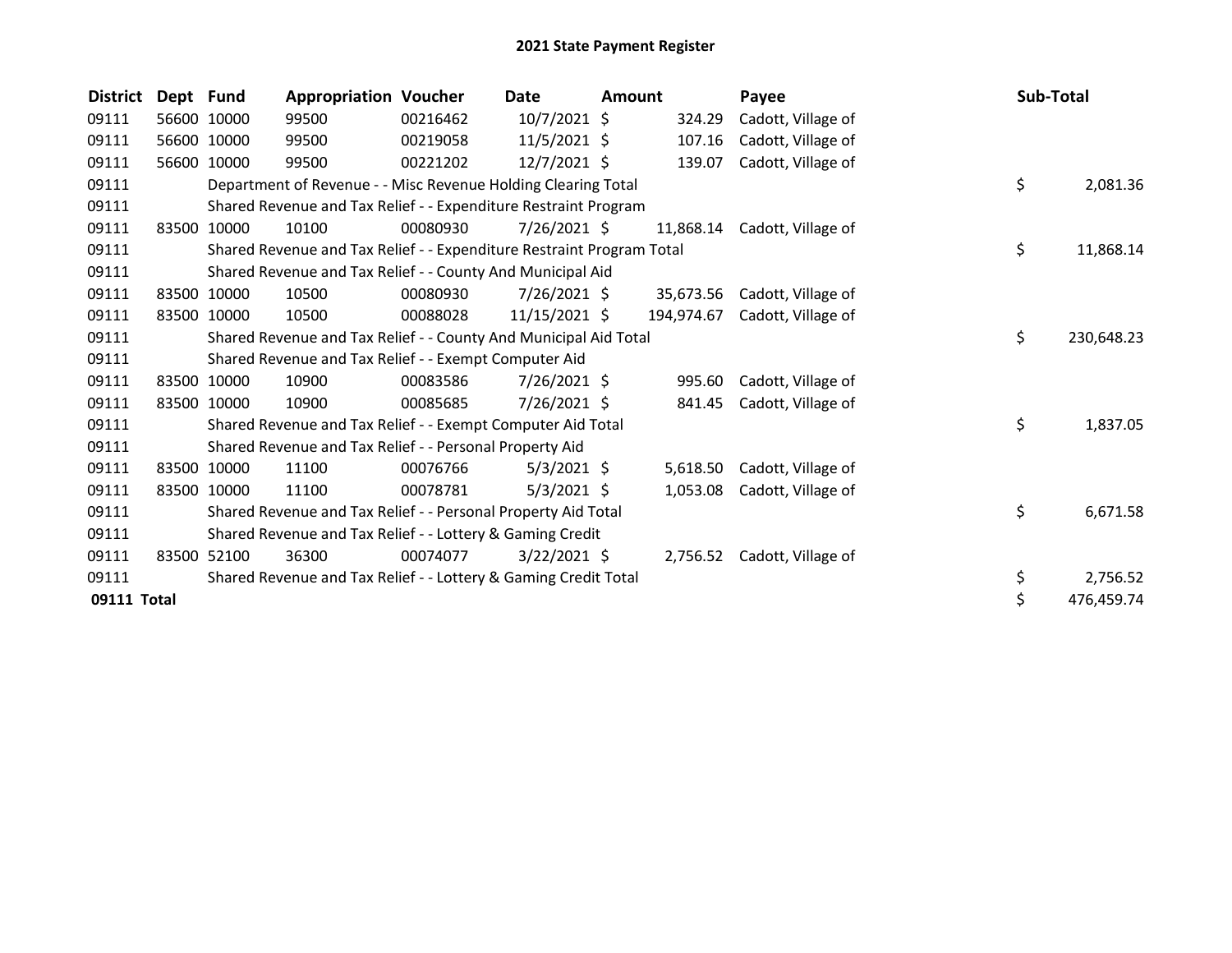| <b>District</b> | Dept Fund   |             | <b>Appropriation Voucher</b>                                       |          | <b>Date</b>    | Amount | Payee                             | Sub-Total |            |
|-----------------|-------------|-------------|--------------------------------------------------------------------|----------|----------------|--------|-----------------------------------|-----------|------------|
| 09128           |             |             | Dept of Safety & Prof Services - - Fire Dues Distribution          |          |                |        |                                   |           |            |
| 09128           |             | 16500 10000 | 22500                                                              | 00040502 | $7/16/2021$ \$ |        | 32,057.20 Village Of Lake Hallie  |           |            |
| 09128           |             |             | Dept of Safety & Prof Services - - Fire Dues Distribution Total    |          |                |        |                                   | \$        | 32,057.20  |
| 09128           |             |             | Dept of Natural Resources - - Aids In Lieu Of Taxes - Gener        |          |                |        |                                   |           |            |
| 09128           |             | 37000 10000 | 50300                                                              | 00459006 | $1/26/2021$ \$ |        | 428.82 Village Of Lake Hallie     |           |            |
| 09128           |             |             | Dept of Natural Resources - - Aids In Lieu Of Taxes - Gener Total  |          |                |        |                                   | \$        | 428.82     |
| 09128           |             |             | Dept of Natural Resources - - Resaids - Cnty Forst, Cl & Mfl       |          |                |        |                                   |           |            |
| 09128           |             | 37000 21200 | 57100                                                              | 00487481 | $6/14/2021$ \$ |        | 35.94 Village Of Lake Hallie      |           |            |
| 09128           |             |             | Dept of Natural Resources - - Resaids - Cnty Forst, CI & Mfl Total |          |                |        |                                   | \$        | 35.94      |
| 09128           |             |             | Dept of Natural Resources - - Aids In Lieu Of Taxes - Sum S        |          |                |        |                                   |           |            |
| 09128           |             | 37000 21200 | 57900                                                              | 00476893 | $4/21/2021$ \$ |        | 70.40 Village Of Lake Hallie      |           |            |
| 09128           |             |             | Dept of Natural Resources - - Aids In Lieu Of Taxes - Sum S Total  |          |                |        |                                   | \$        | 70.40      |
| 09128           |             |             | WI Dept of Transportation - - Trns Aids To Mnc.-Sf                 |          |                |        |                                   |           |            |
| 09128           |             | 39500 21100 | 19100                                                              | 00631882 | $1/4/2021$ \$  |        | 97,602.32 Village Of Lake Hallie  |           |            |
| 09128           |             | 39500 21100 | 19100                                                              | 00667489 | $4/5/2021$ \$  |        | 97,602.32 Village Of Lake Hallie  |           |            |
| 09128           |             | 39500 21100 | 19100                                                              | 00710977 | 7/6/2021 \$    |        | 97,602.32 Village Of Lake Hallie  |           |            |
| 09128           |             | 39500 21100 | 19100                                                              | 00751536 | 10/4/2021 \$   |        | 97,602.34 Village Of Lake Hallie  |           |            |
| 09128           |             |             | WI Dept of Transportation - - Trns Aids To Mnc.-Sf Total           |          |                |        |                                   | \$        | 390,409.30 |
| 09128           |             |             | Department of Justice - - Officer training reimbursement           |          |                |        |                                   |           |            |
| 09128           |             | 45500 10000 | 21400                                                              | 00105416 | 11/18/2021 \$  |        | 2,240.00 Village Of Lake Hallie   |           |            |
| 09128           |             |             | Department of Justice - - Officer training reimbursement Total     |          |                |        |                                   | \$        | 2,240.00   |
| 09128           |             |             | Public Defender Board - - Trial Representation                     |          |                |        |                                   |           |            |
| 09128           |             | 55000 10000 | 10300                                                              | 00291167 | 5/20/2021 \$   |        | 8.00 Village Of Lake Hallie       |           |            |
| 09128           |             |             | Public Defender Board - - Trial Representation Total               |          |                |        |                                   | \$        | 8.00       |
| 09128           |             |             | Department of Revenue - - Gifts And Grants                         |          |                |        |                                   |           |            |
| 09128           |             | 56600 10000 | 12100                                                              | 00206328 | $6/25/2021$ \$ |        | 353,099.37 Village Of Lake Hallie |           |            |
| 09128           |             |             | Department of Revenue - - Gifts And Grants Total                   |          |                |        |                                   | \$        | 353,099.37 |
| 09128           |             |             | Shared Revenue and Tax Relief - - County And Municipal Aid         |          |                |        |                                   |           |            |
| 09128           |             | 83500 10000 | 10500                                                              | 00080931 | 7/26/2021 \$   |        | 24,825.21 Village Of Lake Hallie  |           |            |
| 09128           |             | 83500 10000 | 10500                                                              | 00088029 | 11/15/2021 \$  |        | 140,676.22 Village Of Lake Hallie |           |            |
| 09128           |             |             | Shared Revenue and Tax Relief - - County And Municipal Aid Total   |          |                |        |                                   | \$        | 165,501.43 |
| 09128           |             |             | Shared Revenue and Tax Relief - - Exempt Computer Aid              |          |                |        |                                   |           |            |
| 09128           |             | 83500 10000 | 10900                                                              | 00083587 | 7/26/2021 \$   |        | 3,722.62 Village Of Lake Hallie   |           |            |
| 09128           | 83500 10000 |             | 10900                                                              | 00085686 | 7/26/2021 \$   |        | 10,869.68 Village Of Lake Hallie  |           |            |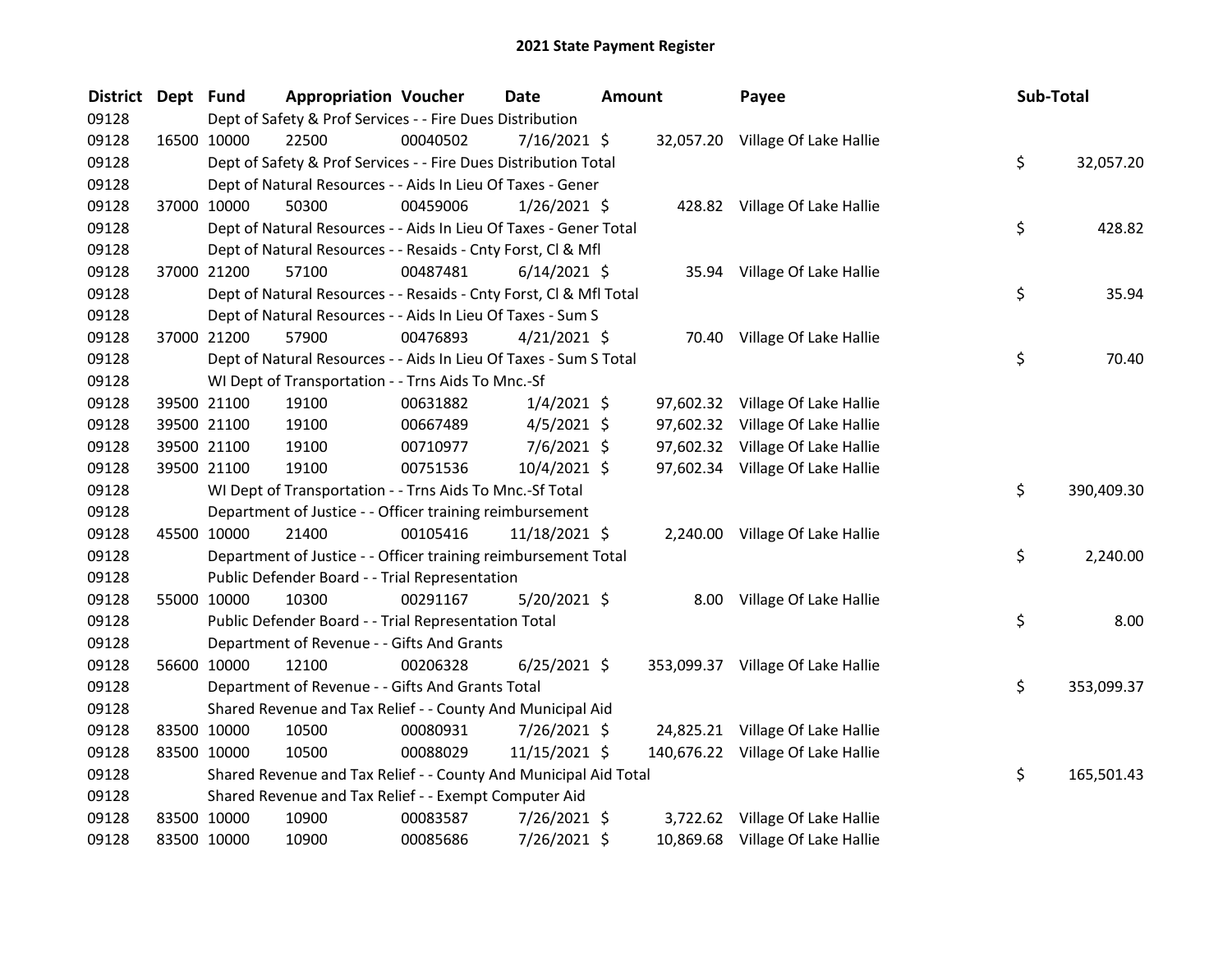| <b>District</b> | Dept Fund |             | <b>Appropriation Voucher</b>                                                  |          | Date           | <b>Amount</b> |            | Payee                  | Sub-Total |              |
|-----------------|-----------|-------------|-------------------------------------------------------------------------------|----------|----------------|---------------|------------|------------------------|-----------|--------------|
| 09128           |           |             | Shared Revenue and Tax Relief - - Exempt Computer Aid Total                   |          |                |               |            |                        | \$        | 14,592.30    |
| 09128           |           |             | Shared Revenue and Tax Relief - - Utility Aid                                 |          |                |               |            |                        |           |              |
| 09128           |           | 83500 10000 | 11000                                                                         | 00080931 | $7/26/2021$ \$ |               | 14,328.33  | Village Of Lake Hallie |           |              |
| 09128           |           | 83500 10000 | 11000                                                                         | 00088029 | 11/15/2021 \$  |               | 83.147.75  | Village Of Lake Hallie |           |              |
| 09128           |           |             | Shared Revenue and Tax Relief - - Utility Aid Total                           |          |                |               |            |                        | \$        | 97,476.08    |
| 09128           |           |             | Shared Revenue and Tax Relief - - Personal Property Aid                       |          |                |               |            |                        |           |              |
| 09128           |           | 83500 10000 | 11100                                                                         | 00078782 | $5/3/2021$ \$  |               | 270.486.38 | Village Of Lake Hallie |           |              |
| 09128           |           |             | Shared Revenue and Tax Relief - - Personal Property Aid Total                 |          |                |               |            |                        | \$        | 270,486.38   |
| 09128           |           |             | Shared Revenue and Tax Relief - - State Aid; Video Service Provider Fee       |          |                |               |            |                        |           |              |
| 09128           |           | 83500 10000 | 11200                                                                         | 00082819 | $7/26/2021$ \$ |               | 14,461.97  | Village Of Lake Hallie |           |              |
| 09128           |           |             | Shared Revenue and Tax Relief - - State Aid; Video Service Provider Fee Total |          |                |               |            |                        | \$        | 14,461.97    |
| 09128           |           |             | Shared Revenue and Tax Relief - - Lottery & Gaming Credit                     |          |                |               |            |                        |           |              |
| 09128           |           | 83500 52100 | 36300                                                                         | 00074078 | $3/22/2021$ \$ |               | 2,133.48   | Village Of Lake Hallie |           |              |
| 09128           |           |             | Shared Revenue and Tax Relief - - Lottery & Gaming Credit Total               |          |                |               |            |                        |           | 2,133.48     |
| 09128 Total     |           |             |                                                                               |          |                |               |            |                        |           | 1.343.000.67 |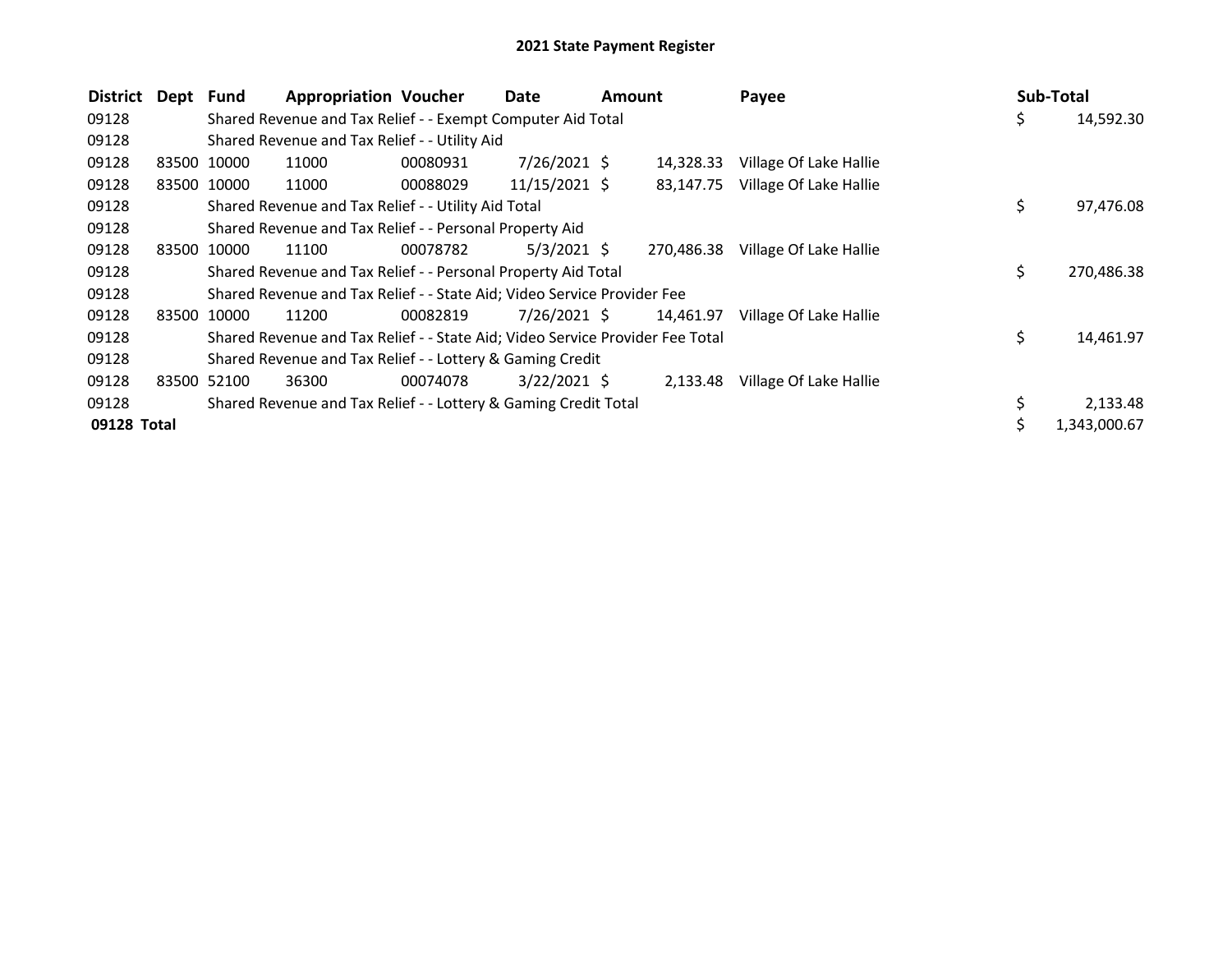| <b>District</b> | Dept Fund   |             | <b>Appropriation Voucher</b>                                       |          | Date           | <b>Amount</b> |          | Payee                            | Sub-Total |            |
|-----------------|-------------|-------------|--------------------------------------------------------------------|----------|----------------|---------------|----------|----------------------------------|-----------|------------|
| 09161           |             |             | Dept of Safety & Prof Services - - Fire Dues Distribution          |          |                |               |          |                                  |           |            |
| 09161           |             | 16500 10000 | 22500                                                              | 00040504 | 7/16/2021 \$   |               |          | 2,036.62 Village of New Auburn   |           |            |
| 09161           |             |             | Dept of Safety & Prof Services - - Fire Dues Distribution Total    |          |                |               |          |                                  | \$        | 2,036.62   |
| 09161           |             |             | Dept of Natural Resources - - Aids In Lieu Of Taxes - Gener        |          |                |               |          |                                  |           |            |
| 09161           |             | 37000 10000 | 50300                                                              | 00459007 | $1/26/2021$ \$ |               |          | 1,611.66 Village of New Auburn   |           |            |
| 09161           |             | 37000 10000 | 50300                                                              | 00476901 | $4/21/2021$ \$ |               |          | 9.50 Village of New Auburn       |           |            |
| 09161           |             |             | Dept of Natural Resources - - Aids In Lieu Of Taxes - Gener Total  |          |                |               |          |                                  | \$        | 1,621.16   |
| 09161           |             |             | Dept of Natural Resources - - Fin Asst For Responsible Units       |          |                |               |          |                                  |           |            |
| 09161           |             | 37000 27400 | 67000                                                              | 00483770 | $5/21/2021$ \$ |               |          | 1,971.75 Village of New Auburn   |           |            |
| 09161           |             |             | Dept of Natural Resources - - Fin Asst For Responsible Units Total |          |                |               |          |                                  | \$        | 1,971.75   |
| 09161           |             |             | WI Dept of Transportation - - Trns Aids To Mnc.-Sf                 |          |                |               |          |                                  |           |            |
| 09161           |             | 39500 21100 | 19100                                                              | 00631883 | $1/4/2021$ \$  |               | 5,285.66 | Village of New Auburn            |           |            |
| 09161           |             | 39500 21100 | 19100                                                              | 00667490 | $4/5/2021$ \$  |               | 5,285.66 | Village of New Auburn            |           |            |
| 09161           |             | 39500 21100 | 19100                                                              | 00710978 | 7/6/2021 \$    |               | 5,285.66 | Village of New Auburn            |           |            |
| 09161           |             | 39500 21100 | 19100                                                              | 00751537 | 10/4/2021 \$   |               |          | 5,285.66 Village of New Auburn   |           |            |
| 09161           |             |             | WI Dept of Transportation - - Trns Aids To Mnc.-Sf Total           |          |                |               |          |                                  | \$        | 21,142.64  |
| 09161           |             |             | Department of Revenue - - Gifts And Grants                         |          |                |               |          |                                  |           |            |
| 09161           |             | 56600 10000 | 12100                                                              | 00206329 | $6/25/2021$ \$ |               |          | 30,144.54 Village of New Auburn  |           |            |
| 09161           |             |             | Department of Revenue - - Gifts And Grants Total                   |          |                |               |          |                                  | \$        | 30,144.54  |
| 09161           |             |             | Shared Revenue and Tax Relief - - County And Municipal Aid         |          |                |               |          |                                  |           |            |
| 09161           |             | 83500 10000 | 10500                                                              | 00080932 | 7/26/2021 \$   |               |          | 20,573.05 Village of New Auburn  |           |            |
| 09161           |             | 83500 10000 | 10500                                                              | 00088030 | 11/15/2021 \$  |               |          | 116,580.63 Village of New Auburn |           |            |
| 09161           |             |             | Shared Revenue and Tax Relief - - County And Municipal Aid Total   |          |                |               |          |                                  | \$        | 137,153.68 |
| 09161           |             |             | Shared Revenue and Tax Relief - - Exempt Computer Aid              |          |                |               |          |                                  |           |            |
| 09161           |             | 83500 10000 | 10900                                                              | 00083588 | 7/26/2021 \$   |               |          | 283.71 Village of New Auburn     |           |            |
| 09161           |             | 83500 10000 | 10900                                                              | 00085687 | 7/26/2021 \$   |               |          | 1,333.55 Village of New Auburn   |           |            |
| 09161           |             |             | Shared Revenue and Tax Relief - - Exempt Computer Aid Total        |          |                |               |          |                                  | \$        | 1,617.26   |
| 09161           |             |             | Shared Revenue and Tax Relief - - Utility Aid                      |          |                |               |          |                                  |           |            |
| 09161           |             | 83500 10000 | 11000                                                              | 00080932 | 7/26/2021 \$   |               | 4,851.28 | Village of New Auburn            |           |            |
| 09161           |             | 83500 10000 | 11000                                                              | 00088030 | 11/15/2021 \$  |               |          | 27,922.08 Village of New Auburn  |           |            |
| 09161           |             |             | Shared Revenue and Tax Relief - - Utility Aid Total                |          |                |               |          |                                  | \$        | 32,773.36  |
| 09161           |             |             | Shared Revenue and Tax Relief - - Personal Property Aid            |          |                |               |          |                                  |           |            |
| 09161           |             | 83500 10000 | 11100                                                              | 00076767 | $5/3/2021$ \$  |               | 554.69   | Village of New Auburn            |           |            |
| 09161           | 83500 10000 |             | 11100                                                              | 00078783 | 5/3/2021 \$    |               | 2,297.86 | Village of New Auburn            |           |            |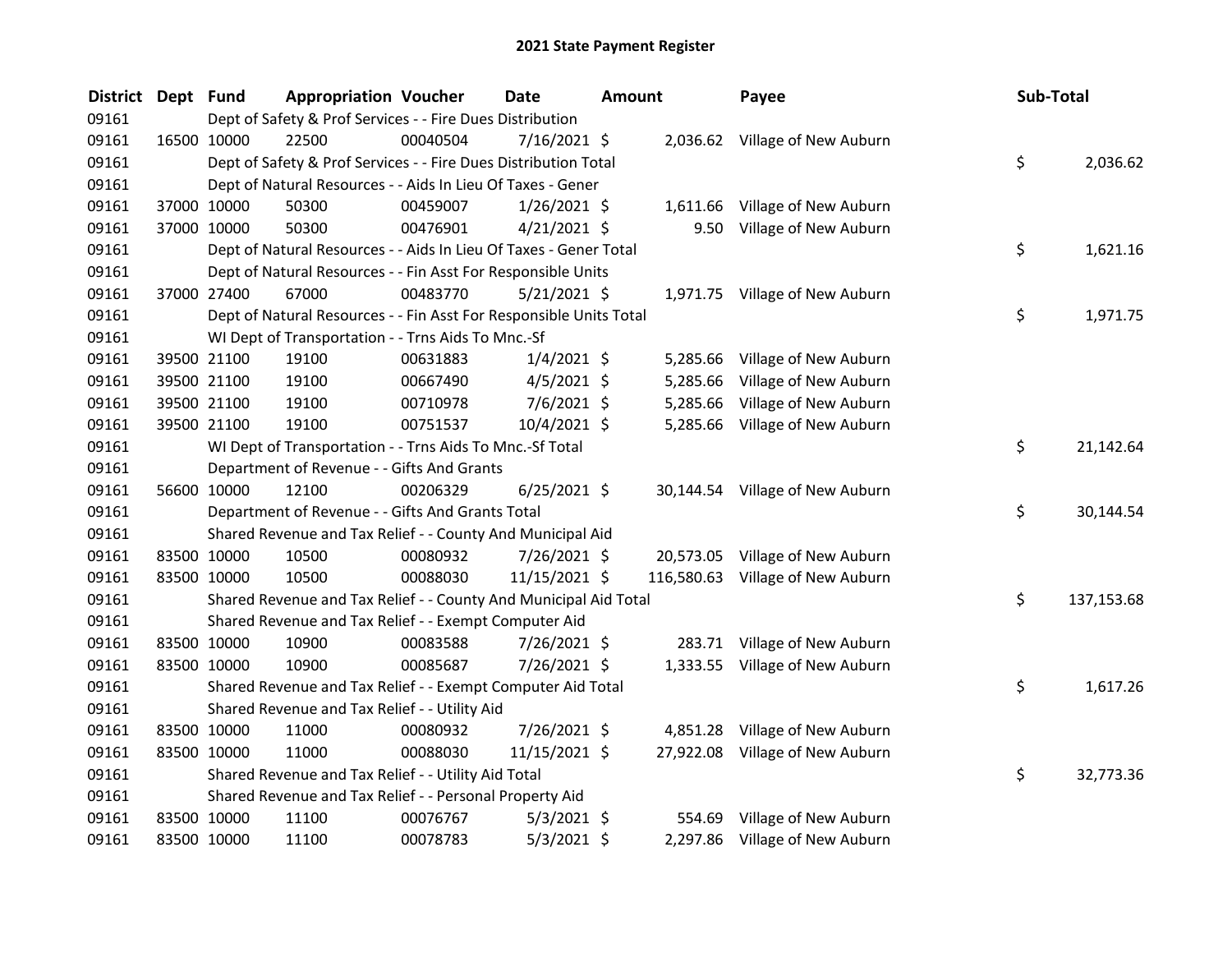| District Dept Fund |       |             | <b>Appropriation Voucher</b>                                                  |          | Date           | <b>Amount</b> |          | Payee                 | Sub-Total  |
|--------------------|-------|-------------|-------------------------------------------------------------------------------|----------|----------------|---------------|----------|-----------------------|------------|
| 09161              |       |             | Shared Revenue and Tax Relief - - Personal Property Aid Total                 |          |                |               |          |                       | 2,852.55   |
| 09161              |       |             | Shared Revenue and Tax Relief - - State Aid; Video Service Provider Fee       |          |                |               |          |                       |            |
| 09161              | 83500 | 10000       | 11200                                                                         | 00082820 | 7/26/2021 \$   |               | 922.20   | Village of New Auburn |            |
| 09161              |       |             | Shared Revenue and Tax Relief - - State Aid; Video Service Provider Fee Total |          |                |               |          |                       | 922.20     |
| 09161              |       |             | Shared Revenue and Tax Relief - - Lottery & Gaming Credit                     |          |                |               |          |                       |            |
| 09161              |       | 83500 52100 | 36300                                                                         | 00074079 | $3/22/2021$ \$ |               | 11.00    | Village of New Auburn |            |
| 09161              |       | 83500 52100 | 36300                                                                         | 00074740 | 4/7/2021 \$    |               | 1.242.16 | Village of New Auburn |            |
| 09161              |       |             | Shared Revenue and Tax Relief - - Lottery & Gaming Credit Total               |          |                |               |          |                       | 1.253.16   |
| 09161 Total        |       |             |                                                                               |          |                |               |          |                       | 233,488.92 |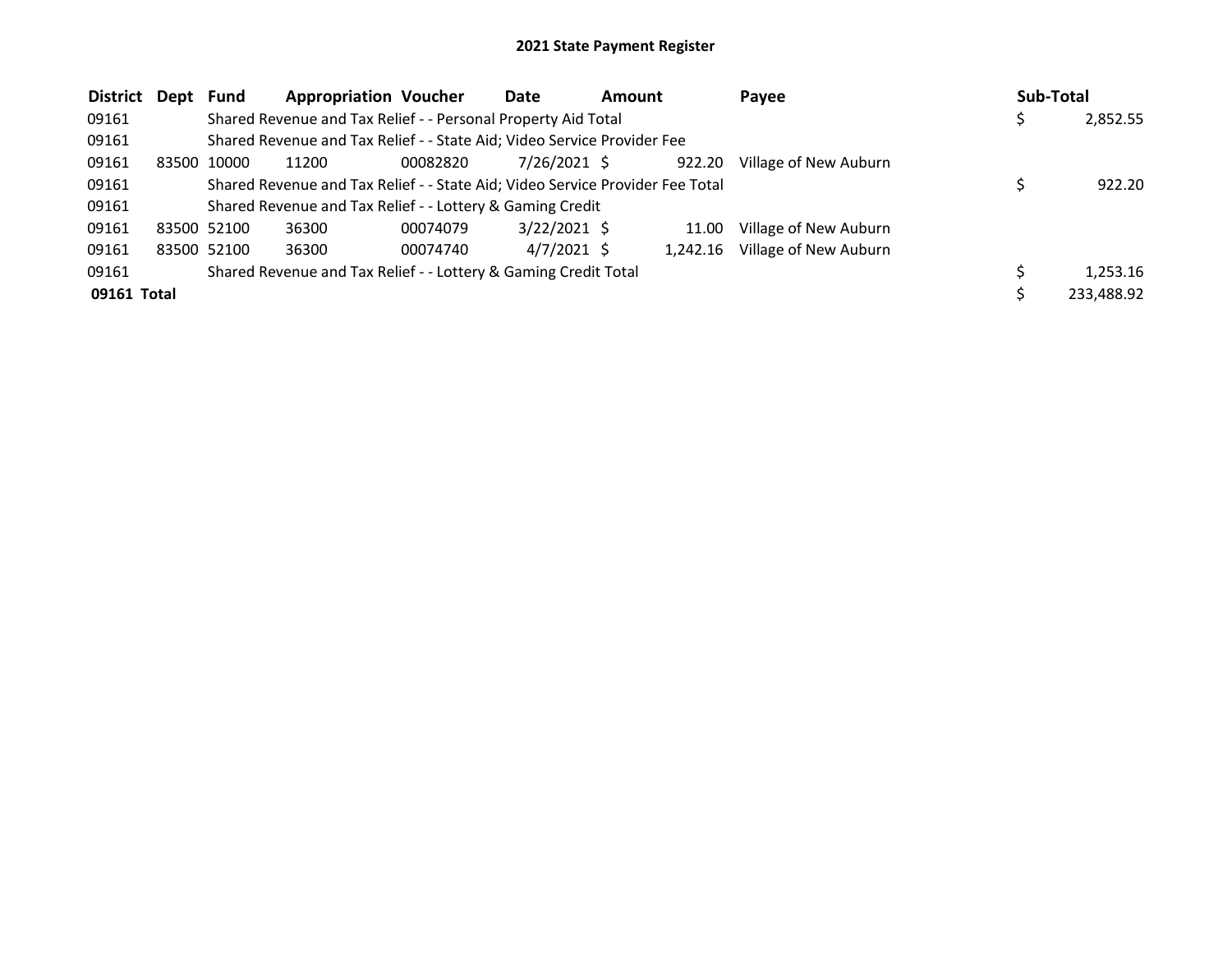| District | Dept Fund |             | <b>Appropriation Voucher</b>                                                    |          | <b>Date</b>             | <b>Amount</b> |           | Payee                      | <b>Sub-Total</b> |            |
|----------|-----------|-------------|---------------------------------------------------------------------------------|----------|-------------------------|---------------|-----------|----------------------------|------------------|------------|
| 09206    |           |             | Dept of Safety & Prof Services - - Fire Dues Distribution                       |          |                         |               |           |                            |                  |            |
| 09206    |           | 16500 10000 | 22500                                                                           | 00040430 | 7/16/2021 \$            |               |           | 14,060.04 City Of Bloomer  |                  |            |
| 09206    |           |             | Dept of Safety & Prof Services - - Fire Dues Distribution Total                 |          |                         |               |           |                            | \$               | 14,060.04  |
| 09206    |           |             | Dept of Natural Resources - - General Program Operations --                     |          |                         |               |           |                            |                  |            |
| 09206    |           | 37000 21200 | 25400                                                                           | 00498824 | 7/22/2021 \$            |               |           | 970.50 City Of Bloomer     |                  |            |
| 09206    |           |             | Dept of Natural Resources - - General Program Operations -- Total               |          |                         |               |           |                            | \$               | 970.50     |
| 09206    |           |             | WI Dept of Transportation - - Conn Hwy Aids St Fds                              |          |                         |               |           |                            |                  |            |
| 09206    |           | 39500 21100 | 16200                                                                           | 00633528 | $1/4/2021$ \$           |               | 4,181.40  | City Of Bloomer            |                  |            |
| 09206    |           | 39500 21100 | 16200                                                                           | 00669135 | $4/5/2021$ \$           |               | 4,181.40  | City Of Bloomer            |                  |            |
| 09206    |           | 39500 21100 | 16200                                                                           | 00712623 | 7/6/2021 \$             |               | 4,181.40  | City Of Bloomer            |                  |            |
| 09206    |           | 39500 21100 | 16200                                                                           | 00753182 | 10/4/2021 \$            |               | 4,181.43  | City Of Bloomer            |                  |            |
| 09206    |           |             | WI Dept of Transportation - - Conn Hwy Aids St Fds Total                        |          |                         |               |           |                            | \$               | 16,725.63  |
| 09206    |           |             | WI Dept of Transportation - - Trns Aids To Mnc.-Sf                              |          |                         |               |           |                            |                  |            |
| 09206    |           | 39500 21100 | 19100                                                                           | 00631884 | $1/4/2021$ \$           |               | 47,390.34 | City Of Bloomer            |                  |            |
| 09206    |           | 39500 21100 | 19100                                                                           | 00667491 | $4/5/2021$ \$           |               | 47,390.34 | City Of Bloomer            |                  |            |
| 09206    |           | 39500 21100 | 19100                                                                           | 00710979 | $7/6/2021$ \$           |               | 47,390.34 | City Of Bloomer            |                  |            |
| 09206    |           | 39500 21100 | 19100                                                                           | 00751538 | 10/4/2021 \$            |               |           | 47,390.36 City Of Bloomer  |                  |            |
| 09206    |           |             | WI Dept of Transportation - - Trns Aids To Mnc.-Sf Total                        |          |                         |               |           |                            | \$               | 189,561.38 |
| 09206    |           |             | Department of Health Services - - Prepaid Medical Transport Reimbursement       |          |                         |               |           |                            |                  |            |
| 09206    |           | 43500 10000 | 16300                                                                           |          | AMBULANCE 11/15/2021 \$ |               |           | 11,683.98 City Of Bloomer  |                  |            |
| 09206    |           |             | Department of Health Services - - Prepaid Medical Transport Reimbursement Total |          |                         |               |           |                            | \$               | 11,683.98  |
| 09206    |           |             | Department of Justice - - Officer training reimbursement                        |          |                         |               |           |                            |                  |            |
| 09206    |           | 45500 10000 | 21400                                                                           | 00104888 | 11/10/2021 \$           |               |           | 1,120.00 City Of Bloomer   |                  |            |
| 09206    |           |             | Department of Justice - - Officer training reimbursement Total                  |          |                         |               |           |                            | \$               | 1,120.00   |
| 09206    |           |             | Department of Revenue - - Gifts And Grants                                      |          |                         |               |           |                            |                  |            |
| 09206    |           | 56600 10000 | 12100                                                                           | 00206330 | $6/25/2021$ \$          |               |           | 183,431.64 City Of Bloomer |                  |            |
| 09206    |           |             | Department of Revenue - - Gifts And Grants Total                                |          |                         |               |           |                            | \$               | 183,431.64 |
| 09206    |           |             | Department of Revenue - - Misc Revenue Holding Clearing                         |          |                         |               |           |                            |                  |            |
| 09206    |           | 56600 10000 | 99500                                                                           | 00192450 | $3/1/2021$ \$           |               | 1,878.57  | City Of Bloomer            |                  |            |
| 09206    |           | 56600 10000 | 99500                                                                           | 00193952 | $3/8/2021$ \$           |               | 116.50    | City Of Bloomer            |                  |            |
| 09206    |           | 56600 10000 | 99500                                                                           | 00198312 | $4/12/2021$ \$          |               | 170.55    | City Of Bloomer            |                  |            |
| 09206    |           | 56600 10000 | 99500                                                                           | 00202146 | $5/17/2021$ \$          |               | 268.56    | City Of Bloomer            |                  |            |
| 09206    |           | 56600 10000 | 99500                                                                           | 00202830 | 5/24/2021 \$            |               | 43.50     | City Of Bloomer            |                  |            |
| 09206    |           | 56600 10000 | 99500                                                                           | 00208470 | 7/6/2021 \$             |               | 352.00    | City Of Bloomer            |                  |            |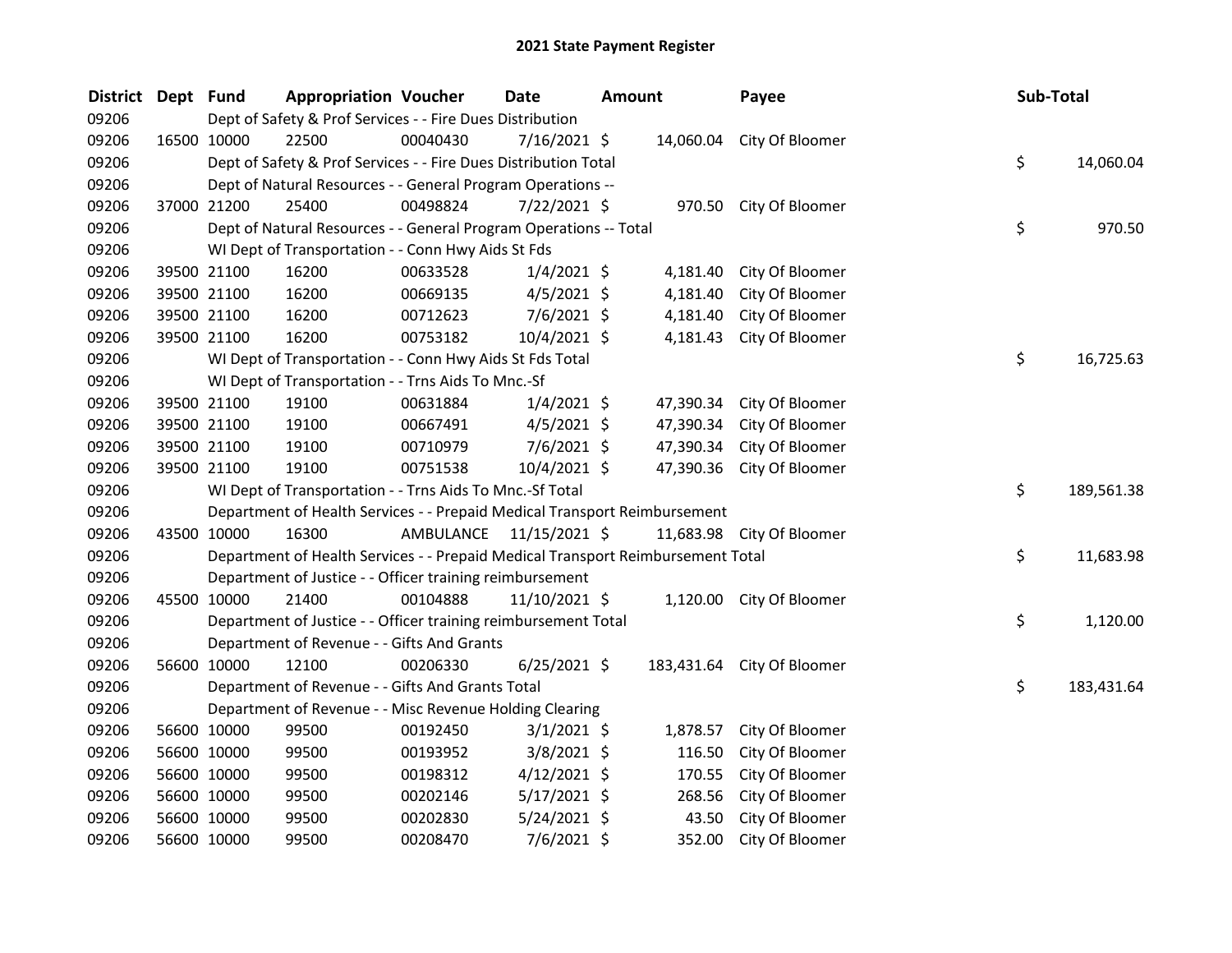| <b>District</b> | Dept Fund |             | <b>Appropriation Voucher</b>                                                  |          | Date            | <b>Amount</b> |            | Payee           |    | Sub-Total    |
|-----------------|-----------|-------------|-------------------------------------------------------------------------------|----------|-----------------|---------------|------------|-----------------|----|--------------|
| 09206           |           | 56600 10000 | 99500                                                                         | 00218056 | 10/25/2021 \$   |               | 542.31     | City Of Bloomer |    |              |
| 09206           |           |             | Department of Revenue - - Misc Revenue Holding Clearing Total                 |          |                 |               |            |                 | \$ | 3,371.99     |
| 09206           |           |             | Shared Revenue and Tax Relief - - County And Municipal Aid                    |          |                 |               |            |                 |    |              |
| 09206           |           | 83500 10000 | 10500                                                                         | 00080933 | $7/26/2021$ \$  |               | 110,729.08 | City Of Bloomer |    |              |
| 09206           |           | 83500 10000 | 10500                                                                         | 00088031 | $11/15/2021$ \$ |               | 615,780.83 | City Of Bloomer |    |              |
| 09206           |           |             | Shared Revenue and Tax Relief - - County And Municipal Aid Total              |          |                 |               |            |                 | \$ | 726,509.91   |
| 09206           |           |             | Shared Revenue and Tax Relief - - Exempt Computer Aid                         |          |                 |               |            |                 |    |              |
| 09206           |           | 83500 10000 | 10900                                                                         | 00083589 | 7/26/2021 \$    |               | 4,603.90   | City Of Bloomer |    |              |
| 09206           |           | 83500 10000 | 10900                                                                         | 00085688 | $7/26/2021$ \$  |               | 3,125.54   | City Of Bloomer |    |              |
| 09206           |           |             | Shared Revenue and Tax Relief - - Exempt Computer Aid Total                   |          |                 |               |            |                 | \$ | 7,729.44     |
| 09206           |           |             | Shared Revenue and Tax Relief - - Personal Property Aid                       |          |                 |               |            |                 |    |              |
| 09206           |           | 83500 10000 | 11100                                                                         | 00076768 | $5/3/2021$ \$   |               | 13,175.95  | City Of Bloomer |    |              |
| 09206           |           | 83500 10000 | 11100                                                                         | 00078784 | $5/3/2021$ \$   |               | 19,824.90  | City Of Bloomer |    |              |
| 09206           |           |             | Shared Revenue and Tax Relief - - Personal Property Aid Total                 |          |                 |               |            |                 | \$ | 33,000.85    |
| 09206           |           |             | Shared Revenue and Tax Relief - - State Aid; Video Service Provider Fee       |          |                 |               |            |                 |    |              |
| 09206           | 83500     | 10000       | 11200                                                                         | 00082821 | $7/26/2021$ \$  |               | 3,701.92   | City Of Bloomer |    |              |
| 09206           |           |             | Shared Revenue and Tax Relief - - State Aid; Video Service Provider Fee Total |          |                 |               |            |                 |    | 3,701.92     |
| 09206 Total     |           |             |                                                                               |          |                 |               |            |                 |    | 1,191,867.28 |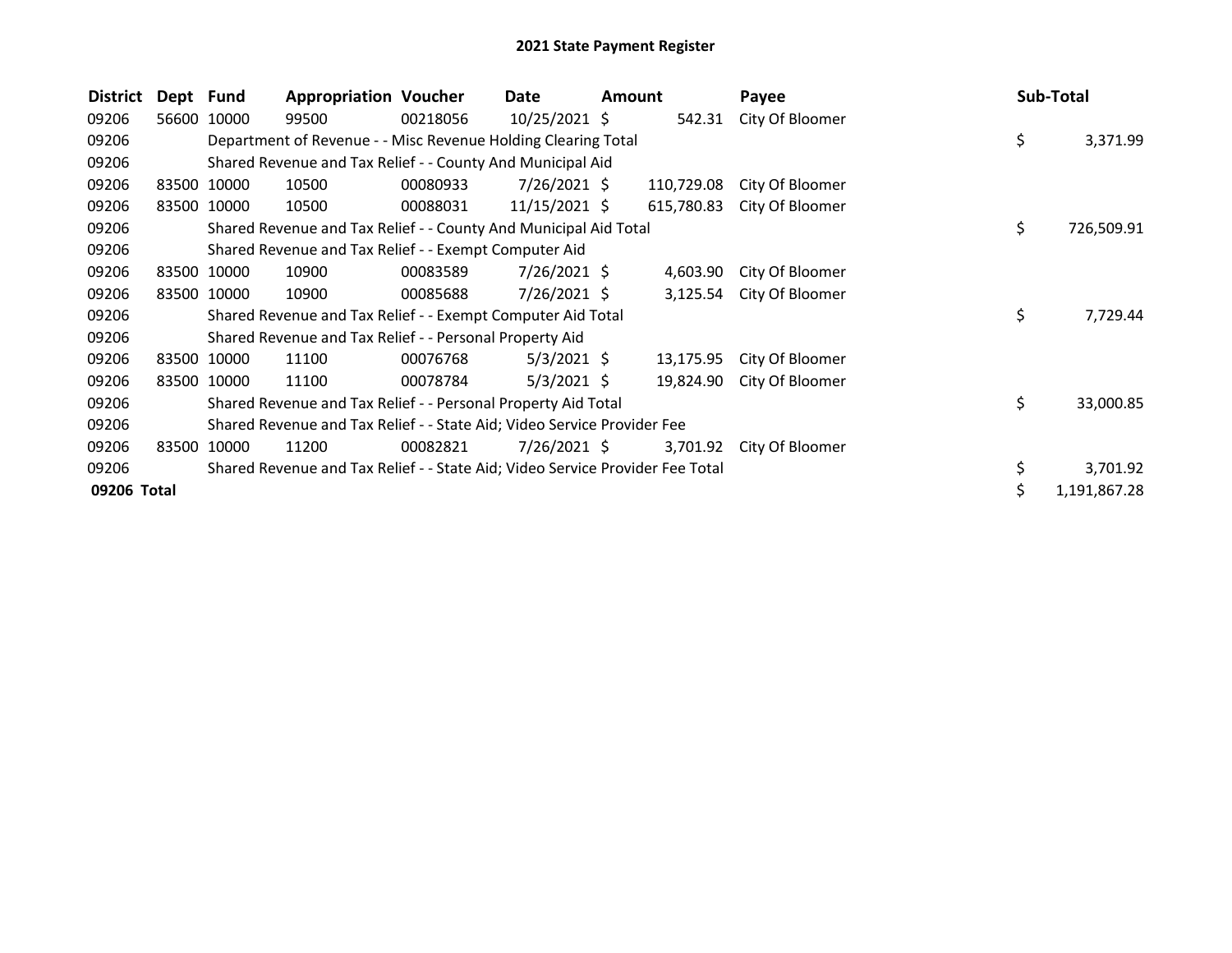| <b>District</b> | Dept Fund |             | <b>Appropriation Voucher</b>                                       |          | <b>Date</b>    | <b>Amount</b> |            | Payee                  | Sub-Total |            |
|-----------------|-----------|-------------|--------------------------------------------------------------------|----------|----------------|---------------|------------|------------------------|-----------|------------|
| 09211           |           |             | Dept of Safety & Prof Services - - Fire Dues Distribution          |          |                |               |            |                        |           |            |
| 09211           |           | 16500 10000 | 22500                                                              | 00040433 | $7/15/2021$ \$ |               | 53,326.38  | City Of Chippewa Falls |           |            |
| 09211           |           |             | Dept of Safety & Prof Services - - Fire Dues Distribution Total    |          |                |               |            |                        | \$        | 53,326.38  |
| 09211           |           |             | Dept of Natural Resources - - Aids In Lieu Of Taxes - Gener        |          |                |               |            |                        |           |            |
| 09211           |           | 37000 10000 | 50300                                                              | 00458913 | $1/25/2021$ \$ |               | 7,194.36   | City Of Chippewa Falls |           |            |
| 09211           |           | 37000 10000 | 50300                                                              | 00476035 | $4/21/2021$ \$ |               | 13.80      | City Of Chippewa Falls |           |            |
| 09211           |           |             | Dept of Natural Resources - - Aids In Lieu Of Taxes - Gener Total  |          |                |               |            |                        | \$        | 7,208.16   |
| 09211           |           |             | Dept of Natural Resources - - Solid Waste Management - Closu       |          |                |               |            |                        |           |            |
| 09211           |           | 37000 21700 | 49400                                                              | 00455890 | $1/13/2021$ \$ |               | 277.50     | City Of Chippewa Falls |           |            |
| 09211           |           | 37000 21700 | 49400                                                              | 00462764 | 3/11/2021 \$   |               | 222.00     | City Of Chippewa Falls |           |            |
| 09211           |           | 37000 21700 | 49400                                                              | 00471043 | 3/30/2021 \$   |               | 55.50      | City Of Chippewa Falls |           |            |
| 09211           |           | 37000 21700 | 49400                                                              | 00474906 | $4/20/2021$ \$ |               | 111.00     | City Of Chippewa Falls |           |            |
| 09211           |           | 37000 21700 | 49400                                                              | 00482337 | $5/19/2021$ \$ |               | 111.00     | City Of Chippewa Falls |           |            |
| 09211           |           | 37000 21700 | 49400                                                              | 00494557 | $7/7/2021$ \$  |               | 112.11     | City Of Chippewa Falls |           |            |
| 09211           |           | 37000 21700 | 49400                                                              | 00496880 | 7/13/2021 \$   |               | 114.33     | City Of Chippewa Falls |           |            |
| 09211           |           | 37000 21700 | 49400                                                              | 00504268 | 8/19/2021 \$   |               | 276.39     | City Of Chippewa Falls |           |            |
| 09211           |           | 37000 21700 | 49400                                                              | 00512934 | 10/13/2021 \$  |               | 111.00     | City Of Chippewa Falls |           |            |
| 09211           |           | 37000 21700 | 49400                                                              | 00521935 | 11/24/2021 \$  |               | 388.50     | City Of Chippewa Falls |           |            |
| 09211           |           | 37000 21700 | 49400                                                              | 00521937 | 11/24/2021 \$  |               | 170.39     | City Of Chippewa Falls |           |            |
| 09211           |           | 37000 21700 | 49400                                                              | 00526706 | 12/23/2021 \$  |               | 277.50     | City Of Chippewa Falls |           |            |
| 09211           |           |             | Dept of Natural Resources - - Solid Waste Management - Closu Total |          |                |               |            |                        | \$        | 2,227.22   |
| 09211           |           |             | Dept of Natural Resources - - GPO-Environmental Fund               |          |                |               |            |                        |           |            |
| 09211           |           | 37000 27400 | 46100                                                              | 00455890 | $1/13/2021$ \$ |               | 3.89       | City Of Chippewa Falls |           |            |
| 09211           |           | 37000 27400 | 46100                                                              | 00512934 | 10/13/2021 \$  |               | 1.11       | City Of Chippewa Falls |           |            |
| 09211           |           |             | Dept of Natural Resources - - GPO-Environmental Fund Total         |          |                |               |            |                        | \$        | 5.00       |
| 09211           |           |             | Dept of Natural Resources - - Dnr-Dam Safety Projects              |          |                |               |            |                        |           |            |
| 09211           |           | 37000 36300 | <b>TX100</b>                                                       | 00517090 | 10/29/2021 \$  |               | 100,247.89 | City Of Chippewa Falls |           |            |
| 09211           |           |             | Dept of Natural Resources - - Dnr-Dam Safety Projects Total        |          |                |               |            |                        | \$        | 100,247.89 |
| 09211           |           |             | WI Dept of Transportation - - Conn Hwy Aids St Fds                 |          |                |               |            |                        |           |            |
| 09211           |           | 39500 21100 | 16200                                                              | 00633529 | $1/4/2021$ \$  |               | 12,669.02  | City Of Chippewa Falls |           |            |
| 09211           |           | 39500 21100 | 16200                                                              | 00669136 | $4/5/2021$ \$  |               | 12,669.02  | City Of Chippewa Falls |           |            |
| 09211           |           | 39500 21100 | 16200                                                              | 00712624 | $7/6/2021$ \$  |               | 12,669.02  | City Of Chippewa Falls |           |            |
| 09211           |           | 39500 21100 | 16200                                                              | 00753183 | 10/4/2021 \$   |               | 12,669.02  | City Of Chippewa Falls |           |            |
| 09211           |           |             | WI Dept of Transportation - - Conn Hwy Aids St Fds Total           |          |                |               |            |                        | \$        | 50,676.08  |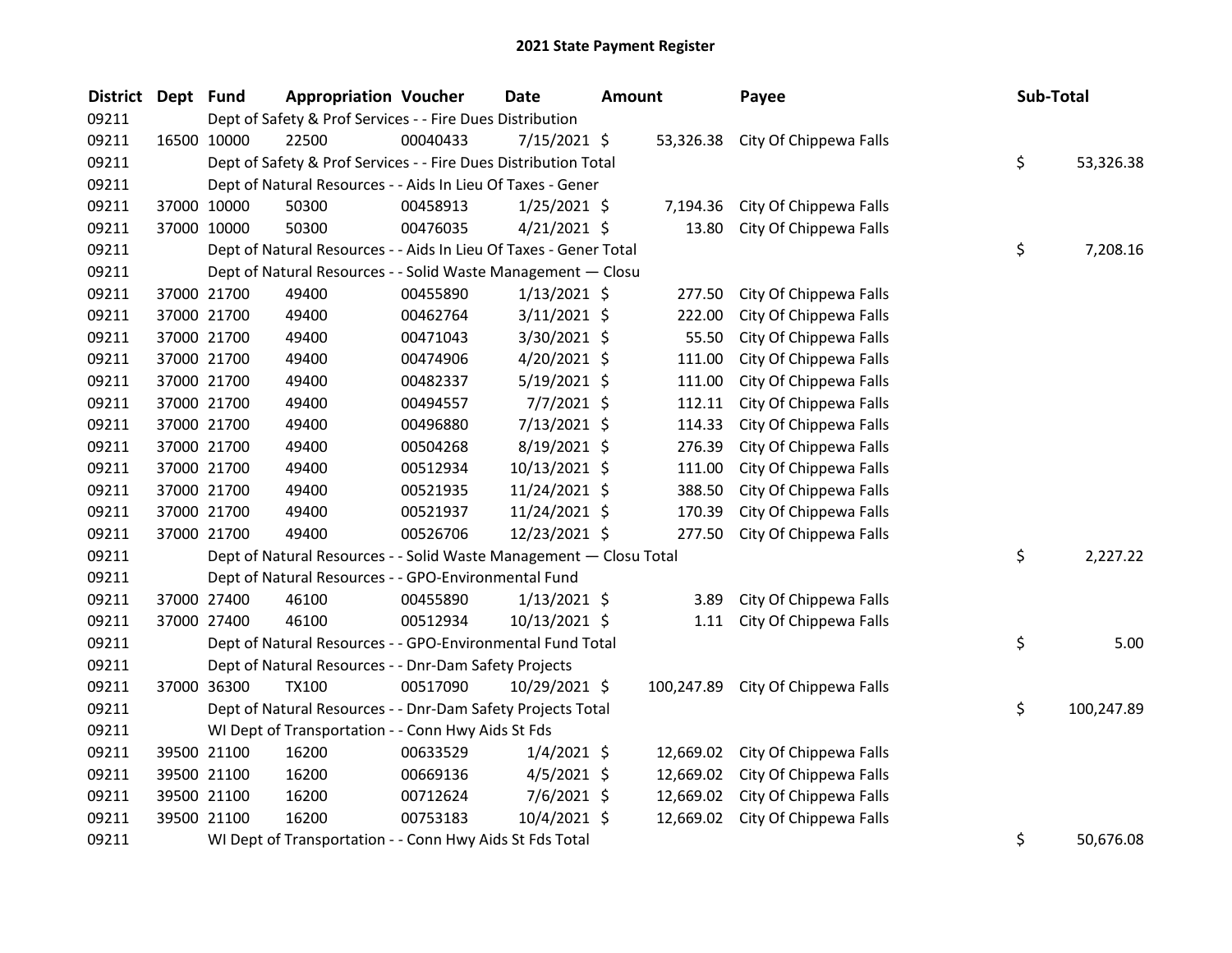| <b>District</b> | Dept Fund   |             | <b>Appropriation Voucher</b>                                                    |           | <b>Date</b>    | Amount |            | Payee                  | Sub-Total |            |
|-----------------|-------------|-------------|---------------------------------------------------------------------------------|-----------|----------------|--------|------------|------------------------|-----------|------------|
| 09211           |             |             | WI Dept of Transportation - - Tb, Trns Oper Aid Sf                              |           |                |        |            |                        |           |            |
| 09211           |             | 39500 21100 | 17600                                                                           | 00709630  | $6/22/2021$ \$ |        | 29,963.00  | City Of Chippewa Falls |           |            |
| 09211           |             | 39500 21100 | 17600                                                                           | 00754653  | 9/29/2021 \$   |        | 89,888.00  | City Of Chippewa Falls |           |            |
| 09211           |             |             | WI Dept of Transportation - - Tb, Trns Oper Aid Sf Total                        |           |                |        |            |                        | \$        | 119,851.00 |
| 09211           |             |             | WI Dept of Transportation - - Trns Aids To Mnc.-Sf                              |           |                |        |            |                        |           |            |
| 09211           |             | 39500 21100 | 19100                                                                           | 00631885  | $1/4/2021$ \$  |        | 172,366.35 | City Of Chippewa Falls |           |            |
| 09211           |             | 39500 21100 | 19100                                                                           | 00667492  | $4/5/2021$ \$  |        | 172,366.35 | City Of Chippewa Falls |           |            |
| 09211           |             | 39500 21100 | 19100                                                                           | 00710980  | $7/6/2021$ \$  |        | 172,366.35 | City Of Chippewa Falls |           |            |
| 09211           |             | 39500 21100 | 19100                                                                           | 00751539  | 10/4/2021 \$   |        | 172,366.37 | City Of Chippewa Falls |           |            |
| 09211           |             |             | WI Dept of Transportation - - Trns Aids To Mnc.-Sf Total                        |           |                |        |            |                        | \$        | 689,465.42 |
| 09211           |             |             | Department of Corrections - - Energy Costs, Energy-Related A                    |           |                |        |            |                        |           |            |
| 09211           |             | 41000 10000 | 10600                                                                           | 00404338  | $1/14/2021$ \$ |        | 1,120.08   | City Of Chippewa Falls |           |            |
| 09211           |             | 41000 10000 | 10600                                                                           | 00410781  | 2/18/2021 \$   |        | 1,120.08   | City Of Chippewa Falls |           |            |
| 09211           |             | 41000 10000 | 10600                                                                           | 00416562  | $3/18/2021$ \$ |        | 1,120.08   | City Of Chippewa Falls |           |            |
| 09211           |             | 41000 10000 | 10600                                                                           | 00421312  | $4/15/2021$ \$ |        | 1,120.08   | City Of Chippewa Falls |           |            |
| 09211           |             | 41000 10000 | 10600                                                                           | 00426966  | 5/17/2021 \$   |        | 1,120.08   | City Of Chippewa Falls |           |            |
| 09211           |             | 41000 10000 | 10600                                                                           | 00432849  | $6/16/2021$ \$ |        | 1,120.08   | City Of Chippewa Falls |           |            |
| 09211           |             | 41000 10000 | 10600                                                                           | 00438504  | 7/13/2021 \$   |        | 1,120.08   | City Of Chippewa Falls |           |            |
| 09211           | 41000 10000 |             | 10600                                                                           | 00445651  | 8/19/2021 \$   |        | 1,120.08   | City Of Chippewa Falls |           |            |
| 09211           |             | 41000 10000 | 10600                                                                           | 00450852  | $9/16/2021$ \$ |        | 1,120.08   | City Of Chippewa Falls |           |            |
| 09211           |             | 41000 10000 | 10600                                                                           | 00456374  | 10/14/2021 \$  |        | 1,120.08   | City Of Chippewa Falls |           |            |
| 09211           |             | 41000 10000 | 10600                                                                           | 00463637  | 11/19/2021 \$  |        | 1,120.08   | City Of Chippewa Falls |           |            |
| 09211           |             | 41000 10000 | 10600                                                                           | 00468334  | 12/16/2021 \$  |        | 1,120.08   | City Of Chippewa Falls |           |            |
| 09211           |             |             | Department of Corrections - - Energy Costs, Energy-Related A Total              |           |                |        |            |                        | \$        | 13,440.96  |
| 09211           |             |             | Department of Health Services - - Prepaid Medical Transport Reimbursement       |           |                |        |            |                        |           |            |
| 09211           |             | 43500 10000 | 16300                                                                           | AMBULANCE | 11/15/2021 \$  |        | 68,071.86  | City Of Chippewa Falls |           |            |
| 09211           |             |             | Department of Health Services - - Prepaid Medical Transport Reimbursement Total |           |                |        |            |                        | \$        | 68,071.86  |
| 09211           |             |             | Department of Health Services - - Utilities, Fuel, Heating And C                |           |                |        |            |                        |           |            |
| 09211           |             | 43500 14300 | 22600                                                                           | 00404491  | $1/20/2021$ \$ |        | 8,013.57   | City Of Chippewa Falls |           |            |
| 09211           |             | 43500 14300 | 22600                                                                           | 00404492  | 1/20/2021 \$   |        | 248.10     | City Of Chippewa Falls |           |            |
| 09211           |             | 43500 14300 | 22600                                                                           | 00404494  | 1/20/2021 \$   |        | 1,005.95   | City Of Chippewa Falls |           |            |
| 09211           |             | 43500 14300 | 22600                                                                           | 00410584  | $2/19/2021$ \$ |        | 248.10     | City Of Chippewa Falls |           |            |
| 09211           |             | 43500 14300 | 22600                                                                           | 00410585  | $2/19/2021$ \$ |        | 1,005.95   | City Of Chippewa Falls |           |            |
| 09211           |             | 43500 14300 | 22600                                                                           | 00410588  | 2/19/2021 \$   |        | 8,458.36   | City Of Chippewa Falls |           |            |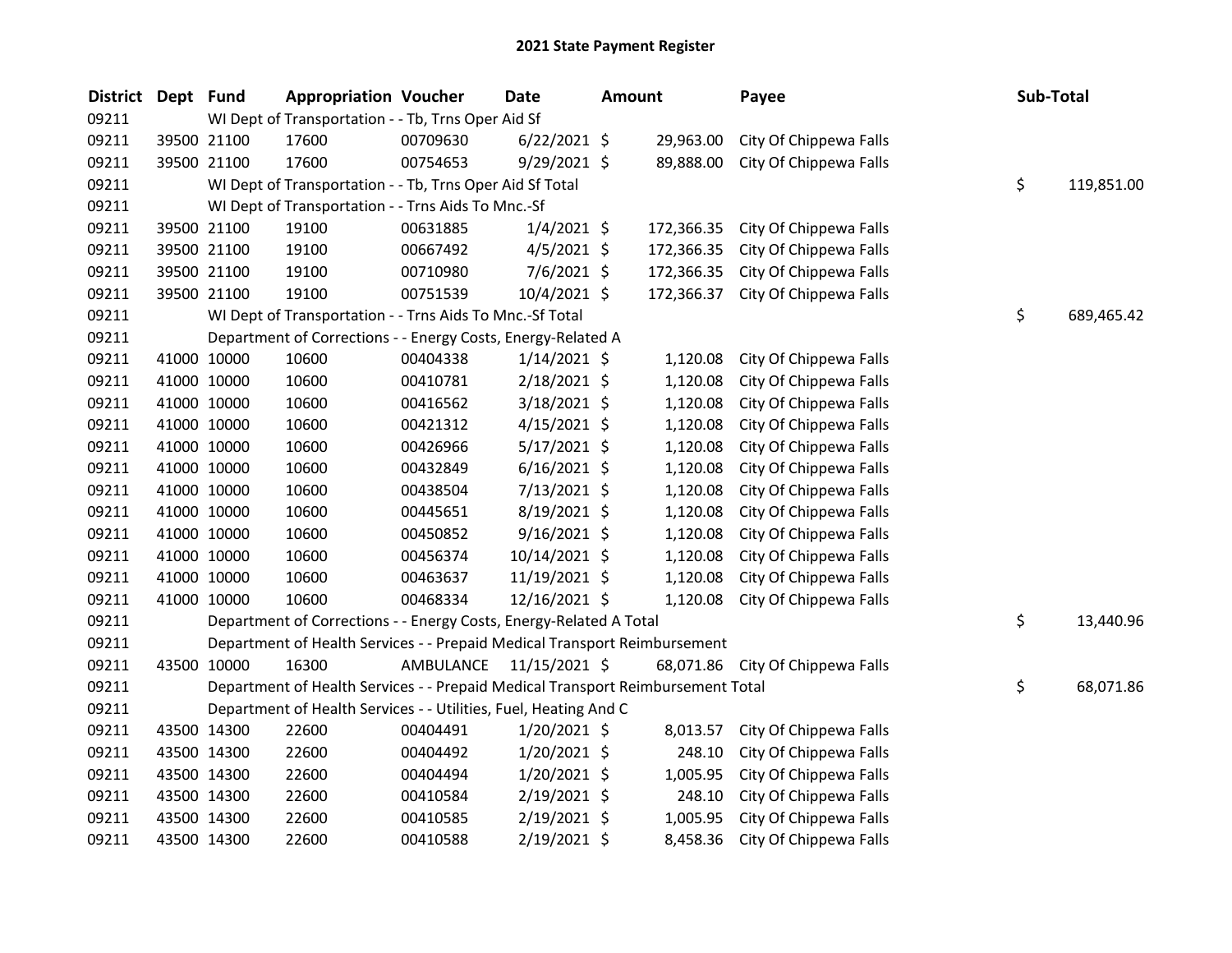| <b>District</b> | Dept Fund |             | <b>Appropriation Voucher</b>                                           |          | <b>Date</b>    | <b>Amount</b> |           | Payee                  | Sub-Total |            |
|-----------------|-----------|-------------|------------------------------------------------------------------------|----------|----------------|---------------|-----------|------------------------|-----------|------------|
| 09211           |           | 43500 14300 | 22600                                                                  | 00418024 | 3/26/2021 \$   |               | 7,534.80  | City Of Chippewa Falls |           |            |
| 09211           |           | 43500 14300 | 22600                                                                  | 00418025 | 3/26/2021 \$   |               | 248.10    | City Of Chippewa Falls |           |            |
| 09211           |           | 43500 14300 | 22600                                                                  | 00418026 | 3/26/2021 \$   |               | 1,005.95  | City Of Chippewa Falls |           |            |
| 09211           |           | 43500 14300 | 22600                                                                  | 00422440 | $4/20/2021$ \$ |               | 8,608.46  | City Of Chippewa Falls |           |            |
| 09211           |           | 43500 14300 | 22600                                                                  | 00422441 | $4/20/2021$ \$ |               | 248.10    | City Of Chippewa Falls |           |            |
| 09211           |           | 43500 14300 | 22600                                                                  | 00422442 | $4/20/2021$ \$ |               | 1,005.95  | City Of Chippewa Falls |           |            |
| 09211           |           | 43500 14300 | 22600                                                                  | 00429191 | $5/25/2021$ \$ |               | 1,005.95  | City Of Chippewa Falls |           |            |
| 09211           |           | 43500 14300 | 22600                                                                  | 00429194 | 5/25/2021 \$   |               | 248.10    | City Of Chippewa Falls |           |            |
| 09211           |           | 43500 14300 | 22600                                                                  | 00429197 | $5/25/2021$ \$ |               | 8,285.65  | City Of Chippewa Falls |           |            |
| 09211           |           | 43500 14300 | 22600                                                                  | 00435322 | $6/24/2021$ \$ |               | 1,005.95  | City Of Chippewa Falls |           |            |
| 09211           |           | 43500 14300 | 22600                                                                  | 00435323 | $6/24/2021$ \$ |               | 7,767.33  | City Of Chippewa Falls |           |            |
| 09211           |           | 43500 14300 | 22600                                                                  | 00435325 | $6/24/2021$ \$ |               | 248.10    | City Of Chippewa Falls |           |            |
| 09211           |           | 43500 14300 | 22600                                                                  | 00438291 | $7/12/2021$ \$ |               | 248.10    | City Of Chippewa Falls |           |            |
| 09211           |           | 43500 14300 | 22600                                                                  | 00438293 | 7/12/2021 \$   |               | 11,825.52 | City Of Chippewa Falls |           |            |
| 09211           |           | 43500 14300 | 22600                                                                  | 00438294 | 7/12/2021 \$   |               | 1,005.95  | City Of Chippewa Falls |           |            |
| 09211           |           | 43500 14300 | 22600                                                                  | 00444804 | 8/20/2021 \$   |               | 248.10    | City Of Chippewa Falls |           |            |
| 09211           |           | 43500 14300 | 22600                                                                  | 00444806 | 8/20/2021 \$   |               | 1,005.95  | City Of Chippewa Falls |           |            |
| 09211           |           | 43500 14300 | 22600                                                                  | 00444809 | 8/20/2021 \$   |               | 9,332.93  | City Of Chippewa Falls |           |            |
| 09211           |           | 43500 14300 | 22600                                                                  | 00451709 | $9/22/2021$ \$ |               | 1,005.95  | City Of Chippewa Falls |           |            |
| 09211           |           | 43500 14300 | 22600                                                                  | 00451711 | $9/22/2021$ \$ |               | 9,463.08  | City Of Chippewa Falls |           |            |
| 09211           |           | 43500 14300 | 22600                                                                  | 00451712 | $9/22/2021$ \$ |               | 248.10    | City Of Chippewa Falls |           |            |
| 09211           |           | 43500 14300 | 22600                                                                  | 00457305 | 10/19/2021 \$  |               | 8,851.47  | City Of Chippewa Falls |           |            |
| 09211           |           | 43500 14300 | 22600                                                                  | 00457307 | 10/19/2021 \$  |               | 248.10    | City Of Chippewa Falls |           |            |
| 09211           |           | 43500 14300 | 22600                                                                  | 00457309 | 10/19/2021 \$  |               | 1,005.95  | City Of Chippewa Falls |           |            |
| 09211           |           | 43500 14300 | 22600                                                                  | 00463278 | 11/19/2021 \$  |               | 248.10    | City Of Chippewa Falls |           |            |
| 09211           |           | 43500 14300 | 22600                                                                  | 00463279 | 11/19/2021 \$  |               | 8,455.51  | City Of Chippewa Falls |           |            |
| 09211           |           | 43500 14300 | 22600                                                                  | 00463280 | 11/19/2021 \$  |               | 1,005.95  | City Of Chippewa Falls |           |            |
| 09211           |           | 43500 14300 | 22600                                                                  | 00468602 | 12/17/2021 \$  |               | 14,967.00 | City Of Chippewa Falls |           |            |
| 09211           |           | 43500 14300 | 22600                                                                  | 00468605 | 12/17/2021 \$  |               | 248.10    | City Of Chippewa Falls |           |            |
| 09211           |           | 43500 14300 | 22600                                                                  | 00468607 | 12/17/2021 \$  |               | 1,005.95  | City Of Chippewa Falls |           |            |
| 09211           |           |             | Department of Health Services - - Utilities, Fuel, Heating And C Total |          |                |               |           |                        | \$        | 126,612.28 |
| 09211           |           |             | Department of Health Services - - Gifts And Grants                     |          |                |               |           |                        |           |            |
| 09211           |           | 43500 14300 | 23300                                                                  | 00445504 | $9/15/2021$ \$ |               | 700.00    | City Of Chippewa Falls |           |            |
| 09211           |           | 43500 14300 | 23300                                                                  | 00449072 | 9/16/2021 \$   |               | 150.00    | City Of Chippewa Falls |           |            |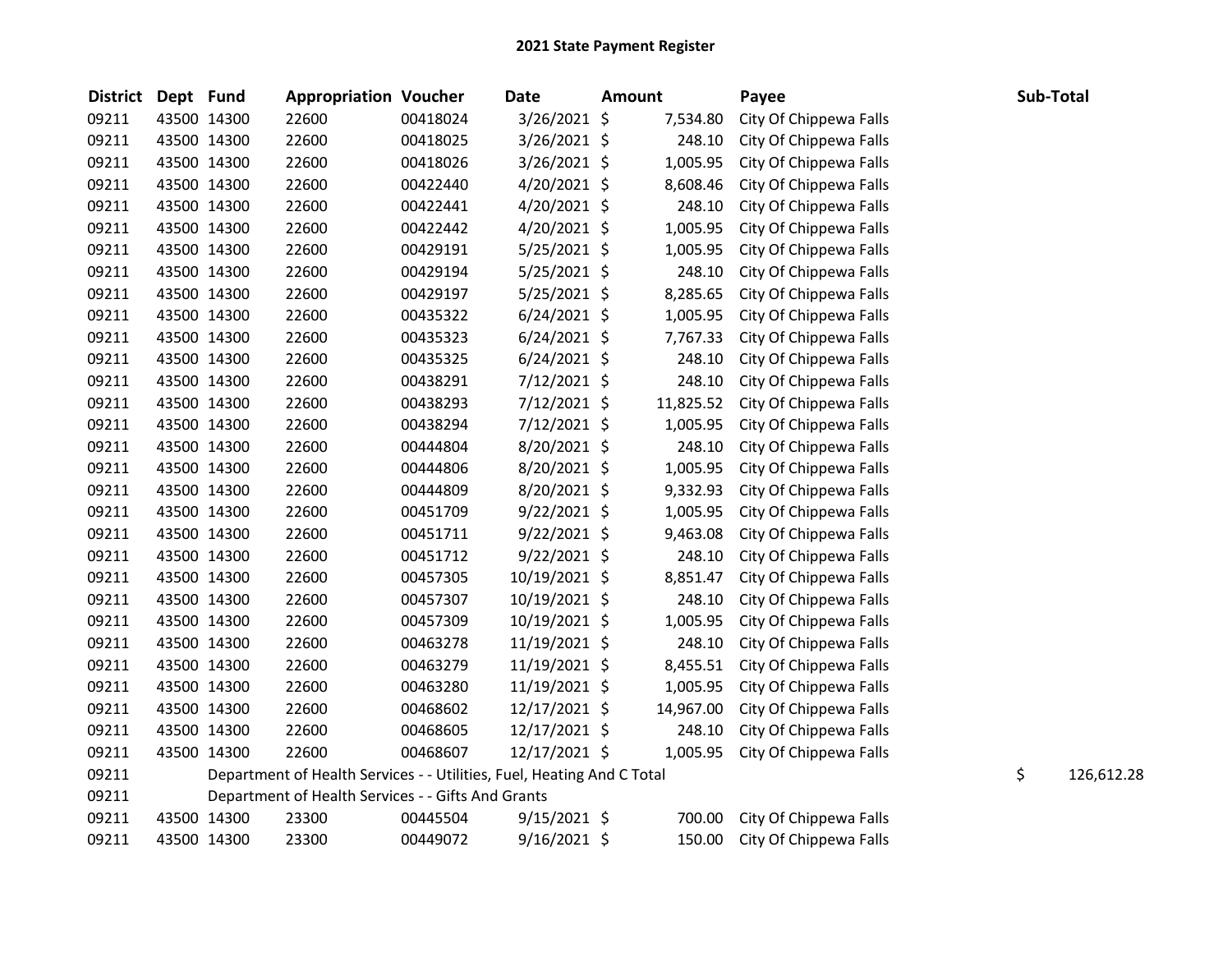| District Dept Fund |             | <b>Appropriation Voucher</b>                                            |          | <b>Date</b>     | <b>Amount</b> |           | Payee                             |     | Sub-Total  |
|--------------------|-------------|-------------------------------------------------------------------------|----------|-----------------|---------------|-----------|-----------------------------------|-----|------------|
| 09211              |             | Department of Health Services - - Gifts And Grants Total                |          |                 |               |           |                                   | \$. | 850.00     |
| 09211              |             | Department of Justice - - Officer training reimbursement                |          |                 |               |           |                                   |     |            |
| 09211              | 45500 10000 | 21400                                                                   | 00105046 | $11/10/2021$ \$ |               |           | 3,680.00 City Of Chippewa Falls   |     |            |
| 09211              |             | Department of Justice - - Officer training reimbursement Total          |          |                 |               |           |                                   | \$  | 3,680.00   |
| 09211              |             | Department of Military Affairs - - Energy Costs, Energy-Related A       |          |                 |               |           |                                   |     |            |
| 09211              | 46500 10000 | 10600                                                                   | 00088027 | $1/20/2021$ \$  |               | 352.76    | City Of Chippewa Falls            |     |            |
| 09211              | 46500 10000 | 10600                                                                   | 00090540 | $3/1/2021$ \$   |               | 352.76    | City Of Chippewa Falls            |     |            |
| 09211              | 46500 10000 | 10600                                                                   | 00091141 | $3/12/2021$ \$  |               | 356.29    | City Of Chippewa Falls            |     |            |
| 09211              | 46500 10000 | 10600                                                                   | 00092760 | $4/19/2021$ \$  |               | 352.76    | City Of Chippewa Falls            |     |            |
| 09211              | 46500 10000 | 10600                                                                   | 00094664 | $5/27/2021$ \$  |               | 352.76    | City Of Chippewa Falls            |     |            |
| 09211              | 46500 10000 | 10600                                                                   | 00095671 | $6/18/2021$ \$  |               | 352.76    | City Of Chippewa Falls            |     |            |
| 09211              | 46500 10000 | 10600                                                                   | 00099002 | 8/20/2021 \$    |               | 352.76    | City Of Chippewa Falls            |     |            |
| 09211              | 46500 10000 | 10600                                                                   | 00100159 | $9/16/2021$ \$  |               | 352.76    | City Of Chippewa Falls            |     |            |
| 09211              | 46500 10000 | 10600                                                                   | 00101351 | 10/15/2021 \$   |               | 352.76    | City Of Chippewa Falls            |     |            |
| 09211              | 46500 10000 | 10600                                                                   | 00102921 | 11/19/2021 \$   |               | 352.76    | City Of Chippewa Falls            |     |            |
| 09211              | 46500 10000 | 10600                                                                   | 00103988 | 12/17/2021 \$   |               | 352.76    | City Of Chippewa Falls            |     |            |
| 09211              |             | Department of Military Affairs - - Energy Costs, Energy-Related A Total |          |                 |               |           |                                   | \$  | 3,883.89   |
| 09211              |             | Department of Military Affairs - - Federal Aid-Service Contracts        |          |                 |               |           |                                   |     |            |
| 09211              | 46500 10000 | 14100                                                                   | 00097451 | 7/16/2021 \$    |               | 352.76    | City Of Chippewa Falls            |     |            |
| 09211              |             | Department of Military Affairs - - Federal Aid-Service Contracts Total  |          |                 |               |           |                                   | \$  | 352.76     |
| 09211              |             | Department of Veterans Affairs - - Gifts And Grants, King               |          |                 |               |           |                                   |     |            |
| 09211              | 48500 15200 | 13600                                                                   | 00099603 | $9/16/2021$ \$  |               | 65,819.00 | City Of Chippewa Falls            |     |            |
| 09211              |             | Department of Veterans Affairs - - Gifts And Grants, King Total         |          |                 |               |           |                                   | \$  | 65,819.00  |
| 09211              |             | Department of Administration - - Federal Aid, Local Assistance          |          |                 |               |           |                                   |     |            |
| 09211              | 50500 10000 | 74300                                                                   | 00150958 | $9/2/2021$ \$   |               | 10,329.30 | City Of Chippewa Falls            |     |            |
| 09211              | 50500 10000 | 74300                                                                   | 00154524 | 11/16/2021 \$   |               | 33,178.68 | City Of Chippewa Falls            |     |            |
| 09211              |             | Department of Administration - - Federal Aid, Local Assistance Total    |          |                 |               |           |                                   | \$  | 43,507.98  |
| 09211              |             | Department of Revenue - - Gifts And Grants                              |          |                 |               |           |                                   |     |            |
| 09211              | 56600 10000 | 12100                                                                   | 00206331 | $6/25/2021$ \$  |               |           | 751,834.23 City Of Chippewa Falls |     |            |
| 09211              |             | Department of Revenue - - Gifts And Grants Total                        |          |                 |               |           |                                   | \$  | 751,834.23 |
| 09211              |             | Department of Revenue - - Misc Revenue Holding Clearing                 |          |                 |               |           |                                   |     |            |
| 09211              | 56600 10000 | 99500                                                                   | 00192445 | $3/1/2021$ \$   |               | 10,600.27 | City Of Chippewa Falls            |     |            |
| 09211              | 56600 10000 | 99500                                                                   | 00193948 | $3/8/2021$ \$   |               | 1,597.64  | City Of Chippewa Falls            |     |            |
| 09211              | 56600 10000 | 99500                                                                   | 00194805 | $3/15/2021$ \$  |               | 40.00     | City Of Chippewa Falls            |     |            |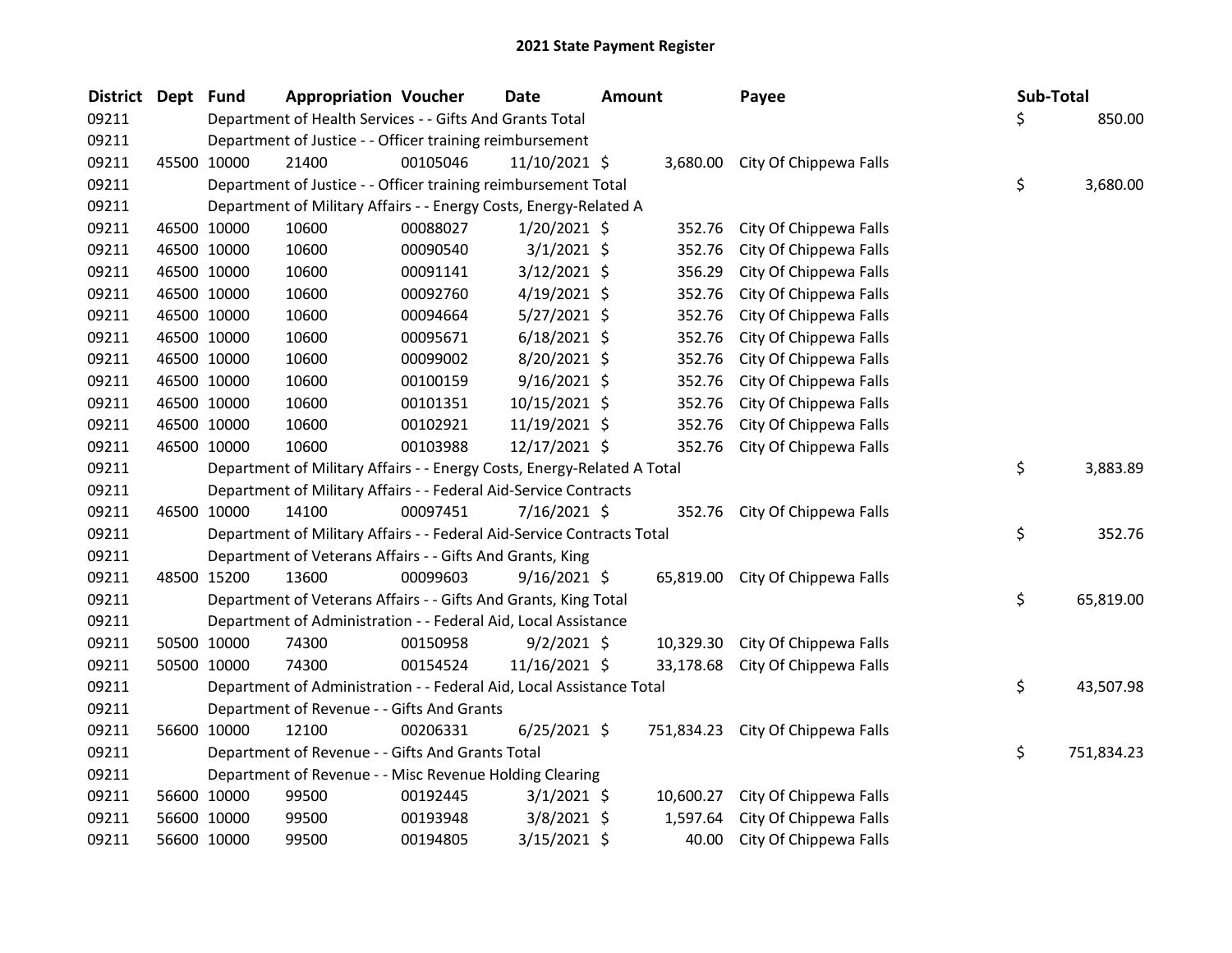| <b>District</b> | Dept Fund   |             | <b>Appropriation Voucher</b>                                          |          | Date           | Amount       | Payee                  | Sub-Total          |
|-----------------|-------------|-------------|-----------------------------------------------------------------------|----------|----------------|--------------|------------------------|--------------------|
| 09211           |             | 56600 10000 | 99500                                                                 | 00195655 | 3/22/2021 \$   | 911.77       | City Of Chippewa Falls |                    |
| 09211           |             | 56600 10000 | 99500                                                                 | 00196350 | 3/29/2021 \$   | 392.12       | City Of Chippewa Falls |                    |
| 09211           |             | 56600 10000 | 99500                                                                 | 00197098 | $4/5/2021$ \$  | 2,187.00     | City Of Chippewa Falls |                    |
| 09211           |             | 56600 10000 | 99500                                                                 | 00198309 | $4/12/2021$ \$ | 1,037.88     | City Of Chippewa Falls |                    |
| 09211           | 56600 10000 |             | 99500                                                                 | 00199049 | 4/20/2021 \$   | 219.60       | City Of Chippewa Falls |                    |
| 09211           |             | 56600 10000 | 99500                                                                 | 00199681 | 4/26/2021 \$   | 1,673.57     | City Of Chippewa Falls |                    |
| 09211           |             | 56600 10000 | 99500                                                                 | 00200323 | 5/3/2021 \$    | 354.44       | City Of Chippewa Falls |                    |
| 09211           |             | 56600 10000 | 99500                                                                 | 00201515 | $5/10/2021$ \$ | 1,052.24     | City Of Chippewa Falls |                    |
| 09211           |             | 56600 10000 | 99500                                                                 | 00202144 | 5/17/2021 \$   | 632.90       | City Of Chippewa Falls |                    |
| 09211           |             | 56600 10000 | 99500                                                                 | 00202828 | $5/24/2021$ \$ | 2,360.10     | City Of Chippewa Falls |                    |
| 09211           | 56600 10000 |             | 99500                                                                 | 00203569 | $6/1/2021$ \$  | 905.00       | City Of Chippewa Falls |                    |
| 09211           |             | 56600 10000 | 99500                                                                 | 00204694 | $6/7/2021$ \$  | 56.00        | City Of Chippewa Falls |                    |
| 09211           |             | 56600 10000 | 99500                                                                 | 00205292 | $6/14/2021$ \$ | 407.00       | City Of Chippewa Falls |                    |
| 09211           |             | 56600 10000 | 99500                                                                 | 00208469 | 7/6/2021 \$    | 600.87       | City Of Chippewa Falls |                    |
| 09211           |             | 56600 10000 | 99500                                                                 | 00213106 | 8/23/2021 \$   | 357.00       | City Of Chippewa Falls |                    |
| 09211           |             |             | Department of Revenue - - Misc Revenue Holding Clearing Total         |          |                |              |                        | \$<br>25,385.40    |
| 09211           |             |             | Shared Revenue and Tax Relief - - Expenditure Restraint Program       |          |                |              |                        |                    |
| 09211           | 83500 10000 |             | 10100                                                                 | 00080934 | 7/26/2021 \$   | 216,192.43   | City Of Chippewa Falls |                    |
| 09211           |             |             | Shared Revenue and Tax Relief - - Expenditure Restraint Program Total |          |                |              |                        | \$<br>216,192.43   |
| 09211           |             |             | Shared Revenue and Tax Relief - - County And Municipal Aid            |          |                |              |                        |                    |
| 09211           | 83500 10000 |             | 10500                                                                 | 00080934 | 7/26/2021 \$   | 466,285.52   | City Of Chippewa Falls |                    |
| 09211           |             | 83500 10000 | 10500                                                                 | 00088032 | 11/15/2021 \$  | 2,574,212.74 | City Of Chippewa Falls |                    |
| 09211           |             |             | Shared Revenue and Tax Relief - - County And Municipal Aid Total      |          |                |              |                        | \$<br>3,040,498.26 |
| 09211           |             |             | Shared Revenue and Tax Relief - - Exempt Computer Aid                 |          |                |              |                        |                    |
| 09211           | 83500 10000 |             | 10900                                                                 | 00083590 | 7/26/2021 \$   | 202,634.09   | City Of Chippewa Falls |                    |
| 09211           | 83500 10000 |             | 10900                                                                 | 00085689 | 7/26/2021 \$   | 165,461.69   | City Of Chippewa Falls |                    |
| 09211           |             |             | Shared Revenue and Tax Relief - - Exempt Computer Aid Total           |          |                |              |                        | \$<br>368,095.78   |
| 09211           |             |             | Shared Revenue and Tax Relief - - Utility Aid                         |          |                |              |                        |                    |
| 09211           | 83500 10000 |             | 11000                                                                 | 00080934 | 7/26/2021 \$   | 13,104.12    | City Of Chippewa Falls |                    |
| 09211           | 83500 10000 |             | 11000                                                                 | 00088032 | 11/15/2021 \$  | 76,018.59    | City Of Chippewa Falls |                    |
| 09211           |             |             | Shared Revenue and Tax Relief - - Utility Aid Total                   |          |                |              |                        | \$<br>89,122.71    |
| 09211           |             |             | Shared Revenue and Tax Relief - - Personal Property Aid               |          |                |              |                        |                    |
| 09211           | 83500 10000 |             | 11100                                                                 | 00076769 | $5/3/2021$ \$  | 45,648.78    | City Of Chippewa Falls |                    |
| 09211           | 83500 10000 |             | 11100                                                                 | 00078785 | 5/3/2021 \$    | 49,657.84    | City Of Chippewa Falls |                    |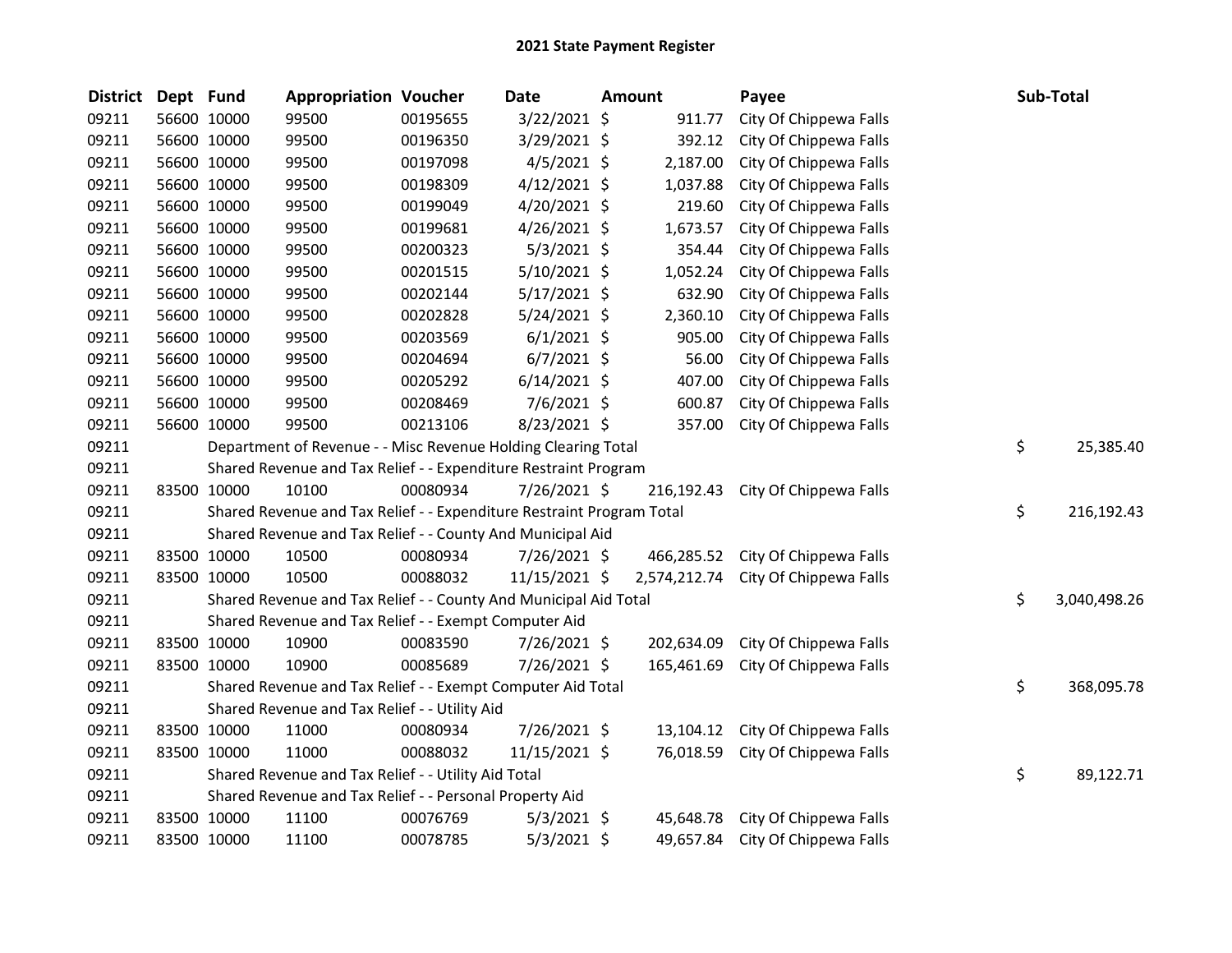| <b>District</b><br>Dept | <b>Fund</b> | <b>Appropriation Voucher</b>                                                  |          | Date           | <b>Amount</b> |            | Payee                  | Sub-Total |              |
|-------------------------|-------------|-------------------------------------------------------------------------------|----------|----------------|---------------|------------|------------------------|-----------|--------------|
| 09211                   |             | Shared Revenue and Tax Relief - - Personal Property Aid Total                 |          |                |               |            |                        |           | 95,306.62    |
| 09211                   |             | Shared Revenue and Tax Relief - - State Aid; Video Service Provider Fee       |          |                |               |            |                        |           |              |
| 09211                   | 83500 10000 | 11200                                                                         | 00082822 | 7/26/2021 \$   |               | 33,450.12  | City Of Chippewa Falls |           |              |
| 09211                   |             | Shared Revenue and Tax Relief - - State Aid; Video Service Provider Fee Total |          |                |               |            |                        |           | 33,450.12    |
| 09211                   |             | Shared Revenue and Tax Relief - - Payments For Municipal Svcs                 |          |                |               |            |                        |           |              |
| 09211                   | 83500 10000 | 50100                                                                         | 00073537 | $2/1/2021$ \$  |               | 145,189.63 | City Of Chippewa Falls |           |              |
| 09211                   |             | Shared Revenue and Tax Relief - - Payments For Municipal Svcs Total           |          |                |               |            |                        | Ś         | 145.189.63   |
| 09211                   |             | Shared Revenue and Tax Relief - - Lottery & Gaming Credit                     |          |                |               |            |                        |           |              |
| 09211                   | 83500 52100 | 36300                                                                         | 00074080 | $3/22/2021$ \$ |               | 7.290.48   | City Of Chippewa Falls |           |              |
| 09211                   |             | Shared Revenue and Tax Relief - - Lottery & Gaming Credit Total               |          |                |               |            |                        |           | 7,290.48     |
| 09211 Total             |             |                                                                               |          |                |               |            |                        |           | 6,121,591.54 |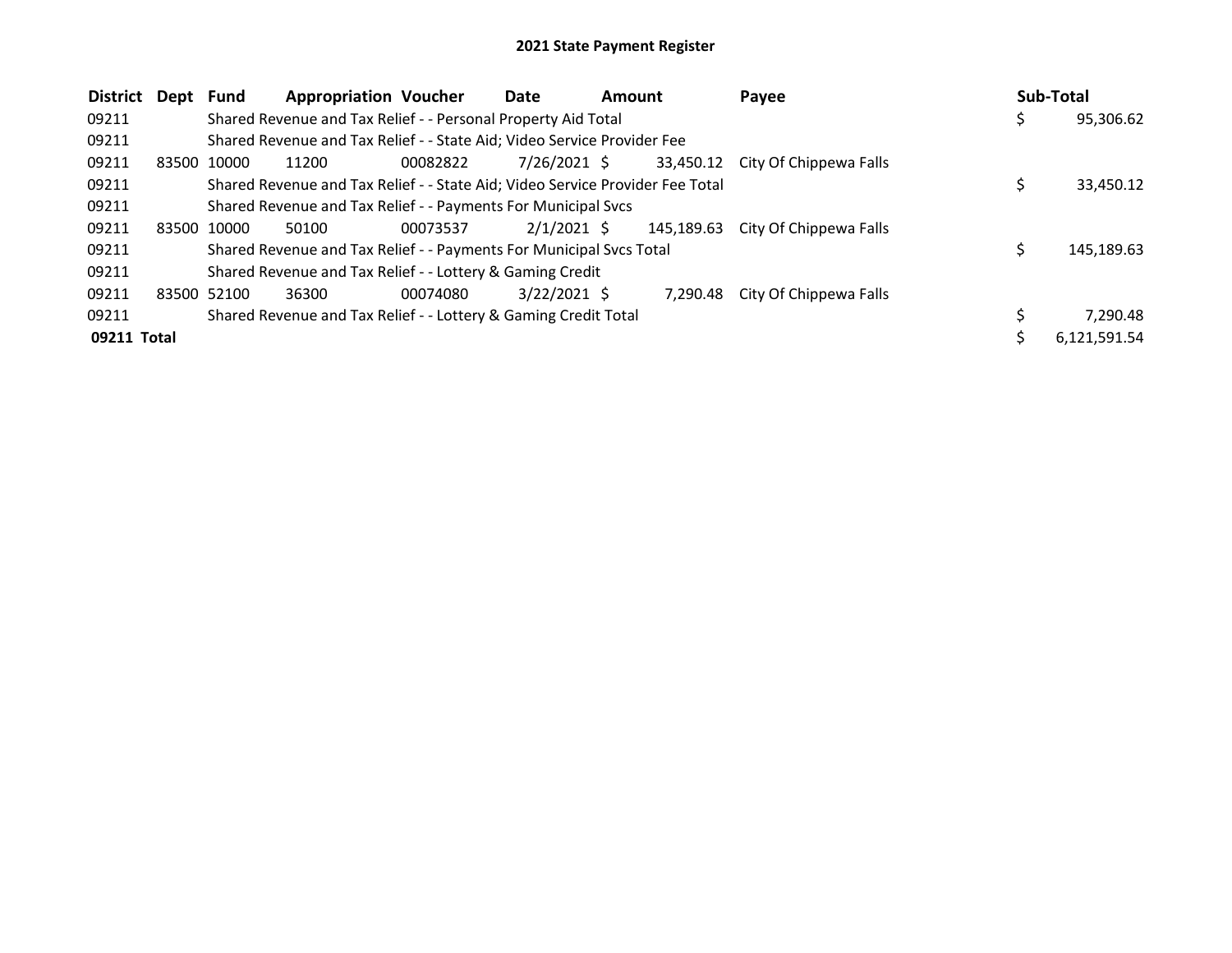| <b>District</b> | Dept Fund   |             | <b>Appropriation Voucher</b>                                       |          | Date           | <b>Amount</b> |           | Payee                     | Sub-Total |           |
|-----------------|-------------|-------------|--------------------------------------------------------------------|----------|----------------|---------------|-----------|---------------------------|-----------|-----------|
| 09213           |             |             | Dept of Safety & Prof Services - - Fire Dues Distribution          |          |                |               |           |                           |           |           |
| 09213           | 16500 10000 |             | 22500                                                              | 00040499 | 7/16/2021 \$   |               | 3,439.99  | City Of Cornell           |           |           |
| 09213           |             |             | Dept of Safety & Prof Services - - Fire Dues Distribution Total    |          |                |               |           |                           | \$        | 3,439.99  |
| 09213           |             |             | Dept of Natural Resources - - Aids In Lieu Of Taxes - Gener        |          |                |               |           |                           |           |           |
| 09213           |             | 37000 10000 | 50300                                                              | 00458973 | $1/26/2021$ \$ |               |           | 53.42 City Of Cornell     |           |           |
| 09213           |             | 37000 10000 | 50300                                                              | 00476575 | 4/21/2021 \$   |               | 122.76    | City Of Cornell           |           |           |
| 09213           |             |             | Dept of Natural Resources - - Aids In Lieu Of Taxes - Gener Total  |          |                |               |           |                           | \$        | 176.18    |
| 09213           |             |             | Dept of Natural Resources - - General Program Operations --        |          |                |               |           |                           |           |           |
| 09213           |             | 37000 21200 | 25400                                                              | 00455148 | $1/7/2021$ \$  |               | 55.78     | City Of Cornell           |           |           |
| 09213           | 37000 21200 |             | 25400                                                              | 00461334 | $2/2/2021$ \$  |               | 67.30     | City Of Cornell           |           |           |
| 09213           | 37000 21200 |             | 25400                                                              | 00466148 | $3/4/2021$ \$  |               | 71.01     | City Of Cornell           |           |           |
| 09213           | 37000 21200 |             | 25400                                                              | 00471133 | $4/6/2021$ \$  |               | 49.72     | City Of Cornell           |           |           |
| 09213           |             | 37000 21200 | 25400                                                              | 00477089 | 4/26/2021 \$   |               | 46.18     | City Of Cornell           |           |           |
| 09213           |             | 37000 21200 | 25400                                                              | 00478923 | $5/4/2021$ \$  |               | 66.01     | City Of Cornell           |           |           |
| 09213           |             | 37000 21200 | 25400                                                              | 00485805 | $6/4/2021$ \$  |               | 56.88     | City Of Cornell           |           |           |
| 09213           |             | 37000 21200 | 25400                                                              | 00493007 | $7/1/2021$ \$  |               | 73.08     | City Of Cornell           |           |           |
| 09213           | 37000 21200 |             | 25400                                                              | 00500906 | $8/5/2021$ \$  |               | 48.84     | City Of Cornell           |           |           |
| 09213           | 37000 21200 |             | 25400                                                              | 00506102 | $9/1/2021$ \$  |               | 50.60     | City Of Cornell           |           |           |
| 09213           | 37000 21200 |             | 25400                                                              | 00512809 | 10/8/2021 \$   |               | 50.61     | City Of Cornell           |           |           |
| 09213           |             | 37000 21200 | 25400                                                              | 00517812 | $11/5/2021$ \$ |               | 34.17     | City Of Cornell           |           |           |
| 09213           |             | 37000 21200 | 25400                                                              | 00522678 | 12/2/2021 \$   |               | 59.87     | City Of Cornell           |           |           |
| 09213           |             |             | Dept of Natural Resources - - General Program Operations -- Total  |          |                |               |           |                           | \$        | 730.05    |
| 09213           |             |             | Dept of Natural Resources - - Aids In Lieu Of Taxes - Sum S        |          |                |               |           |                           |           |           |
| 09213           |             | 37000 21200 | 57900                                                              | 00476576 | $4/21/2021$ \$ |               | 34.58     | City Of Cornell           |           |           |
| 09213           |             | 37000 21200 | 57900                                                              | 00476577 | $4/21/2021$ \$ |               | 2.55      | City Of Cornell           |           |           |
| 09213           |             |             | Dept of Natural Resources - - Aids In Lieu Of Taxes - Sum S Total  |          |                |               |           |                           | \$        | 37.13     |
| 09213           |             |             | Dept of Natural Resources - - Fin Asst For Responsible Units       |          |                |               |           |                           |           |           |
| 09213           |             | 37000 27400 | 67000                                                              | 00483837 | $5/21/2021$ \$ |               |           | 10,329.19 City Of Cornell |           |           |
| 09213           |             |             | Dept of Natural Resources - - Fin Asst For Responsible Units Total |          |                |               |           |                           | \$        | 10,329.19 |
| 09213           |             |             | WI Dept of Transportation - - Trns Aids To Mnc.-Sf                 |          |                |               |           |                           |           |           |
| 09213           |             | 39500 21100 | 19100                                                              | 00631886 | $1/4/2021$ \$  |               | 27,996.73 | City Of Cornell           |           |           |
| 09213           | 39500 21100 |             | 19100                                                              | 00667493 | $4/5/2021$ \$  |               | 27,996.73 | City Of Cornell           |           |           |
| 09213           |             | 39500 21100 | 19100                                                              | 00710981 | $7/6/2021$ \$  |               | 27,996.73 | City Of Cornell           |           |           |
| 09213           |             | 39500 21100 | 19100                                                              | 00751540 | 10/4/2021 \$   |               | 27,996.76 | City Of Cornell           |           |           |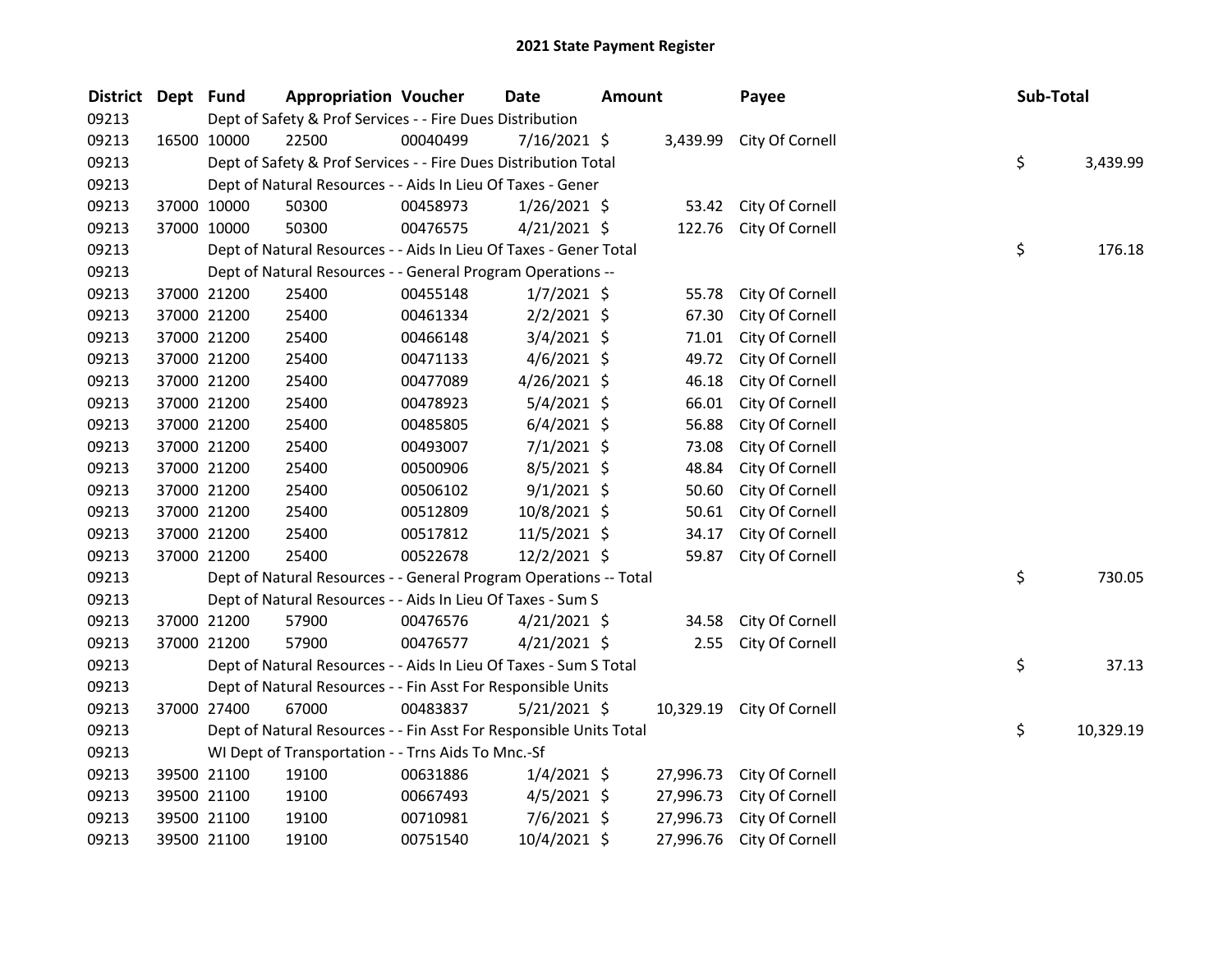| <b>District</b> | Dept Fund |             | <b>Appropriation Voucher</b>                                         |          | Date           | <b>Amount</b> |            | Payee                  | Sub-Total |            |
|-----------------|-----------|-------------|----------------------------------------------------------------------|----------|----------------|---------------|------------|------------------------|-----------|------------|
| 09213           |           |             | WI Dept of Transportation - - Trns Aids To Mnc.-Sf Total             |          |                |               |            |                        | \$        | 111,986.95 |
| 09213           |           |             | Department of Justice - - Officer training reimbursement             |          |                |               |            |                        |           |            |
| 09213           |           | 45500 10000 | 21400                                                                | 00105238 | 11/16/2021 \$  |               |            | 800.00 City Of Cornell |           |            |
| 09213           |           |             | Department of Justice - - Officer training reimbursement Total       |          |                |               |            |                        | \$        | 800.00     |
| 09213           |           |             | Department of Justice - - Federal Aid, Local Assistance              |          |                |               |            |                        |           |            |
| 09213           |           | 45500 10000 | 25100                                                                | 00098957 | $6/9/2021$ \$  |               | 7,109.43   | City Of Cornell        |           |            |
| 09213           |           | 45500 10000 | 25100                                                                | 00102997 | $9/27/2021$ \$ |               | 1,049.00   | City Of Cornell        |           |            |
| 09213           |           |             | Department of Justice - - Federal Aid, Local Assistance Total        |          |                |               |            |                        | \$        | 8,158.43   |
| 09213           |           |             | Department of Administration - - Federal Aid, Local Assistance       |          |                |               |            |                        |           |            |
| 09213           |           | 50500 10000 | 74300                                                                | 00141953 | $3/15/2021$ \$ |               | 318,557.83 | City Of Cornell        |           |            |
| 09213           |           | 50500 10000 | 74300                                                                | 00144256 | $4/28/2021$ \$ |               | 142,101.64 | City Of Cornell        |           |            |
| 09213           |           | 50500 10000 | 74300                                                                | 00146859 | $6/11/2021$ \$ |               | 427,928.83 | City Of Cornell        |           |            |
| 09213           |           | 50500 10000 | 74300                                                                | 00151201 | $9/7/2021$ \$  |               | 86,411.70  | City Of Cornell        |           |            |
| 09213           |           |             | Department of Administration - - Federal Aid, Local Assistance Total |          |                |               |            |                        | \$        | 975,000.00 |
| 09213           |           |             | Department of Revenue - - Gifts And Grants                           |          |                |               |            |                        |           |            |
| 09213           |           | 56600 10000 | 12100                                                                | 00206332 | $6/25/2021$ \$ |               | 73,634.33  | City Of Cornell        |           |            |
| 09213           |           |             | Department of Revenue - - Gifts And Grants Total                     |          |                |               |            |                        | \$        | 73,634.33  |
| 09213           |           |             | Department of Revenue - - Misc Revenue Holding Clearing              |          |                |               |            |                        |           |            |
| 09213           |           | 56600 10000 | 99500                                                                | 00190810 | $2/5/2021$ \$  |               | 652.60     | City Of Cornell        |           |            |
| 09213           |           | 56600 10000 | 99500                                                                | 00192447 | $3/1/2021$ \$  |               | 1,744.41   | City Of Cornell        |           |            |
| 09213           |           | 56600 10000 | 99500                                                                | 00193391 | $3/5/2021$ \$  |               | 430.75     | City Of Cornell        |           |            |
| 09213           |           | 56600 10000 | 99500                                                                | 00193949 | $3/8/2021$ \$  |               | 177.05     | City Of Cornell        |           |            |
| 09213           |           | 56600 10000 | 99500                                                                | 00195656 | 3/22/2021 \$   |               | 745.00     | City Of Cornell        |           |            |
| 09213           |           | 56600 10000 | 99500                                                                | 00197658 | $4/7/2021$ \$  |               | 643.17     | City Of Cornell        |           |            |
| 09213           |           | 56600 10000 | 99500                                                                | 00199682 | 4/26/2021 \$   |               | 666.47     | City Of Cornell        |           |            |
| 09213           |           | 56600 10000 | 99500                                                                | 00201036 | $5/7/2021$ \$  |               | 190.07     | City Of Cornell        |           |            |
| 09213           |           | 56600 10000 | 99500                                                                | 00204266 | $6/7/2021$ \$  |               | 14.74      | City Of Cornell        |           |            |
| 09213           |           | 56600 10000 | 99500                                                                | 00210752 | 7/26/2021 \$   |               | 315.06     | City Of Cornell        |           |            |
| 09213           |           | 56600 10000 | 99500                                                                | 00214213 | 9/8/2021 \$    |               | 210.20     | City Of Cornell        |           |            |
| 09213           |           | 56600 10000 | 99500                                                                | 00216461 | 10/7/2021 \$   |               | 70.33      | City Of Cornell        |           |            |
| 09213           |           | 56600 10000 | 99500                                                                | 00219056 | $11/5/2021$ \$ |               | 224.59     | City Of Cornell        |           |            |
| 09213           |           | 56600 10000 | 99500                                                                | 00221201 | 12/7/2021 \$   |               | 203.08     | City Of Cornell        |           |            |
| 09213           |           |             | Department of Revenue - - Misc Revenue Holding Clearing Total        |          |                |               |            |                        | \$        | 6,287.52   |

Shared Revenue and Tax Relief - - Expenditure Restraint Program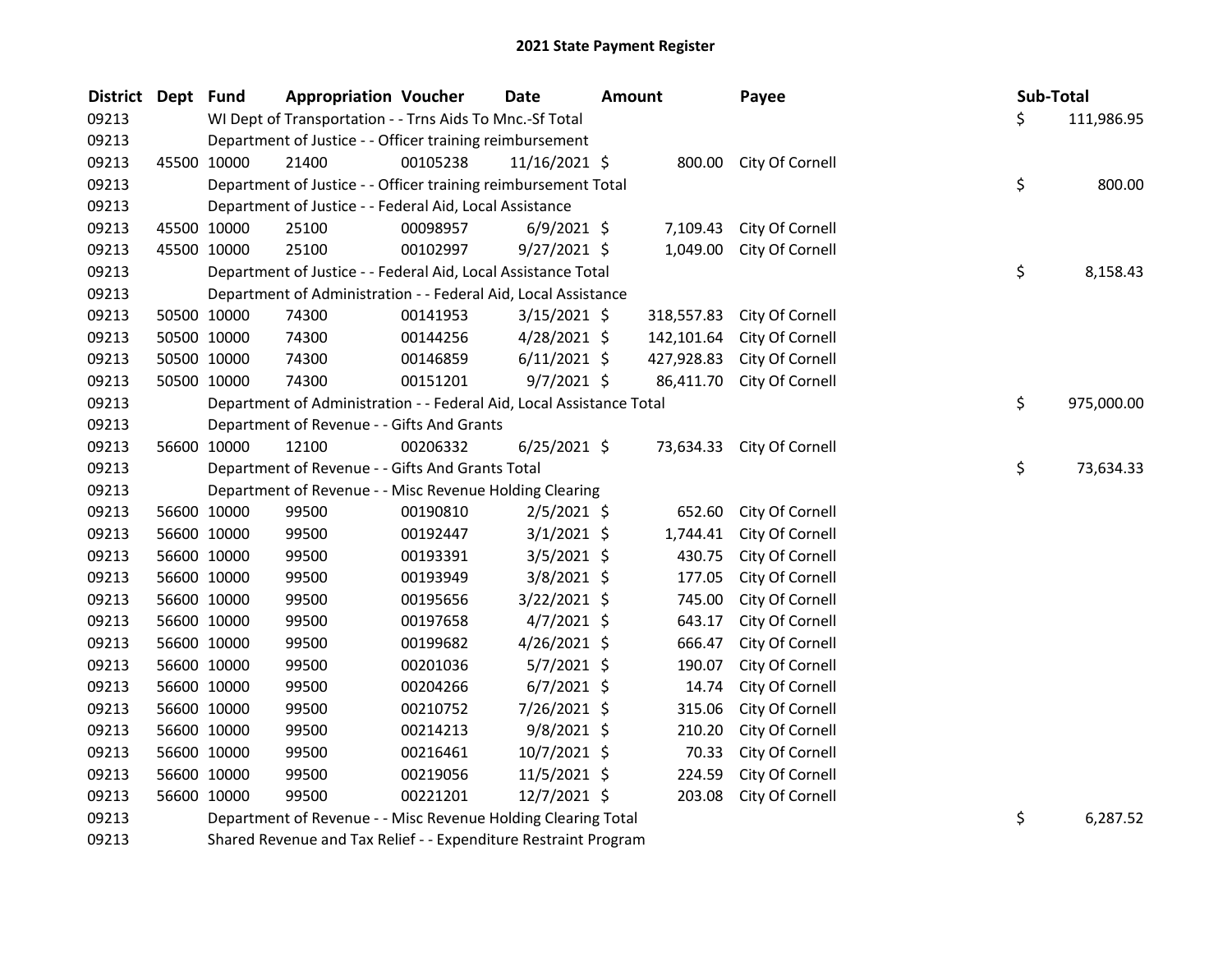| <b>District</b> | Dept Fund |             | <b>Appropriation Voucher</b>                                                  |          | Date           | <b>Amount</b> |            | Payee                    | Sub-Total |              |
|-----------------|-----------|-------------|-------------------------------------------------------------------------------|----------|----------------|---------------|------------|--------------------------|-----------|--------------|
| 09213           |           | 83500 10000 | 10100                                                                         | 00080935 | 7/26/2021 \$   |               | 6,476.81   | City Of Cornell          |           |              |
| 09213           |           |             | Shared Revenue and Tax Relief - - Expenditure Restraint Program Total         |          |                |               |            |                          | \$        | 6,476.81     |
| 09213           |           |             | Shared Revenue and Tax Relief - - County And Municipal Aid                    |          |                |               |            |                          |           |              |
| 09213           |           | 83500 10000 | 10500                                                                         | 00080935 | $7/26/2021$ \$ |               | 72,671.68  | City Of Cornell          |           |              |
| 09213           |           | 83500 10000 | 10500                                                                         | 00088033 | 11/15/2021 \$  |               | 411,806.20 | City Of Cornell          |           |              |
| 09213           |           |             | Shared Revenue and Tax Relief - - County And Municipal Aid Total              |          |                |               |            |                          | \$        | 484,477.88   |
| 09213           |           |             | Shared Revenue and Tax Relief - - Exempt Computer Aid                         |          |                |               |            |                          |           |              |
| 09213           |           | 83500 10000 | 10900                                                                         | 00083591 | $7/26/2021$ \$ |               | 812.99     | City Of Cornell          |           |              |
| 09213           |           |             | Shared Revenue and Tax Relief - - Exempt Computer Aid Total                   |          |                |               |            |                          | \$        | 812.99       |
| 09213           |           |             | Shared Revenue and Tax Relief - - Utility Aid                                 |          |                |               |            |                          |           |              |
| 09213           |           | 83500 10000 | 11000                                                                         | 00080935 | $7/26/2021$ \$ |               | 16,337.93  | City Of Cornell          |           |              |
| 09213           |           | 83500 10000 | 11000                                                                         | 00088033 | 11/15/2021 \$  |               | 93,199.20  | City Of Cornell          |           |              |
| 09213           |           |             | Shared Revenue and Tax Relief - - Utility Aid Total                           |          |                |               |            |                          | \$        | 109,537.13   |
| 09213           |           |             | Shared Revenue and Tax Relief - - Personal Property Aid                       |          |                |               |            |                          |           |              |
| 09213           | 83500     | 10000       | 11100                                                                         | 00076770 | $5/3/2021$ \$  |               |            | 1,578.13 City Of Cornell |           |              |
| 09213           |           |             | Shared Revenue and Tax Relief - - Personal Property Aid Total                 |          |                |               |            |                          | \$        | 1,578.13     |
| 09213           |           |             | Shared Revenue and Tax Relief - - State Aid; Video Service Provider Fee       |          |                |               |            |                          |           |              |
| 09213           |           | 83500 10000 | 11200                                                                         | 00082823 | 7/26/2021 \$   |               | 2,886.56   | City Of Cornell          |           |              |
| 09213           |           |             | Shared Revenue and Tax Relief - - State Aid; Video Service Provider Fee Total |          |                |               |            |                          | \$        | 2,886.56     |
| 09213           |           |             | Shared Revenue and Tax Relief - - Payments For Municipal Svcs                 |          |                |               |            |                          |           |              |
| 09213           |           | 83500 10000 | 50100                                                                         | 00073538 | $2/1/2021$ \$  |               |            | 1,063.32 City Of Cornell |           |              |
| 09213           |           |             | Shared Revenue and Tax Relief - - Payments For Municipal Svcs Total           |          |                |               |            |                          | \$        | 1,063.32     |
| 09213           |           |             | Shared Revenue and Tax Relief - - Lottery & Gaming Credit                     |          |                |               |            |                          |           |              |
| 09213           |           | 83500 52100 | 36300                                                                         | 00074081 | $3/22/2021$ \$ |               |            | 455.98 City Of Cornell   |           |              |
| 09213           |           |             | Shared Revenue and Tax Relief - - Lottery & Gaming Credit Total               |          |                |               |            |                          | \$        | 455.98       |
| 09213 Total     |           |             |                                                                               |          |                |               |            |                          | \$        | 1,797,868.57 |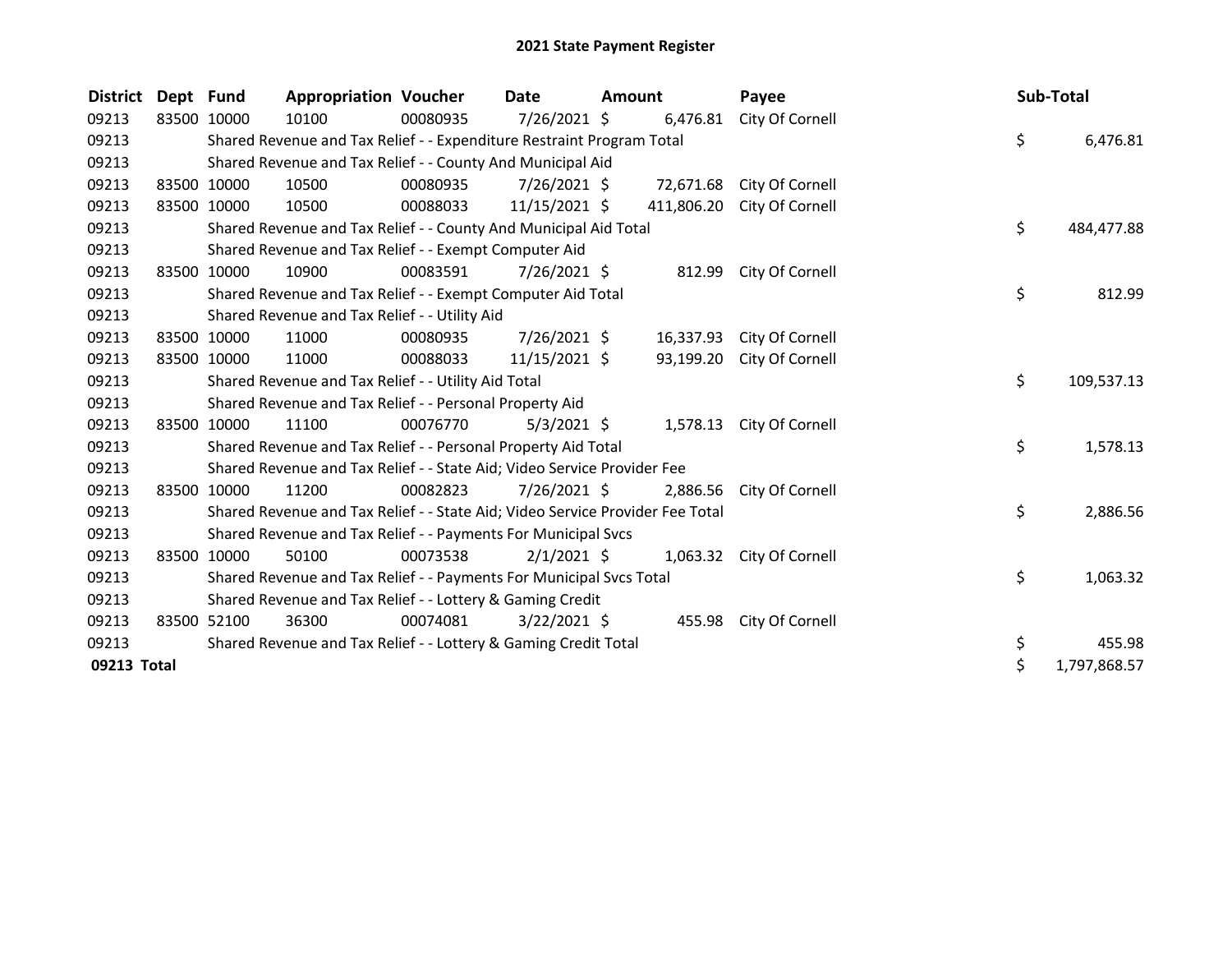| <b>District</b> | Dept Fund |             | <b>Appropriation Voucher</b>                              |          | <b>Date</b>    | <b>Amount</b> | Payee                         | Sub-Total |            |
|-----------------|-----------|-------------|-----------------------------------------------------------|----------|----------------|---------------|-------------------------------|-----------|------------|
| 09221           |           |             | Dept of Ag, Trade & Cons Protc - - Retail Petroleum       |          |                |               |                               |           |            |
| 09221           |           | 11500 27200 | 16100                                                     | 00065463 | $1/8/2021$ \$  | 96.00         | City of Eau Claire            |           |            |
| 09221           |           | 11500 27200 | 16100                                                     | 00067893 | 3/29/2021 \$   | 396.00        | City of Eau Claire            |           |            |
| 09221           |           | 11500 27200 | 16100                                                     | 00070032 | $6/16/2021$ \$ | 1,536.00      | City of Eau Claire            |           |            |
| 09221           |           | 11500 27200 | 16100                                                     | 00070442 | $6/28/2021$ \$ | 96.00         | City of Eau Claire            |           |            |
| 09221           |           | 11500 27200 | 16100                                                     | 00070747 | 7/13/2021 \$   | 1,728.00      | City of Eau Claire            |           |            |
| 09221           |           | 11500 27200 | 16100                                                     | 00070852 | 7/13/2021 \$   | 244.80        | City of Eau Claire            |           |            |
| 09221           |           | 11500 27200 | 16100                                                     | 00071085 | 7/27/2021 \$   | 192.00        | City of Eau Claire            |           |            |
| 09221           |           | 11500 27200 | 16100                                                     | 00072314 | $9/8/2021$ \$  | 581.00        | City of Eau Claire            |           |            |
| 09221           |           | 11500 27200 | 16100                                                     | 00072322 | $9/8/2021$ \$  | 96.00         | City of Eau Claire            |           |            |
| 09221           |           |             | Dept of Ag, Trade & Cons Protc - - Retail Petroleum Total |          |                |               |                               | \$        | 4,965.80   |
| 09221           |           |             | Public Service Commission - - Federal Funds               |          |                |               |                               |           |            |
| 09221           |           | 15500 10000 | 14200                                                     | 00005204 | $2/1/2021$ \$  |               | 180,000.00 City of Eau Claire |           |            |
| 09221           |           |             | Public Service Commission - - Federal Funds Total         |          |                |               |                               | \$        | 180,000.00 |
| 09221           |           |             | <b>Educational Communications Bd - - Energy Costs</b>     |          |                |               |                               |           |            |
| 09221           |           | 22500 10000 | 10200                                                     | 00011798 | $3/17/2021$ \$ | 215.91        | City of Eau Claire            |           |            |
| 09221           |           | 22500 10000 | 10200                                                     | 00012333 | $6/16/2021$ \$ | 218.59        | City of Eau Claire            |           |            |
| 09221           |           | 22500 10000 | 10200                                                     | 00012926 | 9/22/2021 \$   | 293.73        | City of Eau Claire            |           |            |
| 09221           |           | 22500 10000 | 10200                                                     | 00013507 | 12/28/2021 \$  | 247.81        | City of Eau Claire            |           |            |
| 09221           |           |             | Educational Communications Bd - - Energy Costs Total      |          |                |               |                               | \$        | 976.04     |
| 09221           |           |             | Dept of Natural Resources - - GPO - Federal Funds         |          |                |               |                               |           |            |
| 09221           |           | 37000 10000 | 94100                                                     | 00473591 | $4/15/2021$ \$ | 18,313.28     | City of Eau Claire            |           |            |
| 09221           |           | 37000 10000 | 94100                                                     | 00493412 | $7/2/2021$ \$  | 31,975.00     | City of Eau Claire            |           |            |
| 09221           |           | 37000 10000 | 94100                                                     | 00519824 | 11/16/2021 \$  | 45,000.00     | City of Eau Claire            |           |            |
| 09221           |           |             | Dept of Natural Resources - - GPO - Federal Funds Total   |          |                |               |                               | \$        | 95,288.28  |
| 09221           |           |             | Dept of Natural Resources - - Seg Earned                  |          |                |               |                               |           |            |
| 09221           |           | 37000 21200 | 100SE                                                     | 00455231 | $1/8/2021$ \$  | 135.47        | City of Eau Claire            |           |            |
| 09221           |           |             | Dept of Natural Resources - - Seg Earned Total            |          |                |               |                               | \$        | 135.47     |
| 09221           |           |             | Dept of Natural Resources - - Gen Program Ops-State Funds |          |                |               |                               |           |            |
| 09221           |           | 37000 21200 | 16100                                                     | 00460230 | 2/12/2021 \$   | 21.00         | City of Eau Claire            |           |            |
| 09221           |           | 37000 21200 | 16100                                                     | 00460231 | $2/12/2021$ \$ | 21.00         | City of Eau Claire            |           |            |
| 09221           |           | 37000 21200 | 16100                                                     | 00467333 | $4/2/2021$ \$  | 42.00         | City of Eau Claire            |           |            |
| 09221           |           | 37000 21200 | 16100                                                     | 00496696 | 7/30/2021 \$   | 42.00         | City of Eau Claire            |           |            |
| 09221           |           | 37000 21200 | 16100                                                     | 00496697 | 7/30/2021 \$   | 42.00         | City of Eau Claire            |           |            |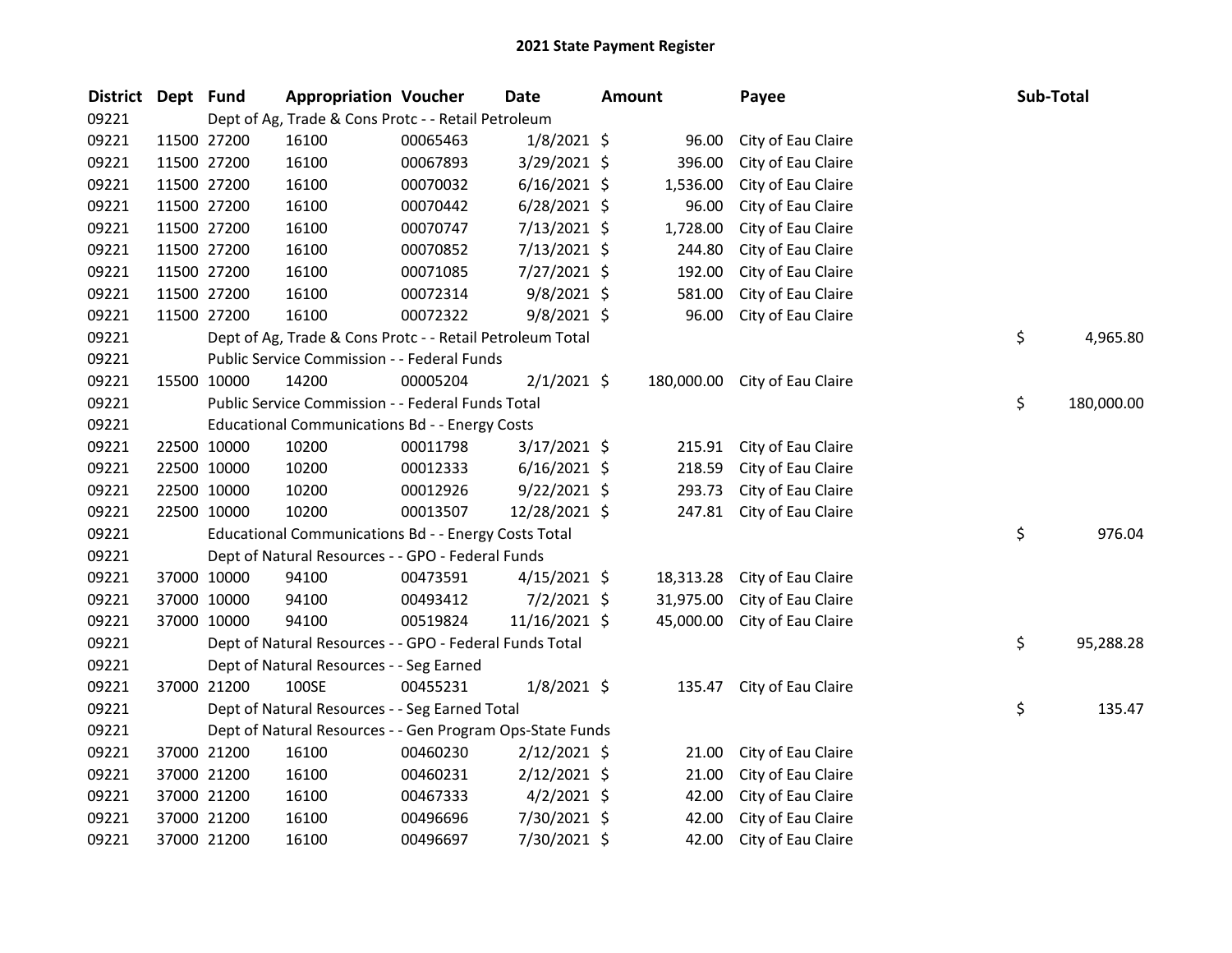## 2021 State Payment Register

| <b>District</b> | Dept Fund |             | <b>Appropriation Voucher</b>                                       |          | <b>Date</b>    | <b>Amount</b> |           | Payee                       | Sub-Total       |
|-----------------|-----------|-------------|--------------------------------------------------------------------|----------|----------------|---------------|-----------|-----------------------------|-----------------|
| 09221           |           | 37000 21200 | 16100                                                              | 00496698 | 7/30/2021 \$   |               | 42.00     | City of Eau Claire          |                 |
| 09221           |           | 37000 21200 | 16100                                                              | 00496699 | 7/30/2021 \$   |               | 147.00    | City of Eau Claire          |                 |
| 09221           |           | 37000 21200 | 16100                                                              | 00504564 | $9/15/2021$ \$ |               | 126.00    | City of Eau Claire          |                 |
| 09221           |           | 37000 21200 | 16100                                                              | 00516819 | 11/12/2021 \$  |               | 147.00    | City of Eau Claire          |                 |
| 09221           |           | 37000 21200 | 16100                                                              | 00516822 | 11/12/2021 \$  |               | 21.00     | City of Eau Claire          |                 |
| 09221           |           |             | Dept of Natural Resources - - Gen Program Ops-State Funds Total    |          |                |               |           |                             | \$<br>651.00    |
| 09221           |           |             | Dept of Natural Resources - - General Program Operations --        |          |                |               |           |                             |                 |
| 09221           |           | 37000 21200 | 25400                                                              | 00457659 | $1/21/2021$ \$ |               | 40.14     | City of Eau Claire          |                 |
| 09221           |           | 37000 21200 | 25400                                                              | 00474923 | $4/21/2021$ \$ |               | 41.10     | City of Eau Claire          |                 |
| 09221           |           | 37000 21200 | 25400                                                              | 00497616 | 7/19/2021 \$   |               | 48.30     | City of Eau Claire          |                 |
| 09221           |           | 37000 21200 | 25400                                                              | 00515455 | 10/21/2021 \$  |               | 48.83     | City of Eau Claire          |                 |
| 09221           |           |             | Dept of Natural Resources - - General Program Operations -- Total  |          |                |               |           |                             | \$<br>178.37    |
| 09221           |           |             | Dept of Natural Resources - - Resaids - Cnty Forst, Cl & Mfl       |          |                |               |           |                             |                 |
| 09221           |           | 37000 21200 | 57100                                                              | 00487692 | $6/14/2021$ \$ |               | 3.27      | City of Eau Claire          |                 |
| 09221           |           |             | Dept of Natural Resources - - Resaids - Cnty Forst, Cl & Mfl Total |          |                |               |           |                             | \$<br>3.27      |
| 09221           |           |             | Dept of Natural Resources - - Wildlife Abat & Control Grants       |          |                |               |           |                             |                 |
| 09221           |           | 37000 21200 | 58000                                                              | 00490302 | $6/16/2021$ \$ |               |           | 5,000.00 City of Eau Claire |                 |
| 09221           |           |             | Dept of Natural Resources - - Wildlife Abat & Control Grants Total |          |                |               |           |                             | \$<br>5,000.00  |
| 09221           |           |             | Dept of Natural Resources - - Rec & Resource Aids, Fed             |          |                |               |           |                             |                 |
| 09221           |           | 37000 21200 | 58300                                                              | 00473833 | $4/19/2021$ \$ |               |           | 3,864.84 City of Eau Claire |                 |
| 09221           |           |             | Dept of Natural Resources - - Rec & Resource Aids, Fed Total       |          |                |               |           |                             | \$<br>3,864.84  |
| 09221           |           |             | Dept of Natural Resources - - GPO--State Funds                     |          |                |               |           |                             |                 |
| 09221           |           | 37000 21200 | 86100                                                              | 00468989 | 3/23/2021 \$   |               | 1,182.17  | City of Eau Claire          |                 |
| 09221           |           | 37000 21200 | 86100                                                              | 00468991 | $3/23/2021$ \$ |               | 77.89     | City of Eau Claire          |                 |
| 09221           |           | 37000 21200 | 86100                                                              | 00490626 | $6/17/2021$ \$ |               | 1,176.68  | City of Eau Claire          |                 |
| 09221           |           | 37000 21200 | 86100                                                              | 00490627 | $6/17/2021$ \$ |               | 86.05     | City of Eau Claire          |                 |
| 09221           |           | 37000 21200 | 86100                                                              | 00510113 | $9/22/2021$ \$ |               | 88.98     | City of Eau Claire          |                 |
| 09221           |           | 37000 21200 | 86100                                                              | 00510115 | $9/22/2021$ \$ |               | 1,245.13  | City of Eau Claire          |                 |
| 09221           |           | 37000 21200 | 86100                                                              | 00526731 | 12/29/2021 \$  |               | 95.54     | City of Eau Claire          |                 |
| 09221           |           | 37000 21200 | 86100                                                              | 00526732 | 12/29/2021 \$  |               | 1,304.17  | City of Eau Claire          |                 |
| 09221           |           |             | Dept of Natural Resources - - GPO--State Funds Total               |          |                |               |           |                             | \$<br>5,256.61  |
| 09221           |           |             | Dept of Natural Resources - - Land Acquisition                     |          |                |               |           |                             |                 |
| 09221           |           | 37000 36300 | <b>TA100</b>                                                       | 00519823 | 11/16/2021 \$  |               | 49,448.00 | City of Eau Claire          |                 |
| 09221           |           |             | Dept of Natural Resources - - Land Acquisition Total               |          |                |               |           |                             | \$<br>49.448.00 |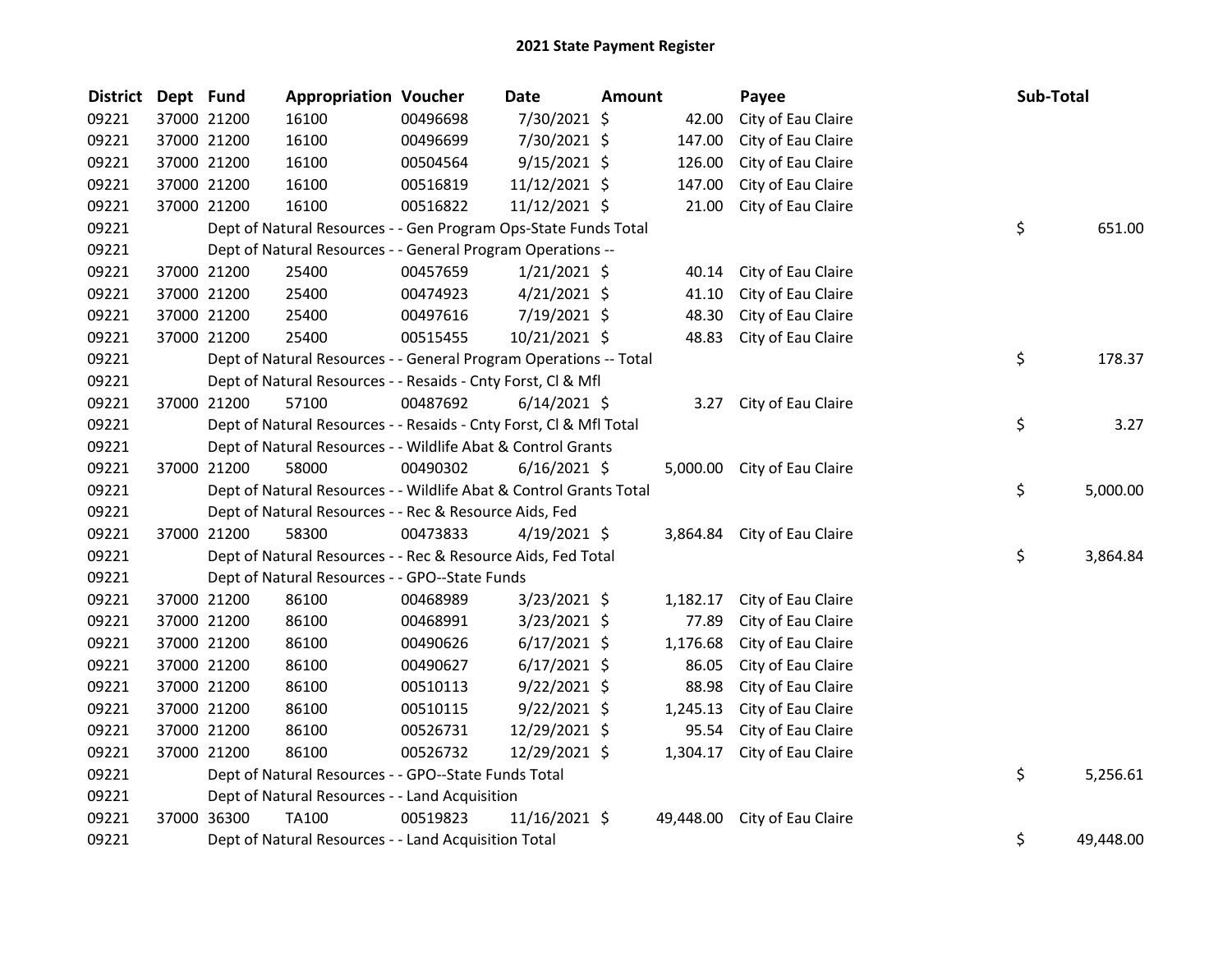| <b>District</b> | Dept Fund |             | <b>Appropriation Voucher</b>                                           |          | <b>Date</b>    | <b>Amount</b> |           | Payee                       | Sub-Total |           |
|-----------------|-----------|-------------|------------------------------------------------------------------------|----------|----------------|---------------|-----------|-----------------------------|-----------|-----------|
| 09221           |           |             | Dept of Natural Resources - - Urban Nonpoint Source Cost-Sha           |          |                |               |           |                             |           |           |
| 09221           |           | 37000 36300 | TH100                                                                  | 00511666 | $9/28/2021$ \$ |               | 45,185.40 | City of Eau Claire          |           |           |
| 09221           |           |             | Dept of Natural Resources - - Urban Nonpoint Source Cost-Sha Total     |          |                |               |           |                             | \$        | 45,185.40 |
| 09221           |           |             | Dept of Natural Resources - - GPO - Sd Water Loan Prog, Fed            |          |                |               |           |                             |           |           |
| 09221           |           | 37000 57300 | 48200                                                                  | 00461286 | $2/4/2021$ \$  |               | 4,580.00  | City of Eau Claire          |           |           |
| 09221           |           | 37000 57300 | 48200                                                                  | 00468745 | $3/31/2021$ \$ |               | 3,394.50  | City of Eau Claire          |           |           |
| 09221           |           | 37000 57300 | 48200                                                                  | 00492011 | 7/16/2021 \$   |               | 3,394.50  | City of Eau Claire          |           |           |
| 09221           |           | 37000 57300 | 48200                                                                  | 00515514 | 11/12/2021 \$  |               | 3,394.50  | City of Eau Claire          |           |           |
| 09221           |           |             | Dept of Natural Resources - - GPO - Sd Water Loan Prog, Fed Total      |          |                |               |           |                             | \$        | 14,763.50 |
| 09221           |           |             | WI Dept of Transportation - - Hwy Sfty Loc Aid Ffd                     |          |                |               |           |                             |           |           |
| 09221           |           | 39500 21100 | 18500                                                                  | 00766564 | 10/27/2021 \$  |               |           | 3,662.00 City of Eau Claire |           |           |
| 09221           |           |             | WI Dept of Transportation - - Hwy Sfty Loc Aid Ffd Total               |          |                |               |           |                             | \$        | 3,662.00  |
| 09221           |           |             | WI Dept of Transportation - - Dept Mgt & Oper St Fd                    |          |                |               |           |                             |           |           |
| 09221           |           | 39500 21100 | 46100                                                                  | 00642171 | $1/19/2021$ \$ |               | 751.13    | City of Eau Claire          |           |           |
| 09221           |           | 39500 21100 | 46100                                                                  | 00654452 | $2/17/2021$ \$ |               | 1,791.03  | City of Eau Claire          |           |           |
| 09221           |           | 39500 21100 | 46100                                                                  | 00681630 | $4/19/2021$ \$ |               | 805.85    | City of Eau Claire          |           |           |
| 09221           |           | 39500 21100 | 46100                                                                  | 00694761 | 5/17/2021 \$   |               | 1,770.07  | City of Eau Claire          |           |           |
| 09221           |           | 39500 21100 | 46100                                                                  | 00722828 | 7/21/2021 \$   |               | 804.92    | City of Eau Claire          |           |           |
| 09221           |           | 39500 21100 | 46100                                                                  | 00736399 | 8/18/2021 \$   |               | 1,831.75  | City of Eau Claire          |           |           |
| 09221           |           | 39500 21100 | 46100                                                                  | 00764429 | 10/20/2021 \$  |               | 803.69    | City of Eau Claire          |           |           |
| 09221           |           | 39500 21100 | 46100                                                                  | 00777941 | 11/26/2021 \$  |               | 1,884.23  | City of Eau Claire          |           |           |
| 09221           |           |             | WI Dept of Transportation - - Dept Mgt & Oper St Fd Total              |          |                |               |           |                             | \$        | 10,442.67 |
| 09221           |           |             | Department of Corrections - - Correctional Institution Enter           |          |                |               |           |                             |           |           |
| 09221           |           | 41000 10000 | 16600                                                                  | 00417286 | $4/9/2021$ \$  |               | 24.99     | City of Eau Claire          |           |           |
| 09221           |           |             | Department of Corrections - - Correctional Institution Enter Total     |          |                |               |           |                             | \$        | 24.99     |
| 09221           |           |             | Department of Health Services - - Public Health Dispensaries And       |          |                |               |           |                             |           |           |
| 09221           |           | 43500 10000 | 10700                                                                  | 00465198 | 12/17/2021 \$  |               | 366.72    | City of Eau Claire          |           |           |
| 09221           |           |             | Department of Health Services - - Public Health Dispensaries And Total |          |                |               |           |                             | \$        | 366.72    |
| 09221           |           |             | Department of Health Services - - Federal Wic Operations               |          |                |               |           |                             |           |           |
| 09221           |           | 43500 10000 | 14800                                                                  | 00401696 | $1/15/2021$ \$ |               | 457.66    | City of Eau Claire          |           |           |
| 09221           |           | 43500 10000 | 14800                                                                  | 00410400 | $3/11/2021$ \$ |               | 532.74    | City of Eau Claire          |           |           |
| 09221           |           | 43500 10000 | 14800                                                                  | 00426586 | $5/12/2021$ \$ |               | 754.43    | City of Eau Claire          |           |           |
| 09221           |           | 43500 10000 | 14800                                                                  | 00429949 | $6/9/2021$ \$  |               | 321.14    | City of Eau Claire          |           |           |
| 09221           |           | 43500 10000 | 14800                                                                  | 00438734 | 7/30/2021 \$   |               | 142.73    | City of Eau Claire          |           |           |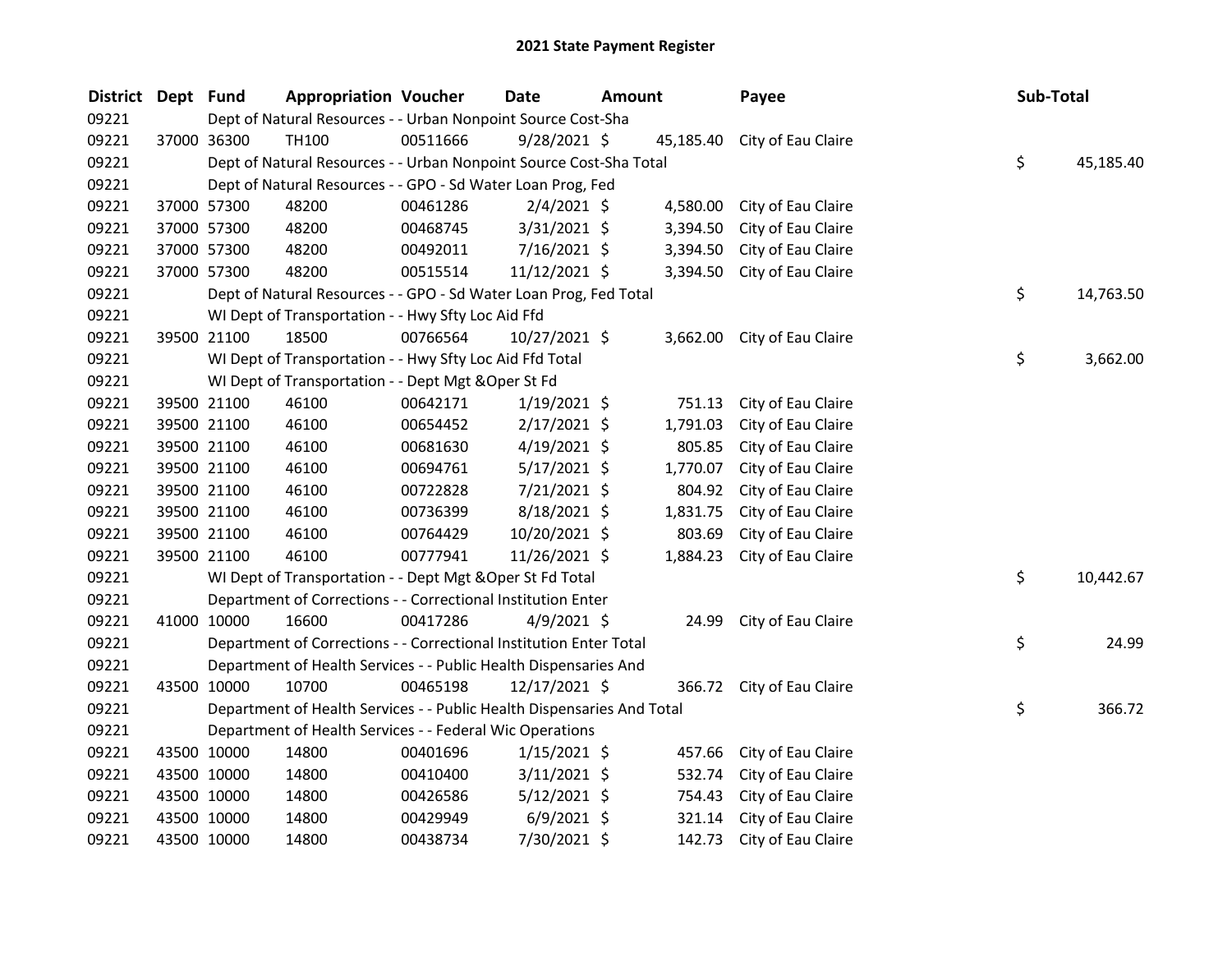| <b>District</b> | Dept Fund |             | <b>Appropriation Voucher</b>                                           |          | <b>Date</b>    | <b>Amount</b> |           | Payee                       | Sub-Total |           |
|-----------------|-----------|-------------|------------------------------------------------------------------------|----------|----------------|---------------|-----------|-----------------------------|-----------|-----------|
| 09221           |           | 43500 10000 | 14800                                                                  | 00438737 | 7/30/2021 \$   |               | 112.15    | City of Eau Claire          |           |           |
| 09221           |           | 43500 10000 | 14800                                                                  | 00442848 | 8/27/2021 \$   |               | 351.73    | City of Eau Claire          |           |           |
| 09221           |           | 43500 10000 | 14800                                                                  | 00464666 | 12/23/2021 \$  |               | 392.01    | City of Eau Claire          |           |           |
| 09221           |           |             | Department of Health Services - - Federal Wic Operations Total         |          |                |               |           |                             | \$        | 3,064.59  |
| 09221           |           |             | Department of Health Services - - Federal Projects Operations          |          |                |               |           |                             |           |           |
| 09221           |           | 43500 10000 | 14900                                                                  | 00427611 | 5/18/2021 \$   |               |           | 4,400.00 City of Eau Claire |           |           |
| 09221           |           |             | Department of Health Services - - Federal Projects Operations Total    |          |                |               |           |                             | \$        | 4,400.00  |
| 09221           |           |             | Department of Health Services - - Federal Project Aids                 |          |                |               |           |                             |           |           |
| 09221           |           | 43500 10000 | 15000                                                                  | 00438132 | 7/23/2021 \$   |               | 9,045.26  | City of Eau Claire          |           |           |
| 09221           |           | 43500 10000 | 15000                                                                  | 00438595 | 7/23/2021 \$   |               | 554.00    | City of Eau Claire          |           |           |
| 09221           |           | 43500 10000 | 15000                                                                  | 00454934 | 10/27/2021 \$  |               | 40,135.94 | City of Eau Claire          |           |           |
| 09221           |           | 43500 10000 | 15000                                                                  | 00454935 | 10/27/2021 \$  |               | 18,758.37 | City of Eau Claire          |           |           |
| 09221           |           | 43500 10000 | 15000                                                                  | 00456910 | 10/29/2021 \$  |               | 520.00    | City of Eau Claire          |           |           |
| 09221           |           | 43500 10000 | 15000                                                                  | 00469999 | 12/27/2021 \$  |               | 1,558.38  | City of Eau Claire          |           |           |
| 09221           |           | 43500 10000 | 15000                                                                  | 00470010 | 12/27/2021 \$  |               | 12,000.00 | City of Eau Claire          |           |           |
| 09221           |           | 43500 10000 | 15000                                                                  | 00470017 | 12/27/2021 \$  |               | 10.19     | City of Eau Claire          |           |           |
| 09221           |           |             | Department of Health Services - - Federal Project Aids Total           |          |                |               |           |                             | \$.       | 82,582.14 |
| 09221           |           |             | Department of Health Services - - Interagency And Intra-Agency P       |          |                |               |           |                             |           |           |
| 09221           |           | 43500 10000 | 16700                                                                  | 00422249 | $5/3/2021$ \$  |               | 5,500.00  | City of Eau Claire          |           |           |
| 09221           |           | 43500 10000 | 16700                                                                  | 00457094 | 11/10/2021 \$  |               | 5,500.00  | City of Eau Claire          |           |           |
| 09221           |           |             | Department of Health Services - - Interagency And Intra-Agency P Total |          |                |               |           |                             | \$        | 11,000.00 |
| 09221           |           |             | Department of Health Services - - Emergency Dispatcher Cardiopul       |          |                |               |           |                             |           |           |
| 09221           |           | 43500 10000 | 18500                                                                  | 00438117 | 7/30/2021 \$   |               |           | 6,093.51 City of Eau Claire |           |           |
| 09221           |           |             | Department of Health Services - - Emergency Dispatcher Cardiopul Total |          |                |               |           |                             | \$        | 6,093.51  |
| 09221           |           |             | Department of Health Services - - Interagency And Intra-Agency P       |          |                |               |           |                             |           |           |
| 09221           |           | 43500 10000 | 86700                                                                  | 00406625 | $2/12/2021$ \$ |               | 8,540.00  | City of Eau Claire          |           |           |
| 09221           |           | 43500 10000 | 86700                                                                  | 00427483 | 5/17/2021 \$   |               | 2,600.00  | City of Eau Claire          |           |           |
| 09221           |           |             | Department of Health Services - - Interagency And Intra-Agency P Total |          |                |               |           |                             | \$        | 11,140.00 |
| 09221           |           |             | Dept of Children and Families - - General Aids                         |          |                |               |           |                             |           |           |
| 09221           |           | 43700 10000 | 99000                                                                  | 00080939 | 2/26/2021 \$   |               | 41,290.58 | City of Eau Claire          |           |           |
| 09221           |           | 43700 10000 | 99000                                                                  | 00080940 | 2/26/2021 \$   |               | 33,855.33 | City of Eau Claire          |           |           |
| 09221           |           | 43700 10000 | 99000                                                                  | 00082399 | 3/30/2021 \$   |               | 29,309.32 | City of Eau Claire          |           |           |
| 09221           |           | 43700 10000 | 99000                                                                  | 00083860 | 4/30/2021 \$   |               | 35,515.24 | City of Eau Claire          |           |           |
| 09221           |           | 43700 10000 | 99000                                                                  | 00085240 | 5/28/2021 \$   |               | 30,465.51 | City of Eau Claire          |           |           |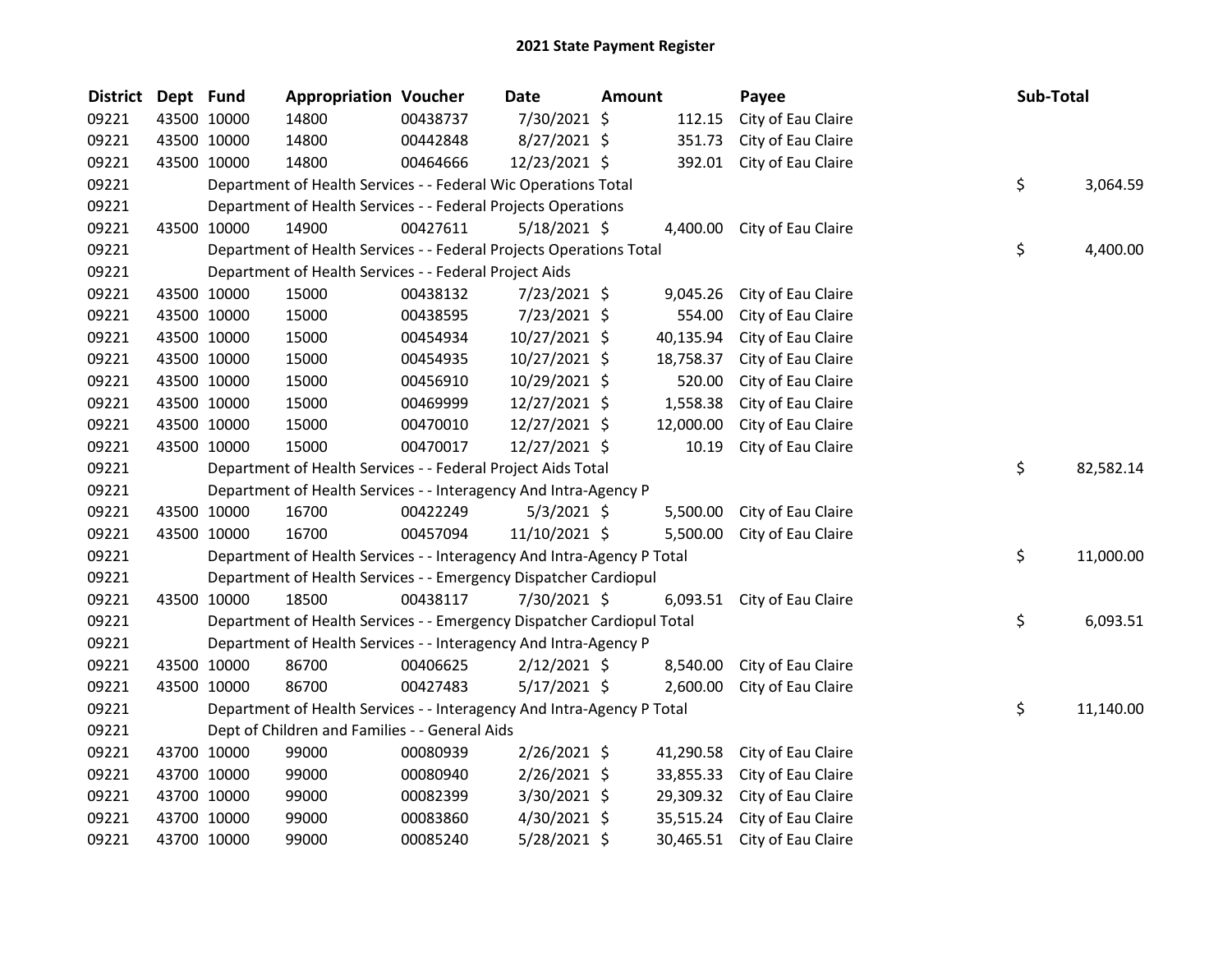| <b>District</b> | Dept Fund |             | <b>Appropriation Voucher</b>                                            |          | <b>Date</b>    | <b>Amount</b> |           | Payee                        | Sub-Total        |
|-----------------|-----------|-------------|-------------------------------------------------------------------------|----------|----------------|---------------|-----------|------------------------------|------------------|
| 09221           |           | 43700 10000 | 99000                                                                   | 00086355 | 6/30/2021 \$   |               | 35,519.49 | City of Eau Claire           |                  |
| 09221           |           | 43700 10000 | 99000                                                                   | 00087524 | 7/30/2021 \$   |               | 34,107.37 | City of Eau Claire           |                  |
| 09221           |           | 43700 10000 | 99000                                                                   | 00088655 | 8/30/2021 \$   |               | 51,042.68 | City of Eau Claire           |                  |
| 09221           |           | 43700 10000 | 99000                                                                   | 00089709 | 9/30/2021 \$   |               | 35,585.49 | City of Eau Claire           |                  |
| 09221           |           | 43700 10000 | 99000                                                                   | 00090654 | 10/29/2021 \$  |               | 37,384.47 | City of Eau Claire           |                  |
| 09221           |           | 43700 10000 | 99000                                                                   | 00091702 | 11/30/2021 \$  |               | 34,366.88 | City of Eau Claire           |                  |
| 09221           |           | 43700 10000 | 99000                                                                   | 00095395 | 12/30/2021 \$  |               | 41,792.72 | City of Eau Claire           |                  |
| 09221           |           |             | Dept of Children and Families - - General Aids Total                    |          |                |               |           |                              | \$<br>440,235.08 |
| 09221           |           |             | Dept of Workforce Development - - Title Ib Aids State GPR               |          |                |               |           |                              |                  |
| 09221           |           | 44500 10000 | 50900                                                                   | 00313870 | $2/16/2021$ \$ |               | 79.83     | City of Eau Claire           |                  |
| 09221           |           | 44500 10000 | 50900                                                                   | 00322233 | $4/26/2021$ \$ |               | 85.18     | City of Eau Claire           |                  |
| 09221           |           | 44500 10000 | 50900                                                                   | 00328204 | $6/14/2021$ \$ |               | 53.24     | City of Eau Claire           |                  |
| 09221           |           | 44500 10000 | 50900                                                                   | 00347231 | 11/8/2021 \$   |               | 188.46    | City of Eau Claire           |                  |
| 09221           |           |             | Dept of Workforce Development - - Title Ib Aids State GPR Total         |          |                |               |           |                              | \$<br>406.71     |
| 09221           |           |             | Dept of Workforce Development - - Title Ib Aids Federal Prf             |          |                |               |           |                              |                  |
| 09221           |           | 44500 10000 | 54400                                                                   | 00313870 | $2/16/2021$ \$ |               | 295.17    | City of Eau Claire           |                  |
| 09221           |           | 44500 10000 | 54400                                                                   | 00322233 | $4/26/2021$ \$ |               | 314.82    | City of Eau Claire           |                  |
| 09221           |           | 44500 10000 | 54400                                                                   | 00328204 | $6/14/2021$ \$ |               | 196.76    | City of Eau Claire           |                  |
| 09221           |           | 44500 10000 | 54400                                                                   | 00347231 | 11/8/2021 \$   |               | 796.54    | City of Eau Claire           |                  |
| 09221           |           |             | Dept of Workforce Development - - Title Ib Aids Federal Prf Total       |          |                |               |           |                              | \$<br>1,603.29   |
| 09221           |           |             | Department of Justice - - Officer training reimbursement                |          |                |               |           |                              |                  |
| 09221           |           | 45500 10000 | 21400                                                                   | 00105016 | 11/15/2021 \$  |               | 13,440.00 | City of Eau Claire           |                  |
| 09221           |           |             | Department of Justice - - Officer training reimbursement Total          |          |                |               |           |                              | \$<br>13,440.00  |
| 09221           |           |             | Department of Justice - - Internet Crimes Against Childr                |          |                |               |           |                              |                  |
| 09221           |           | 45500 10000 | 28400                                                                   | 00099883 | $7/6/2021$ \$  |               |           | 15,125.00 City of Eau Claire |                  |
| 09221           |           |             | Department of Justice - - Internet Crimes Against Childr Total          |          |                |               |           |                              | \$<br>15,125.00  |
| 09221           |           |             | Department of Justice - - Federal Aid; Victim Comp                      |          |                |               |           |                              |                  |
| 09221           |           | 45500 10000 | 54100                                                                   | 00099032 | $6/7/2021$ \$  |               |           | 1,434.00 City of Eau Claire  |                  |
| 09221           |           |             | Department of Justice - - Federal Aid; Victim Comp Total                |          |                |               |           |                              | \$<br>1,434.00   |
| 09221           |           |             | Department of Military Affairs - - Energy Costs, Energy-Related A       |          |                |               |           |                              |                  |
| 09221           |           | 46500 10000 | 10600                                                                   | 00088440 | $1/25/2021$ \$ |               | 297.06    | City of Eau Claire           |                  |
| 09221           |           | 46500 10000 | 10600                                                                   | 00092901 | $4/21/2021$ \$ |               | 335.46    | City of Eau Claire           |                  |
| 09221           |           | 46500 10000 | 10600                                                                   | 00101571 | 10/20/2021 \$  |               | 508.30    | City of Eau Claire           |                  |
| 09221           |           |             | Department of Military Affairs - - Energy Costs, Energy-Related A Total |          |                |               |           |                              | \$<br>1,140.82   |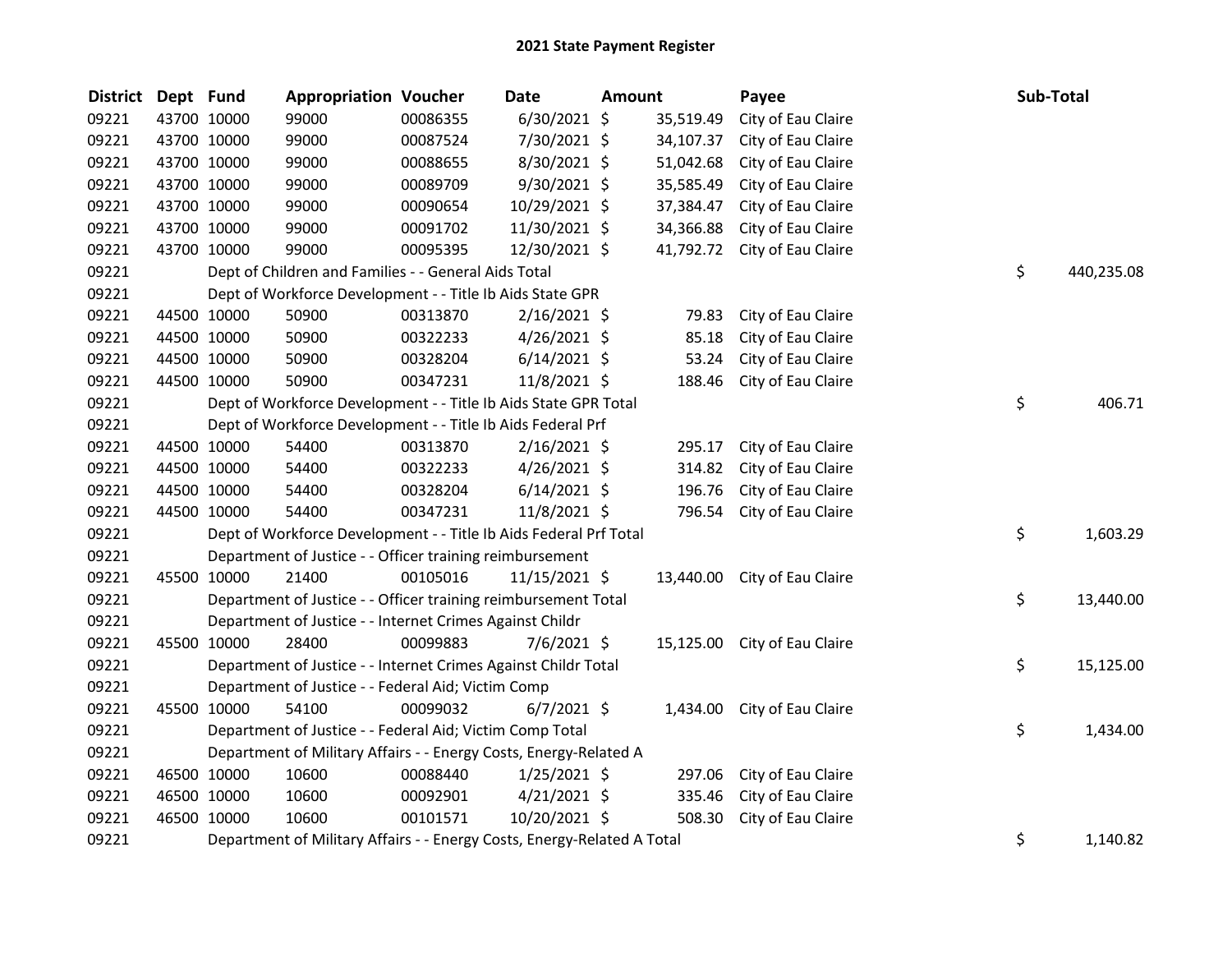| District | Dept Fund |             | <b>Appropriation Voucher</b>                                           |          | <b>Date</b>    | <b>Amount</b> |            | Payee              | Sub-Total        |
|----------|-----------|-------------|------------------------------------------------------------------------|----------|----------------|---------------|------------|--------------------|------------------|
| 09221    |           |             | Department of Military Affairs - - Federal Aid-Service Contracts       |          |                |               |            |                    |                  |
| 09221    |           | 46500 10000 | 14100                                                                  | 00088441 | $1/25/2021$ \$ |               | 1,022.43   | City of Eau Claire |                  |
| 09221    |           | 46500 10000 | 14100                                                                  | 00092902 | $4/21/2021$ \$ |               | 1,014.11   | City of Eau Claire |                  |
| 09221    |           | 46500 10000 | 14100                                                                  | 00097476 | $7/16/2021$ \$ |               | 388.78     | City of Eau Claire |                  |
| 09221    |           | 46500 10000 | 14100                                                                  | 00097477 | 7/15/2021 \$   |               | 1,073.73   | City of Eau Claire |                  |
| 09221    |           | 46500 10000 | 14100                                                                  | 00101570 | 10/20/2021 \$  |               | 1,098.63   | City of Eau Claire |                  |
| 09221    |           |             | Department of Military Affairs - - Federal Aid-Service Contracts Total |          |                |               |            |                    | \$<br>4,597.68   |
| 09221    |           |             | Department of Military Affairs - - Federal Aid, Local Assistance       |          |                |               |            |                    |                  |
| 09221    |           | 46500 10000 | 34200                                                                  | 00095339 | $6/11/2021$ \$ |               | 285,000.00 | City of Eau Claire |                  |
| 09221    |           | 46500 10000 | 34200                                                                  | 00098381 | $8/6/2021$ \$  |               | 248,109.74 | City of Eau Claire |                  |
| 09221    |           |             | Department of Military Affairs - - Federal Aid, Local Assistance Total |          |                |               |            |                    | \$<br>533,109.74 |
| 09221    |           |             | Department of Administration - - Gifts, Grants And Bequests            |          |                |               |            |                    |                  |
| 09221    |           | 50500 10000 | 13100                                                                  | 00138343 | $2/11/2021$ \$ |               | 79.00      | City of Eau Claire |                  |
| 09221    |           |             | Department of Administration - - Gifts, Grants And Bequests Total      |          |                |               |            |                    | \$<br>79.00      |
| 09221    |           |             | Department of Administration - - Facility Ops And Maintenance          |          |                |               |            |                    |                  |
| 09221    |           | 50500 16400 | 53100                                                                  | 00138387 | $2/12/2021$ \$ |               | 3,853.43   | City of Eau Claire |                  |
| 09221    |           | 50500 16400 | 53100                                                                  | 00143286 | $4/9/2021$ \$  |               | 2,984.32   | City of Eau Claire |                  |
| 09221    |           | 50500 16400 | 53100                                                                  | 00147750 | $6/29/2021$ \$ |               | 2,996.70   | City of Eau Claire |                  |
| 09221    |           | 50500 16400 | 53100                                                                  | 00152636 | $9/30/2021$ \$ |               | 3,682.92   | City of Eau Claire |                  |
| 09221    |           |             | Department of Administration - - Facility Ops And Maintenance Total    |          |                |               |            |                    | \$<br>13,517.37  |
| 09221    |           |             | Department of Revenue - - Misc Revenue Holding Clearing                |          |                |               |            |                    |                  |
| 09221    |           | 56600 10000 | 99500                                                                  | 00192542 | $3/1/2021$ \$  |               | 210.00     | City of Eau Claire |                  |
| 09221    |           | 56600 10000 | 99500                                                                  | 00192543 | $3/1/2021$ \$  |               | 25,901.87  | City of Eau Claire |                  |
| 09221    |           | 56600 10000 | 99500                                                                  | 00194028 | $3/8/2021$ \$  |               | 5,746.39   | City of Eau Claire |                  |
| 09221    |           | 56600 10000 | 99500                                                                  | 00194879 | $3/15/2021$ \$ |               | 95.00      | City of Eau Claire |                  |
| 09221    |           | 56600 10000 | 99500                                                                  | 00194880 | $3/15/2021$ \$ |               | 5,558.96   | City of Eau Claire |                  |
| 09221    |           | 56600 10000 | 99500                                                                  | 00195722 | 3/22/2021 \$   |               | 90.00      | City of Eau Claire |                  |
| 09221    |           | 56600 10000 | 99500                                                                  | 00195723 | 3/22/2021 \$   |               | 5,041.08   | City of Eau Claire |                  |
| 09221    |           | 56600 10000 | 99500                                                                  | 00196412 | 3/29/2021 \$   |               | 45.00      | City of Eau Claire |                  |
| 09221    |           | 56600 10000 | 99500                                                                  | 00196414 | 3/29/2021 \$   |               | 5,810.00   | City of Eau Claire |                  |
| 09221    |           | 56600 10000 | 99500                                                                  | 00197154 | $4/5/2021$ \$  |               | 956.67     | City of Eau Claire |                  |
| 09221    |           | 56600 10000 | 99500                                                                  | 00198371 | $4/12/2021$ \$ |               | 3,338.46   | City of Eau Claire |                  |
| 09221    |           | 56600 10000 | 99500                                                                  | 00199110 | $4/20/2021$ \$ |               | 235.00     | City of Eau Claire |                  |
| 09221    |           | 56600 10000 | 99500                                                                  | 00199111 | 4/20/2021 \$   |               | 3,889.87   | City of Eau Claire |                  |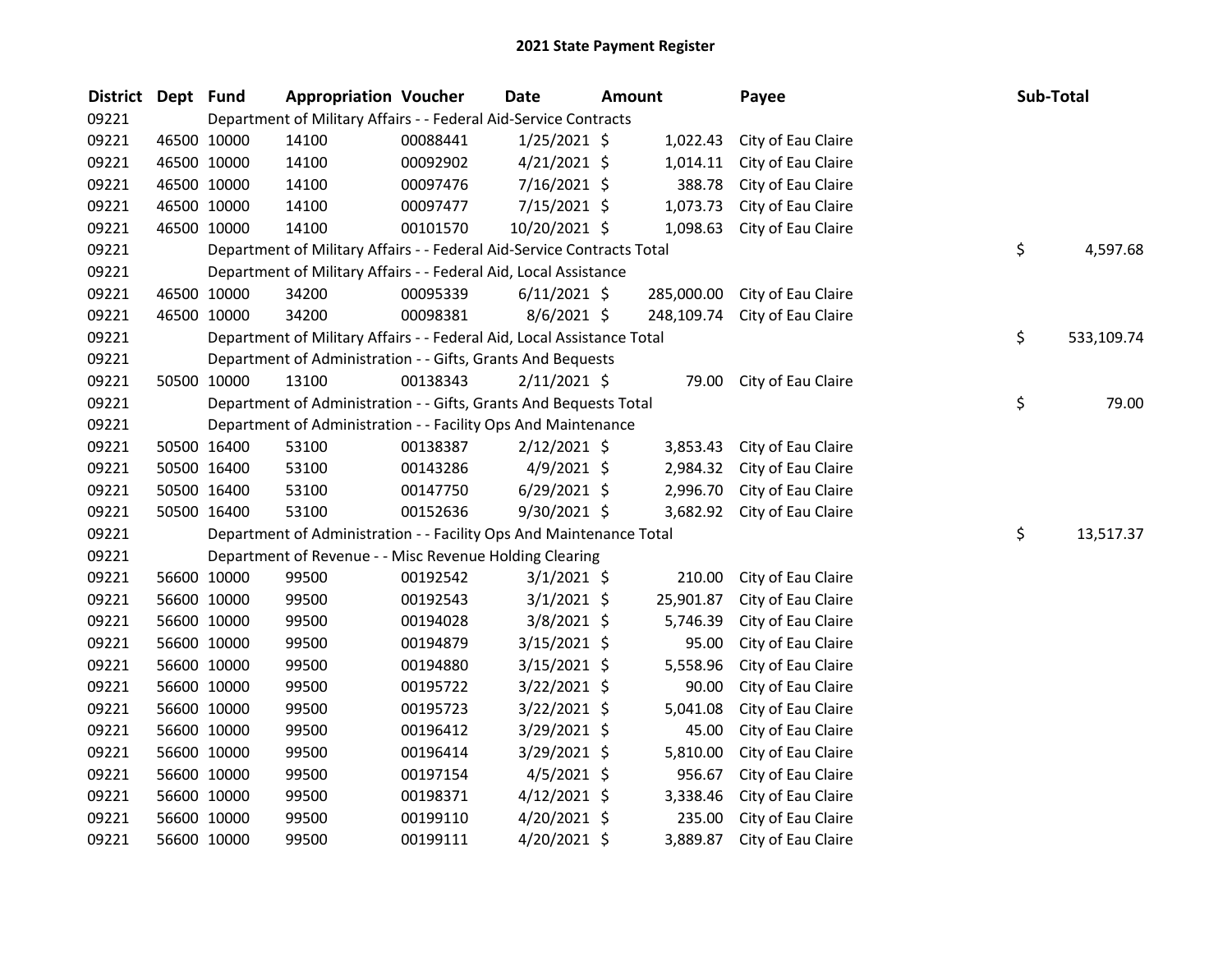| <b>District</b> | Dept Fund |             | <b>Appropriation Voucher</b>                                          |          | Date           | <b>Amount</b> |            | Payee                        | Sub-Total |            |
|-----------------|-----------|-------------|-----------------------------------------------------------------------|----------|----------------|---------------|------------|------------------------------|-----------|------------|
| 09221           |           | 56600 10000 | 99500                                                                 | 00199742 | $4/26/2021$ \$ |               | 355.00     | City of Eau Claire           |           |            |
| 09221           |           | 56600 10000 | 99500                                                                 | 00199743 | $4/26/2021$ \$ |               | 3,494.51   | City of Eau Claire           |           |            |
| 09221           |           | 56600 10000 | 99500                                                                 | 00200368 | 5/3/2021 \$    |               | 3,178.78   | City of Eau Claire           |           |            |
| 09221           |           | 56600 10000 | 99500                                                                 | 00201563 | $5/10/2021$ \$ |               | 3,867.87   | City of Eau Claire           |           |            |
| 09221           |           | 56600 10000 | 99500                                                                 | 00202191 | $5/17/2021$ \$ |               | 90.00      | City of Eau Claire           |           |            |
| 09221           |           | 56600 10000 | 99500                                                                 | 00202192 | $5/17/2021$ \$ |               | 1,449.00   | City of Eau Claire           |           |            |
| 09221           |           | 56600 10000 | 99500                                                                 | 00202890 | 5/24/2021 \$   |               | 7,244.70   | City of Eau Claire           |           |            |
| 09221           |           | 56600 10000 | 99500                                                                 | 00202891 | $5/24/2021$ \$ |               | 35.41      | City of Eau Claire           |           |            |
| 09221           |           | 56600 10000 | 99500                                                                 | 00203617 | $6/1/2021$ \$  |               | 2,114.04   | City of Eau Claire           |           |            |
| 09221           |           | 56600 10000 | 99500                                                                 | 00204725 | $6/7/2021$ \$  |               | 829.00     | City of Eau Claire           |           |            |
| 09221           |           | 56600 10000 | 99500                                                                 | 00205320 | $6/14/2021$ \$ |               | 239.91     | City of Eau Claire           |           |            |
| 09221           |           | 56600 10000 | 99500                                                                 | 00208044 | $6/28/2021$ \$ |               | 2,023.12   | City of Eau Claire           |           |            |
| 09221           |           | 56600 10000 | 99500                                                                 | 00208487 | 7/6/2021 \$    |               | 1,716.57   | City of Eau Claire           |           |            |
| 09221           |           | 56600 10000 | 99500                                                                 | 00209364 | 7/12/2021 \$   |               | 1,254.16   | City of Eau Claire           |           |            |
| 09221           |           | 56600 10000 | 99500                                                                 | 00210154 | 7/19/2021 \$   |               | 118.78     | City of Eau Claire           |           |            |
| 09221           |           | 56600 10000 | 99500                                                                 | 00212097 | 8/9/2021 \$    |               | 115.00     | City of Eau Claire           |           |            |
| 09221           |           | 56600 10000 | 99500                                                                 | 00212618 | 8/16/2021 \$   |               | 191.00     | City of Eau Claire           |           |            |
| 09221           |           | 56600 10000 | 99500                                                                 | 00213534 | 8/30/2021 \$   |               | 444.00     | City of Eau Claire           |           |            |
| 09221           |           | 56600 10000 | 99500                                                                 | 00217484 | 10/18/2021 \$  |               | 570.66     | City of Eau Claire           |           |            |
| 09221           |           | 56600 10000 | 99500                                                                 | 00218081 | 10/25/2021 \$  |               | 15.00      | City of Eau Claire           |           |            |
| 09221           |           | 56600 10000 | 99500                                                                 | 00219978 | 11/16/2021 \$  |               | 127.00     | City of Eau Claire           |           |            |
| 09221           |           |             | Department of Revenue - - Misc Revenue Holding Clearing Total         |          |                |               |            |                              | \$        | 86,391.81  |
| 09221           |           |             | Shared Revenue and Tax Relief - - Exempt Computer Aid                 |          |                |               |            |                              |           |            |
| 09221           |           | 83500 10000 | 10900                                                                 | 00083592 | 7/26/2021 \$   |               | 10,950.63  | City of Eau Claire           |           |            |
| 09221           |           |             | Shared Revenue and Tax Relief - - Exempt Computer Aid Total           |          |                |               |            |                              | \$        | 10,950.63  |
| 09221           |           |             | Shared Revenue and Tax Relief - - Personal Property Aid               |          |                |               |            |                              |           |            |
| 09221           |           | 83500 10000 | 11100                                                                 | 00076771 | $5/3/2021$ \$  |               |            | 27,911.22 City of Eau Claire |           |            |
| 09221           |           |             | Shared Revenue and Tax Relief - - Personal Property Aid Total         |          |                |               |            |                              | \$        | 27,911.22  |
| 09221           |           |             | Shared Revenue and Tax Relief - - School Lvy Tx/First Dollar Cr       |          |                |               |            |                              |           |            |
| 09221           |           | 83500 10000 | 30200                                                                 | 00082639 | 7/26/2021 \$   |               | 330,882.24 | City of Eau Claire           |           |            |
| 09221           |           | 83500 10000 | 30200                                                                 | 00086035 | 7/26/2021 \$   |               |            | 42,558.60 City of Eau Claire |           |            |
| 09221           |           |             | Shared Revenue and Tax Relief - - School Lvy Tx/First Dollar Cr Total |          |                |               |            |                              | \$        | 373,440.84 |
| 09221           |           |             | Shared Revenue and Tax Relief - - Lottery & Gaming Credit             |          |                |               |            |                              |           |            |
| 09221           |           | 83500 52100 | 36300                                                                 | 00074082 | 3/22/2021 \$   |               |            | 4,130.17 City of Eau Claire  |           |            |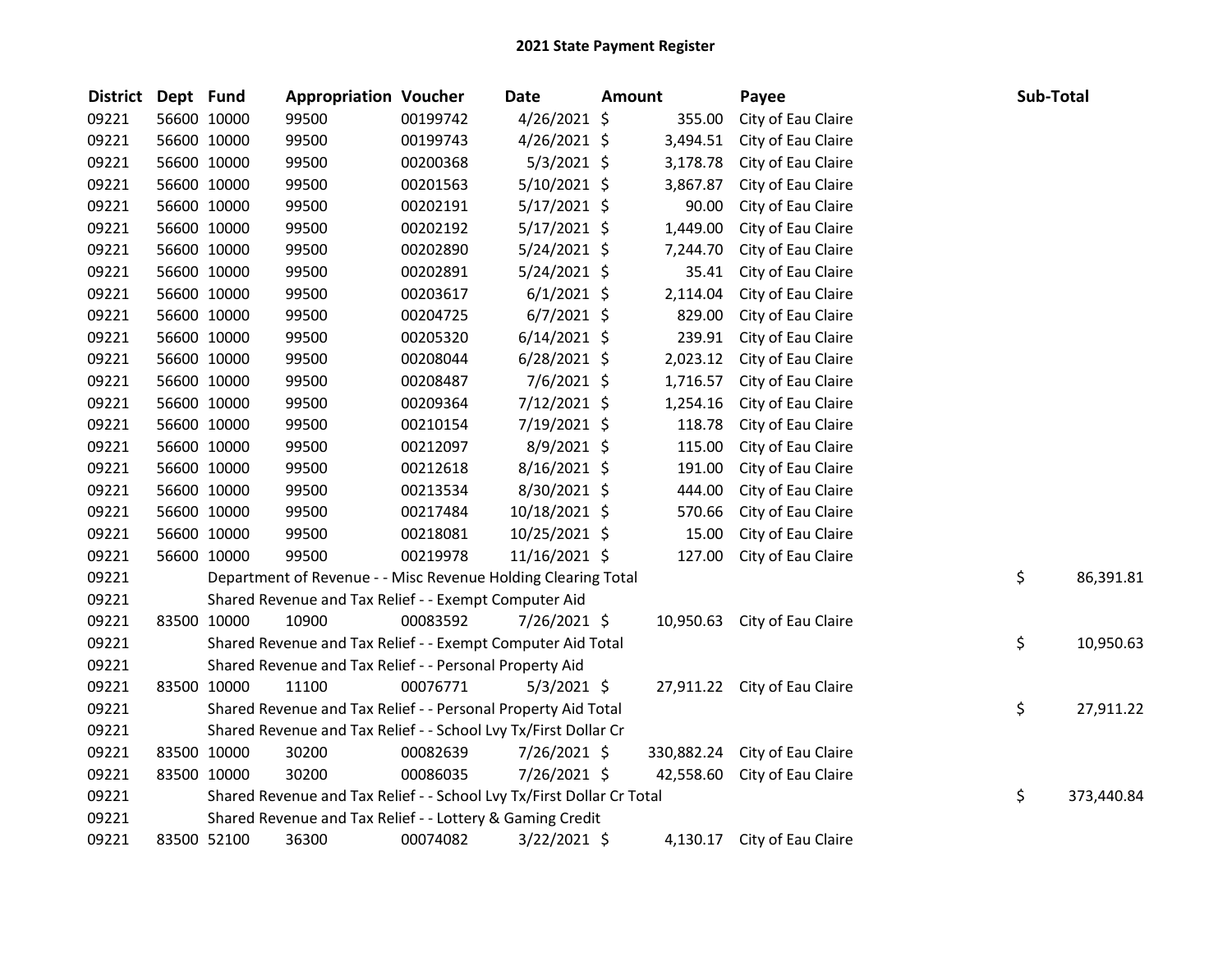## 2021 State Payment Register

| District Dept Fund |             | <b>Appropriation Voucher</b>                                    |          | Date | Amount |  |                                           |                | <b>Pavee</b> | Sub-Total |
|--------------------|-------------|-----------------------------------------------------------------|----------|------|--------|--|-------------------------------------------|----------------|--------------|-----------|
| 09221              | 83500 52100 | 36300                                                           | 00074518 |      |        |  | 3/22/2021 \$ 71,789.79 City of Eau Claire |                |              |           |
| 09221              |             | Shared Revenue and Tax Relief - - Lottery & Gaming Credit Total |          |      |        |  |                                           | 75,919.96      |              |           |
| 09221 Total        |             |                                                                 |          |      |        |  |                                           | \$2,137,796.35 |              |           |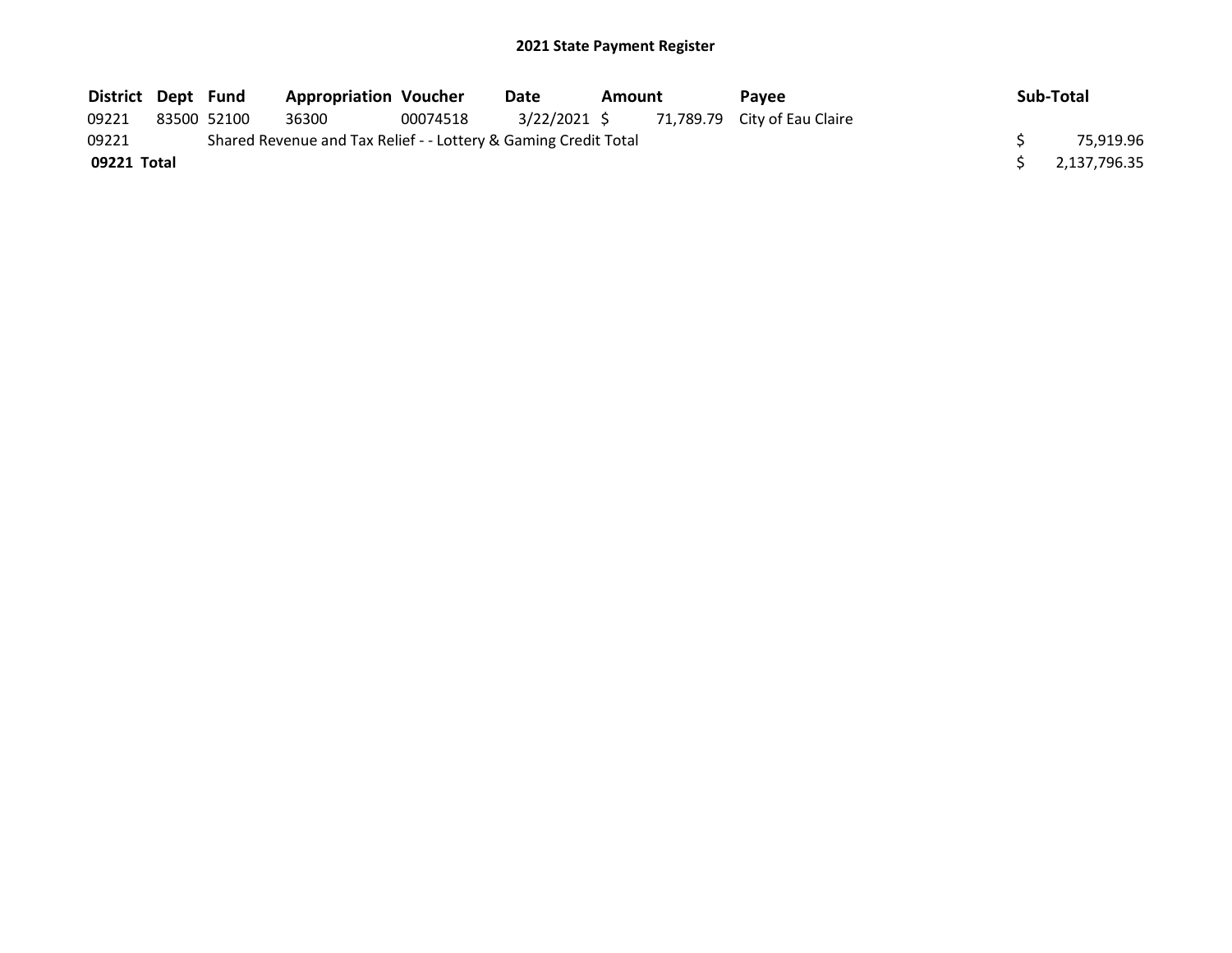| District Dept Fund |             | <b>Appropriation Voucher</b>                                    |          | Date           | <b>Amount</b> |        | Payee                      | Sub-Total |            |
|--------------------|-------------|-----------------------------------------------------------------|----------|----------------|---------------|--------|----------------------------|-----------|------------|
| 09281              |             | Dept of Safety & Prof Services - - Fire Dues Distribution       |          |                |               |        |                            |           |            |
| 09281              | 16500 10000 | 22500                                                           | 00040508 | 7/16/2021 \$   |               |        | 6,016.25 City Of Stanley   |           |            |
| 09281              |             | Dept of Safety & Prof Services - - Fire Dues Distribution Total |          |                |               |        |                            | \$        | 6,016.25   |
| 09281              |             | WI Dept of Transportation - - Local supplement                  |          |                |               |        |                            |           |            |
| 09281              | 39500 10000 | 20700                                                           | 00750478 | $9/24/2021$ \$ |               |        | 304,452.54 City Of Stanley |           |            |
| 09281              |             | WI Dept of Transportation - - Local supplement Total            |          |                |               |        |                            | \$        | 304,452.54 |
| 09281              |             | WI Dept of Transportation - - Rpd Slvg Veh Exm Sf               |          |                |               |        |                            |           |            |
| 09281              | 39500 10000 | 52300                                                           | 00635163 | $1/4/2021$ \$  |               | 300.00 | City Of Stanley            |           |            |
| 09281              | 39500 10000 | 52300                                                           | 00638247 | $1/12/2021$ \$ |               | 360.00 | City Of Stanley            |           |            |
| 09281              | 39500 10000 | 52300                                                           | 00642100 | $1/20/2021$ \$ |               | 60.00  | City Of Stanley            |           |            |
| 09281              | 39500 10000 | 52300                                                           | 00644659 | $1/26/2021$ \$ |               | 120.00 | City Of Stanley            |           |            |
| 09281              | 39500 10000 | 52300                                                           | 00647811 | $2/1/2021$ \$  |               | 180.00 | City Of Stanley            |           |            |
| 09281              | 39500 10000 | 52300                                                           | 00651240 | 2/9/2021 \$    |               | 600.00 | City Of Stanley            |           |            |
| 09281              | 39500 10000 | 52300                                                           | 00654284 | $2/16/2021$ \$ |               | 60.00  | City Of Stanley            |           |            |
| 09281              | 39500 10000 | 52300                                                           | 00657204 | 2/23/2021 \$   |               | 540.00 | City Of Stanley            |           |            |
| 09281              | 39500 10000 | 52300                                                           | 00660119 | $3/2/2021$ \$  |               | 180.00 | City Of Stanley            |           |            |
| 09281              | 39500 10000 | 52300                                                           | 00662833 | 3/8/2021 \$    |               | 60.00  | City Of Stanley            |           |            |
| 09281              | 39500 10000 | 52300                                                           | 00665326 | 3/18/2021 \$   |               | 360.00 | City Of Stanley            |           |            |
| 09281              | 39500 10000 | 52300                                                           | 00672380 | 3/29/2021 \$   |               | 300.00 | City Of Stanley            |           |            |
| 09281              | 39500 10000 | 52300                                                           | 00674977 | $4/6/2021$ \$  |               | 240.00 | City Of Stanley            |           |            |
| 09281              | 39500 10000 | 52300                                                           | 00678306 | $4/12/2021$ \$ |               | 600.00 | City Of Stanley            |           |            |
| 09281              | 39500 10000 | 52300                                                           | 00681572 | $4/20/2021$ \$ |               | 120.00 | City Of Stanley            |           |            |
| 09281              | 39500 10000 | 52300                                                           | 00685043 | $4/26/2021$ \$ |               | 360.00 | City Of Stanley            |           |            |
| 09281              | 39500 10000 | 52300                                                           | 00688350 | $5/4/2021$ \$  |               | 360.00 | City Of Stanley            |           |            |
| 09281              | 39500 10000 | 52300                                                           | 00691817 | $5/11/2021$ \$ |               | 300.00 | City Of Stanley            |           |            |
| 09281              | 39500 10000 | 52300                                                           | 00694674 | $5/18/2021$ \$ |               | 240.00 | City Of Stanley            |           |            |
| 09281              | 39500 10000 | 52300                                                           | 00698152 | $5/24/2021$ \$ |               | 360.00 | City Of Stanley            |           |            |
| 09281              | 39500 10000 | 52300                                                           | 00701154 | $6/2/2021$ \$  |               | 120.00 | City Of Stanley            |           |            |
| 09281              | 39500 10000 | 52300                                                           | 00703368 | $6/7/2021$ \$  |               | 120.00 | City Of Stanley            |           |            |
| 09281              | 39500 10000 | 52300                                                           | 00706623 | $6/14/2021$ \$ |               | 420.00 | City Of Stanley            |           |            |
| 09281              | 39500 10000 | 52300                                                           | 00709547 | $6/22/2021$ \$ |               | 120.00 | City Of Stanley            |           |            |
| 09281              | 39500 10000 | 52300                                                           | 00714568 | $6/28/2021$ \$ |               | 600.00 | City Of Stanley            |           |            |
| 09281              | 39500 10000 | 52300                                                           | 00717392 | $7/6/2021$ \$  |               | 120.00 | City Of Stanley            |           |            |
| 09281              | 39500 10000 | 52300                                                           | 00719522 | 7/12/2021 \$   |               | 480.00 | City Of Stanley            |           |            |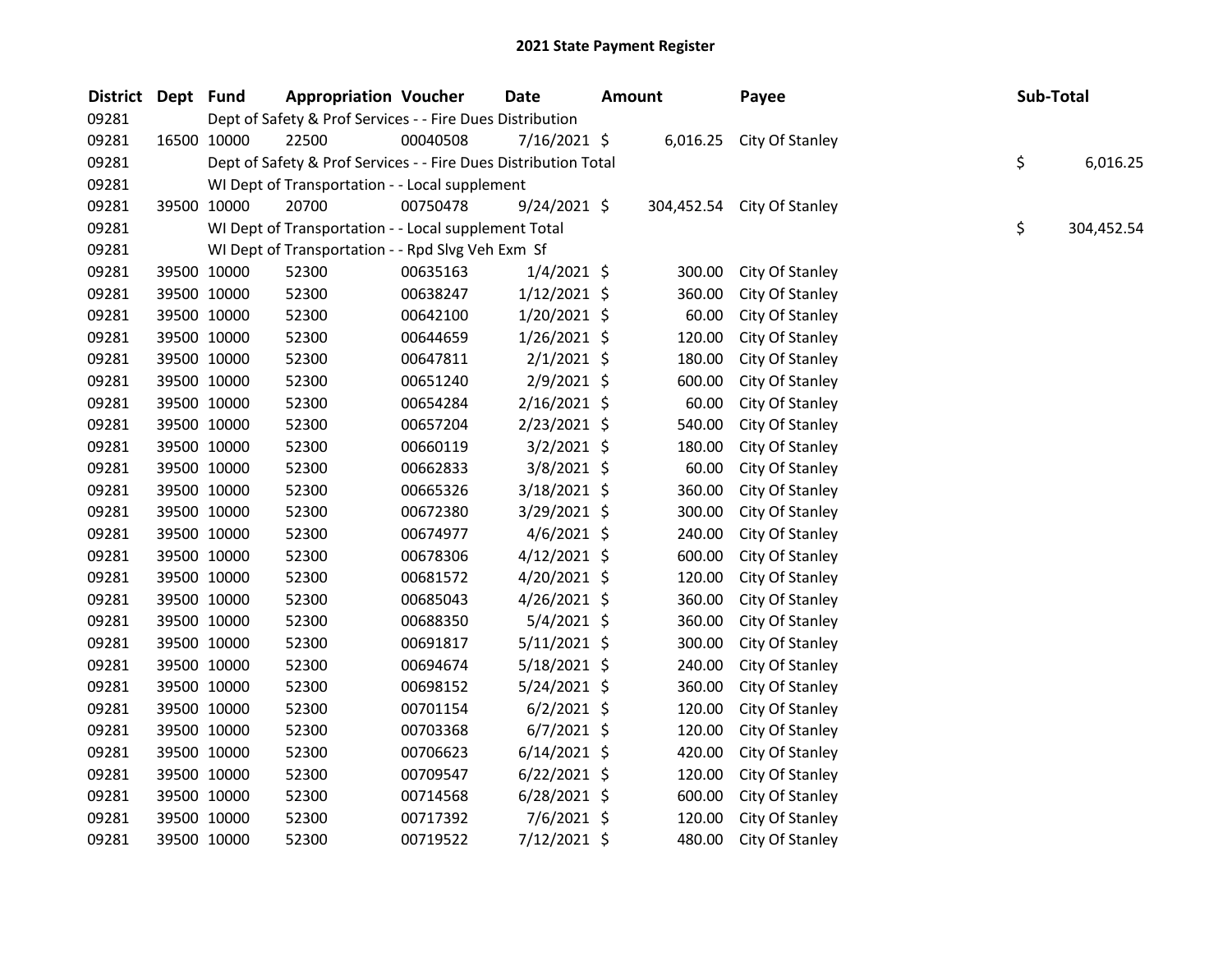| <b>District</b> | Dept Fund |             | <b>Appropriation Voucher</b>                                 |          | <b>Date</b>    | <b>Amount</b> |            | Payee           |    | Sub-Total  |
|-----------------|-----------|-------------|--------------------------------------------------------------|----------|----------------|---------------|------------|-----------------|----|------------|
| 09281           |           | 39500 10000 | 52300                                                        | 00723527 | 7/21/2021 \$   |               | 360.00     | City Of Stanley |    |            |
| 09281           |           | 39500 10000 | 52300                                                        | 00725549 | 7/27/2021 \$   |               | 240.00     | City Of Stanley |    |            |
| 09281           |           | 39500 10000 | 52300                                                        | 00728713 | $8/3/2021$ \$  |               | 480.00     | City Of Stanley |    |            |
| 09281           |           | 39500 10000 | 52300                                                        | 00732094 | 8/9/2021 \$    |               | 720.00     | City Of Stanley |    |            |
| 09281           |           | 39500 10000 | 52300                                                        | 00735235 | 8/16/2021 \$   |               | 300.00     | City Of Stanley |    |            |
| 09281           |           | 39500 10000 | 52300                                                        | 00737858 | 8/24/2021 \$   |               | 360.00     | City Of Stanley |    |            |
| 09281           |           | 39500 10000 | 52300                                                        | 00740555 | 8/30/2021 \$   |               | 480.00     | City Of Stanley |    |            |
| 09281           |           | 39500 10000 | 52300                                                        | 00743717 | $9/8/2021$ \$  |               | 240.00     | City Of Stanley |    |            |
| 09281           |           | 39500 10000 | 52300                                                        | 00745840 | $9/13/2021$ \$ |               | 120.00     | City Of Stanley |    |            |
| 09281           |           | 39500 10000 | 52300                                                        | 00748699 | $9/21/2021$ \$ |               | 360.00     | City Of Stanley |    |            |
| 09281           |           | 39500 10000 | 52300                                                        | 00753934 | 9/28/2021 \$   |               | 300.00     | City Of Stanley |    |            |
| 09281           |           | 39500 10000 | 52300                                                        | 00757326 | 10/4/2021 \$   |               | 360.00     | City Of Stanley |    |            |
| 09281           |           | 39500 10000 | 52300                                                        | 00760655 | 10/12/2021 \$  |               | 120.00     | City Of Stanley |    |            |
| 09281           |           | 39500 10000 | 52300                                                        | 00763379 | 10/18/2021 \$  |               | 60.00      | City Of Stanley |    |            |
| 09281           |           | 39500 10000 | 52300                                                        | 00766092 | 10/25/2021 \$  |               | 240.00     | City Of Stanley |    |            |
| 09281           |           | 39500 10000 | 52300                                                        | 00768665 | $11/1/2021$ \$ |               | 780.00     | City Of Stanley |    |            |
| 09281           |           | 39500 10000 | 52300                                                        | 00774044 | 11/16/2021 \$  |               | 180.00     | City Of Stanley |    |            |
| 09281           |           | 39500 10000 | 52300                                                        | 00776766 | 11/22/2021 \$  |               | 240.00     | City Of Stanley |    |            |
| 09281           |           | 39500 10000 | 52300                                                        | 00778772 | 11/30/2021 \$  |               | 300.00     | City Of Stanley |    |            |
| 09281           |           | 39500 10000 | 52300                                                        | 00780876 | 12/6/2021 \$   |               | 120.00     | City Of Stanley |    |            |
| 09281           |           | 39500 10000 | 52300                                                        | 00783091 | 12/13/2021 \$  |               | 360.00     | City Of Stanley |    |            |
| 09281           |           | 39500 10000 | 52300                                                        | 00785724 | 12/20/2021 \$  |               | 120.00     | City Of Stanley |    |            |
| 09281           |           |             | WI Dept of Transportation - - Rpd Slvg Veh Exm Sf Total      |          |                |               |            |                 | \$ | 14,520.00  |
| 09281           |           |             | WI Dept of Transportation - - Trns Aids To Mnc.-Sf           |          |                |               |            |                 |    |            |
| 09281           |           | 39500 21100 | 19100                                                        | 00631887 | $1/4/2021$ \$  |               | 47,225.53  | City Of Stanley |    |            |
| 09281           |           | 39500 21100 | 19100                                                        | 00667494 | $4/5/2021$ \$  |               | 47,225.53  | City Of Stanley |    |            |
| 09281           |           | 39500 21100 | 19100                                                        | 00710982 | 7/6/2021 \$    |               | 47,225.53  | City Of Stanley |    |            |
| 09281           |           | 39500 21100 | 19100                                                        | 00751541 | 10/4/2021 \$   |               | 47,225.55  | City Of Stanley |    |            |
| 09281           |           |             | WI Dept of Transportation - - Trns Aids To Mnc.-Sf Total     |          |                |               |            |                 | \$ | 188,902.14 |
| 09281           |           |             | Department of Corrections - - Energy Costs, Energy-Related A |          |                |               |            |                 |    |            |
| 09281           |           | 41000 10000 | 10600                                                        | 00404273 | $1/14/2021$ \$ |               | 283,191.92 | City Of Stanley |    |            |
| 09281           |           | 41000 10000 | 10600                                                        | 00406387 | $1/26/2021$ \$ |               | 11,078.49  | City Of Stanley |    |            |
| 09281           |           | 41000 10000 | 10600                                                        | 00411873 | $2/24/2021$ \$ |               | 2,399.20   | City Of Stanley |    |            |
| 09281           |           | 41000 10000 | 10600                                                        | 00419739 | $4/7/2021$ \$  |               | 273,578.36 | City Of Stanley |    |            |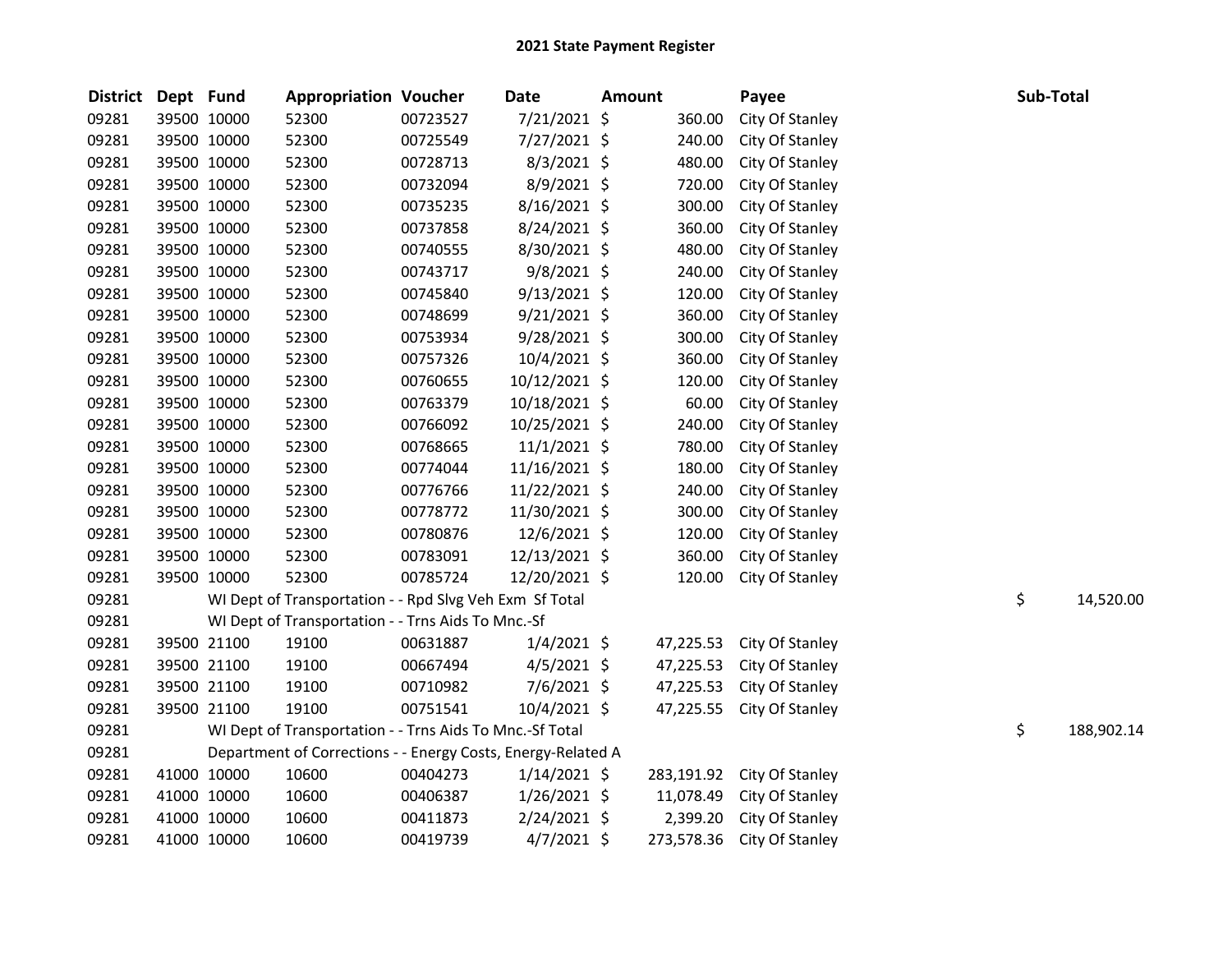| <b>District</b> | Dept Fund |                                                                      | <b>Appropriation Voucher</b>                                   |          | <b>Date</b>    | Amount |            | Payee                      |  | Sub-Total |              |
|-----------------|-----------|----------------------------------------------------------------------|----------------------------------------------------------------|----------|----------------|--------|------------|----------------------------|--|-----------|--------------|
| 09281           |           | 41000 10000                                                          | 10600                                                          | 00420657 | $4/12/2021$ \$ |        | 6,990.02   | City Of Stanley            |  |           |              |
| 09281           |           | 41000 10000                                                          | 10600                                                          | 00429437 | 5/28/2021 \$   |        | 1,560.77   | City Of Stanley            |  |           |              |
| 09281           |           | 41000 10000                                                          | 10600                                                          | 00437120 | $7/7/2021$ \$  |        | 253,686.58 | City Of Stanley            |  |           |              |
| 09281           |           | 41000 10000                                                          | 10600                                                          | 00437161 | 7/8/2021 \$    |        | 31,994.31  | City Of Stanley            |  |           |              |
| 09281           |           | 41000 10000                                                          | 10600                                                          | 00454451 | 10/6/2021 \$   |        | 262,496.48 | City Of Stanley            |  |           |              |
| 09281           |           | 41000 10000                                                          | 10600                                                          | 00454453 | 10/6/2021 \$   |        | 35,486.38  | City Of Stanley            |  |           |              |
| 09281           |           | Department of Corrections - - Energy Costs, Energy-Related A Total   |                                                                |          |                |        |            |                            |  | \$        | 1,162,462.51 |
| 09281           |           |                                                                      | Department of Justice - - Officer training reimbursement       |          |                |        |            |                            |  |           |              |
| 09281           |           | 45500 10000                                                          | 21400                                                          | 00106101 | 11/29/2021 \$  |        | 960.00     | City Of Stanley            |  |           |              |
| 09281           |           |                                                                      | Department of Justice - - Officer training reimbursement Total |          |                |        |            |                            |  | \$        | 960.00       |
| 09281           |           |                                                                      | Department of Administration - - Federal Aid, Local Assistance |          |                |        |            |                            |  |           |              |
| 09281           |           | 50500 10000                                                          | 74300                                                          | 00139229 | $1/20/2021$ \$ |        | 18,000.00  | City Of Stanley            |  |           |              |
| 09281           |           | 50500 10000                                                          | 74300                                                          | 00141141 | $2/22/2021$ \$ |        | 147,623.68 | City Of Stanley            |  |           |              |
| 09281           |           | 50500 10000                                                          | 74300                                                          | 00147235 | $6/28/2021$ \$ |        | 314,717.57 | City Of Stanley            |  |           |              |
| 09281           |           | 50500 10000                                                          | 74300                                                          | 00147280 | $6/28/2021$ \$ |        | 189,048.96 | City Of Stanley            |  |           |              |
| 09281           |           | 50500 10000                                                          | 74300                                                          | 00149336 | 7/30/2021 \$   |        | 251,743.18 | City Of Stanley            |  |           |              |
| 09281           |           | Department of Administration - - Federal Aid, Local Assistance Total |                                                                |          |                |        |            |                            |  | \$        | 921,133.39   |
| 09281           |           | Department of Revenue - - Gifts And Grants                           |                                                                |          |                |        |            |                            |  |           |              |
| 09281           |           | 56600 10000                                                          | 12100                                                          | 00206333 | $6/25/2021$ \$ |        |            | 194,212.50 City Of Stanley |  |           |              |
| 09281           |           | Department of Revenue - - Gifts And Grants Total                     |                                                                |          |                |        |            |                            |  | \$        | 194,212.50   |
| 09281           |           | Department of Revenue - - Misc Revenue Holding Clearing              |                                                                |          |                |        |            |                            |  |           |              |
| 09281           |           | 56600 10000                                                          | 99500                                                          | 00192443 | $3/1/2021$ \$  |        | 549.00     | City Of Stanley            |  |           |              |
| 09281           |           | Department of Revenue - - Misc Revenue Holding Clearing Total        |                                                                |          |                |        |            |                            |  | \$        | 549.00       |
| 09281           |           | Shared Revenue and Tax Relief - - County And Municipal Aid           |                                                                |          |                |        |            |                            |  |           |              |
| 09281           |           | 83500 10000                                                          | 10500                                                          | 00080936 | 7/26/2021 \$   |        |            | 130,641.97 City Of Stanley |  |           |              |
| 09281           |           | 83500 10000                                                          | 10500                                                          | 00088034 | 11/15/2021 \$  |        |            | 838,190.52 City Of Stanley |  |           |              |
| 09281           |           | Shared Revenue and Tax Relief - - County And Municipal Aid Total     |                                                                |          |                |        |            |                            |  | \$        | 968,832.49   |
| 09281           |           | Shared Revenue and Tax Relief - - Exempt Computer Aid                |                                                                |          |                |        |            |                            |  |           |              |
| 09281           |           | 83500 10000                                                          | 10900                                                          | 00083593 | 7/26/2021 \$   |        | 1,048.61   | City Of Stanley            |  |           |              |
| 09281           |           | 83500 10000                                                          | 10900                                                          | 00085690 | 7/26/2021 \$   |        | 2,020.93   | City Of Stanley            |  |           |              |
| 09281           |           | \$<br>Shared Revenue and Tax Relief - - Exempt Computer Aid Total    |                                                                |          |                |        |            |                            |  |           | 3,069.54     |
| 09281           |           | Shared Revenue and Tax Relief - - Utility Aid                        |                                                                |          |                |        |            |                            |  |           |              |
| 09281           |           | 83500 10000                                                          | 11000                                                          | 00080936 | 7/26/2021 \$   |        |            | 1,918.86 City Of Stanley   |  |           |              |
| 09281           |           | 83500 10000                                                          | 11000                                                          | 00088034 | 11/15/2021 \$  |        |            | 11,211.94 City Of Stanley  |  |           |              |